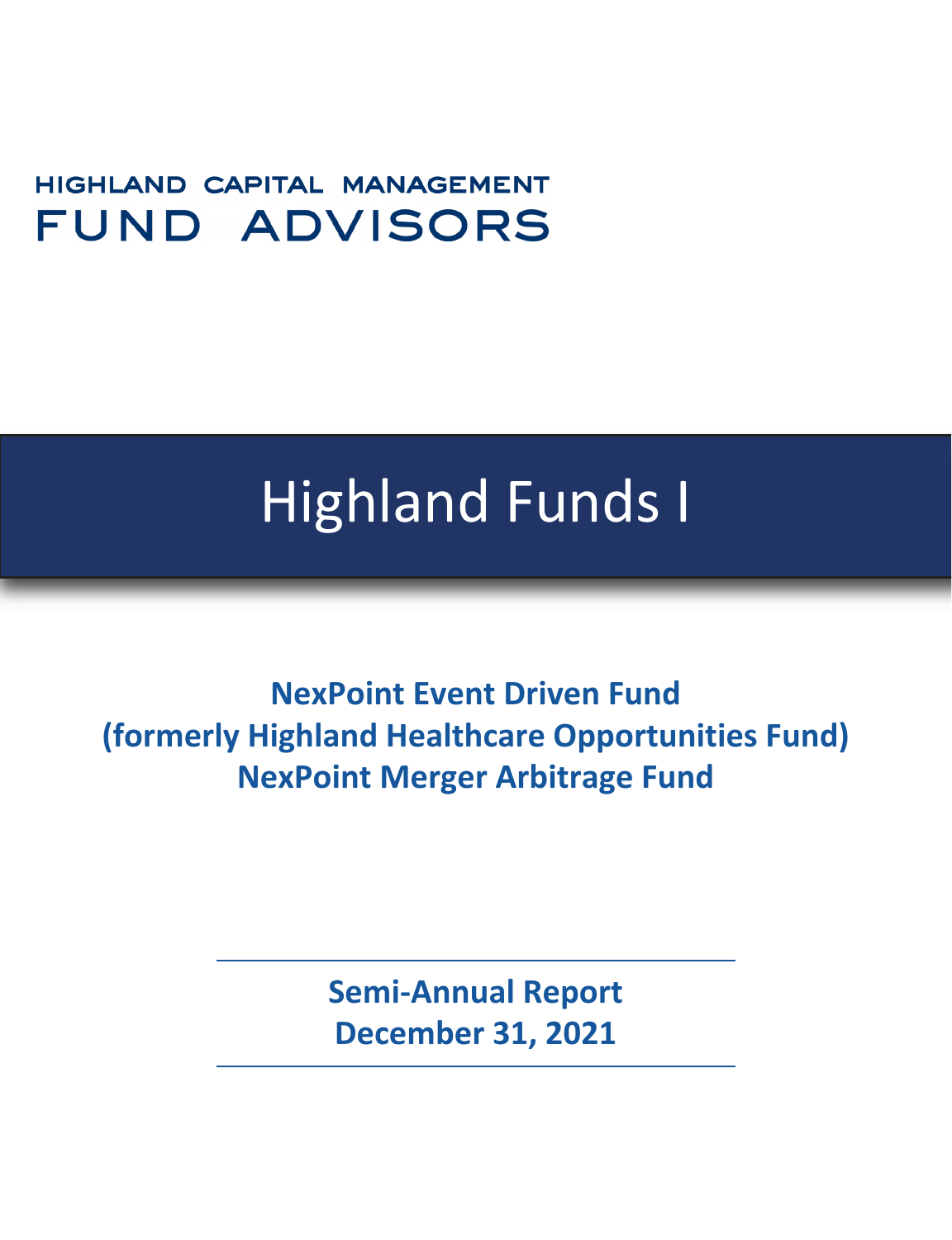# **Highland Funds I**

# **NexPoint Event Driven Fund NexPoint Merger Arbitrage Fund**

# TABLE OF CONTENTS

Economic and market conditions change frequently. There is no assurance that the trends described in this report will continue or commence.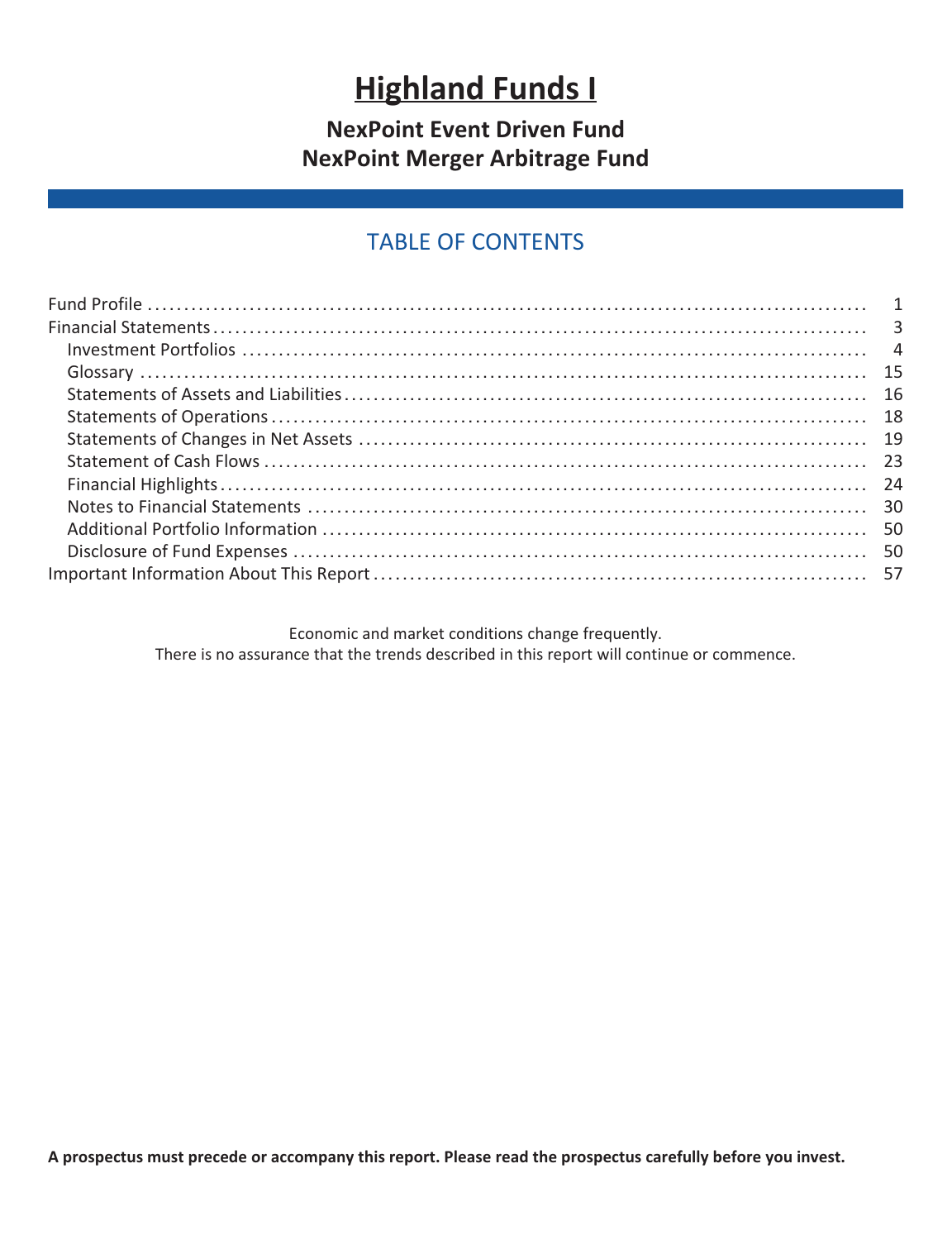#### <span id="page-2-0"></span>Objective

NexPoint Event Driven Fund seeks long-term capital appreciation.

#### Net Assets as of December 31, 2021

\$28.0 million

### Portfolio Data as of December 31, 2021

The information below provides a snapshot of NexPoint Event Driven Fund at the end of the reporting period. NexPoint Event Driven Fund is actively managed and the composition of its portfolio will change over time. Current and future holdings are subject to risk.

| Sectors as of 12/31/2021(%)(1)                                 | <b>Long Exposure</b> | <b>Short Exposure</b> | <b>Net Exposure</b> |
|----------------------------------------------------------------|----------------------|-----------------------|---------------------|
| <b>Consumer Discretionary</b>                                  | 0.5                  |                       | 0.5                 |
| Energy                                                         | 0.8                  |                       | 0.8                 |
| <b>Financials</b>                                              | 7.2                  | (8.8)                 | (1.6)               |
| Healthcare:                                                    |                      |                       |                     |
| Biotechnology                                                  | 4.3                  | _                     | 4.3                 |
| Healthcare Equipment & Supplies                                | 26.8                 |                       | 26.8                |
| <b>Healthcare Providers &amp; Services</b>                     | 21.0                 |                       | 21.0                |
| <b>Healthcare Technology</b>                                   | 5.5                  |                       | 5.5                 |
| Life Sciences Tools & Services                                 | 23.1                 |                       | 23.1                |
| Pharmaceuticals                                                | 0.4                  |                       | 0.4                 |
| <b>Industrials</b>                                             | 1.0                  |                       | 1.0                 |
| <b>Information Technology</b>                                  | 2.5                  | (0.2)                 | 2.3                 |
| <b>Materials</b>                                               | 0.7                  | –                     | 0.7                 |
| <b>Real Estate</b>                                             | 2.5                  |                       | 2.5                 |
| <b>Exchange-Traded Fund</b>                                    | 9.1                  |                       | 9.1                 |
| <b>Special Purpose Acquisition Companies</b>                   | 1.0                  |                       | 1.0                 |
| Repurchase Agreement                                           | 0.9                  |                       | 0.9                 |
| Other Investments and Assets & Liabilities, net <sup>(2)</sup> | 1.7                  |                       | 1.7                 |

| Top 5 Holdings as of 12/31/2021(%) <sup>(1)(3)</sup><br><b>Long Securities</b> |     |
|--------------------------------------------------------------------------------|-----|
| iShares U.S. Healthcare                                                        | 9.1 |
| Anthem, Inc.                                                                   | 5.5 |
| IQVIA Holdings, Inc.                                                           | 5.4 |
| Cigna Corp.                                                                    | 5.2 |
| Boston Scientific Corp.                                                        | 5.1 |

| <b>Short Securities</b>     |       |
|-----------------------------|-------|
| <b>S&amp;P Global</b>       | (4.7) |
| PennantPark Investment      | (1.1) |
| <b>QCR Holdings</b>         | (1.1) |
| HUB <sub>24</sub>           | (0.9) |
| <b>OceanFirst Financial</b> | (0.5) |

(1) Sectors and holdings are calculated as a percentage of total net assets.

(2) Includes the Fund's investment in cash equivalent investments.

(3) Excludes the Fund's investment in cash equivalent investments.

Amounts designated as "—" are 0.0% or have been rounded to 0.0%.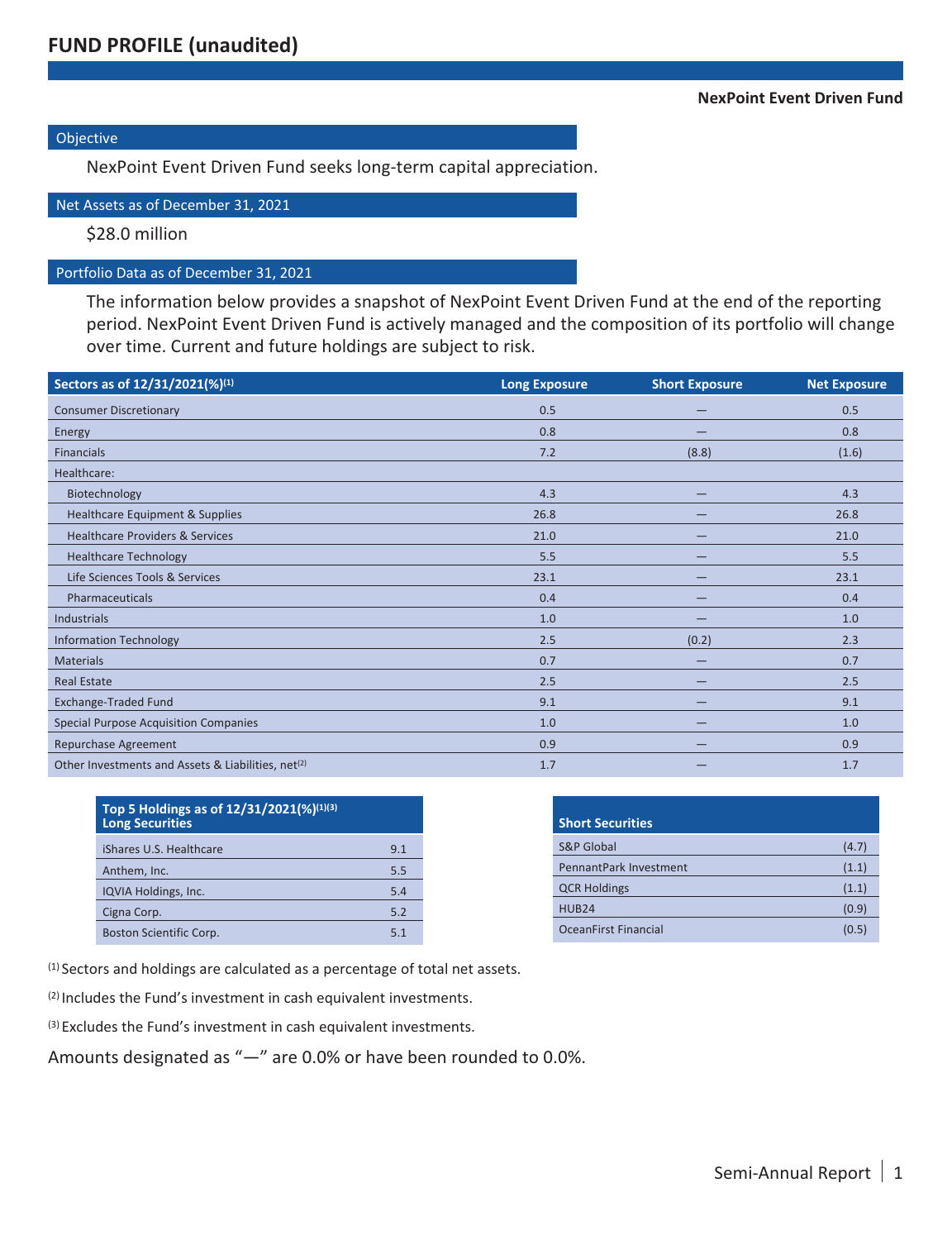**NexPoint Merger Arbitrage Fund**

#### Objective

NexPoint Merger Arbitrage Fund seeks to generate positive absolute returns.

#### Net Assets as of December 31, 2021

\$520.0 million

### Portfolio Data as of December 31, 2021

The information below provides a snapshot of NexPoint Merger Arbitrage Fund at the end of the reporting period. NexPoint Merger Arbitrage Fund is actively managed and the composition of its portfolio will change over time. Current and future holdings are subject to risk.

| Sectors as of 12/31/2021(%)(1)                                 | <b>Long Exposure</b> | <b>Short Exposure</b> | <b>Net Exposure</b> |
|----------------------------------------------------------------|----------------------|-----------------------|---------------------|
| <b>Consumer Discretionary</b>                                  | 0.6                  | –                     | 0.6                 |
| Energy                                                         | 6.0                  | (4.2)                 | 1.8                 |
| <b>Financials</b>                                              | 21.6                 | (23.0)                | (1.4)               |
| Healthcare                                                     | 14.8                 |                       | 14.8                |
| <b>Industrials</b>                                             | 8.8                  |                       | 8.8                 |
| <b>Information Technology</b>                                  | 1.9                  | –                     | 1.9                 |
| <b>Materials</b>                                               | 0.4                  | –                     | 0.4                 |
| <b>Real Estate</b>                                             | 15.0                 |                       | 15.0                |
| <b>Special Purpose Acquisition Companies</b>                   | 18.5                 | –                     | 18.5                |
| Warrants                                                       | 0.1                  |                       | 0.1                 |
| <b>Repurchase Agreements</b>                                   | 0.3                  |                       | 0.3                 |
| Other Investments and Assets & Liabilities, net <sup>(2)</sup> | 39.3                 |                       | 39.3                |

| Top 5 Holdings as of 12/31/2021(%)(1)(3)<br><b>Long Securities</b> |      |
|--------------------------------------------------------------------|------|
| Magellan Health                                                    | 12.1 |
| CyrusOne                                                           | 8.7  |
| CIT Group, Inc.                                                    | 6.3  |
| <b>IHS Markit</b>                                                  | 6.0  |
| State Auto Financial                                               |      |

| <b>Short Securities</b>          |       |
|----------------------------------|-------|
| <b>First Citizens BancShares</b> | (6.4) |
| S&P Global                       | (6.0) |
| Phillips 66                      | (3.2) |
| <b>Apollo Global Management</b>  | (2.7) |
| First Interstate BancSystem      | (1.8) |

(1) Sectors and holdings are calculated as a percentage of total net assets.

(2) Includes the Fund's investment in cash equivalent investments.

(3) Excludes the Fund's investment in cash equivalent investments.

Amounts designated as "—" are 0.0% or have been rounded to 0.0%.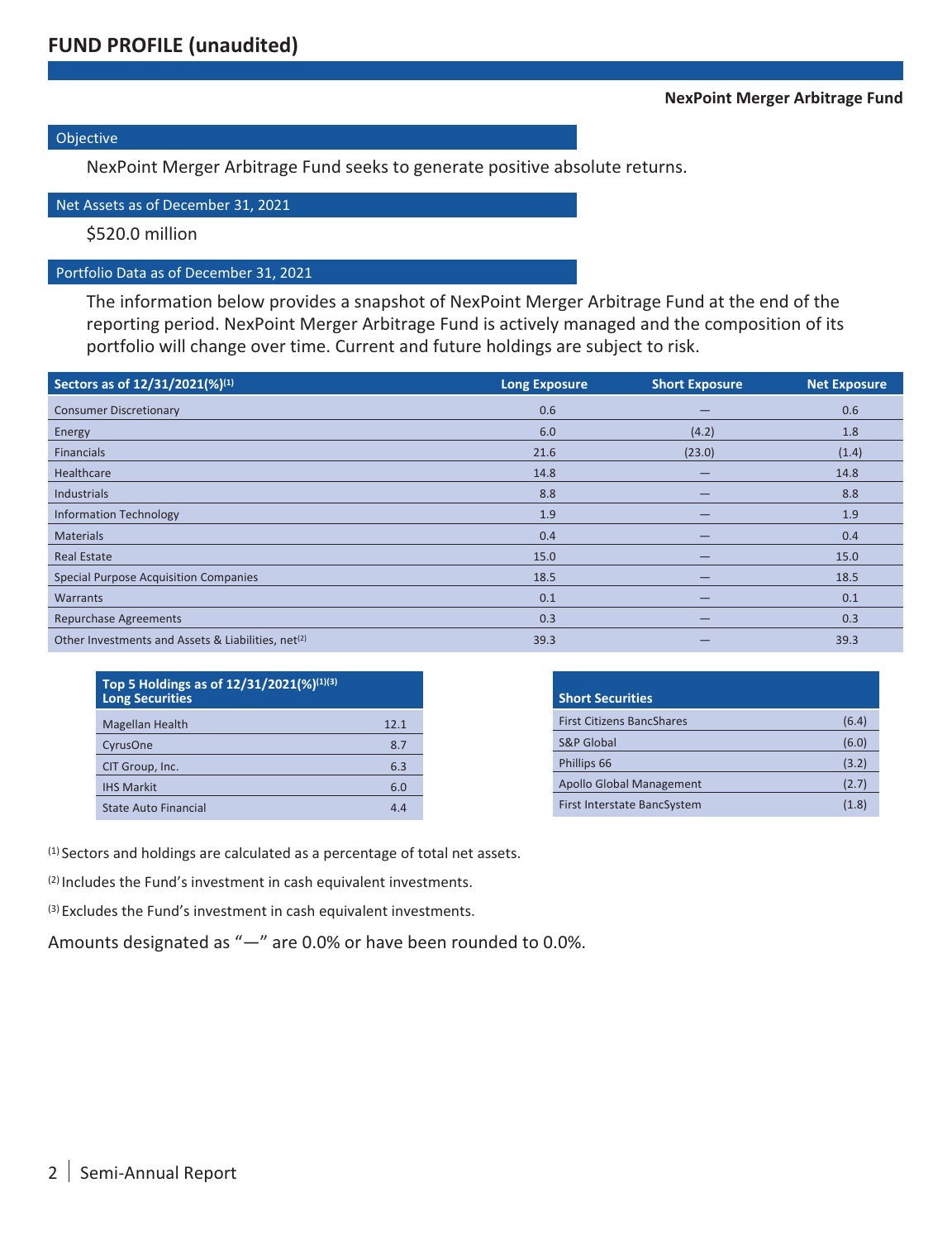# <span id="page-4-0"></span>**December 31, 2021**

# **A guide to understanding each Fund's financial statements**

| <b>Investment Portfolio</b>                 | The Investment Portfolio details each of the Fund's holdings and their market<br>value as of the last day of the reporting period. Portfolio holdings are<br>organized by type of asset and industry to demonstrate areas of<br>concentration and diversification.                                                                                                                                                                                                                                                                                         |
|---------------------------------------------|------------------------------------------------------------------------------------------------------------------------------------------------------------------------------------------------------------------------------------------------------------------------------------------------------------------------------------------------------------------------------------------------------------------------------------------------------------------------------------------------------------------------------------------------------------|
| <b>Statements of Assets and Liabilities</b> | This statement details each Fund's assets, liabilities, net assets and share<br>price for each share class as of the last day of the reporting period. Net assets<br>are calculated by subtracting all of a Fund's liabilities (including any unpaid<br>expenses) from the total of the Fund's investment and noninvestment assets.<br>The net asset value per share for each class is calculated by dividing net assets<br>allocated to that share class by the number of shares outstanding in that class<br>as of the last day of the reporting period. |
| <b>Statements of Operations</b>             | This statement reports income earned by each Fund and the expenses<br>incurred by each Fund during the reporting period. The Statement of<br>Operations also shows any net gain or loss a Fund realized on the sales of its<br>holdings during the period as well as any unrealized gains or losses recognized<br>over the period. The total of these results represents a Fund's net increase or<br>decrease in net assets from operations.                                                                                                               |
| <b>Statements of Changes in Net Assets</b>  | This statement details how each Fund's net assets were affected by its<br>operating results, distributions to shareholders and shareholder transactions<br>(e.g., subscriptions, redemptions and distribution reinvestments) during the<br>reporting period. The Statements of Changes in Net Assets also details<br>changes in the number of shares outstanding.                                                                                                                                                                                          |
| <b>Statement of Cash Flows</b>              | This statement reports net cash and foreign currency provided or used by<br>operating, investing and financing activities and the net effect of those flows<br>on cash and foreign currency during the period.                                                                                                                                                                                                                                                                                                                                             |
| <b>Financial Highlights</b>                 | The Financial Highlights demonstrate how each Fund's net asset value per<br>share was affected by the Fund's operating results. The Financial Highlights<br>also disclose the classes' performance and certain key ratios (e.g., net<br>expenses and net investment income as a percentage of average net assets).                                                                                                                                                                                                                                         |
| <b>Notes to Financial Statements</b>        | These notes disclose the organizational background of the Funds, certain of<br>their significant accounting policies (including those surrounding security<br>valuation, income recognition and distributions to shareholders), federal tax<br>information, fees and compensation paid to affiliates and significant risks and<br>contingencies.                                                                                                                                                                                                           |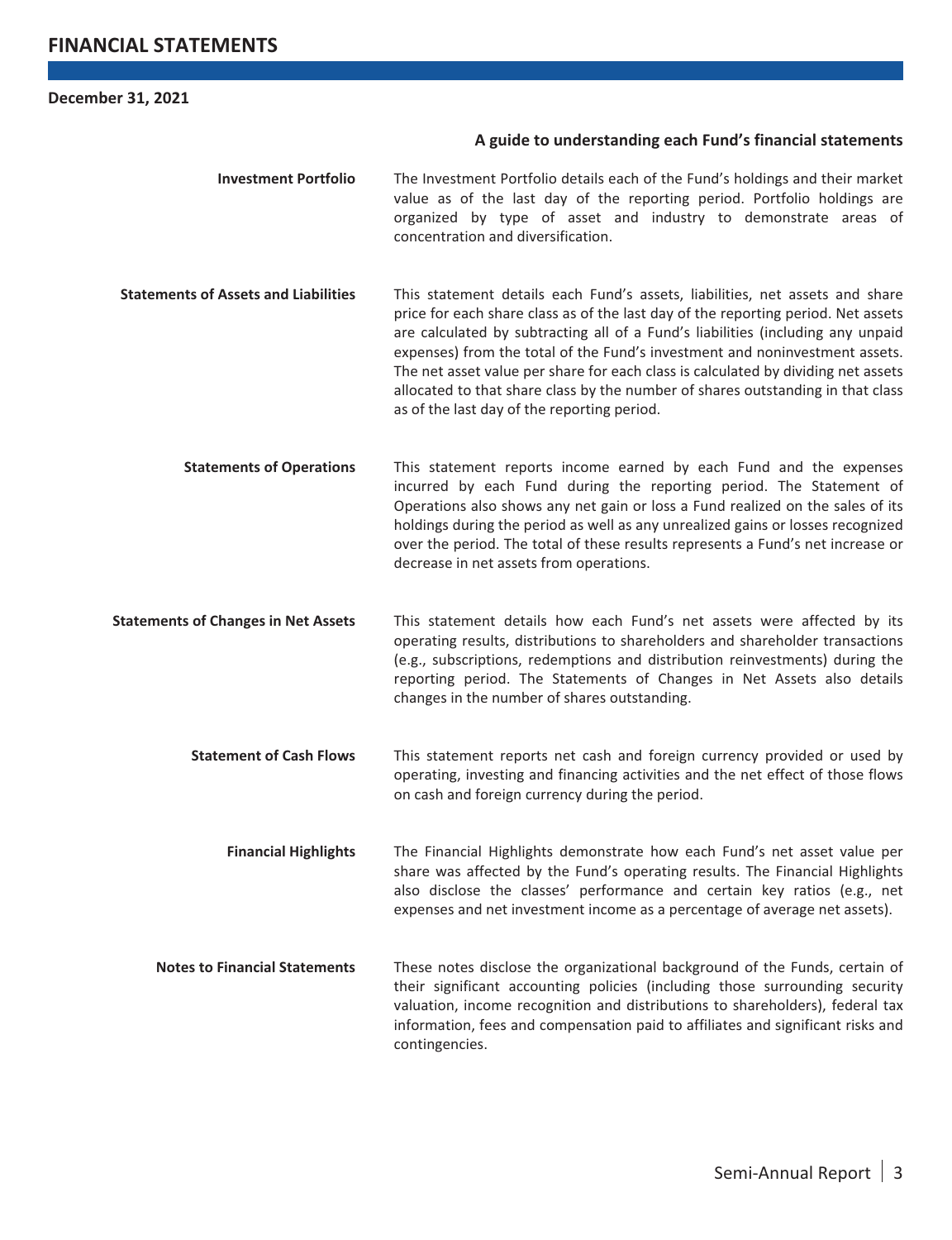| <b>Shares</b>        |                                                                    | Value (\$)           |
|----------------------|--------------------------------------------------------------------|----------------------|
|                      | Common Stocks - 96.3%                                              |                      |
|                      | <b>CONSUMER DISCRETIONARY - 0.5%</b>                               |                      |
| 9.695                | Casper Sleep (a)                                                   | 64,763               |
| 972                  | Signet Jewelers                                                    | 84,593               |
|                      |                                                                    | 149,356              |
| <b>ENERGY - 0.8%</b> |                                                                    |                      |
| 8,244                | FTS International, Class A (a)                                     | 216,405              |
| 972                  | Teekay LNG Partners                                                | 16,456               |
|                      |                                                                    | 232,861              |
|                      | <b>FINANCIALS - 7.2%</b>                                           |                      |
| 5,000                |                                                                    | 269,150              |
| 1,800                | Bank of Marin Bancorp                                              | 67,014               |
| 12,096               | Capital Southwest                                                  | 305,787              |
| 15,655               | Elmira Savings Bank                                                | 357,873              |
| 350                  | Erie Indemnity, Class A                                            | 67,431               |
| 11,517<br>1,625      | Guaranty Federal Bancshares<br>Independent Bank                    | 367,853<br>132,486   |
| 22,055               | Partners Bancorp                                                   | 215,698              |
| 4,500                | Premier Financial                                                  | 139,095              |
| 2,600                | Reliant Bancorp                                                    | 92,300               |
|                      |                                                                    | 2,014,687            |
|                      | <b>HEALTHCARE - 81.1%</b>                                          |                      |
|                      | Biotechnology - 4.3%                                               |                      |
| 1,950                |                                                                    | 438,691              |
| 6,200                | Horizon Therapeutics (a)                                           | 668,112              |
| 75,000               | OncoSec Medical (a)                                                | 71,970               |
|                      |                                                                    | 1,178,773            |
|                      |                                                                    |                      |
| 2,300                | Healthcare Equipment & Supplies - 26.8%<br>Abbott Laboratories (b) | 323,702              |
| 3,350                | ABIOMED (a)(b)                                                     | 1,203,219            |
| 1,708                | Align Technology (a)(b)                                            | 1,122,463            |
| 33,500               | Boston Scientific Corp. (a)                                        | 1,423,080            |
| 800                  |                                                                    | 335,152              |
| 2,000                | Edwards Lifesciences Corp. (a)                                     | 259,100              |
| 19,150               | Globus Medical, Class A (a)                                        | 1,382,630            |
| 4,200                | Merit Medical Systems (a)                                          | 261,660              |
| 2,300                | Mesa Laboratories (c)                                              | 754,607              |
| 1,300                |                                                                    | 316,433              |
| 400                  |                                                                    | 131,392              |
|                      |                                                                    | 7,513,438            |
|                      | Healthcare Providers & Services - 21.0%                            |                      |
| 4,500                | AmerisourceBergen, Class A (b)                                     | 598,005              |
| 3,300                |                                                                    | 1,529,682            |
| 6,000                | Cardinal Health                                                    | 308,940              |
| 600<br>6,325         |                                                                    | 317,424<br>1,452,410 |
| 5,300                | CVS Health Corp.                                                   | 546,748              |
| 8,400                | Health Equity (a)                                                  | 371,616              |
| 600                  |                                                                    | 278,316              |
| 805                  | Triple-S Management, Class B (a)                                   | 28,722               |
| 4,650                | US Physical Therapy                                                | 444,308              |
|                      |                                                                    | 5,876,171            |
|                      |                                                                    |                      |

# <span id="page-5-0"></span>As of December 31, 2021 **As of December 31, 2021 Nexpoint Event Driven Fund**

| <b>Shares</b> |                                                     | Value (\$) |  |  |
|---------------|-----------------------------------------------------|------------|--|--|
|               | <b>Healthcare Technology - 5.5%</b>                 |            |  |  |
| 15,000        |                                                     | 1,393,050  |  |  |
| 500           | Veeva Systems, Class A (a)                          | 127,740    |  |  |
|               |                                                     | 1,520,790  |  |  |
|               |                                                     |            |  |  |
|               | Life Sciences Tools & Services - 23.1%              |            |  |  |
| 2,000         | Agilent Technologies                                | 319,300    |  |  |
| 15,000        |                                                     | 632,100    |  |  |
| 4,260         |                                                     | 1,401,583  |  |  |
| 5,400         | IQVIA Holdings, Inc. (a)                            | 1,523,556  |  |  |
| 632           | Mettler-Toledo International (a)(b)                 | 1,072,637  |  |  |
| 3,300         | NeoGenomics (a)<br>PerkinElmer                      | 112,596    |  |  |
| 1,000         | Thermo Fisher Scientific (b)                        | 201,060    |  |  |
| 1,850         |                                                     | 1,234,394  |  |  |
|               |                                                     | 6,497,226  |  |  |
|               | <b>Pharmaceuticals - 0.4%</b>                       |            |  |  |
| 500           |                                                     | 122,015    |  |  |
|               |                                                     | 22,708,413 |  |  |
|               |                                                     |            |  |  |
|               | INDUSTRIALS - 1.0%                                  |            |  |  |
| 650           | AerCap Holdings (a)                                 | 42,523     |  |  |
| 1.800         | CoStar Group (a)                                    | 142,254    |  |  |
| 1,200         | Delta Air Lines (a)                                 | 46,896     |  |  |
| 260           | Honeywell International                             | 54,213     |  |  |
|               |                                                     | 285,886    |  |  |
|               | <b>INFORMATION TECHNOLOGY - 2.5%</b>                |            |  |  |
| 133,100       |                                                     | 261,280    |  |  |
| 1,250         | Fidelity National Information Services              | 136,438    |  |  |
| 1,500         | Jack Henry & Associates                             | 250,485    |  |  |
| 1,800         | NortonLifeLock                                      | 46,764     |  |  |
|               |                                                     | 694,967    |  |  |
|               |                                                     |            |  |  |
|               | <b>MATERIALS - 0.7%</b>                             |            |  |  |
| 7,320         |                                                     | 186,806    |  |  |
| 3.831         | Corvus Gold (a)                                     | 12,374     |  |  |
|               |                                                     | 199,180    |  |  |
|               | <b>REAL ESTATE - 2.5%</b>                           |            |  |  |
| 21,000        | Healthcare Trust of America, Class A, REIT          | 701,190    |  |  |
|               | <b>Total Common Stocks</b>                          |            |  |  |
|               | $(Cost $26,383,114)$                                | 26,986,540 |  |  |
|               |                                                     |            |  |  |
|               | <b>Exchange-Traded Fund - 9.1%</b>                  |            |  |  |
| 8,500         | iShares U.S. Healthcare (c)                         | 2,553,145  |  |  |
|               | <b>Total Exchange-Traded Fund</b>                   |            |  |  |
|               | $(Cost $2,402,532)$                                 | 2,553,145  |  |  |
|               | <b>Special Purpose Acquisition Companies - 1.0%</b> |            |  |  |
| 760           | Benessere Capital Acquisition, Class A (a)          | 7,707      |  |  |
| 5,000         | Better World Acquisition Corp (a)                   | 50,850     |  |  |
|               | <b>Burgundy Technology Acquisition,</b>             |            |  |  |
| 7,000         |                                                     | 70,070     |  |  |
|               | E.Merge Technology Acquisition,                     |            |  |  |
| 10,000        |                                                     | 98,400     |  |  |
| 2,487         | Horizon Acquisition II, Class A (a)                 | 24,447     |  |  |
| 2,500         | Liberty Media Acquisition, Class A (a)              | 25,700     |  |  |
| 300           | Pine Island Acquisition Corp, Class A (a)           | 2,958      |  |  |

4 See Glossary on page 15 for abbreviations along with accompanying Notes to Financial Statements.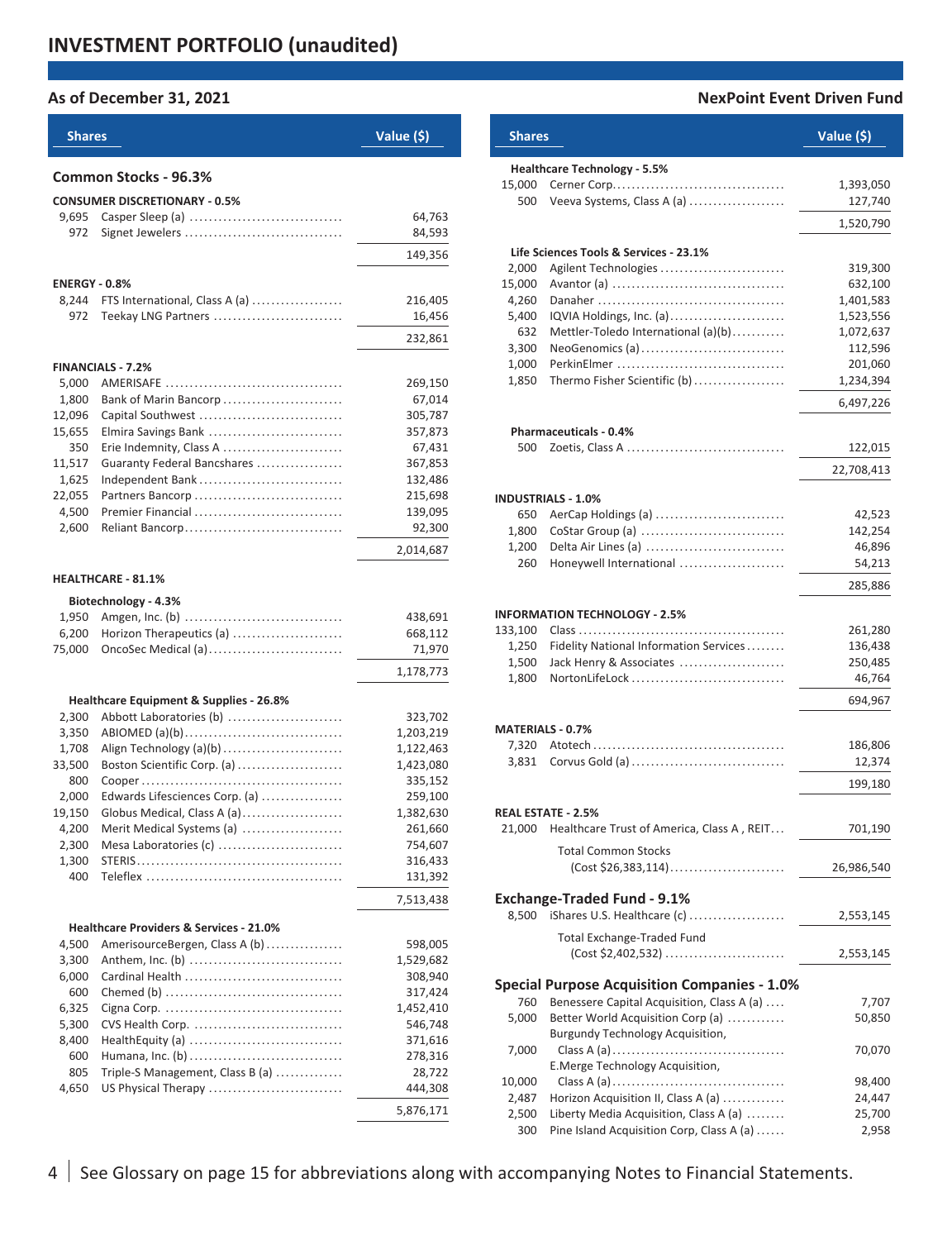| <b>Shares</b>                                                                                                                                                                                                                                                                                                               | Value (\$) |
|-----------------------------------------------------------------------------------------------------------------------------------------------------------------------------------------------------------------------------------------------------------------------------------------------------------------------------|------------|
| <b>Special Purpose Acquisition Companies (continued)</b><br>Social Capital Hedosophia Holdings IV,                                                                                                                                                                                                                          |            |
| 333                                                                                                                                                                                                                                                                                                                         | 3,403      |
| <b>Total Special Purpose Acquisition</b><br>Companies (Cost \$284,854)                                                                                                                                                                                                                                                      | 283,535    |
| Contracts                                                                                                                                                                                                                                                                                                                   |            |
| <b>Purchased Call Options (a) - 0.1%</b><br><b>Total Purchased Call Options</b><br>$(Cost $25,021)$                                                                                                                                                                                                                         | 21,870     |
| Purchased Put Option (a) - 0.0%<br><b>Total Purchased Put Option</b>                                                                                                                                                                                                                                                        |            |
| $(Cost $20,485)$                                                                                                                                                                                                                                                                                                            | 9,045      |
| <b>Shares</b>                                                                                                                                                                                                                                                                                                               |            |
| Preferred Stock - 0.0%                                                                                                                                                                                                                                                                                                      |            |
| <b>HEALTHCARE - 0.0%</b>                                                                                                                                                                                                                                                                                                    |            |
| <b>Healthcare Technology - 0.0%</b><br>AMINO, Inc., Series C (a)(d)(e)(f)(g)<br>608,695                                                                                                                                                                                                                                     |            |
| <b>Total Preferred Stock</b><br>$(Cost $3,499,996)$                                                                                                                                                                                                                                                                         |            |
| Units                                                                                                                                                                                                                                                                                                                       |            |
| Warrants - 0.0%                                                                                                                                                                                                                                                                                                             |            |
| <b>HEALTHCARE - 0.0%</b>                                                                                                                                                                                                                                                                                                    |            |
| Biotechnology - 0.0%<br>Gemphire Therapeutics, Inc.,<br>4,751<br>Expires $03/15/2022$ (a)(d)(f)                                                                                                                                                                                                                             |            |
| <b>Total Warrants</b>                                                                                                                                                                                                                                                                                                       |            |
| Principal Amount (\$)                                                                                                                                                                                                                                                                                                       |            |
| Repurchase Agreement (h)(i) - 0.9%<br>RBC Dominion Securities 0.050%, dated<br>12/31/2021 to be repurchased on<br>01/03/2022, repurchase price \$246,469<br>(collateralized by U.S. Government<br>obligations, ranging in par value \$0 -<br>\$44,781, 0.000% - 6.500%, 05/15/2022 -<br>12/01/2051; with total market value |            |
| 246,468                                                                                                                                                                                                                                                                                                                     | 246,468    |
| <b>Total Repurchase Agreement</b><br>$(Cost $246,468) \ldots \ldots \ldots \ldots \ldots \ldots$                                                                                                                                                                                                                            | 246,468    |

#### As of December 31, 2021 **As a struck and Separate Separate Security Assember 31, 2021 NexPoint Event Driven Fund**

| <b>Shares</b>       |                                                                                          | Value (\$)               |
|---------------------|------------------------------------------------------------------------------------------|--------------------------|
|                     | Cash Equivalent - 13.9%                                                                  |                          |
|                     | MONEY MARKET FUND (j) - 13.9%                                                            |                          |
|                     | Dreyfus Treasury Obligations Cash                                                        |                          |
|                     | Management, Institutional                                                                |                          |
| 3,879,871           | Class 0.010%                                                                             | 3,879,871                |
|                     | <b>Total Cash Equivalent</b>                                                             |                          |
|                     | $(Cost $3,879,871)$                                                                      | 3,879,871                |
|                     | Total Investments - 121.3%                                                               | 33,980,474               |
|                     | (Cost \$36,742,341)                                                                      |                          |
|                     | Securities Sold Short - (9.0)%                                                           |                          |
|                     |                                                                                          |                          |
|                     | <b>Special Purpose Acquisition Company - 0.0%</b>                                        |                          |
|                     | Social Capital Hedosophia Holdings IV,                                                   |                          |
| (300)               |                                                                                          | (3,066)                  |
|                     | <b>Total Special Purpose Acquisition</b>                                                 |                          |
|                     | Company (Proceeds $$3,117$ )                                                             | (3,066)                  |
|                     | <b>Exchange-Traded Fund - 0.0%</b>                                                       |                          |
|                     | Invesco CurrencyShares Australian Dollar                                                 |                          |
| (168)               |                                                                                          | (12, 111)                |
|                     |                                                                                          |                          |
|                     | <b>Total Exchange-Traded Funds</b><br>(Proceeds \$11,882)                                | (12, 111)                |
|                     |                                                                                          |                          |
|                     | Common Stocks - (9.0)%                                                                   |                          |
| FINANCIALS - (8.8)% |                                                                                          |                          |
| (12, 100)           |                                                                                          | (248, 964)               |
| (644)               | Manulife Financial                                                                       | (12, 292)                |
| (6, 330)            | OceanFirst Financial                                                                     | (140, 526)               |
| (46,360)            | PennantPark Investment                                                                   | (321, 275)               |
| (5, 413)            | QCR Holdings                                                                             | (303, 128)               |
| (2,804)<br>(2, 553) | S&P Global<br>United Community Banks                                                     | (1,323,291)<br>(91, 755) |
|                     |                                                                                          |                          |
|                     |                                                                                          | (2,441,231)              |
|                     | <b>INFORMATION TECHNOLOGY - (0.2)%</b>                                                   |                          |
| (404)               | MKS Instruments                                                                          | (70,365)                 |
|                     | <b>Total Common Stocks</b>                                                               |                          |
|                     | (Proceeds \$2,451,770)                                                                   | (2,511,596)              |
|                     | Total Securities Sold Short - (9.0)%                                                     |                          |
|                     | $(Proceeds $2,466,768)$                                                                  | (2,526,773)              |
|                     |                                                                                          |                          |
|                     | Other Assets & Liabilities, Net - (12.3)% (I)                                            | (3,436,573)              |
|                     |                                                                                          | 28,017,128               |
|                     |                                                                                          |                          |
| (a)                 | Non-income producing security.                                                           |                          |
| (b)                 | All or part of this security is pledged as collateral for short sales. The fair value of |                          |
|                     | the securities pledged as collateral was \$8,249,969.                                    |                          |

(c) Securities (or a portion of securities) on loan. As of December 31, 2021, the fair value of securities loaned was \$1,004,391. The loaned securities were secured with cash and/or securities collateral of \$1,025,476. Collateral is calculated based on prior day's prices.

(d) Securities with a total aggregate value of \$0, or 0.0% of net assets, were classified as Level 3 within the three-tier fair value hierarchy. Please see Notes to Financial Statements for an explanation of this hierarchy, as well as a list of unobservable inputs used in the valuation of these instruments.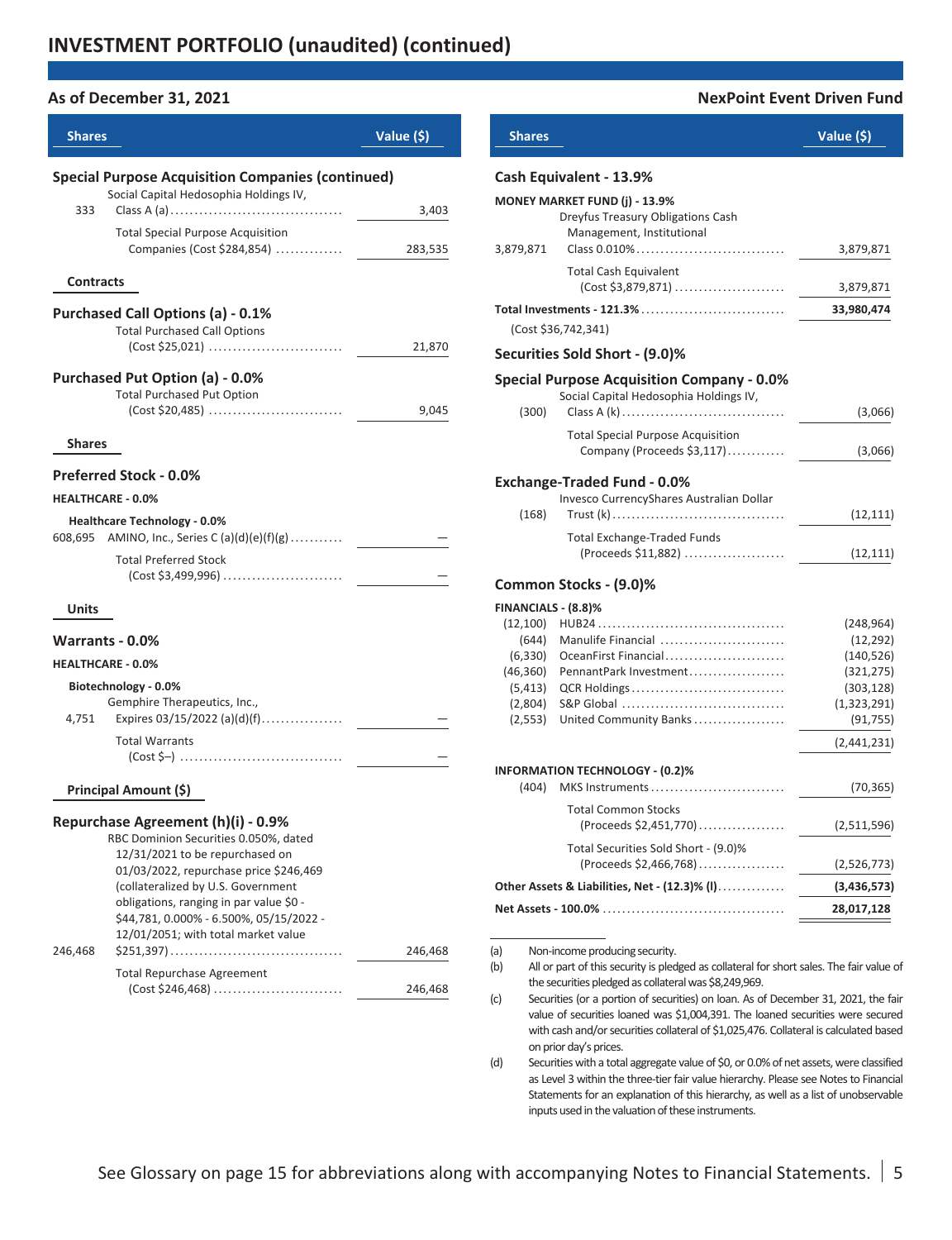- (e) There is currently no rate available.
- (f) Represents fair value as determined by the Fund's Board of Trustees (the "Board"), or its designee in good faith, pursuant to the policies and procedures approved by the Board. The Board considers fair valued securities to be securities for which market quotations are not readily available and these securities may be valued using a combination of observable and unobservable inputs. Securities with a total aggregate value of \$0, or 0.0% of net assets, were fair valued under the Fund's valuation procedures as of December 31, 2021. Please see Notes to Financial Statements.
- (g) Restricted Securities. These securities are not registered and may not be sold to the public. There are legal and/or contractual restrictions on resale. The Fund does not have the right to demand that such securities be registered. The values of these securities are determined by valuations provided by pricing services, brokers, dealers, market makers, or in good faith under the

As of December 31, 2021 **NextLeft Assets Assets Assets Assets Assets Assets Assets Assets Assets Assets Assets** 

policies and procedures established by the Board. Additional Information regarding such securities follows:

| <b>Restricted</b><br><b>Security</b> | <b>Security</b><br>Type                | <b>Acquisition</b><br>Date | Cost of<br><b>Security</b> | <b>Fair Value</b><br>at Period End Assets | Percent<br>of Net |
|--------------------------------------|----------------------------------------|----------------------------|----------------------------|-------------------------------------------|-------------------|
| AMINO,<br>Inc.                       | Preferred Stock 11/18/2016 \$3,499,996 |                            |                            | \$0                                       | 0.0%              |
|                                      |                                        |                            |                            |                                           |                   |

(h) Tri-Party Repurchase Agreement.

(i) This security was purchased with cash collateral held from securities on loan. The total value of such securities as of December 31, 2021 was \$246,468.

(j) Rate shown is 7 dayeffective yield.

(k) No dividend payable on security sold short.

(l) As of December 31, 2021, \$2,456,922 in cash was segregated or on deposit with the brokers to cover investments sold short and is included in "Other Assets & Liabilities, Net".

Purchased options contracts outstanding as of December 31, 2021 were as follows:

| <b>Description</b>             | <b>Exercise</b><br>price | Counterparty | <b>Expiration</b><br>Date | Number of<br><b>Contracts</b> | <b>Notional</b><br>Value | Premium  | Value    |
|--------------------------------|--------------------------|--------------|---------------------------|-------------------------------|--------------------------|----------|----------|
| <b>PURCHASED CALL OPTIONS:</b> |                          |              |                           |                               |                          |          |          |
| United Nat Foods               | \$50.00                  |              | January 2022              | 28                            | \$137,424                | \$5,489  | \$5,040  |
| Intel                          | 52.50                    |              | February 2022             | 90                            | 463,500                  | 19,532   | 16,830   |
|                                |                          |              |                           |                               |                          | \$25,021 | \$21,870 |
| <b>Description</b>             | <b>Exercise</b><br>price | Counterparty | <b>Expiration</b><br>Date | Number of<br><b>Contracts</b> | <b>Notional</b><br>Value | Premium  | Value    |
| <b>PURCHASED PUT OPTION:</b>   |                          |              |                           |                               |                          |          |          |

Signet Jewelers \$75.00 January 2022 54 \$469,962 \$20,485 \$9,045

Written options contracts outstanding as of December 31, 2021 were as follows:

| <b>Description</b>                   | <b>Exercise</b><br>price | Counterparty                                                                                                                                                                                                                           | <b>Expiration</b><br>Date        | Number of<br><b>Contracts</b>    | <b>Notional</b><br>Value          | Premium           | Value          |
|--------------------------------------|--------------------------|----------------------------------------------------------------------------------------------------------------------------------------------------------------------------------------------------------------------------------------|----------------------------------|----------------------------------|-----------------------------------|-------------------|----------------|
| <b>WRITTEN CALL OPTIONS:</b>         |                          |                                                                                                                                                                                                                                        |                                  |                                  |                                   |                   |                |
| E.Merge Technology Acquisition       | \$10.00                  | Pershing                                                                                                                                                                                                                               | March 2022                       | (100)                            | \$98,400                          | \$(1,495)         | (750)          |
| <b>Benessere Capital Acquisition</b> | 10.00                    | Pershing                                                                                                                                                                                                                               | February 2022                    | (8)                              | 8,112                             | (381)             | (160)          |
| Liberty Media Acquisition            | 10.00                    | Pershing                                                                                                                                                                                                                               | March 2022                       | (25)                             | 25,700                            | (1,899)           | (2, 125)       |
| <b>Horizon Acquisition</b>           | 10.00                    | Pershing                                                                                                                                                                                                                               | January 2022                     | (25)                             | 24,575                            | (349)             | (50)           |
| Bergundy Technology Acquisition      | 10.00                    | Pershing                                                                                                                                                                                                                               | January 2022                     | (70)                             | 70,070                            | (1, 244)          | (350)          |
| <b>Better World Acquisition Corp</b> | 10.00                    | Pershing                                                                                                                                                                                                                               | March 2022                       | (50)                             | 50.850                            | (1,880)           | (500)          |
| Intel                                | 52.50                    | Pershing                                                                                                                                                                                                                               | January 2022                     | (90)                             | 463,500                           | (7,959)           | (5,850)        |
|                                      |                          |                                                                                                                                                                                                                                        |                                  |                                  |                                   | \$(15,207)        | \$(9,785)      |
| <b>Desaulution</b>                   | <b>Exercise</b><br>$ -$  | $C_{\text{in}}$ . $\ldots$ is a second second second second second second second second second second second second second second second second second second second second second second second second second second second second se | <b>Expiration</b><br><b>Data</b> | Number of<br>$C$ and $A$ and $A$ | <b>Notional</b><br>$11 - 1.1 - 1$ | <b>Dungations</b> | $11 - 1.1 - 1$ |

| <b>Description</b>         | price   | Counterparty | Date         | Contracts | Value     | Premium   | Value   |
|----------------------------|---------|--------------|--------------|-----------|-----------|-----------|---------|
| <b>WRITTEN PUT OPTION:</b> |         |              |              |           |           |           |         |
| Signet Jewelers            | \$75.00 | Pershing     | January 2022 | (54)      | \$469.962 | \$(7,681) | \$(270) |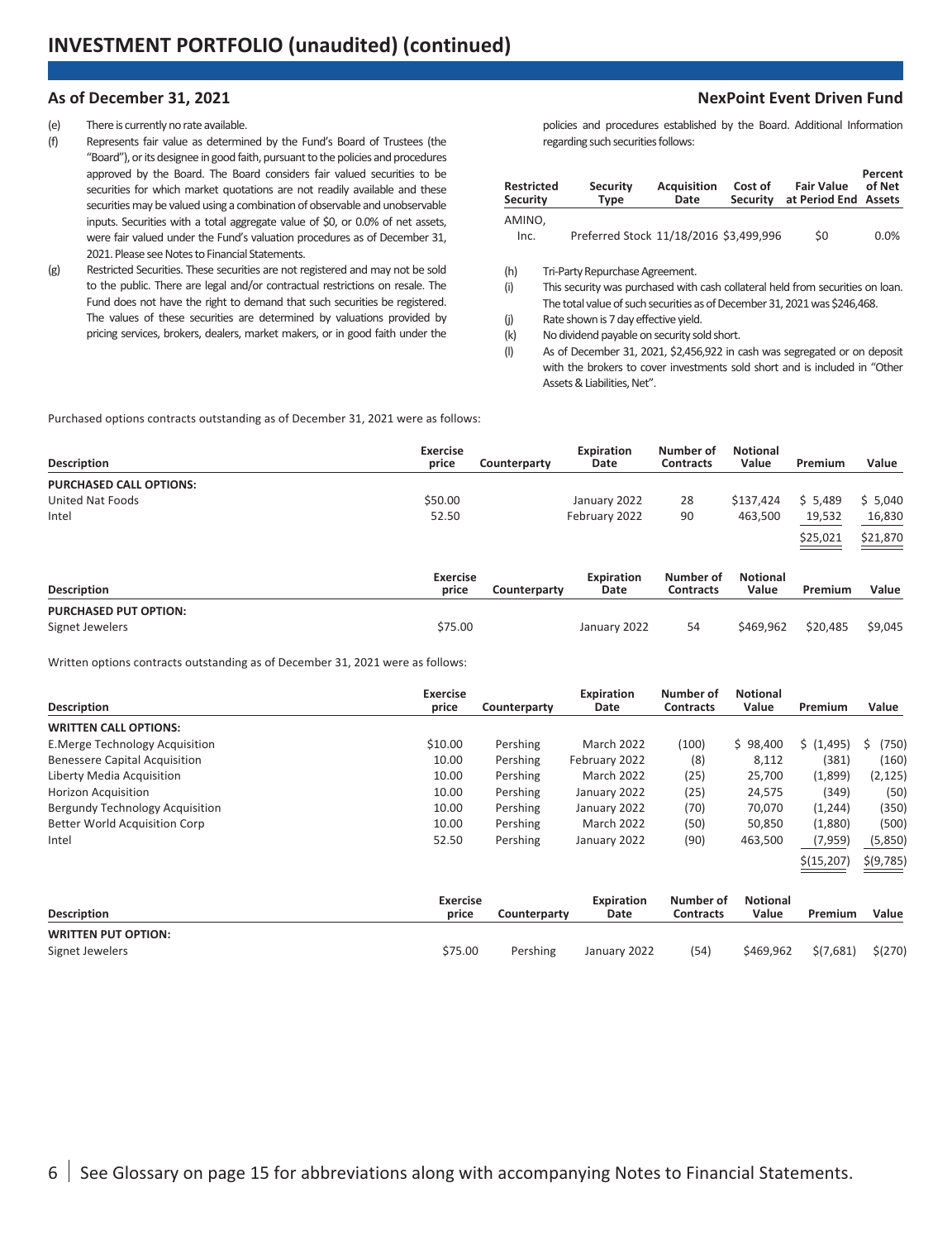### As of December 31, 2021 **As a struck of December 31, 2021 Nexpoint Event Driven Fund**

The Fund had the following swaps contracts, which did not require pledged collateral, open at December 31, 2021:

| <b>Underlying Instrument</b>      | <b>Financing</b><br>Rate | Payment  | <b>Frequency Counterparty</b> | <b>Expiration</b><br>Date | Currency   | <b>Notional</b><br>Amount<br>(\$) | Fair<br>Value<br>(5) | Upfront<br><b>Premiums</b><br>Paid<br>(5) | (5)     | <b>Unrealized</b><br>Mark to Appreciation/<br>(Received) Market (Depreciation)<br>(5) |
|-----------------------------------|--------------------------|----------|-------------------------------|---------------------------|------------|-----------------------------------|----------------------|-------------------------------------------|---------|---------------------------------------------------------------------------------------|
| <b>LONG EQUITY TRS</b>            |                          |          |                               |                           |            |                                   |                      |                                           |         |                                                                                       |
| Adobe Inc                         | 1 Month USD LIBOR        | Upon     | Goldman                       | December 23,              |            |                                   |                      |                                           |         |                                                                                       |
|                                   | plus 0.50%               | Maturity | Sachs                         | 2022                      | <b>USD</b> | 54,625                            | 56,698               | 100                                       | 2,173   | 2,073                                                                                 |
| Apollo Healthcare Corp            | 1 Month CAD-CDOR         | Upon     | Goldman                       | November 10,              |            |                                   |                      |                                           |         |                                                                                       |
|                                   | plus 0.50%               | Maturity | Sachs                         | 2022                      | CAD        | 176,231                           | 182,070              | 51,737                                    | 57,576  | 5,839                                                                                 |
| CyrusOne Inc                      | 1 Month USD LIBOR        | Upon     | Goldman                       | December 23,              |            |                                   |                      |                                           |         |                                                                                       |
|                                   | plus 0.50%               | Maturity | Sachs                         | 2022                      | <b>USD</b> | 402,806                           | 406,021              | 4,500                                     | 7,715   | 3,215                                                                                 |
| SalesForce.com Inc                | 1 Month USD LIBOR        | Upon     | Goldman                       | December 23,              |            |                                   |                      |                                           |         |                                                                                       |
|                                   | plus 0.50%               | Maturity | Sachs                         | 2022                      | <b>USD</b> | 131.004                           | 133,399              | 525                                       | 2,920   | 2,395                                                                                 |
| <b>Fidelity National</b>          | 1 Month USD LIBOR        | Upon     | Goldman                       | November 29,              |            |                                   |                      |                                           |         |                                                                                       |
|                                   | plus 0.50%               | Maturity | Sachs                         | 2022                      | <b>USD</b> | 270,234                           | 272,722              | 2,500                                     | 4,988   | 2,488                                                                                 |
| Huntington Bancshares Inc         | 1 Month USD LIBOR        | Upon     | Goldman                       | December 23,              |            |                                   |                      |                                           |         |                                                                                       |
|                                   | plus 0.50%               | Maturity | Sachs                         | 2022                      | <b>USD</b> | 84,211                            | 86,340               | 5,600                                     | 7,729   | 2,129                                                                                 |
| <b>IHS Markit Ltd</b>             | 1 Month USD LIBOR        | Upon     | Goldman                       | November 2,               |            |                                   |                      |                                           |         |                                                                                       |
|                                   | plus 0.50%               | Maturity | Sachs                         | 2022                      | <b>USD</b> |                                   | 1,270,536 1,312,759  | 9,881                                     | 52,104  | 42,223                                                                                |
| Manulife Financial Corp           | 1 Month CAD-CDOR         | Upon     | Goldman                       | December 15,              |            |                                   |                      |                                           |         |                                                                                       |
|                                   | plus 0.50%               | Maturity | Sachs                         | 2022                      | CAD        | 11,969                            | 12,178               | 644                                       | 853     | 209                                                                                   |
| Nobina AB                         | 1 Month SEK STIBOR       | Upon     | Goldman                       | December 28,              |            |                                   |                      |                                           |         |                                                                                       |
|                                   | plus 0.50%               | Maturity | Sachs                         | 2022                      | <b>SEK</b> | 12,856                            | 12.939               | 1,095                                     | 1,178   | 83                                                                                    |
| <b>Nuance Communications Inc.</b> | 1 Month USD LIBOR        | Upon     | Goldman                       | November 28.              |            |                                   |                      |                                           |         |                                                                                       |
|                                   | plus 0.50%               | Maturity | Sachs                         | 2022                      | <b>USD</b> | 713,365                           | 716,425              | 12,956                                    | 16,016  | 3,060                                                                                 |
| PAE Inc                           | 1 Month USD LIBOR        | Upon     | Goldman                       | December 23,              |            |                                   |                      |                                           |         |                                                                                       |
|                                   | plus 0.50%               | Maturity | Sachs                         | 2022                      | <b>USD</b> | 258,859                           | 259,105              | 26,097                                    | 26,343  | 246                                                                                   |
| <b>Transdigm Group Inc</b>        | 1 Month USD LIBOR        | Upon     | Goldman                       | December 23,              |            |                                   |                      |                                           |         |                                                                                       |
|                                   | plus 0.50%               | Maturity | Sachs                         | 2022                      | <b>USD</b> | 242,430                           | 254.477              | 400                                       | 12,447  | 12,047                                                                                |
| <b>Taylor Wimpey PLC</b>          | 1 Month GBP LIBOR        | Upon     | Goldman                       | December 8,               |            |                                   |                      |                                           |         |                                                                                       |
|                                   | plus 0.50%               | Maturity | Sachs                         | 2022                      | GBP        | 71,913                            | 75,782               | 32,000                                    | 35,869  | 3,869                                                                                 |
| Visa Inc                          | 1 Month USD LIBOR        | Upon     | Goldman                       | December 23,              |            |                                   |                      |                                           |         |                                                                                       |
|                                   | plus 0.50%               | Maturity | Sachs                         | 2022                      | <b>USD</b> | 749,853                           | 758,375              | 3,500                                     | 12,022  | 8,522                                                                                 |
| <b>Total Long Equity TRS</b>      |                          |          |                               |                           |            |                                   | 4,539,290            | 151,535                                   | 239,933 | 88,398                                                                                |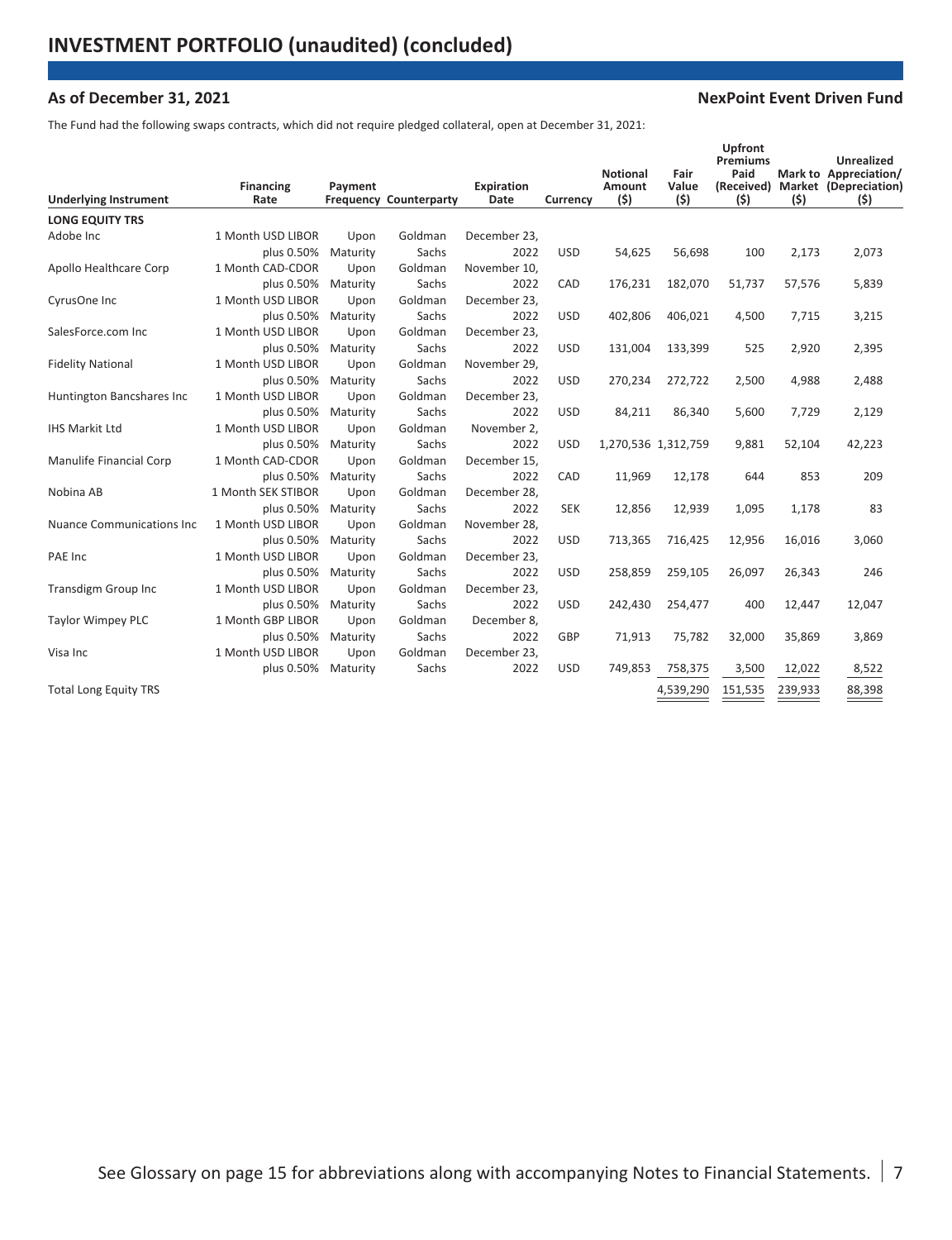| Shares                             |                                      | Value (\$)            |
|------------------------------------|--------------------------------------|-----------------------|
|                                    | Common Stock - 69.1%                 |                       |
|                                    | <b>CONSUMER DISCRETIONARY - 0.6%</b> |                       |
| 8,170                              | Casper Sleep (a)                     | 54,576                |
| 245,718                            | Del Taco Restaurants                 | 3,059,189             |
|                                    |                                      | 3,113,765             |
|                                    |                                      |                       |
| <b>ENERGY - 6.0%</b>               |                                      |                       |
| 321.018                            | BP Midstream Partners                | 4,911,575             |
| 123,255                            | FTS International, Class A (a)       | 3,235,444             |
| 461,012                            | Phillips 66 Partners (b)             | 16,628,703            |
| 370,727                            | Teekay LNG Partners                  | 6,276,408             |
|                                    |                                      | 31,052,130            |
| <b>FINANCIALS - 21.6%</b>          |                                      |                       |
| 148,638                            | 1st Constitution Bancorp             | 3,818,510             |
| 39,598                             | American National Group              | 7,477,686             |
| 168,581                            | Athene Holding, Class A (a)          | 14,047,855            |
| 147,632                            | Atlantic Capital Bancshares (a)(b)   | 4,247,373             |
| 4,169                              | Bryn Mawr Bank                       | 187,647               |
| 109,211                            |                                      | 3,167,119             |
| 642,692                            | CIT Group, Inc.                      | 32,995,807            |
| 27,979                             | Columbia Banking System              | 915,473               |
| 122,286                            | FVCBankcorp (a)                      | 2,422,486             |
| 276,057                            | Great Western Bancorp                | 9,374,896             |
| 892                                | Howard Bancorp (a)                   | 19,437                |
| 8,869                              | Independence Holding                 | 502,695               |
| 37,721                             | Level One Bancorp                    | 1,487,716             |
| 2,150                              | MDH Acquisition, Class A (a)         | 21,070                |
| 19,118                             | Nicolet Bankshares (a)               | 1,639,334             |
| 94                                 | Old National Bancorp                 | 1,703                 |
| 52,530                             | Partners Bancorp                     | 513,743               |
| 172,208                            | Reliant Bancorp                      | 6,113,384             |
| 447,024<br>4,800                   | State Auto Financial (b)             | 23,106,670<br>123,792 |
|                                    | Sterling Bancorp                     |                       |
|                                    |                                      | 112,184,396           |
| <b>HEALTHCARE - 14.8%</b>          |                                      |                       |
| 149,508                            | Cerner Corp                          | 13,884,808            |
| 663,468                            | Magellan Health (a)(b)               | 63,022,825            |
| 9.600                              | Triple-S Management, Class B (a)     | 342,528               |
|                                    |                                      | 77,250,161            |
|                                    |                                      |                       |
| <b>INDUSTRIALS - 8.8%</b><br>8,730 | Akka Technologies                    | 479,512               |
| 232,904                            |                                      | 30,957,600            |
| 1,418,564                          |                                      | 14,086,340            |
| 1,100                              |                                      | 95,128                |
|                                    |                                      | 45,618,580            |
|                                    |                                      |                       |
|                                    | <b>INFORMATION TECHNOLOGY - 1.9%</b> |                       |
| 17,454                             | Bottomline Technologies DE (a)       | 985,627               |
| 55,330                             |                                      | 108,615               |
| 476,214                            | GreenSky, Class A (a)                | 5,409,791             |
| 299                                | Marvell Technology                   | 26,160                |
| 36,775                             | McAfee, Class A                      | 948,427               |
| 28,806                             | Mimecast (a)                         | 2,292,094             |
|                                    |                                      | 9,770,714             |
|                                    |                                      |                       |

# As of December 31, 2021 **As of December 31, 2021 Nexpoint Merger Arbitrage Fund**

| <b>Shares</b>      |                                                                                       | Value (\$)           |
|--------------------|---------------------------------------------------------------------------------------|----------------------|
|                    | <b>MATERIALS - 0.4%</b>                                                               |                      |
| 2,863              |                                                                                       | 73,064               |
| 560,469            | Corvus Gold (a)                                                                       | 1,810,326            |
|                    |                                                                                       | 1,883,390            |
|                    |                                                                                       |                      |
|                    | REAL ESTATE - 15.0%                                                                   |                      |
| 883,039<br>503,846 | CorePoint Lodging, REIT (a)<br>CyrusOne, REIT (b)                                     | 13,863,712           |
| 3,801              | Deutsche Industrie, REIT                                                              | 45,205,063<br>97,689 |
| 904,434            | Monmouth Real Estate Investment, REIT                                                 |                      |
|                    |                                                                                       | 19,002,159           |
|                    |                                                                                       | 78,168,623           |
|                    | <b>Total Common Stock</b><br>(Cost \$355,608,578)                                     | 359,041,759          |
|                    |                                                                                       |                      |
|                    | <b>Special Purpose Acquisition Companies - 18.5%</b>                                  |                      |
| 50,000             | 7 Acquisition (a)                                                                     | 507,000              |
| 10,146             | 7GC & Holdings, Class A (a)                                                           | 98,822               |
| 26,000             | ACE Convergence Acquisition, Class A (a)                                              | 258,960              |
| 25,000             | AltEnergy Acquisition (a)                                                             | 252,250              |
| 285,000            | Altimeter Growth 2, Class A (a)                                                       | 2,810,100            |
| 600                | Apollo Strategic Growth Capital II,                                                   |                      |
|                    |                                                                                       | 5,868                |
| 25,000             | Arbor Rapha Capital Bioholdings I (a)                                                 | 253,250              |
| 99,900             | Argus Capital, Class A (a)                                                            | 991,008              |
| 10,000             | Ascendant Digital Acquisition III (a)                                                 | 101,500              |
| 250,153            | Athena Consumer Acquisition, Class A (a)                                              | 2,494,025            |
| 1                  | Athena Consumer Acquisition (a)                                                       | 10                   |
| 52,078             | Banner Acquisition (a)                                                                | 508,281              |
| 3,440              | Benessere Capital Acquisition, Class A (a)                                            | 34,882               |
| 50,000             | Better World Acquisition Corp (a)                                                     | 508,500              |
| 34,781             | Biotech Acquisition Co, Class A                                                       | 342,245              |
| 10,000             | Blockchain Coinvestors Acquisition I (a)(c)                                           | 101,100              |
| 100                | Blue Safari Group Acquisition, Class A (a)<br><b>Burgundy Technology Acquisition,</b> | 996                  |
| 14,000             |                                                                                       | 140,140              |
|                    | Carney Technology Acquisition II,                                                     |                      |
| 72,109             |                                                                                       | 704,505              |
|                    | CC Neuberger Principal Holdings II,                                                   |                      |
| 166,900            |                                                                                       | 1,652,310            |
| 1,000              | CC Neuberger Principal Holdings III (a)                                               | 10,000               |
| 72,800             | Churchill Capital, Class A (a)                                                        | 716,352              |
| 81,594             | Class Acceleration, Class A (a)                                                       | 792,278              |
| 320,620            | Cohn Robbins Holdings, Class A (a)                                                    | 3,151,695            |
| 1,000              | Compute Health Acquisition (a)                                                        | 9,940                |
| 183,700            | Compute Health Acquisition, Class A (a)                                               | 1,787,401            |
| 213,700            | Conx Corp, Class A (a)                                                                | 2,098,534            |
| 103,335            | Corner Growth Acquisition, Class A                                                    | 1,012,683            |
| 3,130              | Corner Growth Acquisition (a)                                                         | 31,144               |
| 219,996            | Corner Growth Acquisition 2, Class A (a)                                              | 2,175,760            |
| 11,400             | Crucible Acquisition, Class A (a)                                                     | 111,036              |
| 100,000            | Crypto 1 Acquisition (a)                                                              | 1,010,000            |
| 69,220             | Data Knights Acquisition, Class A (a)                                                 | 699,122              |
| 148                | Deep Lake Capital Acquisition                                                         | 1,447                |
| 12,100             | DPCM Capital (a)                                                                      | 118,822              |
| 49,512             | DTRT Health Acquisition, Class A (a)                                                  | 494,130              |
|                    | E.Merge Technology Acquisition,                                                       |                      |
| 120,000            |                                                                                       | 1,180,800            |
|                    | ECP Environmental Growth Opportunities,                                               |                      |
| 47,514             |                                                                                       | 468,488              |
| 225,000            |                                                                                       | 2,283,750            |

8 See Glossary on page 15 for abbreviations along with accompanying Notes to Financial Statements.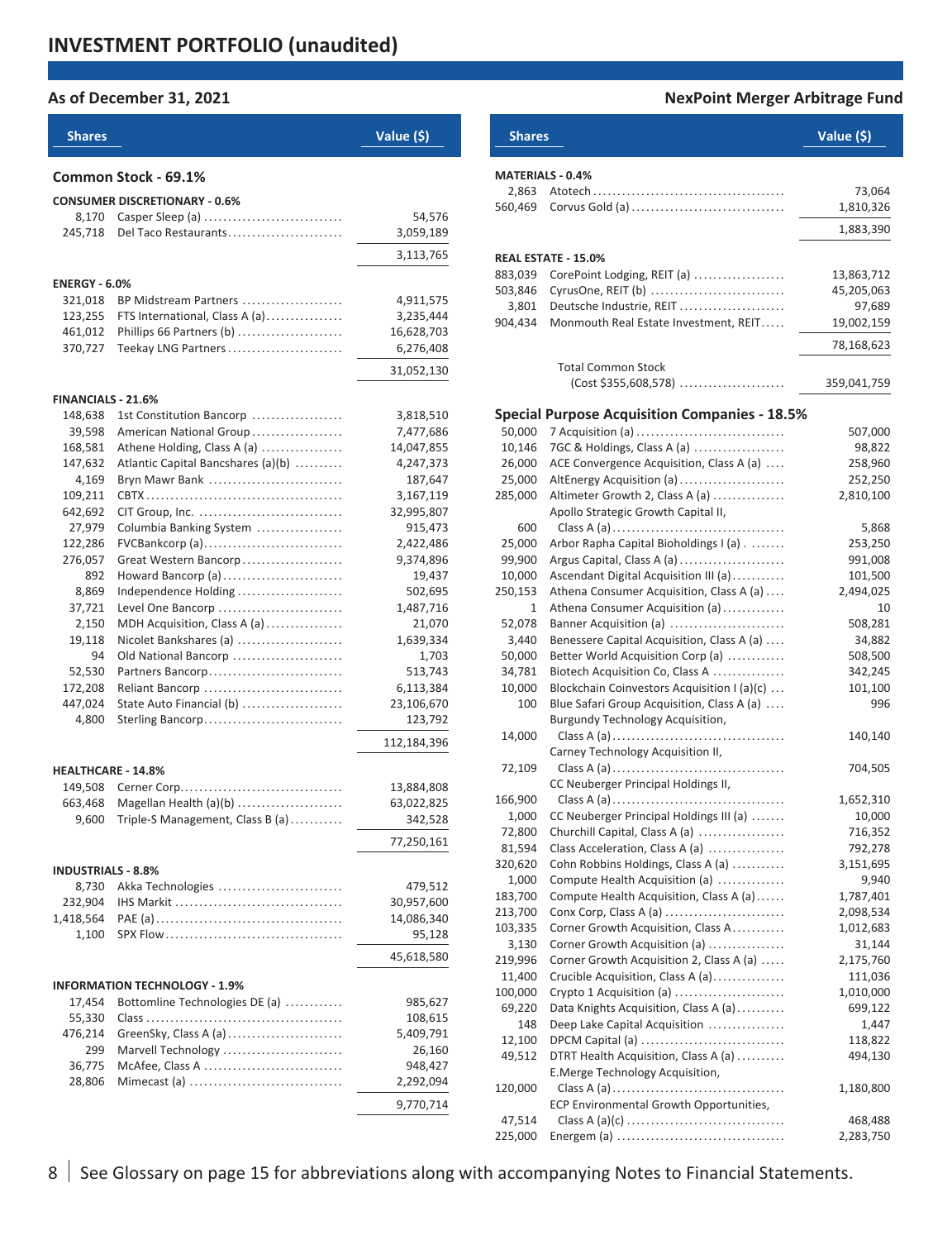# **Special Purpose Acquisition Companies(continued)**

**Shares Value (\$)**

|         | Environmental Impact Acquisition,          |           |
|---------|--------------------------------------------|-----------|
| 54,979  |                                            | 545,392   |
| 26,162  | Epiphany Technology Acquisition, Class A   | 255,341   |
| 60,927  | Everest Consolidator Acquisition (a)       | 619,323   |
| 150,000 | Fat Projects Acquisition (a)               | 1,465,500 |
| 2,944   | First Light Acquisition Group, Class A (a) | 28,881    |
| 157,400 |                                            | 1,556,686 |
|         | FirstMark Horizon Acquisition, Class A (a) |           |
| 1,000   | Focus Impact Acquisition (a)               | 10,050    |
| 9,896   | Fortress Value Acquisition IV, Class A (a) | 96,486    |
| 150,026 | Forum Merger IV, Class A (a)(b)            | 1,461,253 |
| 134,063 | GigCapital5 (a)                            | 1,325,883 |
| 24,680  | Global Synergy Acquisition, Class A        | 242,111   |
| 369,808 | GoGreen Investments (a)                    | 3,664,797 |
| 16,000  | Gores Guggenheim, Class A (a)              | 187,200   |
| 9,096   | Gores Holdings VII, Class A (a)            | 88,959    |
| 27,878  | Gores Metropoulos II, Class A (a)(c)       | 277,944   |
| 1,000   | Gores Technology Partners (a)              | 10,060    |
| 4,000   | Gores Technology Partners II (a)           | 40,320    |
| 7       | Gores Technology Partners II, Class A (a)  | 69        |
|         | <b>Green Visor Financial Technology</b>    |           |
| 145,507 | Acquisition I (a)                          |           |
|         |                                            | 1,473,258 |
|         | Hamilton Lane Alliance Holdings I,         |           |
| 6,758   |                                            | 66,026    |
| 39,736  | Haymaker Acquisition III, Class A (a)      | 390,605   |
|         | Health Assurance Acquisition,              |           |
| 288,800 |                                            | 2,821,576 |
| 918     | Healthcare Capital, Class A                | 9,061     |
| 500     | Hennessy Capital Investment V, Class A (a) | 4,870     |
| 9,213   | Horizon Acquisition II, Class A (a)        | 90,564    |
| 1,000   | Hudson Executive Investment III (a)        | 9,810     |
| 20,000  | Iconic Sports Acquisition (a)              | 202,200   |
| 34,900  | IG Acquisition Corp, Class A               | 342,369   |
|         | <b>Integrated Rail and Resources</b>       |           |
| 294,324 | Acquisition (a)                            | 2,957,956 |
|         | Intelligent Medicine Acquisition,          |           |
| 260,000 |                                            | 2,574,000 |
|         | InterPrivate III Financial Partners,       |           |
|         |                                            |           |
| 15,068  |                                            | 149,324   |
| 12,792  | Jack Creek Investment, Class A (a)         | 124,850   |
| 2,164   | Jaws Mustang Acquisition (a)               | 21,705    |
| 46,414  | Jupiter Wellness Acquisition Corp (a)      | 467,853   |
| 1,486   | Kludeln I Acquisition, Class A (a)         | 14,622    |
| 252,000 | Lefteris Acquisition Corp, Class A         | 2,469,600 |
| 8,700   | Liberty Media Acquisition, Class A (a)     | 89,436    |
| 244,909 | Lionheart III, Class A (a)                 | 2,412,354 |
| 106,700 | Lux Health Tech Acquisition, Class A (a)   | 1,045,660 |
| 71,084  | Maxpro Capital Acquisition, Class A (a)    | 705,153   |
| 184,295 | McLaren Technology Acquisition (a)         | 1,854,008 |
|         | Mercury Ecommerce Acquisition,             |           |
| 100,172 |                                            | 981,686   |
| 10,194  | Monument Circle Acquisition, Class A       | 99,493    |
| 81,400  |                                            |           |
|         | Mudrick Capital Acquisition II, Class A    | 809,116   |
| 5,287   | North Mountain Merger, Class A (a)         | 52,130    |
| 10,000  | Northern Star Investment II, Class A       | 97,000    |
| 43,496  | OceanTech Acquisitions I, Class A (a)      | 434,960   |
| 507     | Orion Biotech Opportunities (a)            | 5,004     |
| 301,552 | Parabellum Acquisition, Class A (a)        | 2,940,132 |
| 99,589  | Parsec Capital Acquisitions (a)            | 1,026,763 |
| 450,000 | Perception Capital II, Class A (a)         | 4,446,000 |
|         |                                            |           |

### As of December 31, 2021 **As of December 31, 2021 Nexponsity Nexponsity Nexponsity Nexponsity Nexponsity Nexponsity Nexponsity Nexponsity Nexponsity Nexponsity Nexponsity Nexponsity Nexponsity Ne**

| <b>Shares</b> |                                                                               | Value (\$) |
|---------------|-------------------------------------------------------------------------------|------------|
| 20,428        | Periphas Capital Partnering, Class A (a)<br>Pershing Square Tontine Holdings, | 497,830    |
| 15,000        |                                                                               | 295,800    |
| 217,482       | Phoenix Biotech Acquisition, Class A (a)                                      | 2,155,247  |
| 142,600       | Pine Island Acquisition Corp, Class A (a)                                     | 1,406,036  |
| 5,887         | Pioneer Merger, Class A (a)(c)                                                | 58,105     |
| 14,302        | Pivotal Investment III, Class A (a)                                           | 139,301    |
| 1,000         | Pivotal Investment III (a)                                                    | 9,900      |
| 39,792        | Priveterra Acquisition, Class A (a)                                           | 387,176    |
| 88,144        | PropTech Investment II, Class A (a)                                           | 859,404    |
| 19,800        | Prospector Capital, Class A (a)<br>Queen's Gambit Growth Capital,             | 192,852    |
| 25,000        |                                                                               | 247,500    |
| 85,000        | RedBall Acquisition (a)<br>Revolution Healthcare Acquisition,                 | 843,200    |
| 3,002         |                                                                               | 29,149     |
| 100,100       | Ribbit LEAP (a)                                                               | 1,002,001  |
| 100           | Rocket Lab USA, Class A (a)                                                   | 1,228      |
| 30,000        | Ross Acquisition II, Class A (a)<br>Science Strategic Acquisition Alpha,      | 292,800    |
| 3,286         |                                                                               | 32,038     |
| 55,100        | Seaport Global Acquisition II, Class A (a)                                    | 544,388    |
| 250,000       | Semper Paratus Acquisition (a)                                                | 2,530,000  |
| 60,000        | Sierra Lake Acquisition, Class A (a)                                          | 586,800    |
| 1,000         | Social Capital Hedosophia Holdings IV,                                        | 9,880      |
| 244,600       | Social Capital Hedosophia Holdings VI,                                        | 2,499,812  |
| 76,500        |                                                                               | 779,535    |
| 42,600        | Social Leverage Acquisition I, Class A (a)                                    | 417,906    |
| 859           | Sustainable Development Acquisition I (a)                                     | 8,581      |
| 40,200        | SVF Investment Corp, Class A (a)                                              | 403,608    |
| 38,968        | Talon 1 Acquisition (a)                                                       | 393,772    |
| 30,000        | Tastemaker Acquisition, Class A (a)                                           | 296,700    |
| 325,000       | Thrive Acquisition (a)<br>Thunder Bridge Capital Partners III,                | 3,263,000  |
| 5,000         |                                                                               | 48,850     |
| 3,645         | TLG Acquisition One, Class A (a)                                              | 35,466     |
| 65,420        | Trebia Acquisition Corp, Class A (a)(c)                                       | 651,583    |
| 2,800         | VectolQ Acquisition II, Class A (a)                                           | 27,272     |
| 242,400       | VY Global Growth, Class A (a)                                                 | 2,377,944  |
|               |                                                                               | 96,309,197 |
|               | <b>Total Special Purpose Acquisition</b><br>Companies (Cost \$96,062,758)     | 96,309,197 |

#### **Units**

#### **Warrants - 0.1%**

| 3.094   | 7GC & Holdings, Expires 01/03/2027 (a)<br>Athena Consumer Acquisition, | 1.888  |
|---------|------------------------------------------------------------------------|--------|
| 125,076 | Expires 07/23/2023 (a)                                                 | 60.036 |
| 24,297  | Banner Acquisition, Expires 01/18/2023 (a)                             | 12,583 |
|         | Biotech Acquisition Co,                                                |        |
| 500     | Expires 12/03/2027 (a)                                                 | 325    |
|         | Carney Technology Acquisition II,                                      |        |
| 3.333   | Expires 12/03/2027 (a)                                                 | 2.300  |
|         | DTRT Health Acquisition,                                               |        |
| 25.000  | Expires 11/15/2022 (a)                                                 | 11,950 |
|         | <b>ECP Environmental Growth Opportunities,</b>                         |        |
| 700     | Expires 02/14/2028 (a)                                                 | 469    |

See Glossary on page 15 for abbreviations along with accompanying Notes to Financial Statements. 9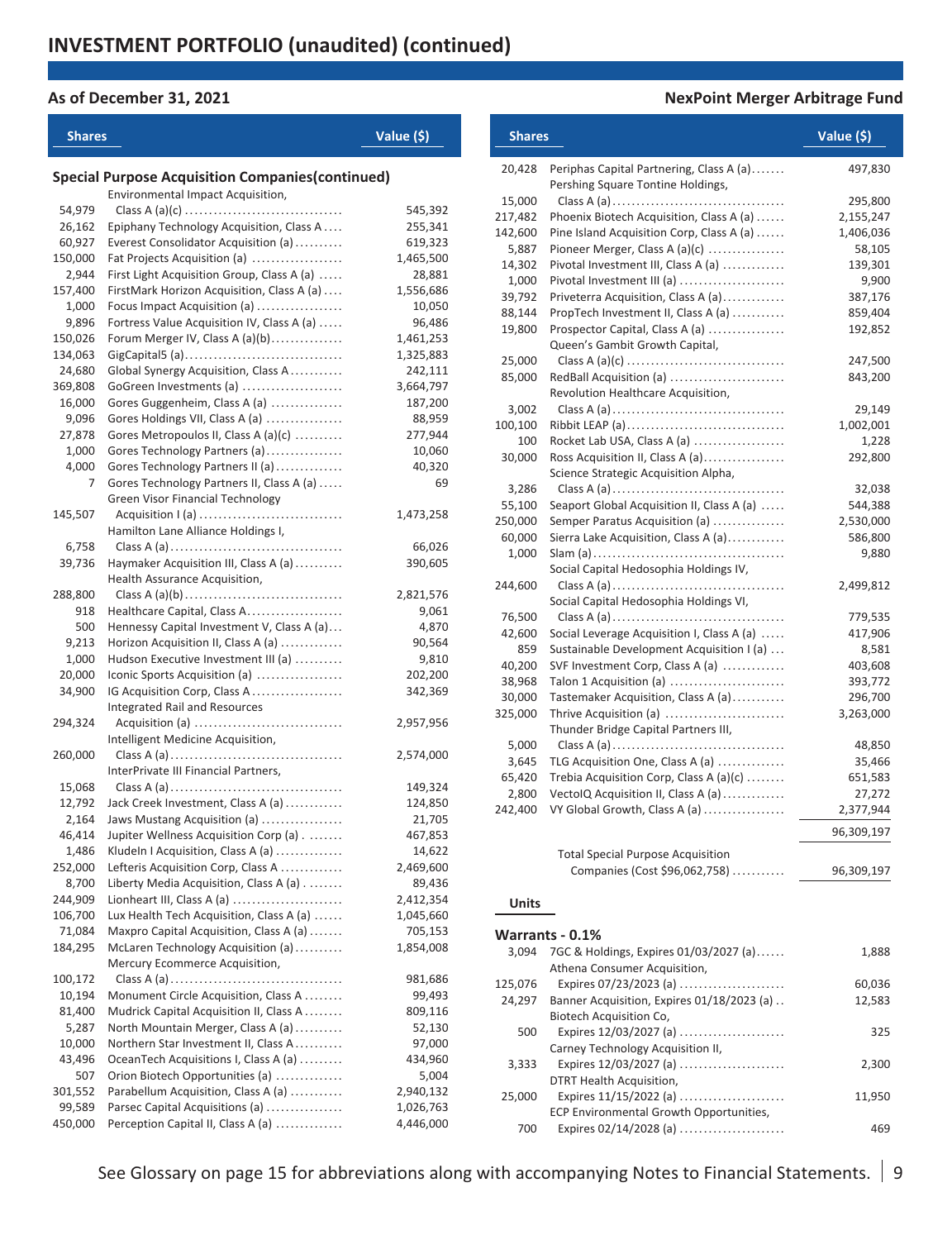| <b>Units</b> |                                          | Value (\$) |
|--------------|------------------------------------------|------------|
|              | <b>Warrants (continued)</b>              |            |
|              | Fat Projects Acquisition,                |            |
| 150,000      | Expires 12/19/2022 (a)                   | 55,515     |
| 7,980        | GigCapital5, Expires 01/03/2029 (a)      | 4,169      |
|              | GoGreen Investments,                     |            |
| 181,950      | Expires 06/07/2023 (a)                   | 83,733     |
|              | Hamilton Lane Alliance Holdings I,       |            |
| 715          | Expires 01/11/2026 (a)                   | 422        |
|              | Haymaker Acquisition III,                |            |
| 9,769        | Expires 02/15/2027 (a)                   | 7,034      |
|              | Intelligent Medicine Acquisition,        |            |
| 125,000      | Expires 01/16/2023 (a)                   | 61,250     |
| 13,605       | Jatt Acquisition, Expires 06/18/2023 (a) | 6,253      |
| 122,455      | Lionheart III, Expires 03/22/2023 (a)    | 53,880     |
|              | Maxpro Capital Acquisition,              |            |
| 71,084       | Expires 01/25/2023 (a)                   | 27,335     |
|              | Mercury Ecommerce Acquisition,           |            |
| 50,086       | Expires 03/28/2023 (a)                   | 24,542     |
|              | OceanTech Acquisitions I,                |            |
| 550          | Expires 05/13/2026 (a)                   | 253        |
|              | Parabellum Acquisition,                  |            |
| 223,160      | Expires 03/29/2023 (a)                   | 100,422    |
|              | Perception Capital II,                   |            |
| 225,000      | Expires 01/03/2029 (a)                   | 99,000     |
|              | Phoenix Biotech Acquisition,             |            |
| 108,741      | Expires 09/04/2026 (a)                   | 46,976     |
|              | Priveterra Acquisition,                  |            |
| 13,333       | Expires 01/03/2028 (a)                   | 6,800      |
|              | PropTech Investment II,                  |            |
| 12,612       | Expires 01/03/2028 (a)                   | 7,565      |
|              | Seaport Global Acquisition II,           |            |
| 27,550       | Expires 11/04/2023 (a)                   | 13,830     |
|              | Sierra Lake Acquisition,                 |            |
| 30,000       | Expires 04/03/2028 (a)                   | 14,391     |
|              | TLG Acquisition One,                     |            |
| 1,215        | Expires 01/28/2028 (a)                   | 632        |
|              | <b>Total Warrants</b>                    |            |
|              |                                          | 703,553    |
|              |                                          |            |

#### **Contracts**

#### **Purchased Call Options (a) - 0.0%**

| <b>Total Purchased Call Options</b> |         |
|-------------------------------------|---------|
| $(Cost $258,395)$                   | 180.716 |

#### **Shares**

### **Preferred Stock - 0.0%**

| <b>HEALTHCARE - 0.0%</b>                           |  |
|----------------------------------------------------|--|
| 434,783 AMINO, Inc., Series C (a)(d)(e)(f)(g)      |  |
| <b>Total Preferred Stock</b><br>(Cost \$2,500,002) |  |

### As of December 31, 2021 **As of December 31, 2021 Nexponsity Nexponsity Nexponsity Nexponsity Nexponsity Nexponsity Nexponsity Nexponsity Nexponsity Nexponsity Nexponsity Nexponsity Nexponsity Ne**

| <b>Units</b>         |                                                                                      | Value (\$) |
|----------------------|--------------------------------------------------------------------------------------|------------|
| <b>Rights - 0.0%</b> |                                                                                      |            |
|                      |                                                                                      |            |
| 22,787               | <b>INFORMATION TECHNOLOGY - 0.0%</b><br>Zagg Inc (a)(d)(f)                           | 2,051      |
|                      |                                                                                      |            |
|                      | <b>Total Rights</b>                                                                  |            |
|                      |                                                                                      | 2,051      |
|                      | Principal Amount (\$)                                                                |            |
|                      | Repurchase Agreements(h)(i) - 0.3%                                                   |            |
|                      | <b>BofA Securities</b>                                                               |            |
|                      | 0.050%, dated 12/31/2021 to be                                                       |            |
|                      | repurchased on 01/03/2022, repurchase                                                |            |
|                      | price \$325,429 (collateralized by U.S.                                              |            |
|                      | Government obligations, ranging in par<br>value \$1,369 - \$16,689, 1.000% - 5.000%, |            |
|                      | 09/01/2028 - 01/01/2061; with total                                                  |            |
| 325,428              | market value \$331,937)                                                              | 325,428    |
|                      | Citigroup                                                                            |            |
|                      | 0.060%, dated 12/31/2021 to be                                                       |            |
|                      | repurchased on 01/03/2022, repurchase                                                |            |
|                      | price \$325,430 (collateralized by U.S.                                              |            |
|                      | Government obligations, ranging in par                                               |            |
|                      | value \$3,540 - \$28,560, 0.000% - 3.500%,<br>02/15/2022 - 12/20/2051; with total    |            |
| 325,428              | market value \$331,937)                                                              | 325,428    |
|                      | Daiwa Capital Markets                                                                |            |
|                      | 0.040%, dated 12/31/2021 to be                                                       |            |
|                      | repurchased on 01/03/2022, repurchase                                                |            |
|                      | price \$325,429 (collateralized by U.S.                                              |            |
|                      | Government obligations, ranging in par                                               |            |
|                      | value \$0 - \$100,041, 0.000% - 6.500%,                                              |            |
| 325,428              | 02/10/2022 - 01/01/2052; with total<br>market value \$331,937)                       | 325,428    |
|                      | <b>RBC Dominion Securities</b>                                                       |            |
|                      | 0.050%, dated 12/31/2021 to be                                                       |            |
|                      | repurchased on 01/03/2022, repurchase                                                |            |
|                      | price \$325,429 (collateralized by U.S.                                              |            |
|                      | Government obligations, ranging in par                                               |            |
|                      | value \$0 - \$59,128, 0.000% - 6.500%,                                               |            |
|                      | 05/15/2022 - 12/01/2051; with total                                                  |            |
| 325,428              | market value \$331,937)                                                              | 325,428    |
|                      | Nomura<br>0.050%, dated 12/31/2021 to be                                             |            |
|                      | repurchased on 01/03/2022, repurchase                                                |            |
|                      | price \$96,471 (collateralized by U.S.                                               |            |
|                      | Government obligations, ranging in par                                               |            |
|                      | value \$0 - \$22,052, 0.000% - 5.000%,                                               |            |
|                      | 09/06/2024 - 09/20/2069; with total                                                  |            |
| 96,471               | market value \$98,400)                                                               | 96,471     |
|                      | <b>Total Repurchase Agreements</b>                                                   |            |
|                      | $(Cost $1,398,183)$                                                                  | 1,398,183  |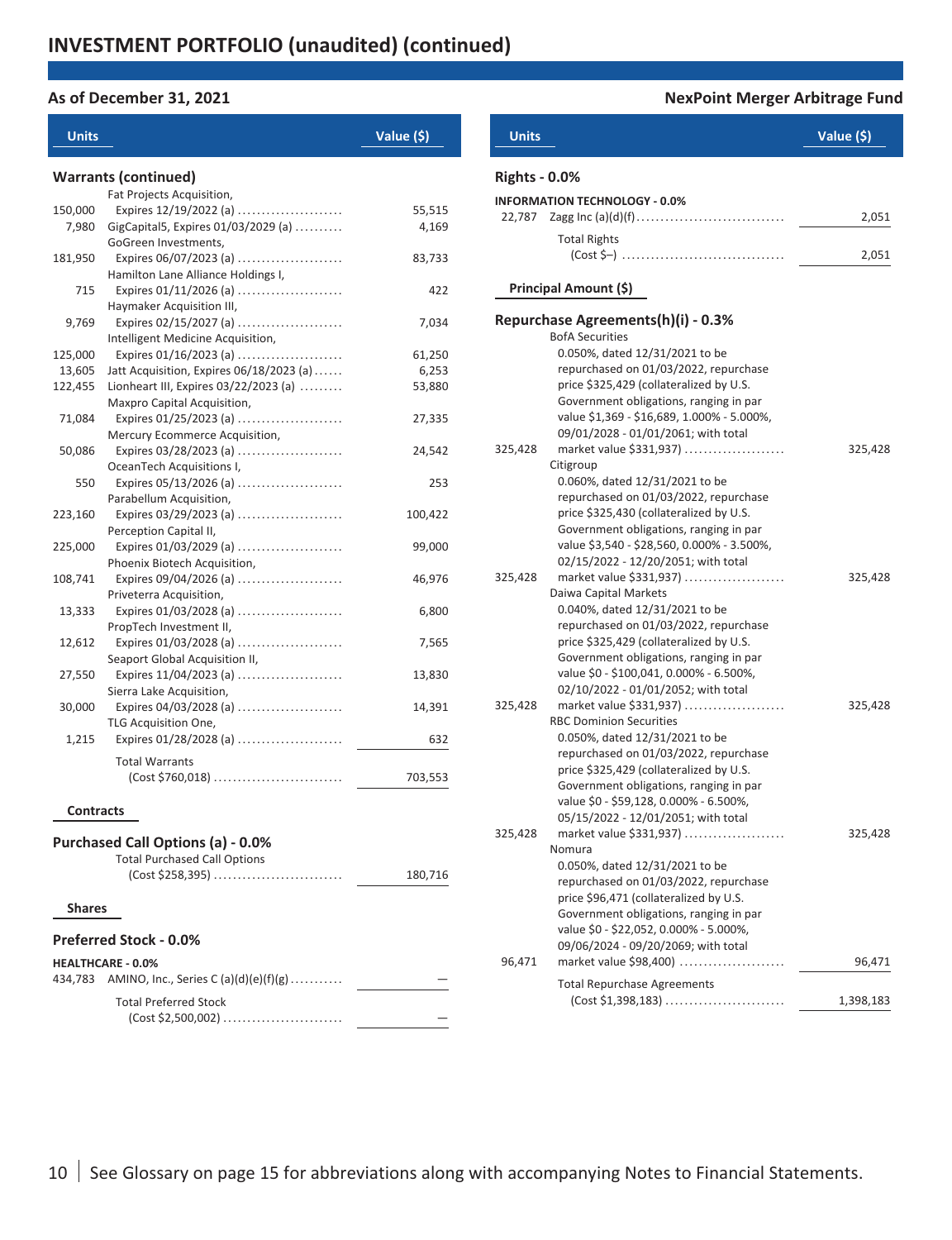| <b>Shares</b>               |                                                                     | Value (\$)                      |
|-----------------------------|---------------------------------------------------------------------|---------------------------------|
|                             | <b>Cash Equivalent - 9.7%</b>                                       |                                 |
|                             | <b>MONEY MARKET FUND (j) - 9.7%</b>                                 |                                 |
|                             | Dreyfus Treasury Obligations Cash                                   |                                 |
|                             | Management, Institutional                                           |                                 |
| 50,651,963                  | Class 0.010%                                                        | 50,651,963                      |
|                             | <b>Total Cash Equivalent</b>                                        |                                 |
|                             | $(Cost $50,651,963)$                                                | 50,651,963                      |
|                             |                                                                     | 508,287,422                     |
|                             | (Cost \$507,239,897)                                                |                                 |
|                             | Securities Sold Short - (27.3)%                                     |                                 |
|                             | <b>Special Purpose Acquisition Companies - 0.0%</b>                 |                                 |
| (100)                       | Rocket Lab USA (k)                                                  | (1,228)                         |
|                             | Social Capital Hedosophia Holdings IV,                              |                                 |
| (3,800)                     | Class A (k)                                                         | (38, 836)                       |
|                             | Social Capital Hedosophia Holdings VI,                              |                                 |
| (5,000)                     | Class A (k)                                                         | (50, 950)                       |
|                             | <b>Total Special Purpose Acquisition</b>                            |                                 |
|                             | Companies (Proceeds \$92,288)                                       | (91, 014)                       |
|                             | Exchange-Traded Funds - (0.1)%                                      |                                 |
|                             | Invesco CurrencyShares Australian Dollar                            |                                 |
| (56)                        |                                                                     | (4,037)                         |
|                             | <b>Invesco CurrencyShares Euro Currency</b>                         |                                 |
| (4, 552)                    |                                                                     | (481, 420)                      |
|                             | <b>Total Exchange-Traded Funds</b>                                  |                                 |
|                             | (Proceeds \$492,166)                                                | (485,457)                       |
|                             | Common Stock - (27.2)%                                              |                                 |
| <b>ENERGY - (4.2)%</b>      |                                                                     |                                 |
| (184, 568)                  |                                                                     | (4,915,046)                     |
| (230, 506)                  |                                                                     | (16, 702, 465)                  |
|                             |                                                                     | (21,617,511)                    |
|                             |                                                                     |                                 |
| <b>FINANCIALS - (23.0)%</b> |                                                                     |                                 |
| (193, 508)                  | (77,011) Allegiance Bancshares<br>Apollo Global Management, Class A | (3, 250, 634)<br>(14, 015, 784) |
| (140,546)                   | Blue Ridge Bankshares                                               | (2,515,773)                     |
| (12)                        | Citizens Financial Group                                            | (567)                           |
| (39, 847)                   | First Citizens BancShares, Class A                                  | (33,066,635)                    |
| (232, 578)                  | First Interstate BancSystem, Class A                                | (9,458,947)                     |
| (27, 036)                   | First Merchants Corp                                                | (1, 132, 538)                   |
| (22)                        | First Midwest Bancorp                                               | (451)                           |
| (1,606)<br>(14, 287)        | Goldman Sachs Group                                                 | (19, 481)<br>(5,465,492)        |
| (5,030)                     |                                                                     | (103, 495)                      |
| (201, 804)                  | Lakeland Bancorp                                                    | (3,832,258)                     |
| (97, 246)                   | Manulife Financial                                                  | (1,856,154)                     |
| (19, 117)                   | Nicolet Bankshares (k)                                              | (1,639,283)                     |
| (15, 409)                   | OceanFirst Financial                                                | (342,080)                       |
| (69)                        | Old National Bancorp                                                | (1,250)                         |
| (66,098)<br>(53, 148)       | S&P Global<br>SouthState                                            | (31, 193, 629)<br>(4, 257, 686) |
| (232)                       | SVB Financial Group (k)                                             | (157, 352)                      |
| (46,960)                    | Umpqua Holdings                                                     | (903, 510)                      |
| (169, 478)                  | United Community Banks                                              | (6,091,039)                     |
| (2, 222)                    | Webster Financial                                                   | (124, 077)                      |
| (3, 752)                    | WSFS Financial                                                      | (188,050)                       |
|                             |                                                                     | (119,616,165)                   |

#### As of December 31, 2021 **NextLeft Arbitrage Fund** NextLeft Arbitrage Fund

| <b>Shares</b>  |                                                                   | Value (\$)             |
|----------------|-------------------------------------------------------------------|------------------------|
|                | <b>INFORMATION TECHNOLOGY - 0.0%</b>                              |                        |
| (299)<br>(158) | Marvell Technology                                                | (26, 159)<br>(27, 519) |
|                |                                                                   | (53, 678)              |
|                | <b>REAL ESTATE - 0.0%</b>                                         |                        |
|                |                                                                   | (101, 033)             |
|                | <b>Total Common Stock</b><br>(Proceeds \$140,367,366)             | (141, 388, 387)        |
|                | Total Securities Sold Short - (27.3)%<br>(Proceeds \$140,951,820) | (141, 964, 858)        |
|                | Other Assets & Liabilities, Net - 29.6% (I)                       | 153,669,298            |
|                |                                                                   | 519,991,862            |
|                |                                                                   |                        |

(a) Non-income producing security.

- (b) All or part of this security is pledged as collateral for short sales. The fair value of the securities pledged as collateral was \$144,110,617.
- (c) Securities (or a portion of securities) on loan. As of December 31, 2021, the fair value of securities loaned was \$1,354,873. The loaned securities were secured with cash and/or securities collateral of \$1,398,183. Collateral is calculated based on prior day's prices.
- (d) Securities with a total aggregate value of \$2,051, or 0.0% of net assets, were classified as Level 3 within the three-tier fair value hierarchy. Please see Notes to Financial Statements for an explanation of this hierarchy, as well as a list of unobservable inputs used in the valuation of these instruments.
- (e) There is currently no rate available.
- (f) Represents fair value as determined by the Fund's Board of Trustees (the "Board"), or its designee in good faith, pursuant to the policies and procedures approved by the Board. The Board considers fair valued securities to be securities for which market quotations are not readily available and these securities may be valued using a combination of observable and unobservable inputs. Securities with a total aggregate value of \$2,051, or 0.0% of net assets, were fair valued under the Fund's valuation procedures as of December 31, 2021. Please see Notes to Financial Statements.
- (g) Restricted Securities. These securities are not registered and may not be sold to the public. There are legal and/or contractual restrictions on resale. The Fund does not have the right to demand that such securities be registered. The values of these securities are determined by valuations provided by pricing services, brokers, dealers, market makers, or in good faith under the policies and procedures established by the Board. Additional Information regarding such securities follows:

| <b>Restricted</b> | <b>Security</b>                        | <b>Acquisition</b> | Cost of         | <b>Fair Value</b>    | Percent |
|-------------------|----------------------------------------|--------------------|-----------------|----------------------|---------|
| <b>Security</b>   | <b>Type</b>                            | Date               | <b>Security</b> | at Period End Assets | of Net  |
| AMINO.<br>Inc.    | Preferred Stock 11/18/2016 \$2,500,002 |                    |                 | \$0                  | 0.0%    |

(h) Tri-Party Repurchase Agreement.

(i) This security was purchased with cash collateral held from securities on loan. The total value of such securities as of December 31, 2021 was \$1,398,183.

(j) Rate shown is 7 dayeffective yield.

(k) No dividend payable on security sold short.

(l) As of December 31, 2021, \$133,044,374 in cash was segregated or on deposit with the brokers to cover investments sold short and is included in "Other Assets & Liabilities, Net".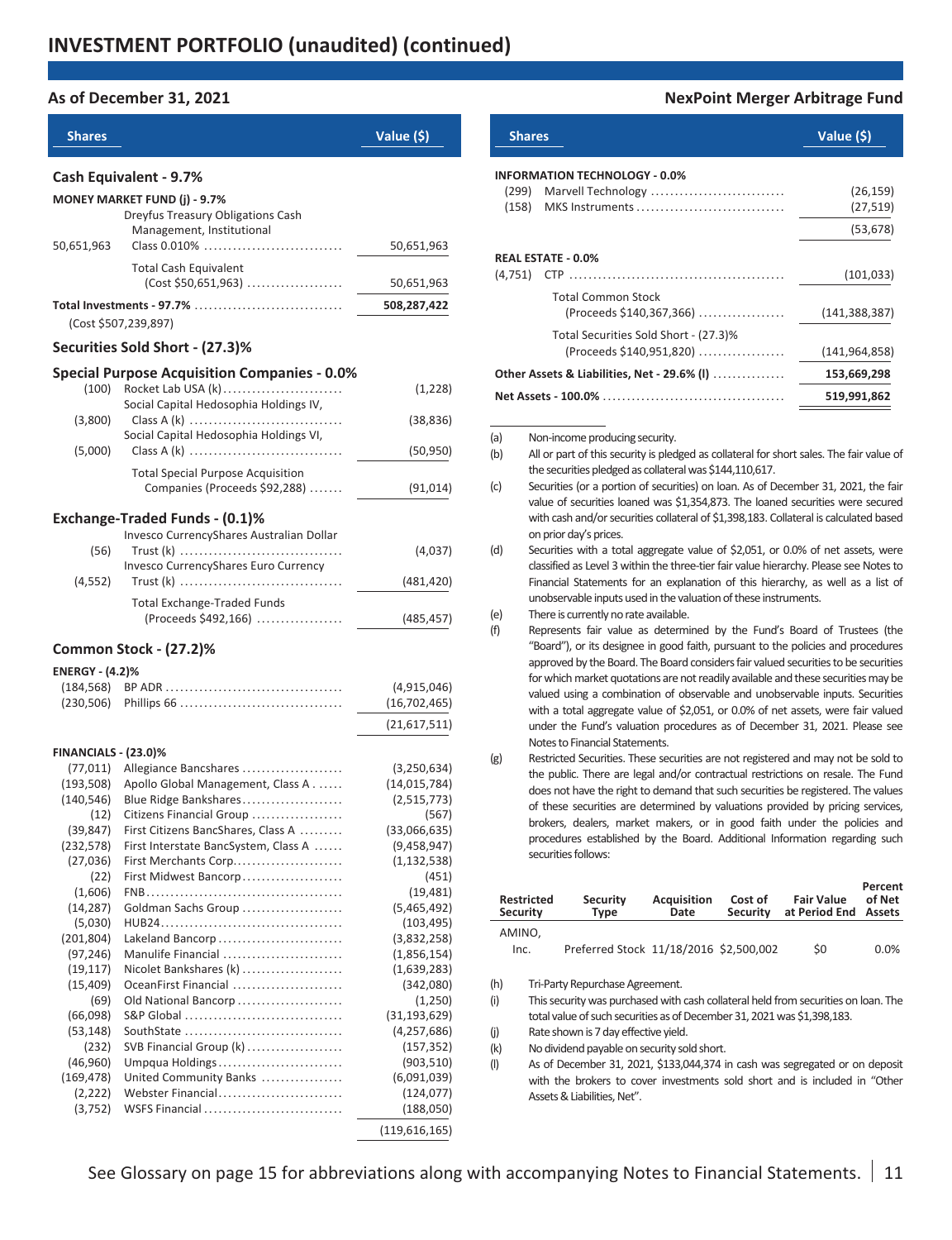### As of December 31, 2021 **As of December 31, 2021 Nexponsity Nexponsity Nexponsity Nexponsity Nexponsity Nexponsity Nexponsity Nexponsity Nexponsity Nexponsity Nexponsity Nexponsity Nexponsity Ne**

Purchased options contracts outstanding as of December 31, 2021 were as follows:

| <b>Description</b>             | <b>Exercise</b><br>price | Counterparty     | <b>Expiration</b><br>Date | Number of<br><b>Contracts</b> | <b>Notional</b><br>Value | Premium   | Value     |
|--------------------------------|--------------------------|------------------|---------------------------|-------------------------------|--------------------------|-----------|-----------|
| <b>PURCHASED CALL OPTIONS:</b> |                          |                  |                           |                               |                          |           |           |
| Discovery                      | \$47.50                  | <b>Jefferies</b> | January 2022              | \$50                          | \$117,700                | \$37,578  | 50<br>-S  |
| Carnival                       | 32.50                    | <b>Jefferies</b> | January 2022              | 100                           | 201.200                  | 59.170    | 100       |
| Marvell Technology             | 55.00                    | Jefferies        | January 2023              | 36                            | 314,964                  | 40,677    | 126,450   |
| Carnival                       | 30.00                    | <b>Jefferies</b> | January 2023              | 75                            | 150,900                  | 37,734    | 12,000    |
| Carnival                       | 27.50                    | Pershing         | June 2022                 | 67                            | 134.804                  | 15,667    | 5,427     |
| Carnival                       | 27.50                    | Pershing         | September 2022            | 54                            | 108.648                  | 15,817    | 7,074     |
| <b>BP</b>                      | 30.00                    | Jefferies        | January 2022              | 125                           | 332.875                  | 29,139    | 375       |
| Digital Turbine                | 60.00                    | Pershing         | January 2022              | 68                            | 414,732                  | 22,613    | 29,240    |
|                                |                          |                  |                           |                               |                          | \$258,395 | \$180,716 |

Written options contracts outstanding as of December 31, 2021 were as follows:

| <b>Description</b>                   | <b>Exercise</b><br>price | Counterparty | <b>Expiration</b><br>Date | Number of<br><b>Contracts</b> | <b>Notional</b><br>Value | Premium    | Value      |
|--------------------------------------|--------------------------|--------------|---------------------------|-------------------------------|--------------------------|------------|------------|
| <b>WRITTEN CALL OPTIONS:</b>         |                          |              |                           |                               |                          |            |            |
| CyrusOne                             | \$95.00                  | Pershing     | <b>March 2022</b>         | (2)                           | \$<br>17,944             | \$<br>(63) | \$<br>(20) |
| Mimecast                             | 80.00                    | Pershing     | May 2022                  | (92)                          | 732,044                  | (6,504)    | (9, 752)   |
| Conx Corp                            | 10.00                    | Pershing     | <b>March 2022</b>         | (360)                         | 353,520                  | (6, 857)   | (4,500)    |
| Conx Corp                            | 10.00                    | Pershing     | April 2022                | (661)                         | 649,102                  | (11, 764)  | (11,898)   |
| <b>Cohn Robbins Holdings</b>         | 10.00                    | Pershing     | March 2022                | (1,750)                       | 1,720,250                | (30, 557)  | (17,500)   |
| <b>DPCM Capital</b>                  | 10.00                    | Pershing     | April 2022                | (8)                           | 7,856                    | (72)       | (60)       |
| VY Global Growth                     | 10.00                    | Pershing     | <b>March 2022</b>         | (1,500)                       | 1,471,500                | (29, 270)  | (7,500)    |
| VY Global Growth                     | 10.00                    | Pershing     | February 2022             | (924)                         | 906,444                  | (3,650)    | (4,620)    |
| <b>Compute Health Acquisition</b>    | 10.00                    | Pershing     | February 2022             | (1,687)                       | 1,641,451                | (26, 549)  | (8, 435)   |
| Compute Health Acquisition           | 10.00                    | Pershing     | January 2022              | (150)                         | 145,950                  | (593)      | (750)      |
| Gores Guggenheim Inc                 | 10.00                    | Pershing     | January 2022              | (160)                         | 187,200                  | (5,480)    | (28,000)   |
| <b>SVF Investment Corp</b>           | 10.00                    | Pershing     | February 2022             | (402)                         | 403,608                  | (10, 598)  | (6,030)    |
| <b>Hennessy Capital Investments</b>  | 10.00                    | Pershing     | <b>March 2022</b>         | (5)                           | 4,870                    | (45)       | (50)       |
| Pershing Square Tontine Holdings     | 20.00                    | Pershing     | January 2022              | (41)                          | 80,852                   | (162)      | (164)      |
| IG Acquisition Corp                  | 10.00                    | Pershing     | January 2022              | (150)                         | 147,150                  | (5, 793)   | (750)      |
| <b>IG Acquisition Corp</b>           | 10.00                    | Pershing     | April 2022                | (165)                         | 161,865                  | (1, 477)   | (1,238)    |
| E.Merge Technology Acquisition       | 10.00                    | Pershing     | March 2022                | (1,200)                       | 1,180,800                | (17, 770)  | (9,000)    |
| <b>Benessere Capital Acquisition</b> | 10.00                    | Pershing     | February 2022             | (30)                          | 30,420                   | (1,429)    | (600)      |
| <b>Benessere Capital Acquisition</b> | 10.00                    | Pershing     | January 2022              | (4)                           | 4,056                    | (388)      | (76)       |
| Discovery                            | 57.50                    | Pershing     | January 2022              | (50)                          | 117,700                  | (24, 228)  | (250)      |
| <b>Cohn Robbins Holdings</b>         | 10.00                    | Pershing     | February 2022             | (1, 136)                      | 1,116,688                | (17, 443)  | (5,680)    |
| Liberty Media Acquisition            | 10.00                    | Pershing     | <b>March 2022</b>         | (87)                          | 89,436                   | (5,944)    | (7, 395)   |
| <b>ACE Convergence Acquisition</b>   | 10.00                    | Pershing     | February 2022             | (200)                         | 199,200                  | (5,295)    | (3,000)    |
| Ribbit LEAP                          | 10.00                    | Pershing     | <b>March 2022</b>         | (1,000)                       | 1,001,000                | (21, 933)  | (35,000)   |
| Ribbit LEAP                          | 10.00                    | Pershing     | April 2022                | (1)                           | 1,001                    | (29)       |            |
| Lefteris Acquisition Corp            | 10.00                    | Pershing     | January 2022              | (2,520)                       | 2,469,600                | (31, 397)  | (12,600)   |
| Lux Health Tech Acquisition          | 10.00                    | Pershing     | January 2022              | (567)                         | 555,660                  | (2, 240)   | (1,701)    |
| Lux Health Tech Acquisition          | 10.00                    | Pershing     | March 2022                | (500)                         | 490,000                  | (9, 355)   | (22, 500)  |
| <b>Mudrick Capital Acquisition</b>   | 10.00                    | Pershing     | January 2022              | (404)                         | 401,576                  | (4, 204)   | (808)      |
| Churchill Capital                    | 10.00                    | Pershing     | January 2022              | (112)                         | 110,208                  | (1,082)    | (560)      |
| Churchill Capital                    | 10.00                    | Pershing     | March 2022                | (472)                         | 464,448                  | (4, 224)   | (4, 720)   |
| Churchill Capital                    | 10.00                    | Pershing     | February 2022             | (144)                         | 141,696                  | (1, 341)   | (720)      |
| Altimeter Growth Corp                | 10.00                    | Pershing     | January 2022              | (950)                         | 936,700                  | (21, 013)  | (4,750)    |
| Altimeter Growth Corp                | 10.00                    | Pershing     | March 2022                | (1,300)                       | 1,281,800                | (38, 934)  | (18, 200)  |
| Altimeter Growth Corp                | 10.00                    | Pershing     | April 2022                | (600)                         | 591,600                  | (8,370)    | (9,000)    |
| <b>Health Assurance Acquisition</b>  | 10.00                    | Pershing     | January 2022              | (1,229)                       | 1,200,733                | (12, 765)  | (6, 145)   |
| <b>Health Assurance Acquisition</b>  | 10.00                    | Pershing     | April 2022                | (50)                          | 48,850                   | (448)      |            |
| <b>Horizon Acquisition</b>           | 10.00                    | Pershing     | January 2022              | (92)                          | 90,436                   | (1, 283)   | (184)      |
| Carnival                             | 37.50                    | Pershing     | January 2022              | (100)                         | 201,200                  | (44, 428)  | (100)      |
| Bergundy Technology Acquisition      | 10.00                    | Pershing     | January 2022              | (140)                         | 140,140                  | (2,487)    | (700)      |
| Pine Island Acquisition Corp         | 10.00                    | Pershing     | January 2022              | (949)                         | 935,714                  | (26, 249)  | (2, 847)   |
| Pine Island Acquisition Corp         | 10.00                    | Pershing     | April 2022                | (477)                         | 470,322                  | (8,686)    | (9,540)    |
| CyrusOne                             | 95.00                    | Pershing     | January 2022              | (39)                          | 349,908                  | (154)      | (78)       |
|                                      |                          |              |                           |                               |                          |            |            |

12 See Glossary on page 15 for abbreviations along with accompanying Notes to Financial Statements.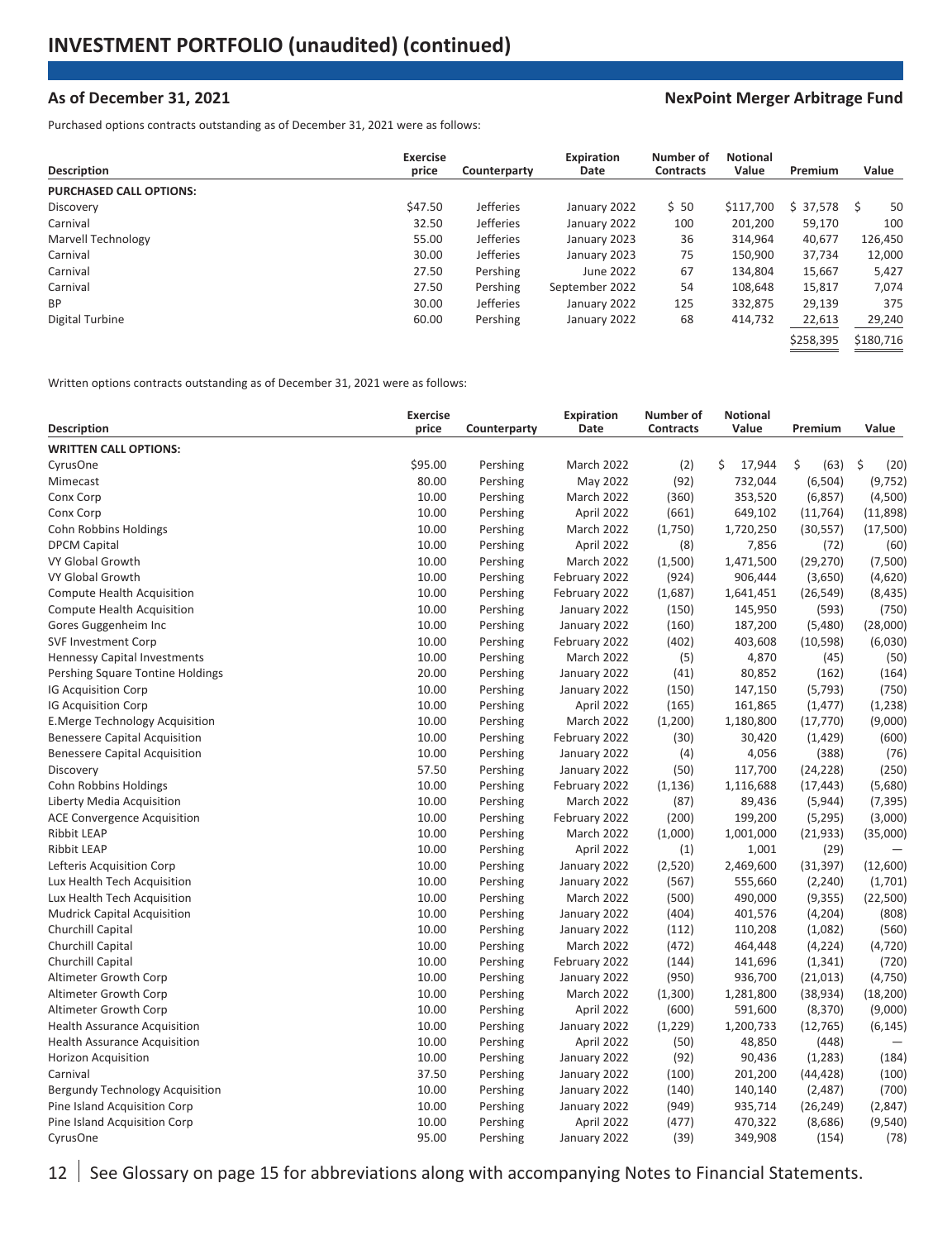# As of December 31, 2021 **As of December 31, 2021 Nexpoint Merger Arbitrage Fund**

| <b>Description</b>                     | <b>Exercise</b><br>price | Counterparty | <b>Expiration</b><br>Date | Number of<br><b>Contracts</b> | <b>Notional</b><br>Value | Premium      | Value        |
|----------------------------------------|--------------------------|--------------|---------------------------|-------------------------------|--------------------------|--------------|--------------|
| Marvell Technology                     | 65.00                    | Pershing     | January 2023              | (36)                          | \$314,964                | \$ (30, 387) | \$ (98,909)  |
| Social Capital Hedosopha Holdings      | 10.00                    | Pershing     | <b>March 2022</b>         | (1,057)                       | 1,080,254                | (60, 421)    | (44, 923)    |
| Social Capital Hedosopha Holdings      | 10.00                    | Pershing     | April 2022                | (1, 351)                      | 1,380,722                | (67, 929)    | (72, 954)    |
| Pershing Square Tontine Holdings       | 20.00                    | Pershing     | January 2022              | (109)                         | 214,948                  | (4, 358)     | (654)        |
| Crucible Acquisition                   | 10.00                    | Pershing     | February 2022             | (114)                         | 111,036                  | (1, 180)     | (855)        |
| <b>SPX Flow</b>                        | 85.00                    | Pershing     | January 2022              | (11)                          | 95,128                   | (1,781)      | (1, 320)     |
| <b>Better World Acquisition Corp</b>   | 10.00                    | Pershing     | <b>March 2022</b>         | (200)                         | 203,400                  | (7,520)      | (2,000)      |
| <b>Better World Acquisition Corp</b>   | 10.00                    | Pershing     | April 2022                | (300)                         | 305,100                  | (11,920)     |              |
| Carnival                               | 40.00                    | Pershing     | January 2023              | (75)                          | 150,900                  | (25, 540)    | (4,800)      |
| Mimecast                               | 80.00                    | Pershing     | February 2022             | (24)                          | 190,968                  | (1,487)      | (840)        |
| <b>Epiphany Technology Acquisition</b> | 10.00                    | Pershing     | February 2022             | (261)                         | 254,736                  | (1,066)      | (1,305)      |
| CC Neuberger Principal Holdings II     | 10.00                    | Pershing     | February 2022             | (750)                         | 742,500                  | (6, 410)     | (7,500)      |
| CC Neuberger Principal Holdings II     | 10.00                    | Pershing     | January 2022              | (919)                         | 909,810                  | (3,670)      | (4, 595)     |
| <b>BP</b>                              | 35.00                    | Pershing     | January 2022              | (125)                         | 332,875                  | (14, 473)    | (125)        |
| Social Capital Hedosopha Holdings      | 10.00                    | Pershing     | January 2022              | (276)                         | 281,244                  | (9,051)      | (6,624)      |
| Social Capital Hedosopha Holdings      | 10.00                    | Pershing     | <b>March 2022</b>         | (439)                         | 447,341                  | (29, 210)    | (18, 438)    |
| <b>Prospector Capital</b>              | 10.00                    | Pershing     | <b>March 2022</b>         | (198)                         | 192,852                  | (1,892)      | (2,970)      |
| Conx Corp                              | 10.00                    | Pershing     | January 2022              | (1, 116)                      | 1,095,912                | (18, 347)    | (4, 464)     |
| Del Taco Restaurants                   | 12.50                    | Pershing     | January 2022              | (1,582)                       | 1,969,590                | (19, 817)    | (1,582)      |
| <b>Del Taco Restaurants</b>            | 12.50                    | Pershing     | <b>March 2022</b>         | (75)                          | 93,375                   | (696)        | (750)        |
| <b>Del Taco Restaurants</b>            | 12.50                    | Pershing     | June 2022                 | (800)                         | 996,000                  | (4,928)      | (6,000)      |
| <b>DPCM Capital</b>                    | 10.00                    | Pershing     | January 2022              | (39)                          | 38,298                   | (544)        | (195)        |
|                                        |                          |              |                           |                               |                          | \$(775, 180) | \$(539, 224) |

The Fund had the following swaps contracts, which did not require pledged collateral, open at December 31, 2021:

| <b>Underlying Instrument</b>  | <b>Financing</b><br>Rate | Payment  | <b>Frequency Counterparty</b> | <b>Expiration</b><br>Date | Currency   | <b>Notional</b><br>Amount<br>(\$) | Fair<br>Value<br>(\$) | Upfront<br><b>Premiums</b><br>Paid<br>(Received)<br>(5) | (\$)    | <b>Unrealized</b><br>Mark to Appreciation/<br>Market (Depreciation)<br>(\$) |
|-------------------------------|--------------------------|----------|-------------------------------|---------------------------|------------|-----------------------------------|-----------------------|---------------------------------------------------------|---------|-----------------------------------------------------------------------------|
| <b>LONG EQUITY TRS</b>        |                          |          |                               |                           |            |                                   |                       |                                                         |         |                                                                             |
| Apollo Healthcare Corp        | 1 Month CAD-CDOR         | Upon     | Goldman                       | November 10,              |            |                                   |                       |                                                         |         |                                                                             |
|                               | plus 0.50%               | Maturity | Sachs                         | 2022                      | CAD        | 352,459                           | 364,137               | 103,473                                                 | 115,151 | 11,678                                                                      |
| <b>Biotech Acquisition Co</b> | 1 Month USD LIBOR        | Upon     | Goldman                       |                           |            |                                   |                       |                                                         |         |                                                                             |
|                               | plus 0.50%               | Maturity | Sachs                         | June 28, 2022             | <b>USD</b> | 8,697                             | 8,828                 | 900                                                     | 1,031   | 131                                                                         |
| Charles Stanley Group PLC     | 1 Month GBP LIBOR        | Upon     | Goldman                       | August 12,                |            |                                   |                       |                                                         |         |                                                                             |
|                               | plus 0.50%               | Maturity | Sachs                         | 2022                      | GBP        | 467,265                           | 471,322               | 67,775                                                  | 71,832  | 4,057                                                                       |
| CyrusOne Inc                  | 1 Month USD LIBOR        | Upon     | Goldman                       | November 18,              |            |                                   |                       |                                                         |         |                                                                             |
|                               | plus 0.50%               | Maturity | Sachs                         | 2022                      | <b>USD</b> | 14,237,135 14,363,980             |                       | 159,277                                                 | 286,122 | 126,845                                                                     |
| Daily Mail & General          | 1 Month GBP LIBOR        | Upon     | Goldman                       | December 29,              |            |                                   |                       |                                                         |         |                                                                             |
|                               | plus 0.50%               | Maturity | Sachs                         | 2022                      | GBP        | 57,145                            | 57,241                | 15,709                                                  | 15,805  | 96                                                                          |
| Elmira Savings Bank           | 1 Month USD LIBOR        | Upon     | Goldman                       | October 26,               |            |                                   |                       |                                                         |         |                                                                             |
|                               | plus 0.50%               | Maturity | Sachs                         | 2022                      | <b>USD</b> | 10,945                            | 10,983                | 481                                                     | 519     | 38                                                                          |
| <b>Falck Renewables SPA</b>   | 1 Month EUR              | Upon     | Goldman                       | December 9,               |            |                                   |                       |                                                         |         |                                                                             |
|                               | EURIBOR plus 0.50%       | Maturity | Sachs                         | 2022                      | <b>EUR</b> |                                   | 7,492,182 7,481,494   | 763,137                                                 | 752,449 | (10, 688)                                                                   |
| Manulife Financial Corp       | 1 Month CAD-CDOR         | Upon     | Goldman                       | November 1,               |            |                                   |                       |                                                         |         |                                                                             |
|                               | plus 0.50%               | Maturity | Sachs                         | 2022                      | CAD        |                                   | 1,824,247 1,838,028   | 97,246                                                  | 111,027 | 13,781                                                                      |
| Magellan Health Inc           | 1 Month USD LIBOR        | Upon     | Goldman                       | October 4,                |            |                                   |                       |                                                         |         |                                                                             |
|                               | plus 0.50%               | Maturity | Sachs                         | 2022                      | <b>USD</b> | 850,123                           | 851,310               | 8,987                                                   | 10,174  | 1,187                                                                       |
| <b>Monmouth Real Estate</b>   | 1 Month USD LIBOR        | Upon     | Goldman                       | December 21,              |            |                                   |                       |                                                         |         |                                                                             |
|                               | plus 0.50%               | Maturity | Sachs                         | 2022                      | <b>USD</b> | 6,334                             | 6,365                 | 303                                                     | 334     | 31                                                                          |
| Nobina AB                     | 1 Month SEK STIBOR       | Upon     | Goldman                       | December 16,              |            |                                   |                       |                                                         |         |                                                                             |
|                               | plus 0.50%               | Maturity | Sachs                         | 2022                      | <b>SEK</b> |                                   | 2,915,235 2,902,564   | 245,641                                                 | 232,970 | (12, 671)                                                                   |
| PAE Inc                       | 1 Month USD LIBOR        | Upon     | Goldman                       | December 2,               |            |                                   |                       |                                                         |         |                                                                             |
|                               | plus 0.50%               | Maturity | Sachs                         | 2022                      | <b>USD</b> |                                   | 4,635,413 4,648,014   | 468,300                                                 | 480.901 | 12,601                                                                      |
| Suez                          | 1 Month EUR              | Upon     | Goldman                       | December 29,              |            |                                   |                       |                                                         |         |                                                                             |
|                               | EURIBOR plus 0.50%       | Maturity | Sachs                         | 2022                      | <b>EUR</b> |                                   | 1,364,883 1,361,737   | 60,722                                                  | 57,576  | (3, 146)                                                                    |
| Sanne Group PLC               | 1 Month GBP LIBOR        | Upon     | Goldman                       | September 12,             |            |                                   |                       |                                                         |         |                                                                             |
|                               | plus 0.50%               | Maturity | Sachs                         | 2022                      | GBP        |                                   | 5,627,976 5,635,352   | 459,082                                                 | 466,458 | 7,376                                                                       |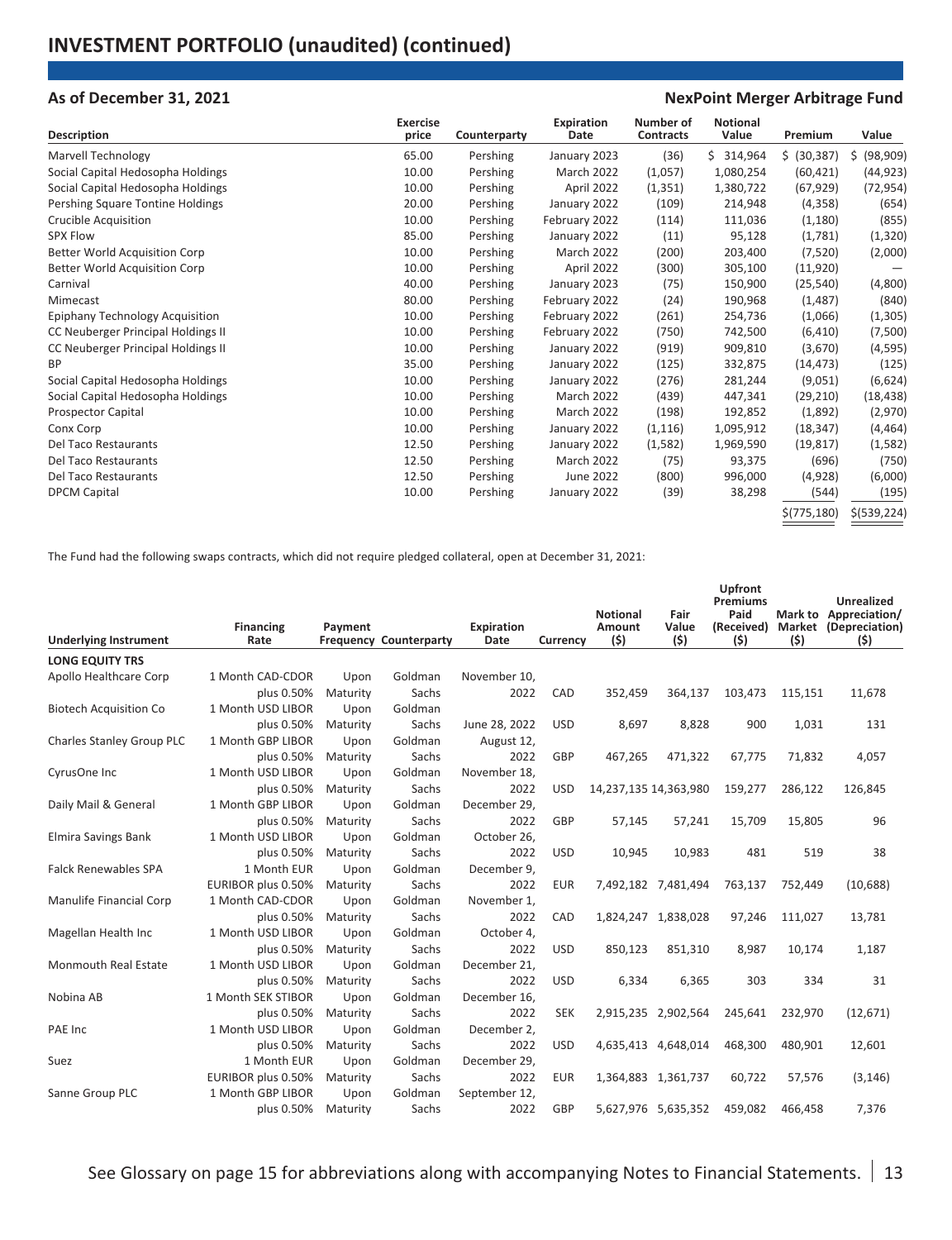# As of December 31, 2021 **As of December 31, 2021 Nexpoint Merger Arbitrage Fund**

| Underlying Instrument        | <b>Financing</b><br>Rate | Payment  | <b>Frequency Counterparty</b> | <b>Expiration</b><br>Date | Currency   | <b>Notional</b><br>Amount<br>(\$) | Fair<br>Value<br>(\$) | <b>Upfront</b><br><b>Premiums</b><br>Paid<br>(Received)<br>(\$) | Mark to<br>Market<br>(\$) | Unrealized<br>Appreciation/<br>(Depreciation)<br>(\$) |
|------------------------------|--------------------------|----------|-------------------------------|---------------------------|------------|-----------------------------------|-----------------------|-----------------------------------------------------------------|---------------------------|-------------------------------------------------------|
| State Auto Financial Corp    | 1 Month USD LIBOR        | Upon     | Goldman                       | October 6.                |            |                                   |                       |                                                                 |                           |                                                       |
|                              | plus 0.50%               | Maturity | Sachs                         | 2022                      | <b>USD</b> | 192.310                           | 194.591               | 3,770                                                           | 6,051                     | 2,281                                                 |
| Sumo Group PLC               | L Month GBP LIBOR        | Upon     | Goldman                       | December 22.              |            |                                   |                       |                                                                 |                           |                                                       |
|                              | plus 0.50%               | Maturity | Sachs                         | 2022                      | GBP        | 57.404                            | 57,714                | 8,337                                                           | 8,647                     | 310                                                   |
| Senex Energy Ltd             | 1 Month AUD- BBR-        | Upon     | Goldman                       | December 28.              |            |                                   |                       |                                                                 |                           |                                                       |
|                              | BBSW plus 0.50%          | Maturity | Sachs                         | 2022                      | <b>AUD</b> | 45.802                            | 46.277                | 13,816                                                          | 14.291                    | 475                                                   |
| <b>Vonage Holdings Corp</b>  | L Month USD LIBOR        | Upon     | Goldman                       | December 21.              |            |                                   |                       |                                                                 |                           |                                                       |
|                              | plus 0.50%               | Maturity | Sachs                         | 2022                      | <b>USD</b> | 738,282                           | 745,311               | 35,856                                                          | 42,885                    | 7,029                                                 |
| <b>Total Long Equity TRS</b> |                          |          |                               |                           |            |                                   |                       | 41,045,248 2,512,812 2,674,223                                  |                           | 161,411                                               |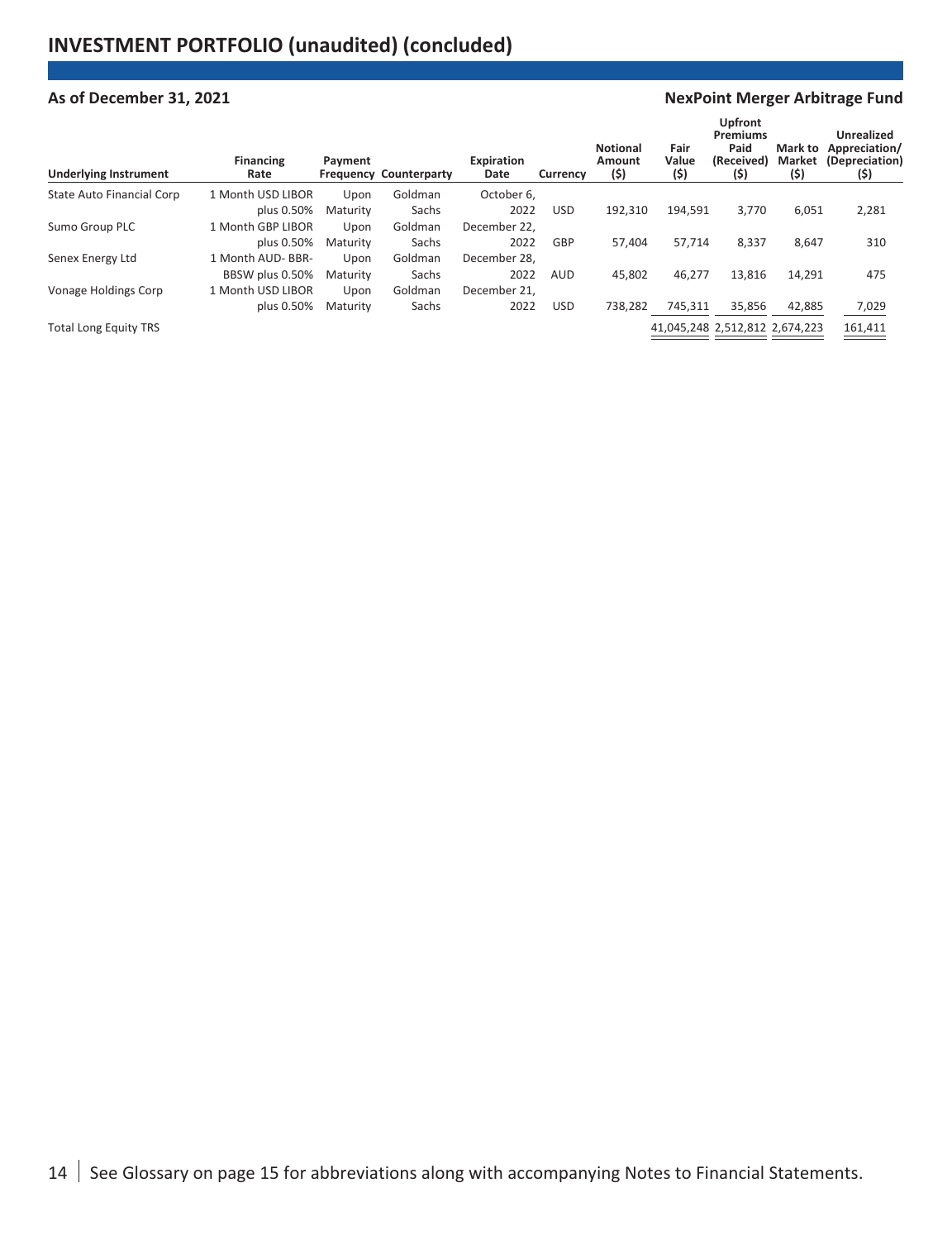<span id="page-16-0"></span>

| AUD        | <b>Australian Dollar</b>    |
|------------|-----------------------------|
| CAD        | Canadian Dollar             |
| <b>EUR</b> | Euro                        |
| GBP        | <b>British Pound</b>        |
| <b>SEK</b> | Swedish Krona               |
| USD        | <b>United States Dollar</b> |

# Other Abbreviations:

| <b>ADR</b>     | American Depositary Receipt        |
|----------------|------------------------------------|
| <b>BBSW</b>    | <b>Bank Bill Swap Rate</b>         |
| <b>CDOR</b>    | Canadian Dollar Offered Rate       |
| <b>EURIBOR</b> | <b>Furo Interbank Offered Rate</b> |
| <b>LIBOR</b>   | London Interbank Offered Rate      |
| <b>PLC</b>     | <b>Public Limited Company</b>      |
| REIT           | Real Estate Investment Trust       |
| <b>STIBOR</b>  | Stockholm Interbank Offered Rate   |
| <b>TRS</b>     | <b>Total Return Swap</b>           |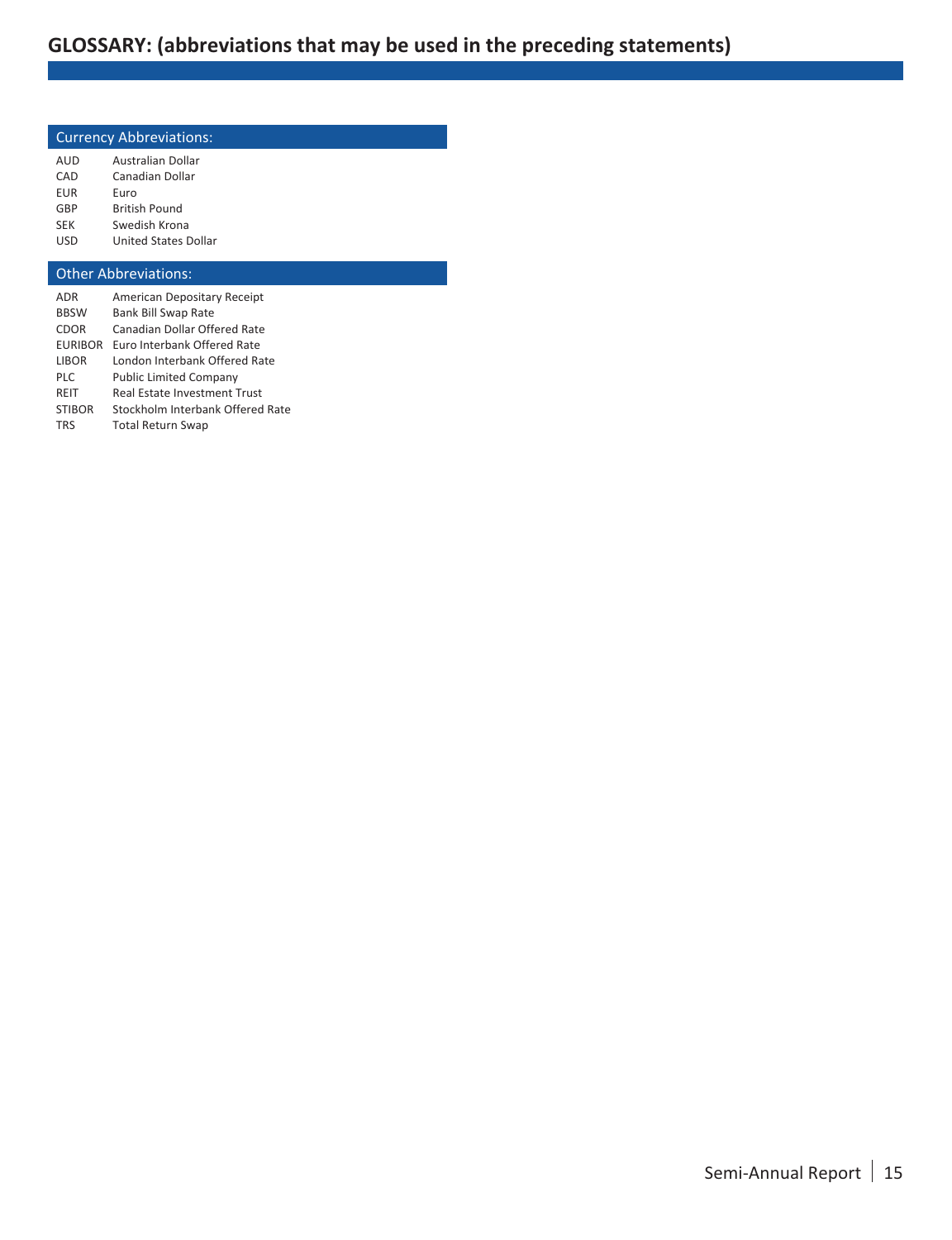# <span id="page-17-0"></span>**STATEMENTS OF ASSETS AND LIABILITIES**

# As of December 31, 2021 (unaudited) **As a struck of December 31, 2021** (unaudited)

|                                                                                                  | <b>NexPoint</b><br><b>Event</b><br><b>Driven</b><br><b>Fund</b><br>(5) | <b>NexPoint</b><br><b>Merger</b><br><b>Arbitrage</b><br><b>Fund</b><br>(5) |
|--------------------------------------------------------------------------------------------------|------------------------------------------------------------------------|----------------------------------------------------------------------------|
| <b>Assets</b>                                                                                    |                                                                        |                                                                            |
| Investments, at value (Cost \$32,616,002, and \$455,189,751, respectively) <sup>+</sup>          | 29,854,135                                                             | 456,237,276                                                                |
|                                                                                                  | 3,879,871                                                              | 50,651,963                                                                 |
|                                                                                                  |                                                                        | 223                                                                        |
|                                                                                                  | 2,456,922                                                              | 133,044,374                                                                |
|                                                                                                  | 88,398                                                                 | 161,411                                                                    |
|                                                                                                  | 246,468                                                                | 1,398,183                                                                  |
|                                                                                                  | 3,190                                                                  | 2,768                                                                      |
| Receivable for:                                                                                  |                                                                        |                                                                            |
|                                                                                                  | 14,179                                                                 | 29,251,830                                                                 |
|                                                                                                  | 17,364                                                                 | 1,240,656                                                                  |
|                                                                                                  | 10,855                                                                 |                                                                            |
|                                                                                                  |                                                                        | 53,995                                                                     |
|                                                                                                  |                                                                        | 6,842,437                                                                  |
|                                                                                                  | 297,553                                                                | 10,705,067                                                                 |
|                                                                                                  | 30,531                                                                 | 341,788                                                                    |
|                                                                                                  | 36,899,466                                                             | 689,931,971                                                                |
| Liabilities:                                                                                     |                                                                        |                                                                            |
|                                                                                                  | 18,400                                                                 |                                                                            |
| Securities sold short, at value (Proceeds \$2,466,768, and \$140,951,820, respectively) (Note 2) | 2,526,773                                                              | 141,964,858                                                                |
|                                                                                                  |                                                                        | 329,995                                                                    |
|                                                                                                  | 10,055                                                                 | 539,224                                                                    |
| Payable for:                                                                                     |                                                                        |                                                                            |
|                                                                                                  | 5,981,800                                                              | 24,808,785                                                                 |
|                                                                                                  | 246,468                                                                | 1,398,183                                                                  |
|                                                                                                  | 20,792                                                                 | 293,668                                                                    |
|                                                                                                  | 20,250                                                                 |                                                                            |
|                                                                                                  | 17,552                                                                 | 21.534                                                                     |
|                                                                                                  | 11,066                                                                 |                                                                            |
|                                                                                                  | 10,763                                                                 | 31.277                                                                     |
|                                                                                                  | 7,264                                                                  |                                                                            |
|                                                                                                  | 5,268                                                                  | 34,398                                                                     |
|                                                                                                  | 620                                                                    |                                                                            |
|                                                                                                  |                                                                        | 436,564                                                                    |
|                                                                                                  |                                                                        | 77,395                                                                     |
|                                                                                                  |                                                                        | 4,228                                                                      |
|                                                                                                  | 5,267                                                                  |                                                                            |
|                                                                                                  | 8,882,338                                                              | 169,940,109                                                                |
|                                                                                                  | 28,017,128                                                             | 519,991,862                                                                |

Amounts designated as "—" are \$0.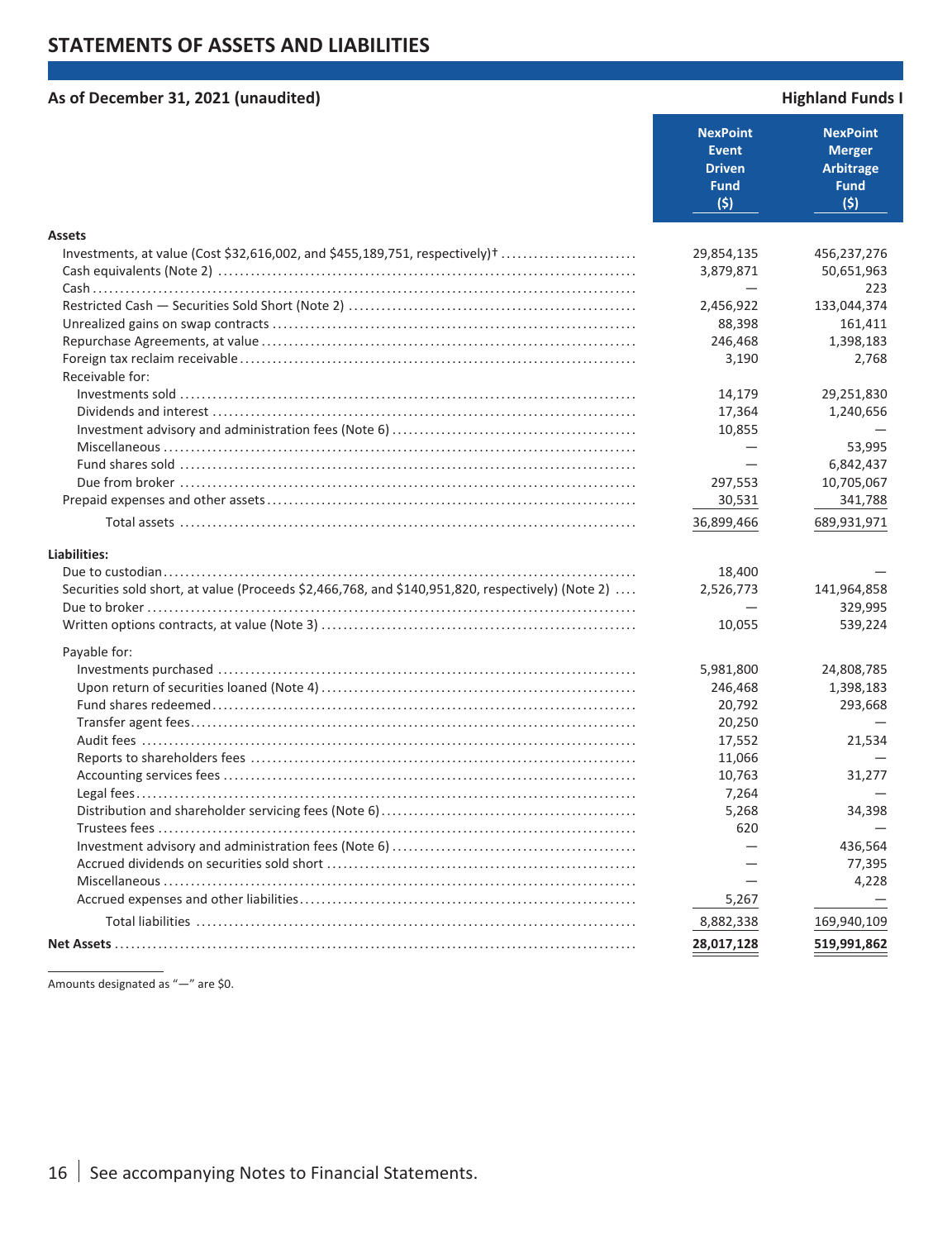# **STATEMENT OF ASSETS AND LIABILITIES (concluded)**

### As of December 31, 2021 (unaudited) **As a struck of December 31, 2021** (unaudited)

|                                                                     | <b>NexPoint</b><br><b>Event</b><br><b>Driven</b><br><b>Fund</b><br>(5) | <b>NexPoint</b><br><b>Merger</b><br><b>Arbitrage</b><br><b>Fund</b><br>(5) |
|---------------------------------------------------------------------|------------------------------------------------------------------------|----------------------------------------------------------------------------|
| <b>Net Assets Consist of:</b>                                       |                                                                        |                                                                            |
|                                                                     | 211,105,634                                                            | 526,003,840                                                                |
|                                                                     | (183,088,506)                                                          | (6,011,978)                                                                |
|                                                                     | 28,017,128                                                             | 519,991,862                                                                |
|                                                                     | 32,616,002                                                             | 455,189,751                                                                |
|                                                                     | 246,468                                                                | 1,398,183                                                                  |
|                                                                     | 3,879,871                                                              | 50,651,963                                                                 |
|                                                                     | 2,466,768                                                              | 140,951,820                                                                |
|                                                                     | 22,888                                                                 | 775,180                                                                    |
| Class A:                                                            |                                                                        |                                                                            |
|                                                                     | 8,380,152                                                              | 70,173,196                                                                 |
| Shares outstanding (\$0.001 par value; unlimited shares authorized) | 553,748                                                                | 3,521,583                                                                  |
|                                                                     | 15.13                                                                  | 19.93                                                                      |
|                                                                     | 16.01                                                                  | 21.09                                                                      |
| Class C:                                                            |                                                                        |                                                                            |
|                                                                     | 3,375,938                                                              | 16,545,407                                                                 |
| Shares outstanding (\$0.001 par value; unlimited shares authorized) | 242,524                                                                | 851,002                                                                    |
|                                                                     | 13.92                                                                  | 19.44                                                                      |
| Class Z:                                                            |                                                                        |                                                                            |
|                                                                     | 16,261,038                                                             | 433,273,259                                                                |
| Shares outstanding (\$0.001 par value; unlimited shares authorized) | 1,025,305                                                              | 21,360,303                                                                 |
|                                                                     | 15.86                                                                  | 20.28                                                                      |
|                                                                     | 1,004,391                                                              | 1,354,873                                                                  |

(a) Redemption price per share is equal to net asset value per share less any applicable contingent deferred sales charge ("CDSC").

(b) Purchases of \$500,000 or more are subject to a 1.00% CDSC if redeemed within eighteen months of purchase.

(c) The sales charge is 5.50% for the NexPoint Event Driven Fund and NexPoint Merger Arbitrage Fund. On sales of \$1,000,000 or more, there is no sales charge and therefore the offering will be lower.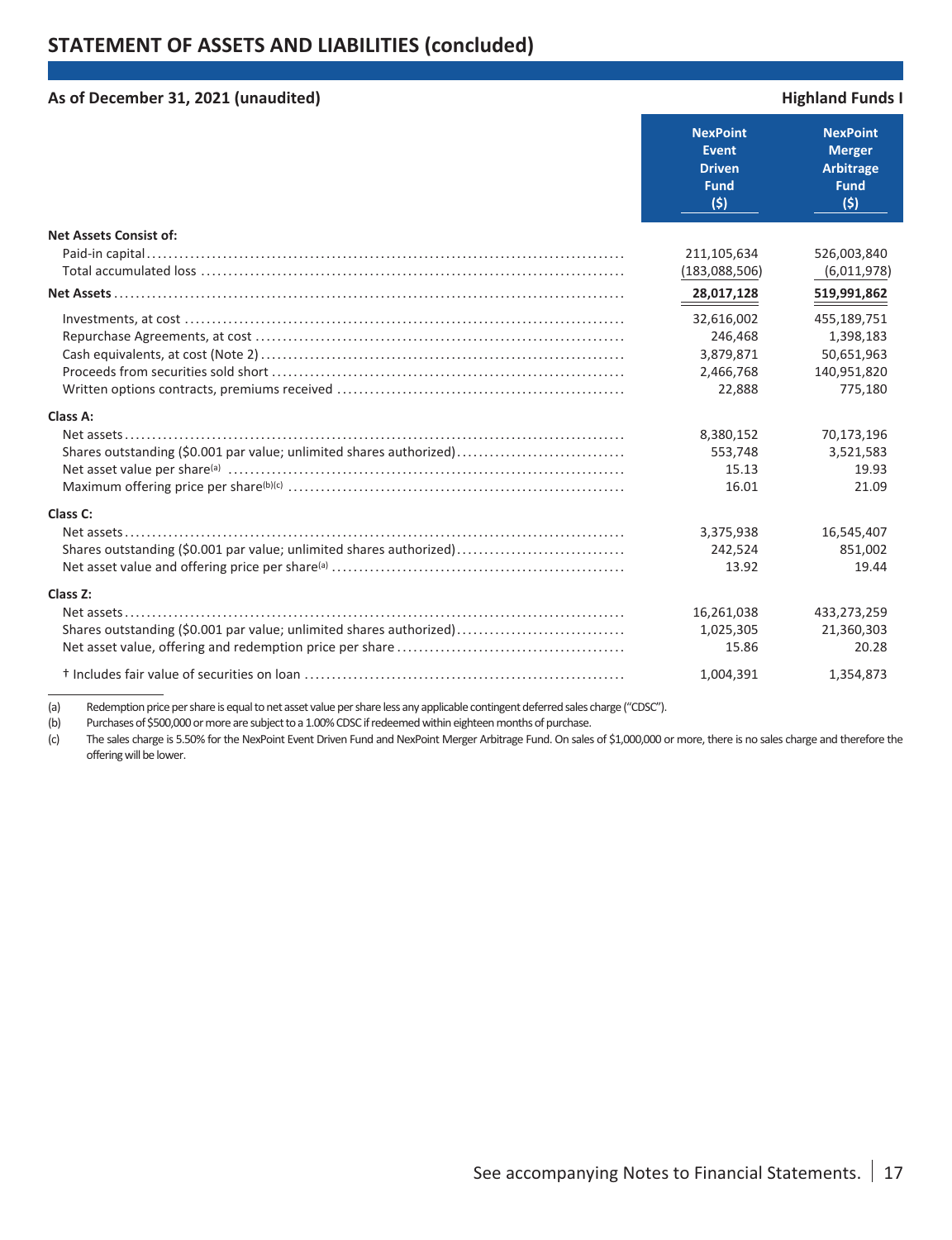# <span id="page-19-0"></span>For the six months ended December 31, 2021 (unaudited) **For the six months ended December 31, 2021** (unaudited)

|                                                                                    | <b>NexPoint</b><br><b>Event</b><br><b>Driven</b><br><b>Fund</b><br>(5) | <b>NexPoint</b><br><b>Merger</b><br><b>Arbitrage</b><br><b>Fund</b><br>(5) |
|------------------------------------------------------------------------------------|------------------------------------------------------------------------|----------------------------------------------------------------------------|
| Investment Income:                                                                 |                                                                        |                                                                            |
| Income:                                                                            |                                                                        |                                                                            |
|                                                                                    | 64,931                                                                 | 5,051,897                                                                  |
|                                                                                    |                                                                        | (1, 199)                                                                   |
|                                                                                    | 6,323                                                                  | 16,970                                                                     |
|                                                                                    |                                                                        | 1,535                                                                      |
|                                                                                    |                                                                        |                                                                            |
|                                                                                    | 71,254                                                                 | 5,069,203                                                                  |
| <b>Expenses:</b>                                                                   |                                                                        |                                                                            |
|                                                                                    | 115,006                                                                | 1,968,741                                                                  |
|                                                                                    | 25,578                                                                 |                                                                            |
| Distribution and shareholder servicing fees: (Note 6)                              |                                                                        |                                                                            |
|                                                                                    | 15,795                                                                 | 118,480                                                                    |
|                                                                                    | 21,134                                                                 | 66,651                                                                     |
|                                                                                    | 7,475                                                                  | 109,692                                                                    |
|                                                                                    | 35,463                                                                 | 334,801                                                                    |
|                                                                                    | 4,770                                                                  | 41,020                                                                     |
|                                                                                    | 28,344                                                                 | 50,496                                                                     |
|                                                                                    | 19,772                                                                 | 30,384                                                                     |
|                                                                                    |                                                                        | 183,760                                                                    |
|                                                                                    | 2,131                                                                  | 7,719                                                                      |
|                                                                                    | 2,904                                                                  | 20,985                                                                     |
|                                                                                    | (1,081)                                                                | 51,454                                                                     |
|                                                                                    | 9,459                                                                  | 47,354                                                                     |
|                                                                                    | 10,087                                                                 | 29,283                                                                     |
|                                                                                    | 7,074                                                                  | 652,148                                                                    |
|                                                                                    | (9, 286)                                                               | 10,082                                                                     |
| Total operating expenses before waiver and reimbursement (Note 6)                  | 294,625                                                                | 3,723,050                                                                  |
|                                                                                    | (38, 710)                                                              | (241,085)                                                                  |
|                                                                                    |                                                                        |                                                                            |
|                                                                                    | 255,915                                                                | 3,481,965                                                                  |
|                                                                                    | (184, 661)                                                             | 1,587,238                                                                  |
| Net Realized and Unrealized Gain (loss) on Investments<br>Realized gain (loss) on: |                                                                        |                                                                            |
|                                                                                    | (6,624,989)                                                            | 8,497,237                                                                  |
|                                                                                    | 16,274                                                                 | (7,301,282)                                                                |
|                                                                                    | 7,603                                                                  | 1,257,032                                                                  |
|                                                                                    | 9,889                                                                  | 662,593                                                                    |
|                                                                                    | 8,329                                                                  | (17,009)                                                                   |
| Net Change in Unrealized Appreciation (Depreciation) on:                           |                                                                        |                                                                            |
|                                                                                    | 2,733,011                                                              | 2,498,302                                                                  |
|                                                                                    | (60,005)                                                               | (337,065)                                                                  |
|                                                                                    | 88,398                                                                 | (88, 575)                                                                  |
|                                                                                    | 12,833                                                                 | 80,857                                                                     |
|                                                                                    | (222)                                                                  | 5,772                                                                      |
|                                                                                    | (3,808,879)                                                            | 5,257,862                                                                  |
| Total increase (decrease) in net assets resulting from operations                  | (3,993,540)                                                            | 6,845,100                                                                  |
|                                                                                    |                                                                        |                                                                            |

Amounts designated as "—" are \$0.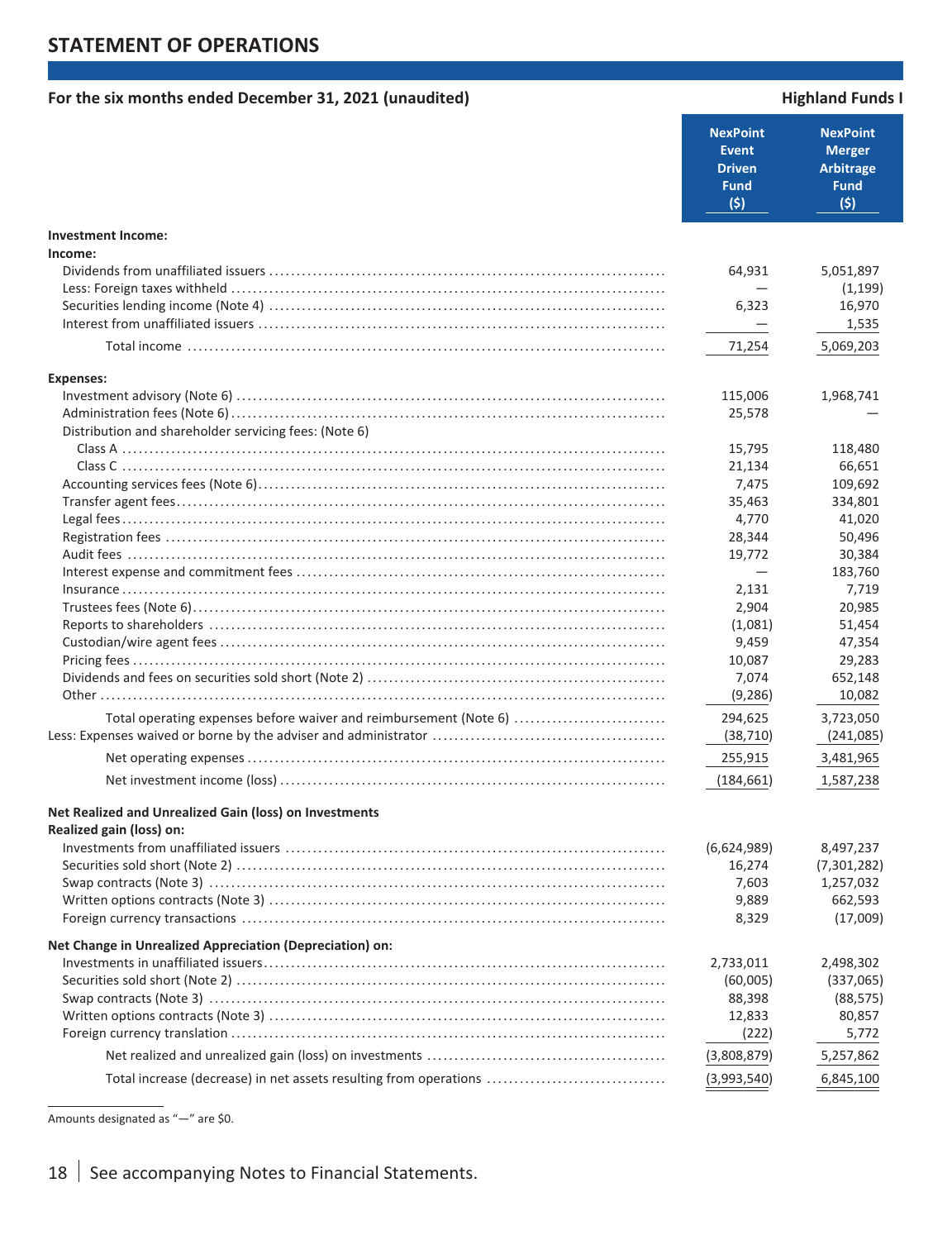# <span id="page-20-0"></span>**STATEMENTS OF CHANGES IN NET ASSETS**

# **Highland Funds I**

|                                                                                            | <b>NexPoint Event Driven Fund</b>                                         |                                           |  |
|--------------------------------------------------------------------------------------------|---------------------------------------------------------------------------|-------------------------------------------|--|
|                                                                                            | <b>Six Months Ended</b><br><b>December 31, 2021</b><br>(unaudited)<br>(5) | <b>Year Ended</b><br>June 30, 2021<br>(5) |  |
| Increase (Decrease) in Net Assets                                                          |                                                                           |                                           |  |
| <b>Operations:</b>                                                                         |                                                                           |                                           |  |
| Net realized gain (loss) on investments, securities sold short, swap contracts and written | (184, 661)                                                                | (545, 344)                                |  |
|                                                                                            | (6,582,894)                                                               | 8,657,694                                 |  |
| Net increase (decrease) in unrealized appreciation (depreciation) on investments,          |                                                                           |                                           |  |
| securities sold short, swap contracts, written options, and foreign currency translation   | 2,774,015                                                                 | (3,789,173)                               |  |
|                                                                                            | (3,993,540)                                                               | 4,323,177                                 |  |
| <b>Share transactions:</b>                                                                 |                                                                           |                                           |  |
| Proceeds from sale of shares                                                               |                                                                           |                                           |  |
|                                                                                            | 811,119                                                                   | 2,090,850                                 |  |
|                                                                                            | 8,950                                                                     | 4,314                                     |  |
|                                                                                            | 11,386,659                                                                | 1,165,301                                 |  |
| Cost of shares redeemed                                                                    |                                                                           |                                           |  |
|                                                                                            | (1,495,411)                                                               | (2, 265, 446)                             |  |
|                                                                                            | (1,434,017)                                                               | (3, 113, 341)                             |  |
|                                                                                            | (1,641,854)                                                               | (2, 230, 334)                             |  |
|                                                                                            | 7,635,446                                                                 | (4,348,656)                               |  |
|                                                                                            | 3,641,906                                                                 | (25, 479)                                 |  |
| <b>Net Assets</b>                                                                          |                                                                           |                                           |  |
|                                                                                            | 24,375,222                                                                | 24,400,701                                |  |
|                                                                                            | 28,017,128                                                                | 24,375,222                                |  |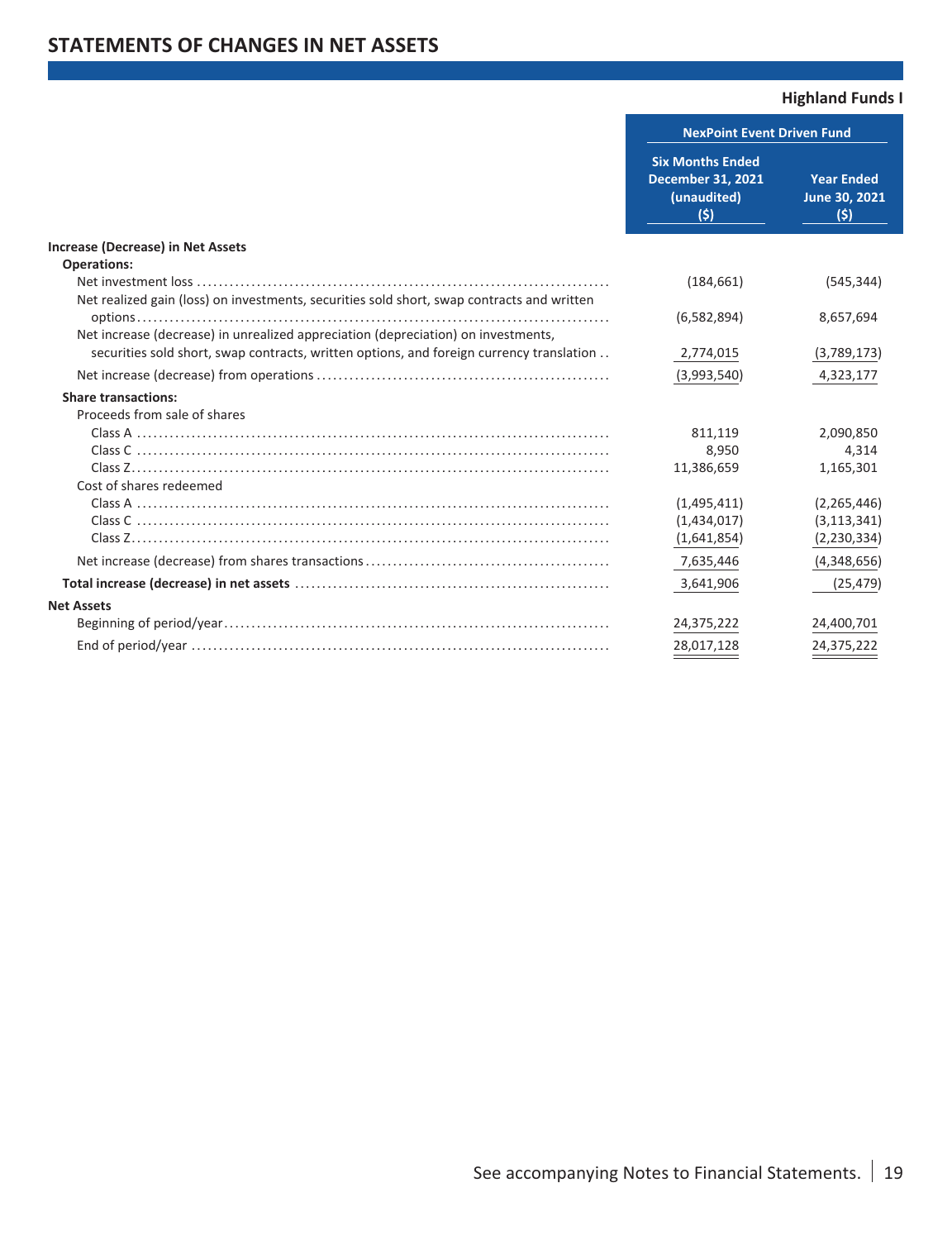# **STATEMENTS OF CHANGES IN NET ASSETS (continued)**

# **Highland Funds I**

|          | <b>NexPoint Event Driven Fund</b>                                  |                                    |  |
|----------|--------------------------------------------------------------------|------------------------------------|--|
|          | <b>Six Months Ended</b><br><b>December 31, 2021</b><br>(unaudited) | <b>Year Ended</b><br>June 30, 2021 |  |
| Class A: |                                                                    |                                    |  |
|          | 51,482                                                             | 117,762                            |  |
|          | (96, 481)                                                          | (126, 926)                         |  |
|          | (44,999)                                                           | (9, 164)                           |  |
| Class C: |                                                                    |                                    |  |
|          | 624                                                                | 263                                |  |
|          | (101,084)                                                          | (190,068)                          |  |
|          | (100, 460)                                                         | (189, 805)                         |  |
| Class Z: |                                                                    |                                    |  |
|          | 728,810                                                            | 64.056                             |  |
|          | (104, 164)                                                         | (119, 165)                         |  |
|          | 624,646                                                            | (55, 109)                          |  |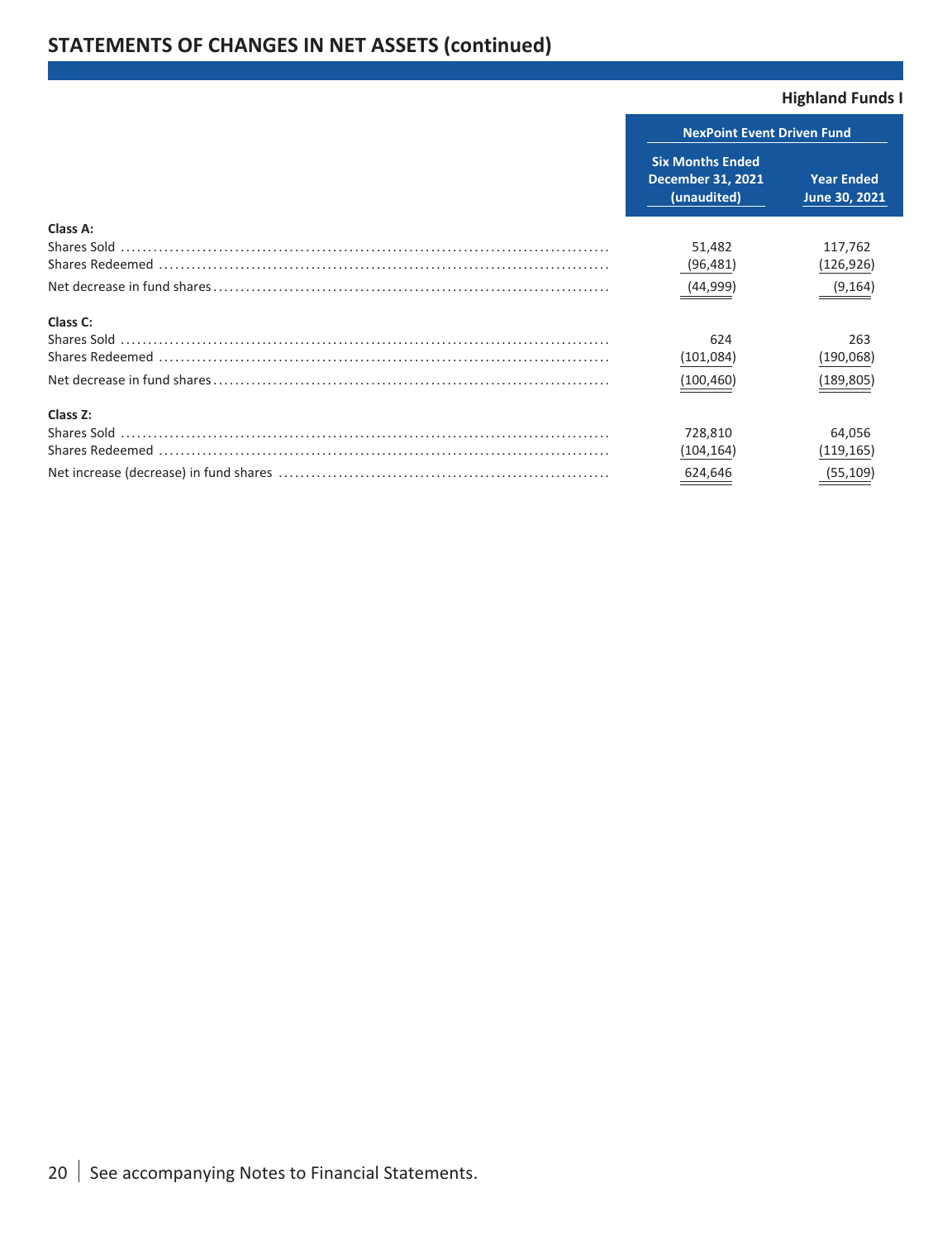# **STATEMENTS OF CHANGES IN NET ASSETS (continued)**

**Highland Funds I**

|                                                                                       | <b>NexPoint Merger Arbitrage Fund</b>                                     |                                           |  |
|---------------------------------------------------------------------------------------|---------------------------------------------------------------------------|-------------------------------------------|--|
|                                                                                       | <b>Six Months Ended</b><br><b>December 31, 2021</b><br>(unaudited)<br>(5) | <b>Year Ended</b><br>June 30, 2021<br>(5) |  |
| <b>Increase (Decrease) in Net Assets</b>                                              |                                                                           |                                           |  |
| <b>Operations:</b>                                                                    |                                                                           |                                           |  |
|                                                                                       | 1,587,238                                                                 | 280,972                                   |  |
| Net realized gain on investments, securities sold short, written options, and foreign |                                                                           |                                           |  |
|                                                                                       | 3,098,571                                                                 | 6,168,056                                 |  |
| Net increase in unrealized appreciation on investments, securities sold short, swap   |                                                                           |                                           |  |
| contracts, written options, and foreign currency translation                          | 2,159,291                                                                 | 255,138                                   |  |
|                                                                                       | 6,845,100                                                                 | 6,704,166                                 |  |
| <b>Distributions:</b>                                                                 |                                                                           |                                           |  |
|                                                                                       | (2,413,753)                                                               | (622, 599)                                |  |
|                                                                                       | (530, 526)                                                                | (288, 276)                                |  |
|                                                                                       | (11,609,780)                                                              | (2,654,364)                               |  |
|                                                                                       | (14, 554, 059)                                                            | (3,565,239)                               |  |
|                                                                                       | (7,708,959)                                                               | 3,138,927                                 |  |
| <b>Share transactions:</b>                                                            |                                                                           |                                           |  |
| Proceeds from sale of shares                                                          |                                                                           |                                           |  |
|                                                                                       | 15,004,925                                                                | 10,591,679                                |  |
|                                                                                       | 7,567,642                                                                 | 3,540,271                                 |  |
|                                                                                       | 339,736,175                                                               | 101,696,452                               |  |
| Value of distributions reinvested                                                     |                                                                           |                                           |  |
|                                                                                       | 2,264,694                                                                 | 547,112                                   |  |
|                                                                                       | 526,243<br>10,859,792                                                     | 271,136<br>2,371,085                      |  |
| Cost of shares redeemed                                                               |                                                                           |                                           |  |
|                                                                                       | (11,007,232)                                                              | (12,501,026)                              |  |
|                                                                                       | (2, 119, 404)                                                             | (4,059,910)                               |  |
|                                                                                       | (44, 827, 042)                                                            | (27, 879, 040)                            |  |
| Merger                                                                                |                                                                           |                                           |  |
|                                                                                       |                                                                           | 54,107,273                                |  |
|                                                                                       |                                                                           | 4,511,554                                 |  |
|                                                                                       |                                                                           | 7,946,219                                 |  |
|                                                                                       | 318,005,793                                                               | 141,142,805                               |  |
|                                                                                       | 310,296,834                                                               | 144,281,732                               |  |
| <b>Net Assets</b>                                                                     |                                                                           |                                           |  |
|                                                                                       | 209,695,028                                                               | 65,413,296                                |  |
|                                                                                       | 519,991,862                                                               | 209,695,028                               |  |

Amounts designated as "—" are \$0.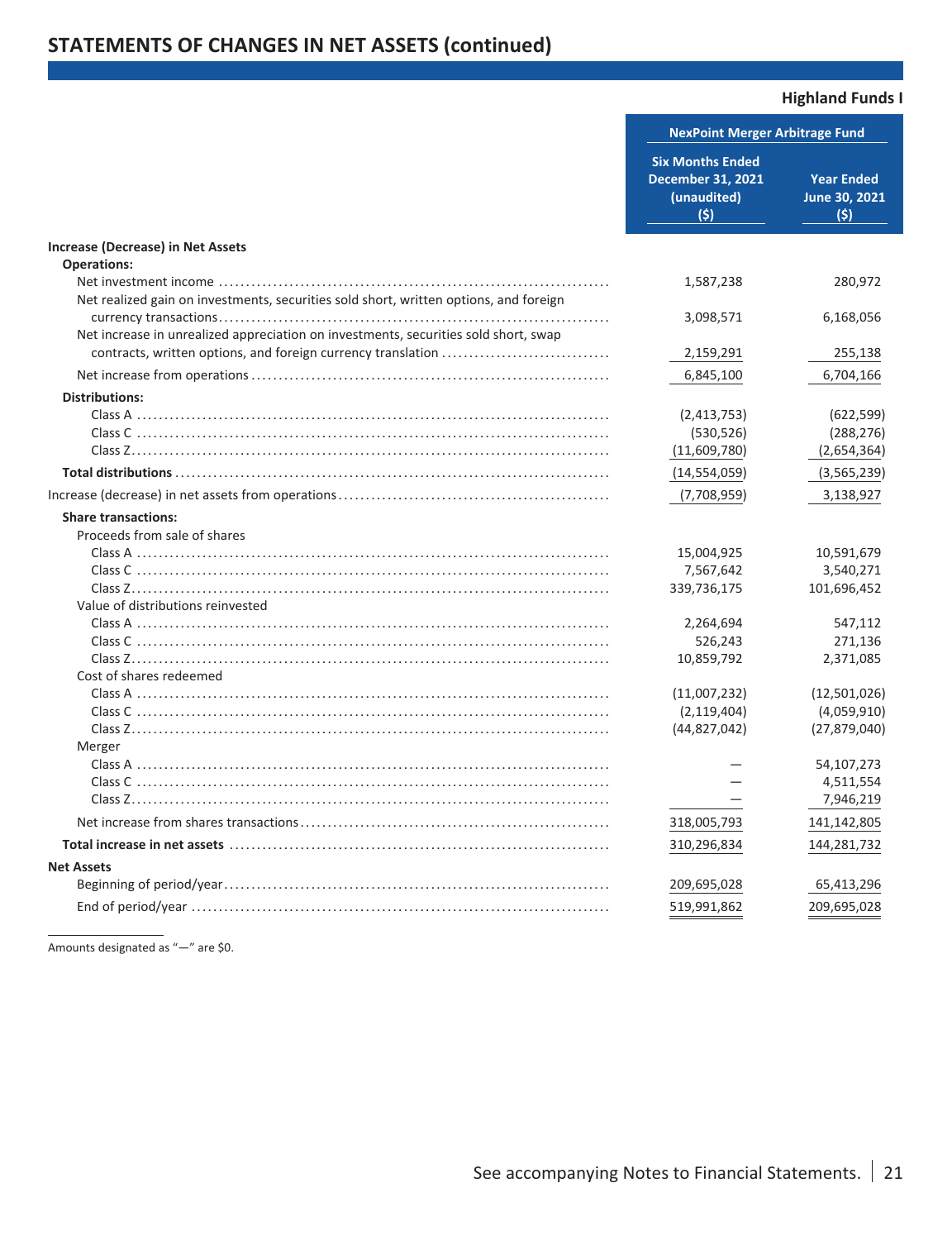# **STATEMENTS OF CHANGES IN NET ASSETS (concluded)**

# **Highland Funds I**

|          | <b>NexPoint Merger Arbitrage Fund</b>                              |                                    |  |
|----------|--------------------------------------------------------------------|------------------------------------|--|
|          | <b>Six Months Ended</b><br><b>December 31, 2021</b><br>(unaudited) | <b>Year Ended</b><br>June 30, 2021 |  |
| Class A: |                                                                    |                                    |  |
|          | 739,880                                                            | 527,964                            |  |
|          | 113,401                                                            | 27,942                             |  |
|          | (542, 410)                                                         | (623, 593)                         |  |
|          |                                                                    | 2,714,261                          |  |
|          | 310,871                                                            | 2,646,574                          |  |
| Class C: |                                                                    |                                    |  |
|          | 381,731                                                            | 179,484                            |  |
|          | 27,011                                                             | 14,100                             |  |
|          | (106, 974)                                                         | (205, 583)                         |  |
|          |                                                                    | 230,758                            |  |
|          | 301,767                                                            | 218,759                            |  |
| Class Z: |                                                                    |                                    |  |
|          | 16,499,800                                                         | 4,984,172                          |  |
|          | 535,406                                                            | 119,390                            |  |
|          | (2, 176, 224)                                                      | (1,371,123)                        |  |
|          |                                                                    | 392,723                            |  |
|          | 14,858,982                                                         | 4,125,162                          |  |

Amounts designated as "—" are \$0.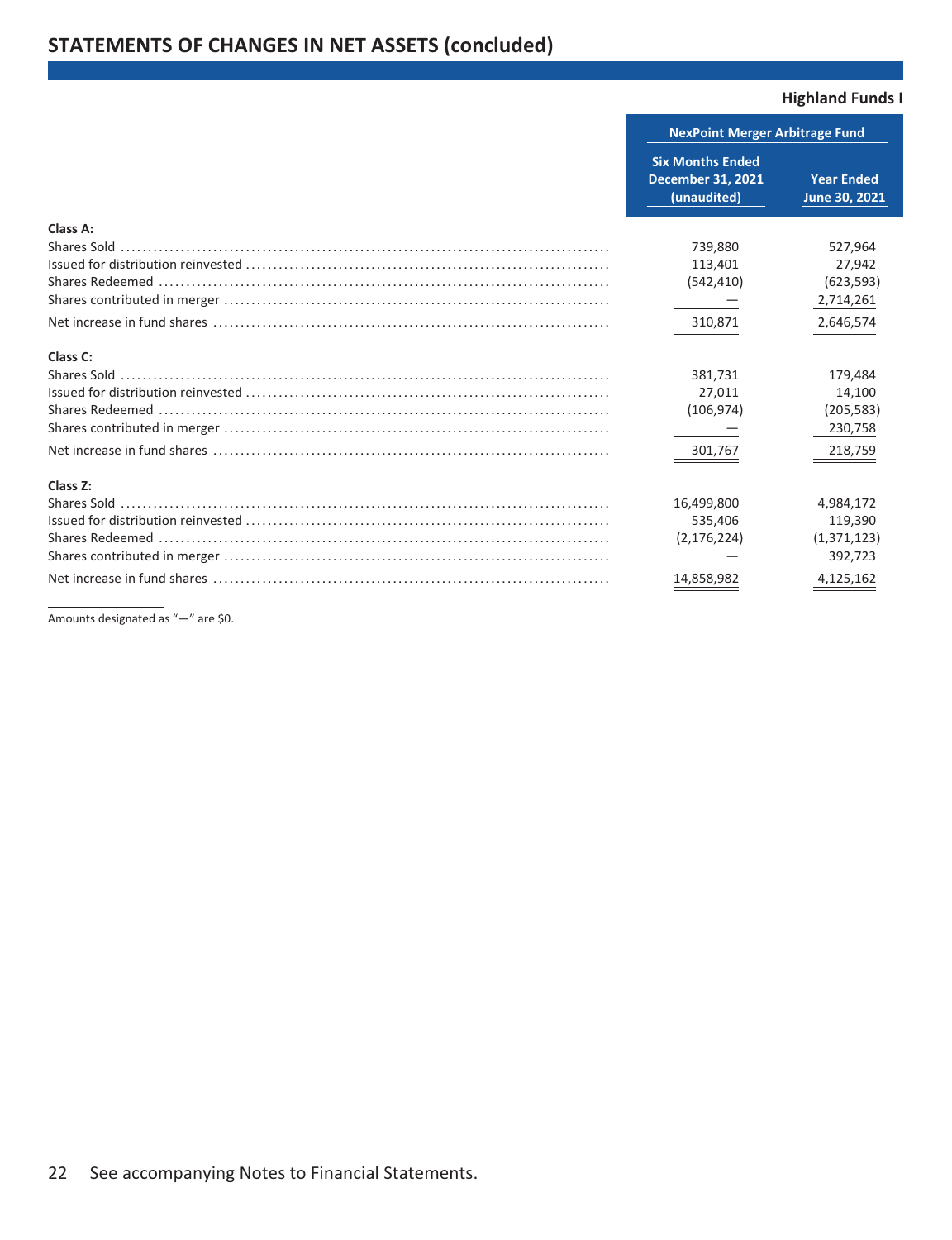# <span id="page-24-0"></span>**STATEMENT OF CASH FLOWS**

# For the Six Months Ended December 31, 2021 (unaudited) NexPoint Merger Arbitrage Fund

|                                                                                                             | (5)                         |
|-------------------------------------------------------------------------------------------------------------|-----------------------------|
| <b>Cash Flows Used in Operating Activities:</b>                                                             |                             |
|                                                                                                             | 6,845,100                   |
| Adjustments to Reconcile Increase in Net Assets to Net Cash Flows Used in Operating Activities:             |                             |
|                                                                                                             | (617, 857, 697)             |
|                                                                                                             | 394,134,641                 |
|                                                                                                             | 426,017,496                 |
|                                                                                                             | (364, 775, 741)             |
|                                                                                                             | 966,325                     |
|                                                                                                             | (8,497,237)                 |
| Net realized (gain) loss on securities sold short, written options contracts, and foreign currency related  |                             |
|                                                                                                             | 6,655,698                   |
| Net change in unrealized (appreciation) depreciation on investments, securities sold short, written options |                             |
| contracts, swap contracts, and translation on assets and liabilities denominated in foreign currency        | (2, 159, 291)               |
|                                                                                                             | (19, 762, 782)              |
|                                                                                                             | (1,064,524)                 |
|                                                                                                             | 495                         |
|                                                                                                             | (39, 860)                   |
|                                                                                                             | (248, 851)                  |
|                                                                                                             | 546,198                     |
|                                                                                                             | 4,228                       |
|                                                                                                             | 4,164,023                   |
|                                                                                                             | 316,861                     |
|                                                                                                             | 6,947                       |
|                                                                                                             | (22, 623)                   |
|                                                                                                             | (41, 773)                   |
|                                                                                                             | (124, 614)                  |
|                                                                                                             | (174, 936, 981)             |
|                                                                                                             |                             |
| <b>Cash Flows Provided by Financing Activities:</b>                                                         |                             |
|                                                                                                             | (903, 330)                  |
|                                                                                                             | (58,062,186)<br>356,462,196 |
|                                                                                                             |                             |
|                                                                                                             | 297,496,680                 |
|                                                                                                             | (11, 237)                   |
|                                                                                                             | 122,548,462                 |
| Cash, Restricted Cash, Foreign Currency, Cash Equivalent, Due to Custodian and Due from/to Broker:          |                             |
|                                                                                                             | 71,523,170                  |
|                                                                                                             | 194,071,632                 |
|                                                                                                             |                             |
| <b>End of Period Cash Balances:</b>                                                                         |                             |
|                                                                                                             | 223                         |
|                                                                                                             | 133,044,374                 |
|                                                                                                             | 10,705,067                  |
|                                                                                                             | 50,651,963                  |
|                                                                                                             | (329, 995)                  |
|                                                                                                             | 194,071,632                 |
| <b>Supplemental Disclosure of Cash Flow Information:</b>                                                    |                             |
|                                                                                                             | 13,650,729                  |
|                                                                                                             |                             |
|                                                                                                             | 183,760                     |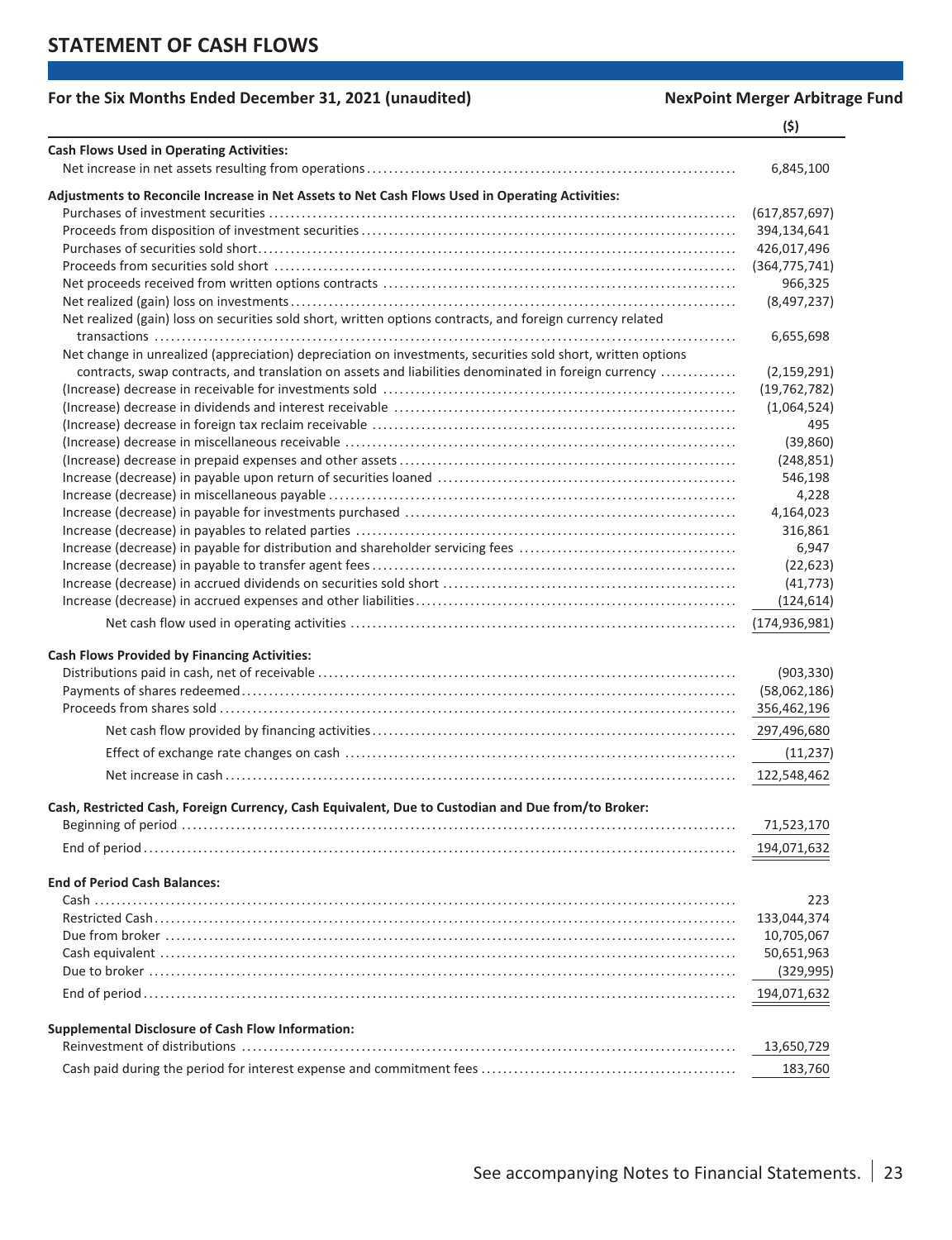<span id="page-25-0"></span>**Selected data for a share outstanding throughout each period is as follows:**

|                                                                    | For the<br><b>Six Months</b>         |                              |            |            |          |            |  |
|--------------------------------------------------------------------|--------------------------------------|------------------------------|------------|------------|----------|------------|--|
|                                                                    | <b>Ended</b><br>December 31,<br>2021 | For the Years Ended June 30, |            |            |          |            |  |
|                                                                    | (unaudited)                          | 2021                         | 2020       | 2019       | 2018     | 2017       |  |
| Net Asset Value, Beginning of Period/Year                          | \$18.27                              | $5$ 15.46                    | \$14.11    | $5$ 12.96  | 511.61   | $5$ 11.50  |  |
| <b>Income from Investment Operations:</b>                          |                                      |                              |            |            |          |            |  |
| Net investment loss <sup>(a)</sup>                                 | (0.14)                               | (0.36)                       | (0.29)     | (0.16)     | (0.21)   | (0.21)     |  |
| Net realized and unrealized gain (loss)                            | (3.00)                               | 3.17                         | 1.64       | 1.31       | 1.62     | 0.32       |  |
| <b>Total from Investment Operations</b>                            | (3.14)                               | 2.81                         | 1.35       | 1.15       | 1.41     | 0.11       |  |
| <b>Less Distributions Declared to shareholders:</b>                |                                      |                              |            |            |          |            |  |
| From net investment income                                         |                                      |                              |            |            | (0.06)   |            |  |
| Total distributions declared to shareholders                       |                                      |                              |            |            | (0.06)   |            |  |
| Net Asset Value, End of Period/Year(b)                             | \$15.13                              | \$18.27                      | \$15.46    | \$14.11    | \$12.96  | 5 11.61    |  |
| Total Return(b)(c)                                                 | $(17.19) \%$ <sup>(d)</sup>          | 18.18%                       | 9.57%      | 8.71%      | 12.23%   | 0.96%      |  |
| Ratios to Average Net Assets / Supplemental Data <sup>(e)(f)</sup> |                                      |                              |            |            |          |            |  |
| Net Assets, End of Period/Year (000's)                             | \$8,380                              | \$10,937                     | \$9,401    | \$11,788   | \$16,573 | \$30,967   |  |
| Gross operating expenses(g)                                        | 2.59%                                | 2.62%                        | 2.72%      | 2.24%      | 2.62%    | 2.72%      |  |
| Net investment income (loss)                                       | $(1.76)\%$                           | $(2.03)\%$                   | $(2.03)\%$ | $(1.11)\%$ | (1.79)%  | $(1.82)\%$ |  |
| Portfolio turnover rate                                            | 335%(d)                              | 168%                         | 51%        | 191%       | 489%     | 964%       |  |

(a) Per share data was calculated using average shares outstanding during the period.

(b) The Net Asset Value ("NAV") per share and total return have been calculated based on net assets which include adjustments made in accordance with U.S. Generally Accepted Accounting Principles required at period end for financial reporting purposes. These figures do not necessarily reflect the Net Asset Value per share or total return experienced by the shareholder at period end.

(c) Total return is at NAV assuming all distributions are reinvested and no initial sales charge or CDSC. For periods with waivers/reimbursements, had the Fund's investment adviser not waived or reimbursed a portion of expenses, total return would have been lower.

(d) Not annualized.

(e) All ratios for the period have been annualized, unless otherwise indicated.

(f) Includes dividends and fees on securities sold short.

(g) Supplemental expense ratios are shown below:

|                                                                                                                   | For the<br><b>Six Months</b><br><b>Ended</b><br>December 31,<br>2021 |       | For the Years Ended June 30, |       |       |       |
|-------------------------------------------------------------------------------------------------------------------|----------------------------------------------------------------------|-------|------------------------------|-------|-------|-------|
|                                                                                                                   | (unaudited)                                                          | 2021  | 2020                         | 2019  | 2018  | 2017  |
| Net operating expenses (net of waiver/reimbursement, if applicable,<br>but gross of all other operating expenses) | 2.25%                                                                | 2.62% | 2.72%                        | 2.24% | 2.62% | 2.72% |
| Interest expense and commitment fees                                                                              |                                                                      |       | $\overline{\phantom{m}}$     | 0.04% | 0.32% | 0.01% |
| Dividends and fees on securities sold short                                                                       | 0.06%                                                                |       | —                            | 0.05% | 0.19% | 0.70% |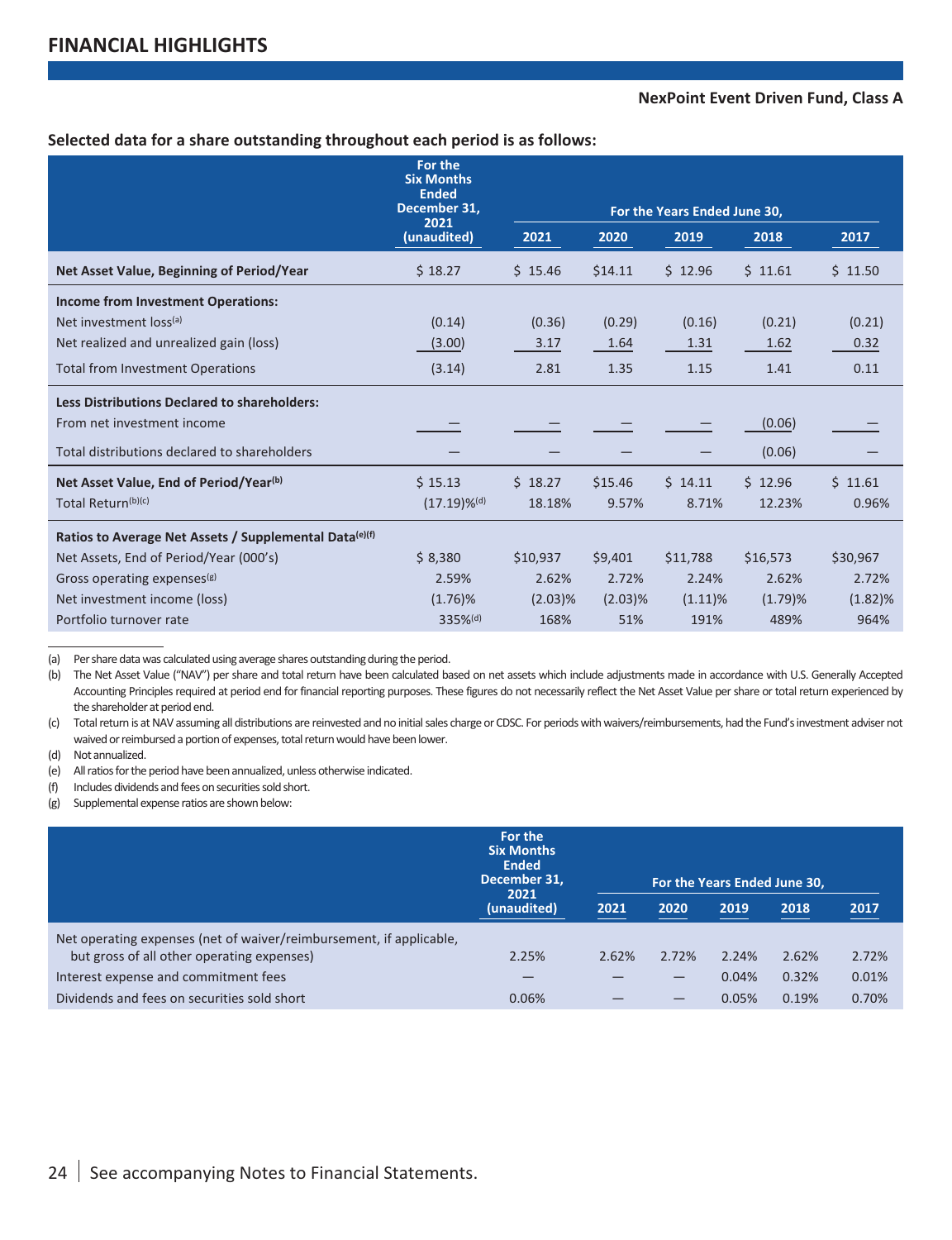**Selected data for a share outstanding throughout each period is as follows:**

|                                                          | For the<br><b>Six Months</b><br><b>Ended</b><br>December 31,<br>2021 | For the Years Ended June 30, |            |           |            |            |
|----------------------------------------------------------|----------------------------------------------------------------------|------------------------------|------------|-----------|------------|------------|
|                                                          | (unaudited)                                                          | 2021                         | 2020       | 2019      | 2018       | 2017       |
| Net Asset Value, Beginning of Period/Year                | \$16.86                                                              | \$14.36                      | \$13.19    | \$12.19   | \$10.94    | \$10.90    |
| <b>Income from Investment Operations:</b>                |                                                                      |                              |            |           |            |            |
| Net investment loss <sup>(a)</sup>                       | (0.18)                                                               | (0.44)                       | (0.35)     | (0.23)    | (0.27)     | (0.27)     |
| Net realized and unrealized gain (loss)                  | (2.76)                                                               | 2.94                         | 1.52       | 1.23      | 1.52       | 0.31       |
| <b>Total from Investment Operations</b>                  | (2.94)                                                               | 2.50                         | 1.17       | 1.00      | 1.25       | 0.04       |
| <b>Less Distributions Declared to shareholders:</b>      |                                                                      |                              |            |           |            |            |
| Total distributions declared to shareholders             |                                                                      |                              |            |           |            |            |
| Net Asset Value, End of Period/Year(b)                   | \$13.92                                                              | \$16.86                      | \$14.36    | $5$ 13.19 | \$12.19    | \$10.94    |
| Total Return(b)(c)                                       | $(17.44)\%$ <sup>(d)</sup>                                           | 17.41%                       | 8.87%      | 8.03%     | 11.43%     | 0.37%      |
| Ratios to Average Net Assets / Supplemental Data: (e)(f) |                                                                      |                              |            |           |            |            |
| Net Assets, End of Period/Year (000's)                   | \$3,376                                                              | \$5,781                      | \$7,653    | \$11,157  | \$13,300   | \$22,805   |
| Gross operating expenses(g)                              | 3.24%                                                                | 3.27%                        | 3.37%      | 2.89%     | 3.28%      | 3.37%      |
| Net investment income (loss)                             | $(2.45)\%$                                                           | $(2.69)\%$                   | $(2.65)\%$ | (1.74)%   | $(2.45)\%$ | $(2.47)\%$ |
| Portfolio turnover rate                                  | 335%(d)                                                              | 168%                         | 51%        | 191%      | 489%       | 964%       |

(a) Per share data was calculated using average shares outstanding during the period.

(b) The Net Asset Value ("NAV") per share and total return have been calculated based on net assets which include adjustments made in accordance with U.S. Generally Accepted Accounting Principles required at period end for financial reporting purposes. These figures do not necessarily reflect the Net Asset Value per share or total return experienced by the shareholder at period end.

(c) Total return is at NAV assuming all distributions are reinvested and no initial sales charge or CDSC. For periods with waivers/reimbursements, had the Fund's investment adviser not waived or reimbursed a portion of expenses, total return would have been lower.

(d) Not annualized.

(e) All ratios for the period have been annualized, unless otherwise indicated.

(f) Includes dividends and fees on securities sold short.

(g) Supplemental expense ratios are shown below:

|                                                                                                                   | For the<br><b>Six Months</b><br><b>Ended</b><br>December 31,<br>2021 |       | For the Years Ended June 30, |       |       |       |
|-------------------------------------------------------------------------------------------------------------------|----------------------------------------------------------------------|-------|------------------------------|-------|-------|-------|
|                                                                                                                   | (unaudited)                                                          | 2021  | 2020                         | 2019  | 2018  | 2017  |
| Net operating expenses (net of waiver/reimbursement, if applicable,<br>but gross of all other operating expenses) | 2.90%                                                                | 3.27% | 3.37%                        | 2.89% | 3.28% | 3.37% |
| Interest expense and commitment fees                                                                              |                                                                      |       | —                            | 0.04% | 0.32% | 0.01% |
| Dividends and fees on securities sold short                                                                       | 0.06%                                                                |       |                              | 0.05% | 0.20% | 0.70% |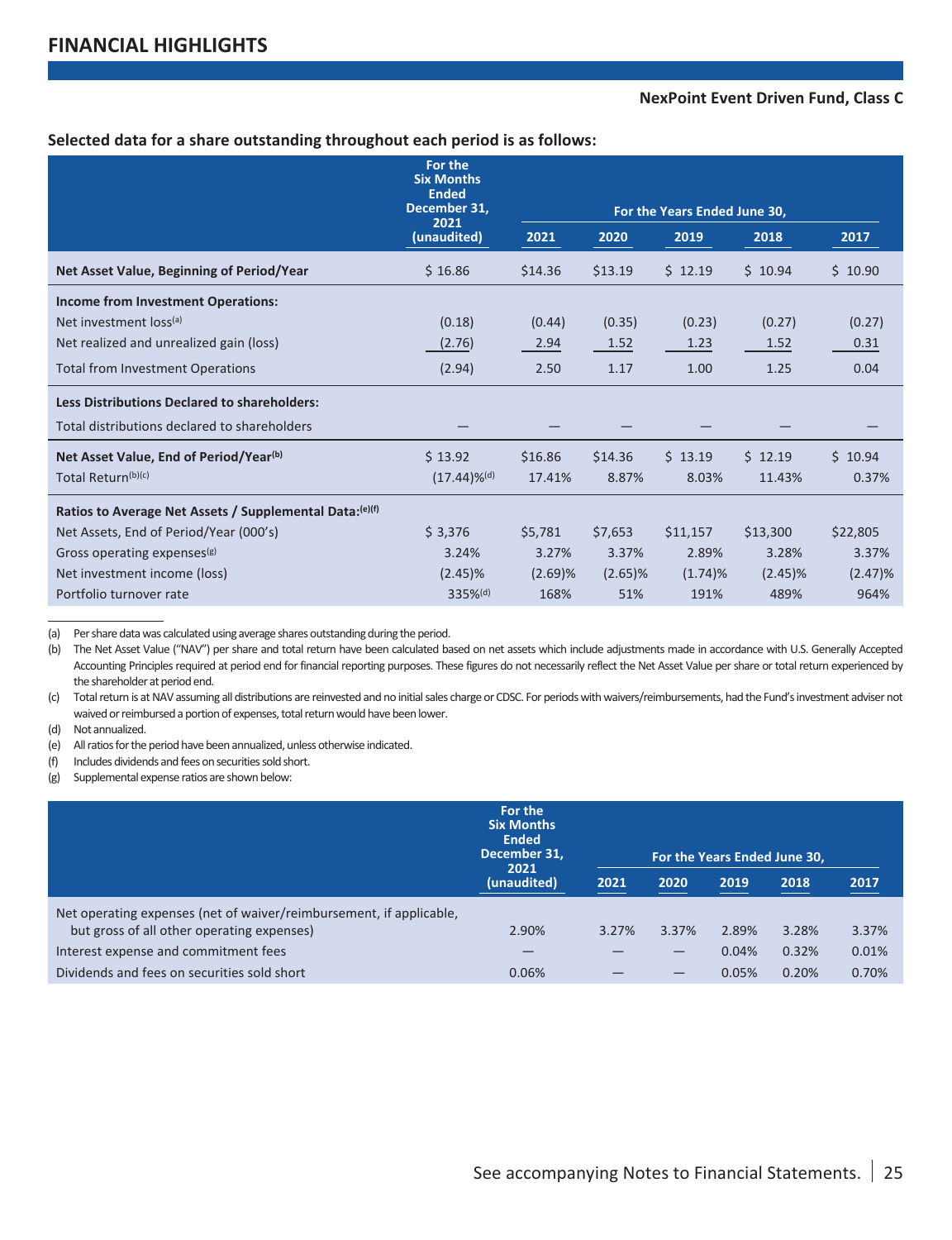**Selected data for a share outstanding throughout each period is as follows:**

|                                                         | For the                                                   |            |            |                              |            |          |  |  |
|---------------------------------------------------------|-----------------------------------------------------------|------------|------------|------------------------------|------------|----------|--|--|
|                                                         | <b>Six Months</b><br><b>Ended</b><br>December 31,<br>2021 |            |            | For the Years Ended June 30, |            |          |  |  |
|                                                         | (unaudited)                                               | 2021       | 2020       | 2019                         | 2018       | 2017     |  |  |
| <b>Net Asset Value, Beginning of Period</b>             | \$19.11                                                   | \$16.12    | \$14.65    | \$13.41                      | \$12.04    | \$11.87  |  |  |
| <b>Income from Investment Operations:</b>               |                                                           |            |            |                              |            |          |  |  |
| Net investment loss <sup>(a)</sup>                      | (0.09)                                                    | (0.31)     | (0.23)     | (0.10)                       | (0.19)     | (0.18)   |  |  |
| Net realized and unrealized gain (loss)                 | (3.16)                                                    | 3.30       | 1.70       | 1.34                         | 1.69       | 0.35     |  |  |
| <b>Total from Investment Operations</b>                 | (3.25)                                                    | 2.99       | 1.47       | 1.24                         | 1.50       | 0.17     |  |  |
| <b>Less Distributions Declared to shareholders:</b>     |                                                           |            |            |                              |            |          |  |  |
| From net investment income                              |                                                           |            |            |                              | (0.13)     |          |  |  |
| Total distributions declared to shareholders            |                                                           |            |            |                              | (0.13)     |          |  |  |
| Net Asset Value, End of Period(b)                       | \$15.86                                                   | \$19.11    | \$16.12    | \$14.65                      | \$13.41    | \$12.04  |  |  |
| Total Return(b)(c)                                      | $(17.01)\%$ <sup>(d)</sup>                                | 18.55%     | 10.03%     | 9.09%                        | 12.58%     | 1.43%    |  |  |
| Ratios to Average Net Assets / Supplemental Data:(e)(f) |                                                           |            |            |                              |            |          |  |  |
| Net Assets, End of Period (000's)                       | \$16,261                                                  | \$7,657    | \$7,348    | \$21,244                     | \$26,677   | \$53,839 |  |  |
| Gross operating expenses(g)                             | 2.24%                                                     | 2.27%      | 2.37%      | 1.89%                        | 2.34%      | 2.38%    |  |  |
| Net investment income (loss)                            | $(1.10)\%$                                                | $(1.68)\%$ | $(1.54)\%$ | $(0.69)$ %                   | $(1.52)\%$ | (1.49)%  |  |  |
| Portfolio turnover rate                                 | 335%(d)                                                   | 168%       | 51%        | 191%                         | 489%       | 964%     |  |  |

(a) Per share data was calculated using average shares outstanding during the period.

(b) The Net Asset Value ("NAV") per share and total return have been calculated based on net assets which include adjustments made in accordance with U.S. Generally Accepted Accounting Principles required at period end for financial reporting purposes. These figures do not necessarily reflect the Net Asset Value per share or total return experienced by the shareholder at period end

(c) Total return is at NAV assuming all distributions are reinvested and no initial sales charge or CDSC. For periods with waivers/reimbursements, had the Fund's investment adviser not waived or reimbursed a portion of expenses, total return would have been lower.

(d) Not annualized.

(e) All ratios for the period have been annualized, unless otherwise indicated.

(f) Includes dividends and fees on securities sold short.

(g) Supplemental expense ratios are shown below:

|                                                                                                                   | For the<br><b>Six Months</b><br><b>Ended</b><br>December 31,<br>2021 |       |                               | For the Years Ended June 30, |                |                |
|-------------------------------------------------------------------------------------------------------------------|----------------------------------------------------------------------|-------|-------------------------------|------------------------------|----------------|----------------|
|                                                                                                                   | (unaudited)                                                          | 2021  | 2020                          | 2019                         | 2018           | 2017           |
| Net operating expenses (net of waiver/reimbursement, if applicable,<br>but gross of all other operating expenses) | 1.90%                                                                | 2.27% | 2.37%                         | 1.89%                        | 2.34%          | 2.38%          |
| Interest expense and commitment fees<br>Dividends and fees on securities sold short                               | 0.06%                                                                |       | $\overline{\phantom{m}}$<br>— | 0.04%<br>0.05%               | 0.32%<br>0.26% | 0.01%<br>0.70% |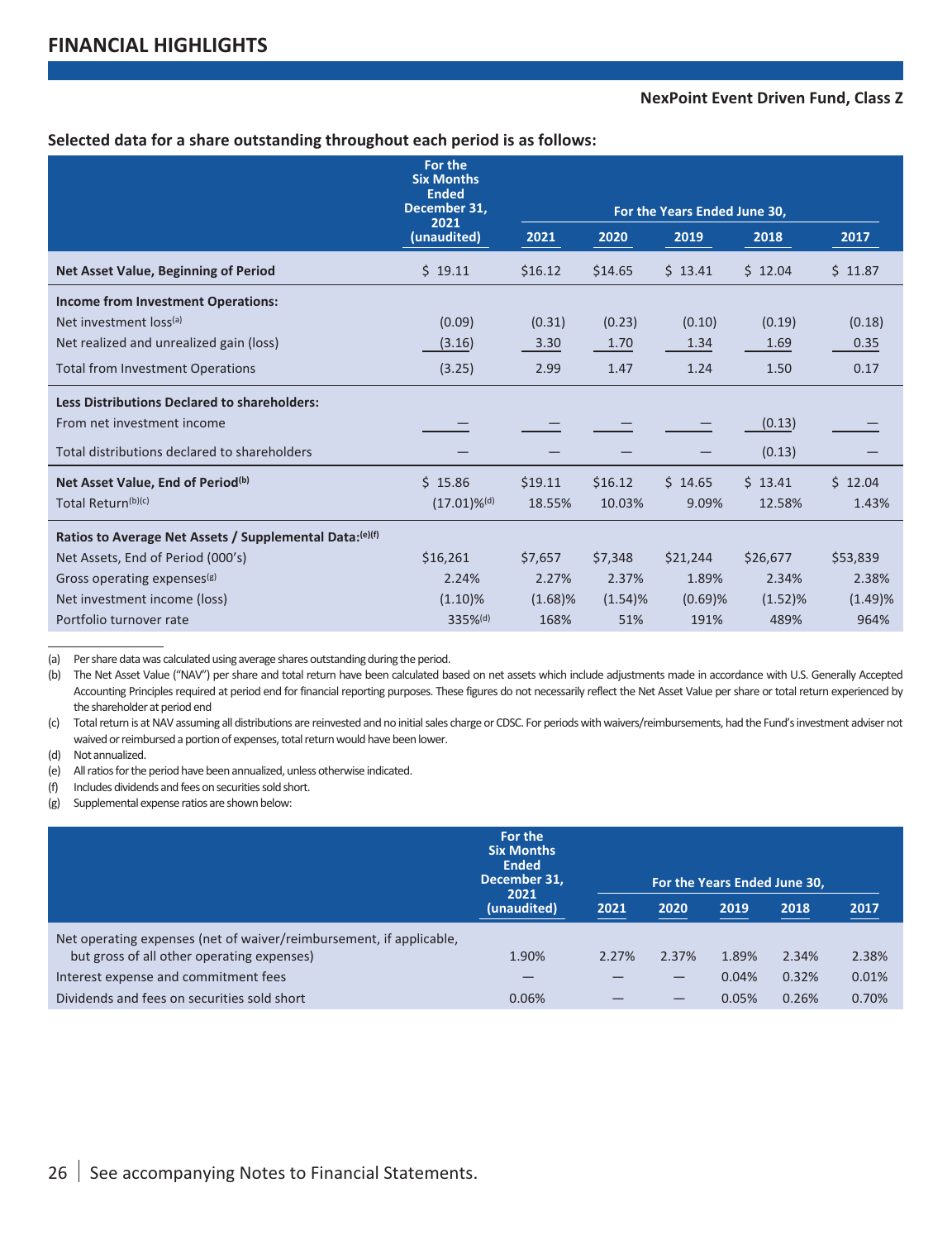#### **NexPoint Merger Arbitrage Fund, Class A**

#### **Selected data for a share outstanding throughout each period is as follows:**

|                                                         | For the<br><b>Six Months</b><br><b>Ended</b><br>December 31,<br>2021 | For the Years Ended June 30, |            |         |              | For the<br><b>Six Months</b><br><b>Ended</b><br><b>June 30,</b> | For the<br><b>Period</b><br><b>Ended</b><br>December 31, |
|---------------------------------------------------------|----------------------------------------------------------------------|------------------------------|------------|---------|--------------|-----------------------------------------------------------------|----------------------------------------------------------|
|                                                         | (unaudited)                                                          | 2021                         | 2020       | 2019    | $2018^{(a)}$ | 2017                                                            | 2016*                                                    |
| <b>Net Asset Value, Beginning of Period</b>             | 520.25                                                               | \$19.86                      | \$18.49    | \$20.75 | \$21.65      | \$20.53                                                         | \$20.00                                                  |
| <b>Income from Investment Operations:</b>               |                                                                      |                              |            |         |              |                                                                 |                                                          |
| Net investment income (loss)(b)                         | 0.04                                                                 | 0.02                         | (0.29)     | 0.62    | (0.20)       | 0.24                                                            | (0.22)                                                   |
| Net realized and unrealized gain                        | 0.36                                                                 | 1.53                         | 1.72       | 0.47    | 0.70         | 0.88                                                            | 0.75                                                     |
| <b>Total from Investment Operations</b>                 | 0.40                                                                 | 1.55                         | 1.43       | 1.09    | 0.50         | 1.12                                                            | 0.53                                                     |
| Less Distributions Declared to shareholders:            |                                                                      |                              |            |         |              |                                                                 |                                                          |
| From net investment income                              | (0.25)                                                               |                              |            | (1.63)  | (1.07)       |                                                                 |                                                          |
| From net realized gains                                 | (0.47)                                                               | (1.16)                       | (0.06)     | (0.71)  | (0.33)       |                                                                 | $=$ (h)                                                  |
| From return of capital                                  |                                                                      |                              |            | (1.01)  |              |                                                                 |                                                          |
| Total distributions declared to shareholders            | (0.72)                                                               | (1.16)                       | (0.06)     | (3.35)  | (1.40)       |                                                                 | (h)                                                      |
| Net Asset Value, End of period <sup>(c)</sup>           | \$19.93                                                              | \$20.25                      | \$19.86    | \$18.49 | \$20.75      | \$21.65                                                         | \$20.53                                                  |
| Total Return(c)(d)                                      | $2.00%$ <sup>(e)</sup>                                               | 8.02%                        | 7.76%      | 5.72%   | 2.53%        | $5.46%$ <sup>(e)</sup>                                          | $2.66%$ <sup>(e)</sup>                                   |
| Ratios to Average Net Assets / Supplemental Data:(f)(g) |                                                                      |                              |            |         |              |                                                                 |                                                          |
| Net Assets, End of Period (000's)                       | \$70,173                                                             | \$65,019                     | \$11,201   | \$1,141 | \$1,019      | \$1,661                                                         | Ś.<br>121                                                |
| Gross operating expenses <sup>(i)</sup>                 | 2.51%                                                                | 2.69%                        | 3.69%      | 5.31%   | 4.77%        | 6.40%                                                           | 7.16%                                                    |
| Net investment income (loss)                            | 0.42%                                                                | 0.12%                        | $(1.50)\%$ | 3.20%   | $(0.98)$ %   | 2.30%                                                           | $(3.00)\%$                                               |
| Portfolio turnover rate                                 | 369%(e)                                                              | 893%                         | 958%       | 712%    | 401%         | 233%(e)                                                         | 718%(e)                                                  |

Commenced operations on August 19, 2016.

(a) For the year ended December 31, 2017, the NexPoint Merger Arbitrage Fund had a fiscal year end change from December 31 to June 30.

(b) Per share data was calculated using average shares outstanding during the period.

(c) The Net Asset Value ("NAV") per share and total return have been calculated based on net assets which include adjustments made in accordance with U.S. Generally Accepted Accounting Principles required at period end for financial reporting purposes. These figures do not necessarily reflect the Net Asset Value per share or total return experienced by the shareholder at period end

(d) Total return is at NAV assuming all distributions are reinvested and no initial sales charge or CDSC. For periods with waivers/reimbursements, had the Fund's investment adviser not waived or reimbursed a portion of expenses, total return would have been lower.

(e) Not annualized.

(f) All ratios for the period have been annualized, unless otherwise indicated.

- (g) Includes dividends and fees on securities sold short.
- (h) Represents less than \$0.005 per share.
- (i) Supplemental expense ratios are shown below:

|                                                         | For the<br><b>Six Months</b><br><b>Ended</b><br>December 31,<br>2021 | For the Years Ended June 30, |             |       |              | For the<br><b>Six Months</b><br><b>Ended</b><br><b>June 30,</b> | For the<br><b>Period</b><br><b>Ended</b><br>December 31, |
|---------------------------------------------------------|----------------------------------------------------------------------|------------------------------|-------------|-------|--------------|-----------------------------------------------------------------|----------------------------------------------------------|
|                                                         | (unaudited) <sup>(f)</sup>                                           | 2021                         | 2020        | 2019  | $2018^{(a)}$ | 2017 <sup>(f)</sup>                                             | $2016*(f)$                                               |
| Net operating expenses (net of waiver/reimbursement, if |                                                                      |                              |             |       |              |                                                                 |                                                          |
| applicable, but gross of all other operating expenses)  | 2.36%                                                                | $2.32\%$                     | 2.76% 4.45% |       | 3.97%        | 5.05%                                                           | 4.62%                                                    |
| Interest expense and commitment fees                    | 0.11%                                                                | 0.12%                        | 0.18%       | 0.73% | 0.65%        |                                                                 | 1.60%                                                    |
| Dividends and fees on securities sold short             | 0.40%                                                                | 0.28%                        | 0.67% 2.01% |       | 1.38%        | 3.19%                                                           | 1.14%                                                    |
| Distribution fees and amortized merger costs            | 0.35%                                                                | $0.42\%$                     | 0.41%       | 0.21% | 0.54%        | 0.36%                                                           | 0.38%                                                    |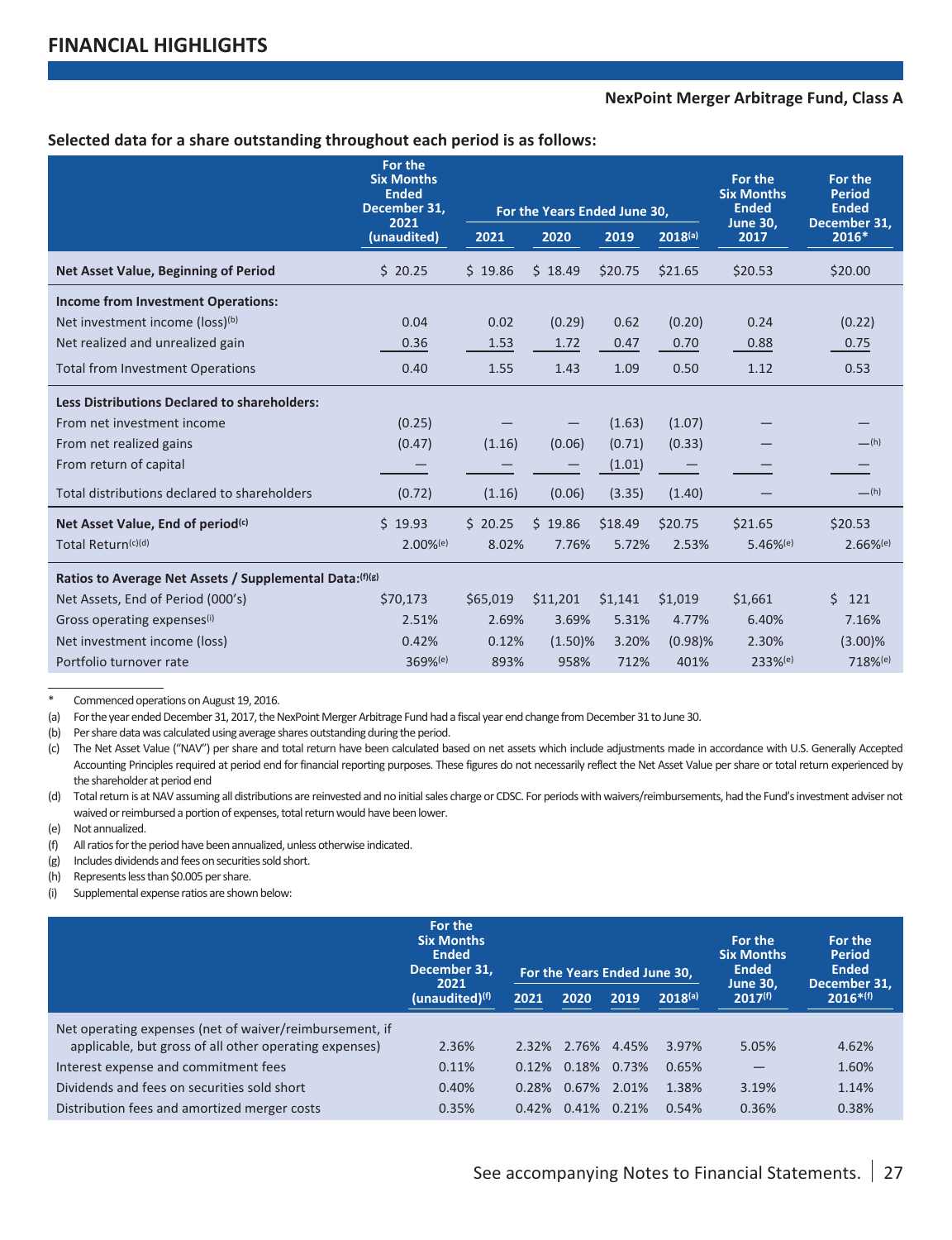#### **NexPoint Merger Arbitrage Fund, Class C**

#### **Selected data for a share outstanding throughout each period is as follows:**

|                                                          | For the<br><b>Six Months</b><br><b>Ended</b><br>December 31,<br>2021 | For the Years Ended June 30, |            |           |            | For the<br><b>Six Months</b><br><b>Ended</b><br><b>June 30,</b> | For the<br><b>Period</b><br><b>Ended</b><br>December 31, |
|----------------------------------------------------------|----------------------------------------------------------------------|------------------------------|------------|-----------|------------|-----------------------------------------------------------------|----------------------------------------------------------|
|                                                          | (unaudited)                                                          | 2021                         | 2020       | 2019      | 2018(a)    | 2017                                                            | 2016*                                                    |
| <b>Net Asset Value, Beginning of Period</b>              | \$19.82                                                              | \$19.58                      | \$18.36    | \$20.65   | \$21.52    | \$20.48                                                         | \$20.00                                                  |
| <b>Income from Investment Operations:</b>                |                                                                      |                              |            |           |            |                                                                 |                                                          |
| Net investment income (loss)(b)                          | (0.01)                                                               | $(0.09)^{(c)}$               | (0.12)     | 0.56      | (0.39)     | 0.05                                                            | (0.28)                                                   |
| Net realized and unrealized gain                         | 0.32                                                                 | 1.49                         | 1.40       | 0.39      | 0.77       | 0.99                                                            | 0.76                                                     |
| <b>Total from Investment Operations</b>                  | 0.31                                                                 | 1.40                         | 1.28       | 0.95      | 0.38       | 1.04                                                            | 0.48                                                     |
| <b>Less Distributions Declared to shareholders:</b>      |                                                                      |                              |            |           |            |                                                                 |                                                          |
| From net investment income                               | (0.22)                                                               |                              |            | (1.56)    | (0.92)     |                                                                 |                                                          |
| From net realized gains                                  | (0.47)                                                               | (1.16)                       | (0.06)     | (0.71)    | (0.33)     |                                                                 | (i)                                                      |
| From return of capital                                   |                                                                      |                              |            | (0.97)    | —          |                                                                 |                                                          |
| Total distributions declared to shareholders             | (0.69)                                                               | (1.16)                       | (0.06)     | (3.24)    | (1.25)     |                                                                 | (i)                                                      |
| Net Asset Value, End of period <sup>(d)</sup>            | Ś.<br>19.44                                                          | \$19.82                      | \$19.58    | \$18.36   | \$20.65    | \$21.52                                                         | \$20.48                                                  |
| Total Return(d)(e)                                       | $1.62\%$ <sup>(f)</sup>                                              | 7.34%                        | 7.00%      | 5.00%     | 1.95%      | $5.08\%$ <sup>(f)</sup>                                         | $2.41\%$ <sup>(f)</sup>                                  |
| Ratios to Average Net Assets / Supplemental Data: (g)(h) |                                                                      |                              |            |           |            |                                                                 |                                                          |
| Net Assets, End of Period (000's)                        | \$16,546                                                             | \$10,886                     | \$6,472    | Ś.<br>999 | \$1,321    | \$1,094                                                         | Ś<br>96                                                  |
| Gross operating expenses(i)                              | 3.16%                                                                | 3.34%                        | 4.34%      | 5.90%     | 5.51%      | 7.28%                                                           | 8.15%                                                    |
| Net investment income (loss)                             | (0.14)%                                                              | $(0.44)$ %                   | $(0.63)$ % | 2.88%     | $(1.88)\%$ | 0.47%                                                           | $(3.93)\%$                                               |
| Portfolio turnover rate                                  | 369%(f)                                                              | 893%                         | 958%       | 712%      | 401%       | 233%(f)                                                         | 718% <sup>(f)</sup>                                      |

Commenced operations on August 19, 2016.

(a) For the year ended December 31, 2017, the NexPoint Merger Arbitrage Fund had a fiscal year end change from December 31 to June 30.

(b) Per share data was calculated using average shares outstanding during the period.

(c) The per share amount for net investment income (loss) between classes does not accord the aggregate net investment income for the period due to the size of Class C relative to the other classes.

(d) The Net Asset Value ("NAV") per share and total return have been calculated based on net assets which include adjustments made in accordance with U.S. Generally Accepted Accounting Principles required at period end for financial reporting purposes. These figures do not necessarily reflect the Net Asset Value per share or total return experienced by the shareholder at period end.

(e) Total return is at NAV assuming all distributions are reinvested and no initial sales charge or CDSC. For periods with waivers/reimbursements, had the Fund's investment adviser not waived or reimbursed a portion of expenses, total return would have been lower.

(f) Not Annualized.

(g) All ratios for the period have been annualized, unless otherwise indicated.

(h) Includes dividends and fees on securities sold short.

(i) Represents less than \$0.005 per share.

(j) Supplemental expense ratios are shown below:

|                                                         | For the<br><b>Six Months</b><br><b>Ended</b><br>December 31.<br>2021<br>(unaudited) <sup>(g)</sup> | For the Years Ended June 30,<br>$2018^{(a)}$<br>2021<br>2020<br>2019 |             | For the<br><b>Six Months</b><br><b>Ended</b><br><b>June 30,</b><br>$2017$ (g) | For the<br><b>Period</b><br><b>Ended</b><br>December 31,<br>$2016*(s)$ |       |       |
|---------------------------------------------------------|----------------------------------------------------------------------------------------------------|----------------------------------------------------------------------|-------------|-------------------------------------------------------------------------------|------------------------------------------------------------------------|-------|-------|
| Net operating expenses (net of waiver/reimbursement, if |                                                                                                    |                                                                      |             |                                                                               |                                                                        |       |       |
| applicable, but gross of all other operating expenses)  | 3.01%                                                                                              | 2.97%                                                                | 3.41% 5.13% |                                                                               | 4.72%                                                                  | 5.95% | 5.62% |
| Interest expense and commitment fees                    | 0.11%                                                                                              | 0.12%                                                                | 0.18%       | 0.73%                                                                         | 0.65%                                                                  |       | 1.39% |
| Dividends and fees on securities sold short             | 0.40%                                                                                              | 0.28%                                                                | $0.67\%$    | 2.01%                                                                         | 1.53%                                                                  | 3.47% | 1.69% |
| Distribution fees and amortized merger costs            | 1.00%                                                                                              | 1.07%                                                                | 1.06%       | 0.89%                                                                         | 1.04%                                                                  | 0.98% | 1.04% |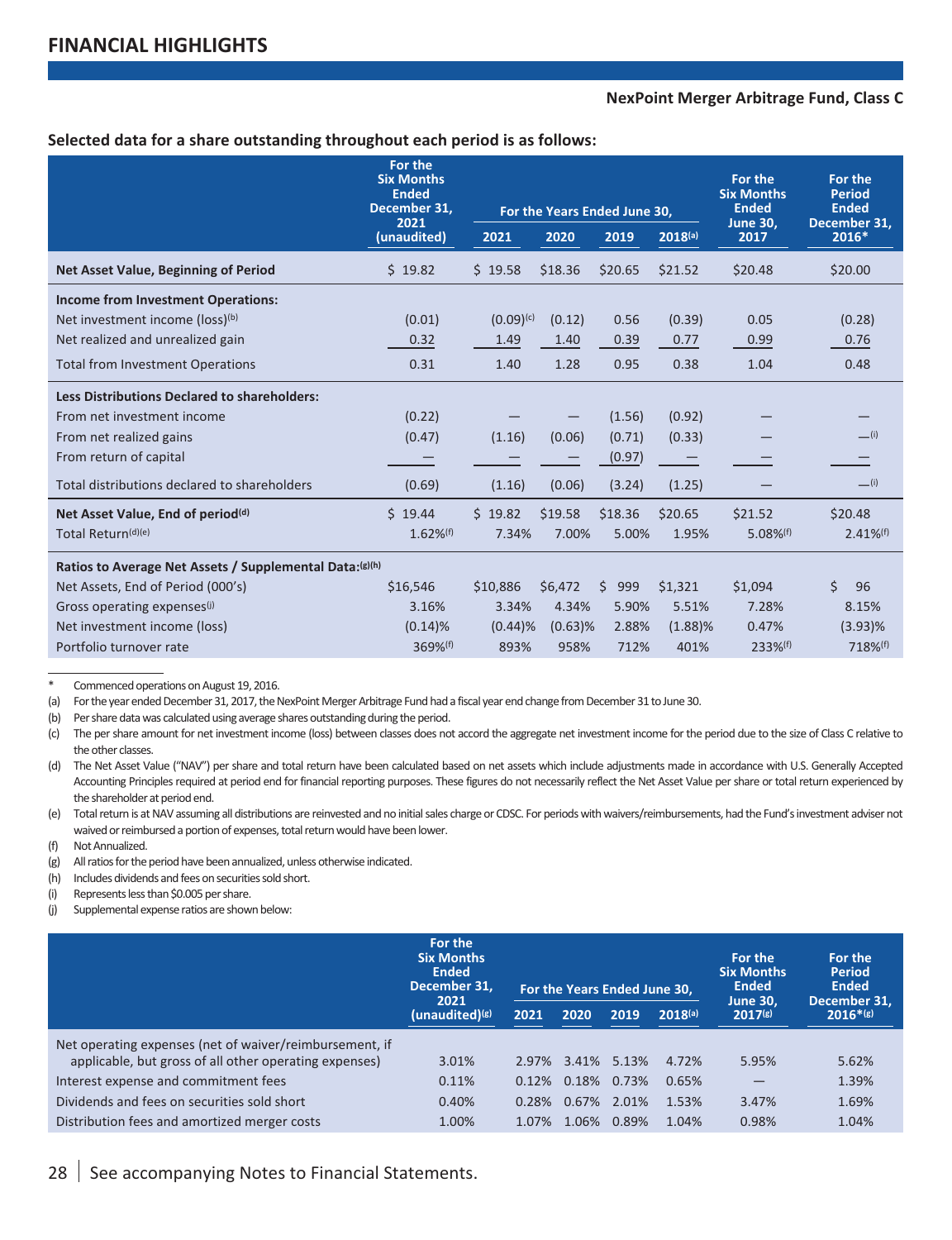#### **NexPoint Merger Arbitrage Fund, Class Z**

#### **Selected data for a share outstanding throughout each period is as follows:**

|                                                          | For the<br><b>Six Months</b><br><b>Ended</b><br>December 31.<br>2021 |             | For the Years Ended June 30, |          |              | For the<br><b>Six Months</b><br><b>Ended</b><br><b>June 30,</b> | For the<br><b>Period</b><br><b>Ended</b><br>December 31. |
|----------------------------------------------------------|----------------------------------------------------------------------|-------------|------------------------------|----------|--------------|-----------------------------------------------------------------|----------------------------------------------------------|
|                                                          | (unaudited)                                                          | 2021        | 2020                         | 2019     | $2018^{(a)}$ | 2017                                                            | 2016*                                                    |
| <b>Net Asset Value, Beginning of Period</b>              | \$<br>20.58                                                          | Ś.<br>20.09 | \$18.65                      | \$20.95  | \$21.76      | \$20.60                                                         | \$20.05                                                  |
| <b>Income from Investment Operations:</b>                |                                                                      |             |                              |          |              |                                                                 |                                                          |
| Net investment income (loss)(b)                          | 0.12                                                                 | 0.09        | (0.26)                       | 0.86     | (0.18)       | 0.19                                                            | (0.12)                                                   |
| Net realized and unrealized gain                         | 0.31                                                                 | 1.56        | 1.76                         | 0.30     | 0.77         | 0.97                                                            | 0.67                                                     |
| <b>Total from Investment Operations</b>                  | 0.43                                                                 | 1.65        | 1.50                         | 1.16     | 0.59         | 1.16                                                            | 0.55                                                     |
| <b>Less Distributions Declared to shareholders:</b>      |                                                                      |             |                              |          |              |                                                                 |                                                          |
| From net investment income                               | (0.26)                                                               |             |                              | (1.70)   | (1.07)       |                                                                 |                                                          |
| From net realized gains                                  | (0.47)                                                               | (1.16)      | (0.06)                       | (0.71)   | (0.33)       |                                                                 | (h)                                                      |
| From return of capital                                   |                                                                      |             |                              | (1.05)   |              |                                                                 |                                                          |
| Total distributions declared to shareholders             | (0.73)                                                               | (1.16)      | (0.06)                       | (3.46)   | (1.40)       |                                                                 | $-$ (h)                                                  |
| Net Asset Value, End of period(c)                        | Ś.<br>20.28                                                          | Ś.<br>20.58 | \$20.09                      | \$18.65  | Ŝ.<br>20.95  | \$21.76                                                         | \$20.60                                                  |
| Total Return(c)(d)                                       | $2.14%$ <sup>(e)</sup>                                               | 8.43%       | 8.07%                        | 6.07%    | 2.93%        | $5.63%$ <sup>(e)</sup>                                          | $2.76%$ <sup>(e)</sup>                                   |
| Ratios to Average Net Assets / Supplemental Data: (f)(g) |                                                                      |             |                              |          |              |                                                                 |                                                          |
| Net Assets, End of Period (000's)                        | \$433,273                                                            | \$133,790   | \$47,740                     | \$27,187 | \$36,130     | \$27,291                                                        | \$22,393                                                 |
| Gross operating expenses <sup>(i)</sup>                  | 2.16%                                                                | 2.34%       | 3.34%                        | 4.99%    | 4.59%        | 6.11%                                                           | 6.04%                                                    |
| Net investment income (loss)                             | 1.18%                                                                | 0.43%       | $(1.36)\%$                   | 4.30%    | $(0.88)$ %   | 1.84%                                                           | $(1.68)\%$                                               |
| Portfolio turnover rate                                  | 369%(e)                                                              | 893%        | 958%                         | 712%     | 401%         | 233%(e)                                                         | 718%(e)                                                  |

Commenced operations on August 19, 2016.

(a) For the year ended December 31, 2017, the NexPoint Merger Arbitrage Fund had a fiscal year end change from December 31 to June 30.

(b) Per share data was calculated using average shares outstanding during the period.

(c) The Net Asset Value ("NAV") per share and total return have been calculated based on net assets which include adjustments made in accordance with U.S. Generally Accepted Accounting Principles required at period end for financial reporting purposes. These figures do not necessarily reflect the Net Asset Value per share or total return experienced by the shareholder at period end.

(d) Total return is at NAV assuming all distributions are reinvested and no initial sales charge or CDSC. For periods with waivers/reimbursements, had the Fund's investment adviser not waived or reimbursed a portion of expenses, total return would have been lower.

- (e) Not annualized.
- (f) All ratios for the period have been annualized, unless otherwise indicated.
- (g) Includes dividends and fees on securities sold short.
- (h) Represents less than \$0.005 per share.
- (i) Supplemental expense ratios are shown below:

|                                                         | For the<br><b>Six Months</b><br><b>Ended</b><br>December 31,<br>2021 |      |      | For the Years Ended June 30, |              | For the<br><b>Six Months</b><br><b>Ended</b><br><b>June 30,</b> | For the<br><b>Period</b><br><b>Ended</b><br>December 31, |  |
|---------------------------------------------------------|----------------------------------------------------------------------|------|------|------------------------------|--------------|-----------------------------------------------------------------|----------------------------------------------------------|--|
|                                                         | (unaudited) <sup>(f)</sup>                                           | 2021 | 2020 | 2019                         | $2018^{(a)}$ | 2017 <sup>(f)</sup>                                             | $2016*(f)$                                               |  |
| Net operating expenses (net of waiver/reimbursement, if |                                                                      |      |      |                              |              |                                                                 |                                                          |  |
| applicable, but gross of all other operating expenses)  | 2.01%                                                                |      |      | 1.97% 2.41% 4.25%            | 3.80%        | 4.75%                                                           | 3.50%                                                    |  |
| Interest expense and commitment fees                    | 0.11%                                                                |      |      | $0.12\%$ 0.18% 0.73%         | 0.65%        |                                                                 | 0.84%                                                    |  |
| Dividends and fees on securities sold short             | 0.40%                                                                |      |      | 0.28% 0.67% 2.01%            | 1.63%        | 3.22%                                                           | 1.14%                                                    |  |
| Amortized merger costs                                  |                                                                      |      |      | $0.07\%$ 0.06% 0.01%         | $0.02\%$     | 0.03%                                                           | 0.02%                                                    |  |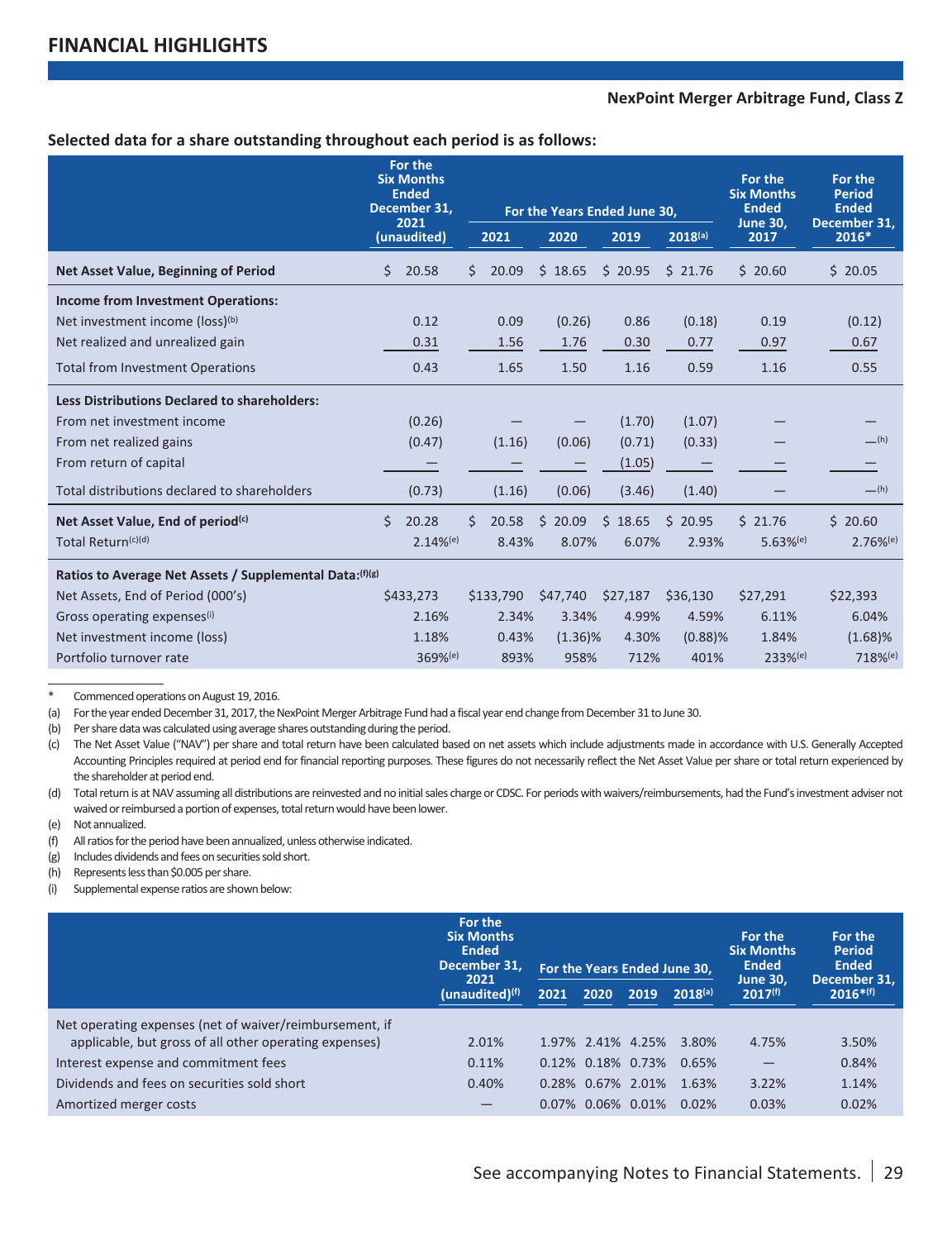#### <span id="page-31-0"></span>**Note 1. Organization**

Highland Funds I (the "Trust") was organized as a Delaware statutory trust on February 28, 2006. The Trust is registered under the Investment Company Act of 1940, as amended (the "1940 Act"), as an open-end management investment company with three portfolios that were offered as of December 31, 2021, each of which is non-diversified. This report includes information for the six months ended December 31, 2021, for NexPoint Event Driven Fund (the "Event Driven Fund") (formerly Highland Healthcare Opportunities Fund) and NexPoint Merger Arbitrage Fund (the "Merger Arbitrage Fund") (each a "Fund" and, collectively, the "Funds"). Highland/iBoxx Senior Loan ETF is reported separately.

#### **Fund Shares**

Each Fund is authorized to issue an unlimited number of transferable shares of beneficial interest with a par value of \$0.001 per share (each a "Share" and collectively, the "Shares"). Each Fund currently offers the following three share classes to investors, Class A, Class C, and Class Z Shares. Class A Shares are sold with a front-end sales charge. Class A and Class C Shares may be subject to a contingent deferred sales charge. Class Z Shares are sold only to certain eligible investors. Certain share classes have their own sales charge and bear class specific expenses, which include distribution fees and service fees.

Maximum sales load imposed on purchases of Class A Shares (as a percentage of offering price) is as follows:

| Fund                  | $\%$ |
|-----------------------|------|
| Event Driven Fund     | 5.50 |
| Merger Arbitrage Fund | 5.50 |

There is no front-end sales charge imposed on individual purchases of Class A Shares of \$500,000 or more. The front-end sales charge is also waived in other instances as described in the Funds' prospectus. Purchases of \$500,000 or more of Class A Shares at net asset value ("NAV") pursuant to a sales charge waiver are subject to a 1.00% contingent deferred sales charge ("CDSC") if redeemed within eighteen months of purchase. Class C shares may be subject to a CDSC. The maximum CDSC imposed on redemptions of Class C Shares for all Funds is 1.00% within the first year of purchase and 0.00% thereafter.

No front-end or CDSCs are assessed by the Trust with respect to Class Z Shares of all Funds.

### **Note 2. Significant Accounting Policies**

The following summarizes the significant accounting policies consistently followed by the Funds in the preparation of their financial statements.

#### **Use of Estimates**

The Funds are investment companies that follow the investment company accounting and reporting guidance of Financial Accounting Standards Board ("FASB") Accounting Standards Codification ("ASC") Topic 946 *Financial Services – Investment Companies* applicable to investment companies. The Funds' financial statements have been prepared in conformity with accounting principles generally accepted in the United States of America ("GAAP"), which require Highland Capital Management Fund Advisors, L.P. ("HCMFA" or the "Investment Adviser") to make estimates and assumptions that affect the reported amounts of assets and liabilities, the disclosure of contingent assets and liabilities at the date of the financial statements and the reported amounts of increases and decreases in net assets from operations during the reporting period. Changes in the economic environment, financial markets and any other parameters used in determining these estimates could cause actual results to differ materially.

### **Determination of Class Net Asset Values**

Each Fund's income, expenses (other than distribution fees and shareholder service fees) and realized and unrealized gains and losses are allocated proportionally each day among each Fund's respective share classes based upon the relative net assets of each share class. Expenses of the Trust, other than those incurred by a specific Fund are allocated pro rata among the Funds and their share classes. Certain class specific expenses (such as distribution and shareholder service fees) are allocated to the class that incurs such expense.

### **Valuation of Investments**

The Funds' investments are recorded at fair value. In computing the Funds' net assets attributable to shares, securities with readily available market quotations on the New York Stock Exchange (NYSE), National Association of Securities Dealers Automated Quotation (NASDAQ) or other nationally recognized exchange, use the closing quotations on the respective exchange for valuation of those securities. Securities for which there are no readily available market quotations will be valued pursuant to policies adopted by the Funds' Board of Trustees ("Board"). Typically, such securities will be valued at the mean between the most recently quoted bid and ask prices provided by the principal market makers. If there is more than one such principal market maker, the value shall be the average of such means. Securities without a sale price or quotations from principal market makers on the valuation day may be priced by an independent pricing service. Generally, the Funds' loan and bond positions are not traded on exchanges and consequently are valued based on a mean of the bid and ask price from the third-party pricing services or broker-dealer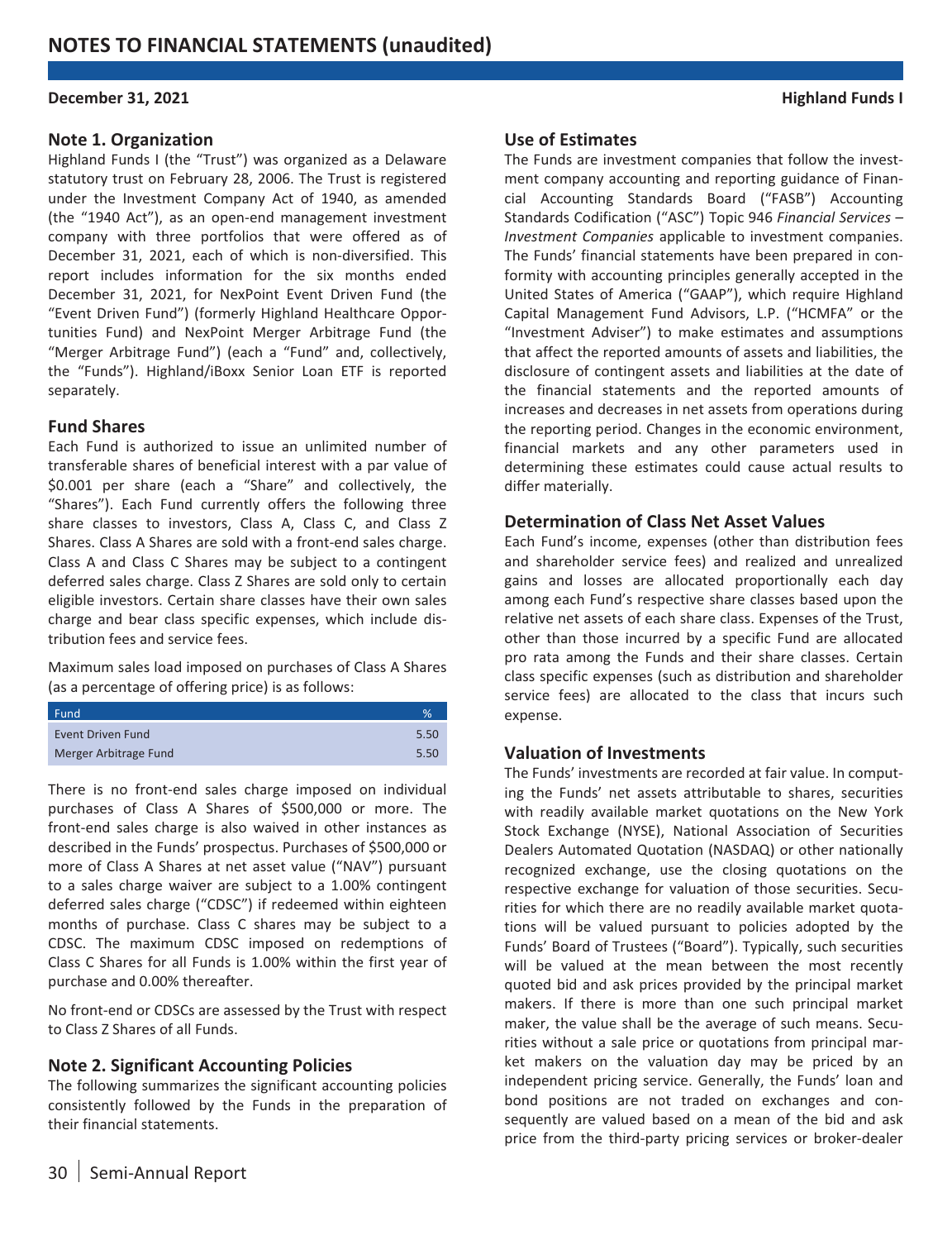sources that the Investment Adviser has determined to have the capability to provide appropriate pricing services which have been approved by the Board.

Securities for which market quotations are not readily available, or for which the Funds have determined that the price received from a pricing service or broker-dealer is "stale" or otherwise does not represent fair value (such as when events materially affecting the value of securities occur between the time when market price is determined and calculation of the Funds' net asset value, will be valued by the Funds at fair value, as determined by the Board or its designee in good faith in accordance with procedures approved by the Board, taking into account factors reasonably determined to be relevant, including, but not limited to: (i) the fundamental analytical data relating to the investment; (ii) the nature and duration of restrictions on disposition of the securities; and (iii) an evaluation of the forces that influence the market in which these securities are purchased and sold. In these cases, the Funds' NAV will reflect the affected portfolio securities' fair value as determined in the judgment of the Board or its designee instead of being determined by the market. Using a fair value pricing methodology to value securities may result in a value that is different from a security's most recent sale price and from the prices used by other investment companies to calculate their NAVs. Determination of fair value is uncertain because it involves subjective judgments and estimates.

There can be no assurance that the Funds' valuation of a security will not differ from the amount that it realizes upon the sale of such security. Those differences could have a material impact to the Funds. The NAV shown in the Funds' financial statements may vary from the NAV published by each Fund as of its period end because portfolio securities transactions are accounted for on the trade date (rather than the day following the trade date) for financial statement purposes.

#### **Fair Value Measurements**

The Funds have performed an analysis of all existing investments and derivative instruments to determine the significance and character of inputs to their fair value determination. The levels of fair value inputs used to measure the Funds' investments are characterized into a fair value hierarchy. Where inputs for an asset or liability fall into more than one level in the fair value hierarchy, the investment is classified in its entirety based on the lowest level input that is significant to that investment's valuation. The three levels of the fair value hierarchy are described below:

*Level 1* — Quoted unadjusted prices for identical instruments in active markets to which the Fund has access at the date of measurement;

- *Level 2 —* Quoted prices for similar instruments in active markets; quoted prices for identical or similar instruments in markets that are not active, but are valued based on executed trades; broker quotations that constitute an executable price; and alternative pricing sources supported by observable inputs are classified within Level 2. Level 2 inputs are either directly or indirectly observable for the asset in connection with market data at the measurement date; and
- *Level 3* Model derived valuations in which one or more significant inputs or significant value drivers are unobservable. In certain cases, investments classified within Level 3 may include securities for which the Fund has obtained indicative quotes from broker-dealers that do not necessarily represent prices the broker may be willing to trade on, as such quotes can be subject to material management judgment. Unobservable inputs are those inputs that reflect the Fund's own assumptions that market participants would use to price the asset or liability based on the best available information.

The Investment Adviser has established policies and procedures, as described above and approved by the Board, to ensure that valuation methodologies for investments and financial instruments that are categorized within all levels of the fair value hierarchy are fair and consistent. A Pricing Committee has been established to provide oversight of the valuation policies, processes and procedures, and is comprised of personnel from the Investment Adviser and its affiliates. The Pricing Committee meets monthly to review the proposed valuations for investments and financial instruments and is responsible for evaluating the overall fairness and consistent application of established policies.

As of December 31, 2021, the Funds' investments consisted of common stocks, preferred stocks, repurchase agreements, special purpose acquisition companies, cash equivalents, rights, warrants, securities sold short, equity swaps, and options.

The fair value of the Funds' common stocks, preferred stocks, other registered investment companies, rights, warrants and options that are not actively traded on national exchanges are generally priced using quotes derived from implied values, indicative bids, or a limited amount of actual trades and are classified as Level 3 assets because the inputs used by the brokers and pricing services to derive the values are not readily observable. Exchange-traded options are valued based on the last trade price on the primary exchange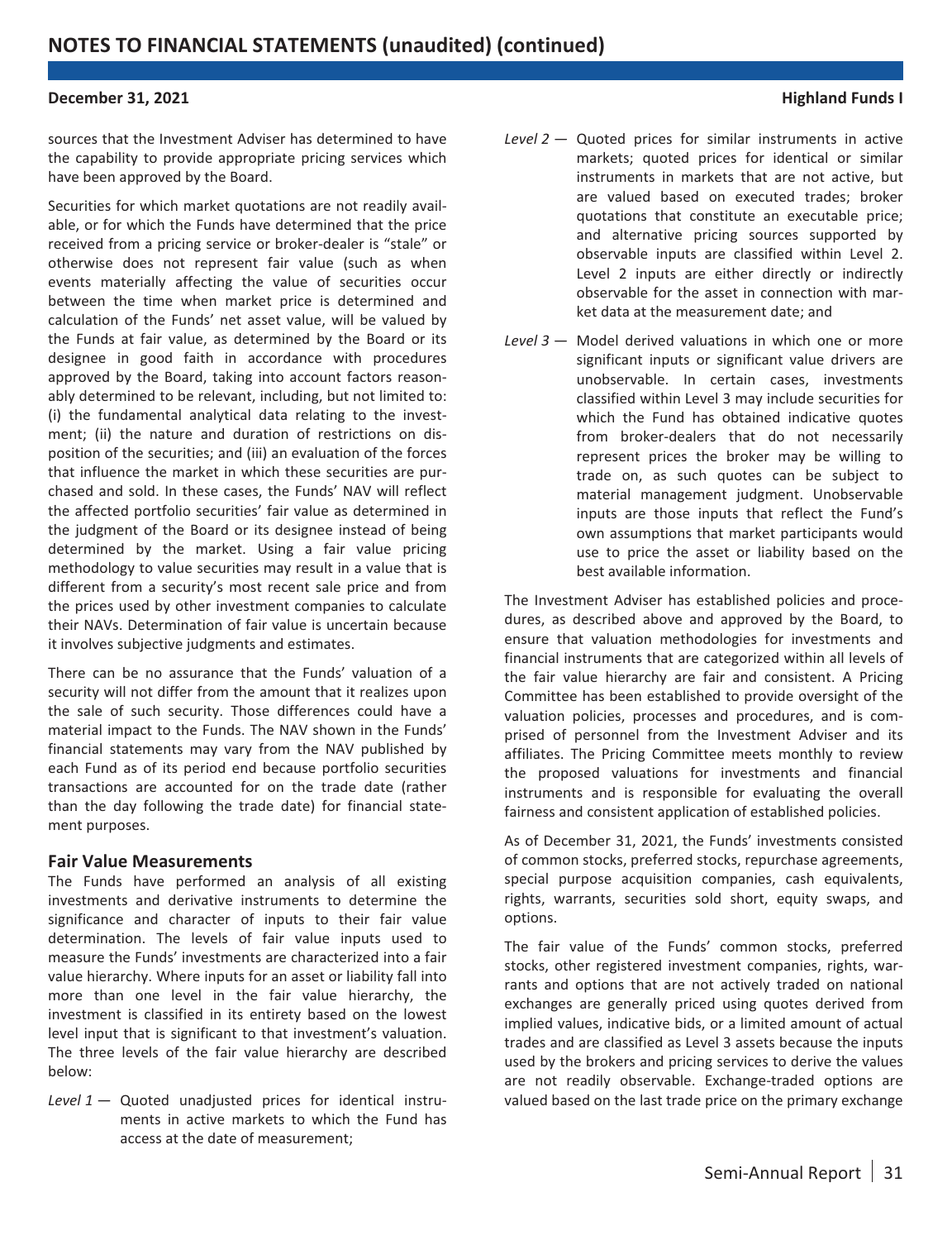on which they trade. If an option does not trade, the mid-price, which is the mean of the bid and ask price, is utilized to value the option.

At the end of each calendar quarter, the Investment Adviser evaluates the Level 2 and 3 assets and liabilities for changes in liquidity, including but not limited to: whether a broker is willing to execute at the quoted price, the depth and consistency of prices from third party services, and the existence of contemporaneous, observable trades in the market. Additionally, the Investment Adviser evaluates the Level 1 and 2 assets and liabilities on a quarterly basis for changes in listings or delistings on national exchanges.

Due to the inherent uncertainty of determining the fair value of investments that do not have a readily available market value, the fair value of the Funds' investments may fluctuate from period to period. Additionally, the fair value of investments may differ significantly from the values that would have been used had a ready market existed for such investments and may differ materially from the values the Funds may ultimately realize. Further, such investments may be subject to legal and other restrictions on resale or otherwise be less liquid than publicly traded securities.

The inputs or methodology used for valuing securities are not necessarily an indication of the risk associated with investing in those securities. A summary of the inputs used to value each Fund's assets and liabilities as of December 31, 2021 is as follows:

|                                              |                       |                   | Level 2                   | Level 3                     |
|----------------------------------------------|-----------------------|-------------------|---------------------------|-----------------------------|
|                                              | <b>Total value at</b> | Level 1<br>Quoted | Significant<br>Observable | Significant<br>Unobservable |
|                                              | December 31, 2021     | Price             | Inputs                    | Inputs                      |
|                                              | (5)                   | (5)               | (5)                       | $(5)^{(1)}$                 |
| <b>Event Driven Fund</b>                     |                       |                   |                           |                             |
| <b>Assets</b>                                |                       |                   |                           |                             |
| Common Stocks <sup>(2)</sup>                 | 26,986,540            | 26,986,540        |                           |                             |
| <b>Exchange-Traded Fund</b>                  | 2,553,145             | 2,553,145         |                           |                             |
| <b>Special Purpose Acquisition Companies</b> | 283,535               | 283,535           |                           |                             |
| <b>Purchased Call Options</b>                | 21,870                | 21,870            |                           |                             |
| <b>Purchased Put Option</b>                  | 9,045                 | 9,045             |                           |                             |
| <b>Preferred Stock</b>                       |                       |                   |                           | $-$ (3)                     |
| Warrants                                     |                       |                   |                           | $-$ (3)                     |
| Repurchase Agreement                         | 246,468               | 246,468           |                           |                             |
| Cash Equivalent                              | 3,879,871             | 3,879,871         |                           |                             |
| <b>Other Financial Instruments</b>           |                       |                   |                           |                             |
| Total Return Swaps <sup>(4)</sup>            | 88,398                |                   | 88,398                    |                             |
| <b>Total Assets</b>                          | 34,068,872            | 33,980,474        | 88,398                    |                             |
| <b>Liabilities</b>                           |                       |                   |                           |                             |
| Securities Sold Short                        |                       |                   |                           |                             |
| <b>Special Purpose Acquisition Company</b>   | (3,066)               | (3,066)           |                           |                             |
| <b>Exchange-Traded Fund</b>                  | (12, 111)             | (12, 111)         |                           |                             |
| Common Stocks <sup>(2)</sup>                 | (2,511,596)           | (2,511,596)       |                           |                             |
| <b>Other Financial Instruments</b>           |                       |                   |                           |                             |
| <b>Written Call Options</b>                  | (9,785)               | (9,785)           |                           |                             |
| <b>Written Put Option</b>                    | (270)                 | (270)             |                           |                             |
| <b>Total Liabilities</b>                     | (2,536,828)           | (2,536,828)       |                           |                             |
| <b>Total</b>                                 | 31,532,044            | 31,443,646        | 88,398                    |                             |
|                                              |                       |                   |                           | $=$                         |

(1) A reconciliation of Level 3 instruments is presented when the Fund has a significant amount of Level 3 investments at the beginning and/or end of the period in relation to the net assets. Management has concluded that Level 3 investments are not material in relation to net assets.

(2) See Investment Portfolio detail for industry breakout.

(3) This category includes securities with a value of zero.

(4) Swaps are valued at the unrealized appreciation (depreciation) on the instrument.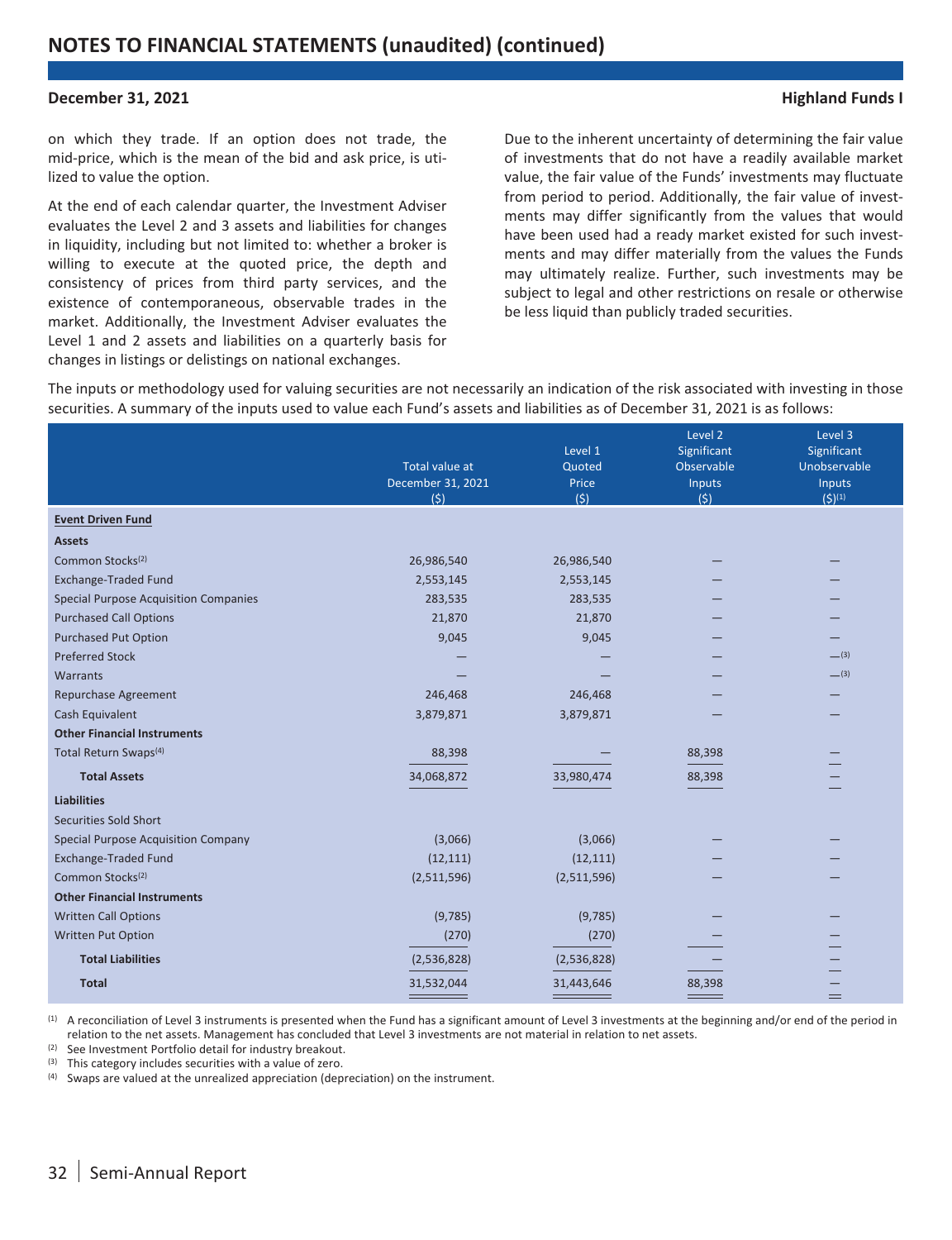# **NOTES TO FINANCIAL STATEMENTS (unaudited) (continued)**

#### **December 31, 2021 Highland Funds I**

|                                              |                          |                            | Level 2<br>Significant | Level 3<br>Significant |
|----------------------------------------------|--------------------------|----------------------------|------------------------|------------------------|
|                                              | <b>Total value at</b>    | Level 1                    | Observable             | Unobservable           |
|                                              | December 31, 2021<br>(5) | <b>Quoted Price</b><br>(5) | <b>Inputs</b><br>(5)   | Inputs<br>$(5)^{(1)}$  |
| <b>Merger Arbitrage Fund</b>                 |                          |                            |                        |                        |
| <b>Assets</b>                                |                          |                            |                        |                        |
| Common Stock <sup>(2)</sup>                  | 359,041,759              | 359,041,759                |                        |                        |
| <b>Special Purpose Acquisition Companies</b> | 96,309,197               | 96,309,197                 |                        |                        |
| Warrants                                     | 703,553                  |                            | 703,553                |                        |
| <b>Purchased Call Options</b>                | 180,716                  | 180,716                    |                        |                        |
| <b>Preferred Stock</b>                       |                          |                            |                        | $-^{(3)}$              |
| <b>Rights</b>                                | 2,051                    |                            |                        | 2,051                  |
| <b>Repurchase Agreements</b>                 | 1,398,183                | 1,398,183                  |                        |                        |
| Cash Equivalent                              | 50,651,963               | 50,651,963                 |                        |                        |
| <b>Other Financial Instruments</b>           |                          |                            |                        |                        |
| Total Return Swaps <sup>(4)</sup>            | 161,411                  |                            | 161,411                |                        |
| <b>Total Assets</b>                          | 508,448,833              | 507,581,818                | 864,964                | 2,051                  |
| <b>Liabilities</b>                           |                          |                            |                        |                        |
| <b>Securities Sold Short</b>                 |                          |                            |                        |                        |
| <b>Special Purpose Acquisition Companies</b> | (91, 014)                | (91, 014)                  |                        |                        |
| <b>Exchange-Traded Funds</b>                 | (485, 457)               | (485, 457)                 |                        |                        |
| Common Stocks <sup>(2)</sup>                 | (141, 388, 387)          | (141, 388, 387)            |                        |                        |
| <b>Other Financial Instruments</b>           |                          |                            |                        |                        |
| <b>Written Call Options</b>                  | (539, 224)               | (539, 224)                 |                        |                        |
| <b>Total Liabilities</b>                     | (142, 504, 082)          | (142, 504, 082)            |                        |                        |
| <b>Total</b>                                 | 365,944,751              | 365,077,736                | 864,964                | 2,051                  |

(1) A reconciliation of Level 3 instruments is presented when the Fund has a significant amount of Level 3 investments at the beginning and/or end of the period in relation to the net assets. Management has concluded that Level 3 investments are not material in relation to net assets.

(2) See Investment Portfolio detail for industry breakout.

(3) This category includes securities with a value of zero.

(4) Swaps are valued at the unrealized appreciation (depreciation) on the instrument.

For the six months ended December 31, 2021, there were no transfers in or out of level 3. Determination of fair values is uncertain because it involves subjective judgments and estimates that are unobservable.

### **Certain Illiquid Positions Classified as Level 3**

As of December 31, 2021, the Event Driven Fund and Merger Arbitrage Fund held an investment in the preferred stock of AMINO, Inc. ("AMINO") valued at \$0, or 0.0% of net assets. AMINO owns and operates a website that allows users to find doctors, compare experiences, and book an appointment in the United States.

The Funds may hold other illiquid positions that are classified as Level 3 that are not described here. Please see Note 7 for additional disclosure of risks from investments in illiquid securities.

#### **Security Transactions**

Security transactions are accounted for on the trade date. Realized gains/(losses) on investments sold are recorded on the basis of the specific identification method for both

financial statement and U.S. federal income tax purposes taking into account any foreign taxes withheld.

#### **Income Recognition**

Corporate actions (including cash dividends) are recorded on the ex-dividend date, net of applicable withholding taxes, except for certain foreign corporate actions, which are recorded as soon after ex-dividend date as such information becomes available and is verified. Interest income is recorded on the accrual basis.

Accretion of discount on taxable bonds and loans is computed to the call date, while amortization of premium on taxable bonds and loans is computed to the call or maturity date, whichever is shorter, both using the effective yield method. Withholding taxes on foreign dividends have been provided for in accordance with the Funds' understanding of the applicable country's tax rules and rates.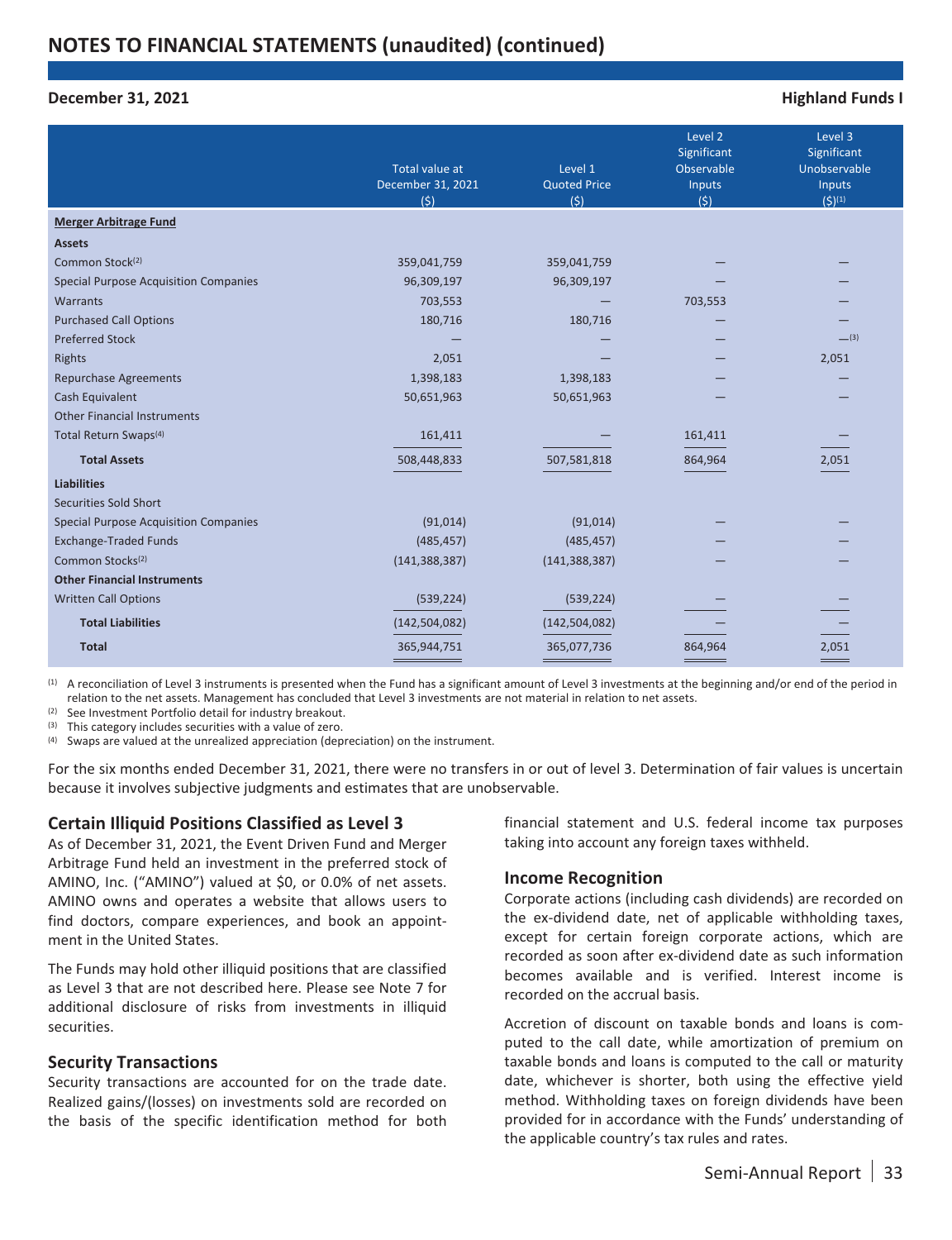#### **U.S. Federal Income Tax Status**

Each Fund is treated as a separate taxpayer for U.S. federal income tax purposes. The Funds intend to qualify each year as a "regulated investment company" under Subchapter M of the Internal Revenue Code of 1986, as amended, and will distribute substantially all of their taxable income and gains, if any, for the tax year, and as such will not be subject to U.S. federal income taxes. In addition, the Funds intend to distribute, in each calendar year, all of their net investment income, capital gains and certain other amounts, if any, such that the Funds should not be subject to U.S. federal excise tax. Therefore, no U.S. federal income or excise tax provisions are recorded. The Funds recognize interest and penalties, if any, related to unrecognized tax benefits as income tax expense in the Statements of Operations.

The Investment Adviser has analyzed the Funds' tax positions taken on U.S. federal income tax returns for all open tax years (current and prior three tax years), and has concluded that no provision for U.S. federal income tax is required in the Funds' financial statements. The Funds' U.S. federal and state income and U.S. federal excise tax returns for tax years for which the applicable statutes of limitations have not expired are subject to examination by the Internal Revenue Service and state departments of revenue. Furthermore, the Investment Adviser of the Funds is also not aware of any tax positions for which it is reasonably possible that the total amounts of unrecognized tax benefits will significantly change in the next 12 months.

#### **Distributions to Shareholders**

The Event Driven Fund and Merger Arbitrage Fund intend to pay distributions from net investment income, if any, on an annual basis.

### **Statement of Cash Flows**

Information on financial transactions which have been settled through the receipt or disbursement of cash is presented in the Statement of Cash Flows. The cash amount shown in the Statement of Cash Flows is the amount included within each Fund's Statement of Assets and Liabilities and includes cash on hand at its custodian bank and/or sub-custodian bank(s) and restricted cash held at broker(s).

### **Cash and Cash Equivalents**

The Funds consider liquid assets deposited with a bank and certain short-term debt instruments of sufficient credit quality with original maturities of three months or less to be cash equivalents. The Funds also consider money market instruments that invest in cash equivalents to be cash equivalents. These investments represent amounts held with financial institutions that are readily accessible to pay fund expenses

34 Semi-Annual Report

or purchase investments. Cash and cash equivalents are valued at cost plus accrued interest, which approximates fair value. The value of cash equivalents denominated in foreign currencies is determined by converting to U.S. dollars on the date of this financial report. These balances may exceed the federally insured limits under the Federal Deposit Insurance Corporation ("FDIC").

#### **Foreign Currency**

Accounting records of the Funds are maintained in U.S. dollars. Foreign currencies, investments and other assets and liabilities denominated in foreign currencies are translated into U.S. dollars at exchange rates using the current 4:00 PM London Time Spot Rate. Fluctuations in the value of the foreign currencies and other assets and liabilities resulting from changes in exchange rates, between trade and settlement dates on securities transactions and between the accrual and payment dates on dividends, interest income and foreign withholding taxes, are recorded as unrealized foreign currency gains/(losses). Realized gains/(losses) and unrealized appreciation/(depreciation) on investment securities and income and expenses are translated on the respective dates of such transactions. The effects of changes in foreign currency exchange rates on investments in securities are not segregated in the Statements of Operations from the effects of changes in market prices of those securities, but are included with the net realized and unrealized gain or loss on investment securities.

### **Securities Sold Short**

The Funds may sell securities short. A security sold short is a transaction in which the Fund sells a security it does not own in anticipation that the market price of that security will decline. When the Fund sells a security short, it must borrow the security sold short from a broker-dealer and deliver it to the buyer upon conclusion of the transaction. A Fund may have to pay a fee to borrow particular securities and is often obligated to pay over any dividends or other payments received on such borrowed securities. In some circumstances, a Fund may be allowed by its prime broker to utilize proceeds from securities sold short to purchase additional investments, resulting in leverage. Securities and cash held as collateral for securities sold short are shown on the Investments Portfolios for each of the Funds. Cash held as collateral for securities sold short is classified as restricted cash on each Fund's Statement of Assets and Liabilities, as applicable. Restricted cash in the amount of \$2,456,922 and \$133,044,374 was held with the broker for the Event Driven Fund and Merger Arbitrage Fund, respectively. Additionally, securities valued at \$8,249,969 and \$144,110,617 were posted in the Event Driven Fund and Merger Arbitrage Fund's segregated accounts as collateral, respectively. A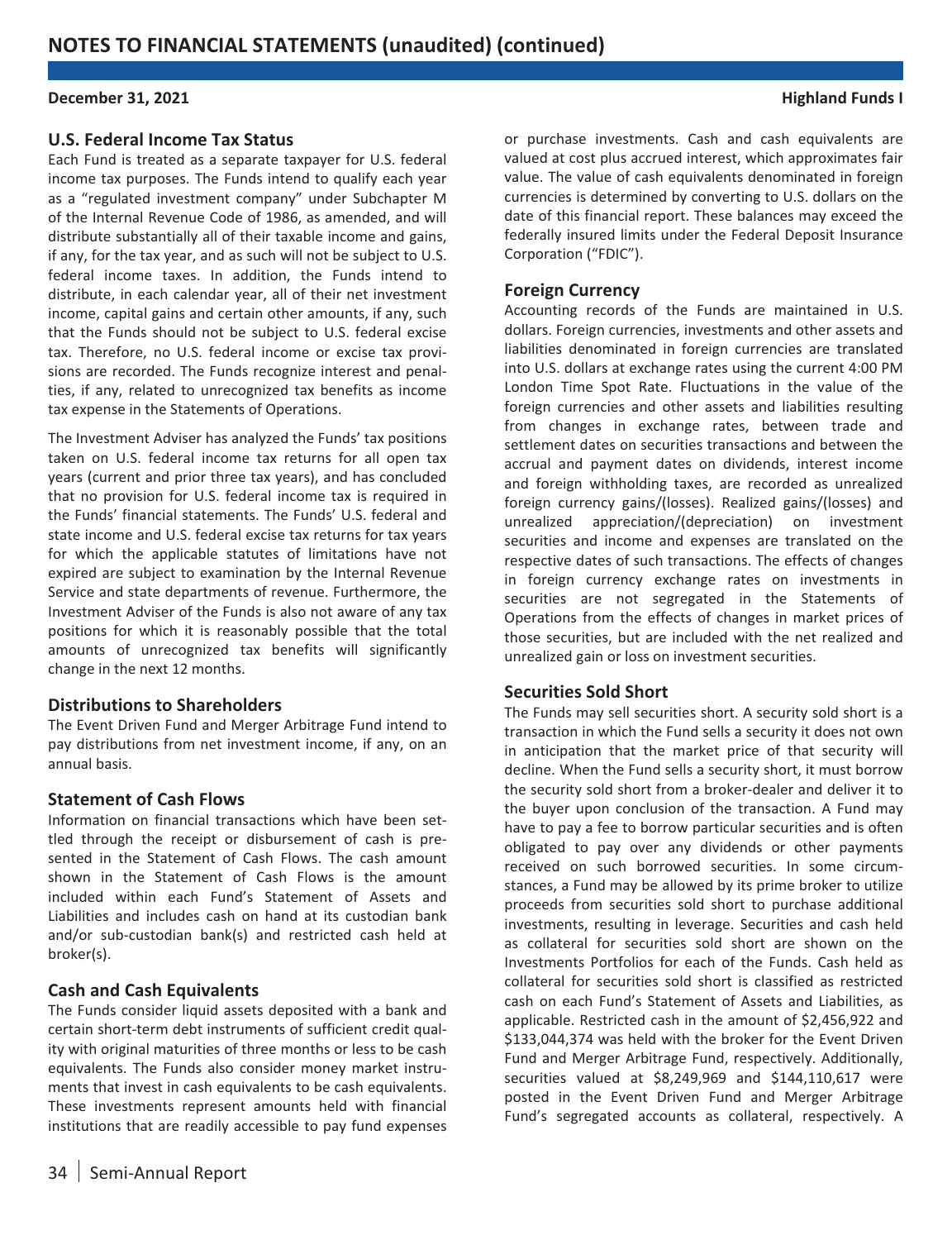Fund's loss on a short sale could be unlimited in cases where the Fund is unable, for whatever reason, to close out its short position.

#### **Other Fee Income**

Fee income may consist of origination/closing fees, amendment fees, administrative agent fees, transaction break-up fees and other miscellaneous fees. Origination fees, amendment fees, and other similar fees are nonrecurring fee sources. Such fees are received on a transaction by transaction basis and do not constitute a regular stream of income and are recognized when incurred.

#### **Note 3. Derivative Transactions**

The Funds are subject to equity securities risk, interest rate risk and currency risk in the normal course of pursuing their investment objectives. The Funds enter into derivative transactions for the purpose of hedging against the effects of changes in the value of portfolio securities due to anticipated changes in market conditions, to gain market exposure for residual and accumulating cash positions and for managing the duration of fixed income investments.

#### **Futures Contracts**

A futures contract represents a commitment for the future purchase or sale of an asset at a specified price on a specified date. The Funds may invest in interest rate, financial and stock or bond index futures contracts subject to certain limitations. The Funds invest in futures contracts to manage their exposure to the stock and bond markets and fluctuations in currency values. Buying futures tends to increase a Fund's exposure to the underlying instrument while selling futures tends to decrease a Fund's exposure to the underlying instrument, or economically hedge other Fund investments. With futures contracts, there is minimal counterparty credit risk to the Funds since futures contracts are exchange-traded and the exchange's clearinghouse, as counterparty to all traded futures, guarantees the futures against default. A Fund's risks in using these contracts include changes in the value of the underlying instruments, non-performance of the counterparties under the contracts' terms and changes in the liquidity of the secondary market for the contracts. Futures contracts are valued at the settlement price established each day by the board of trade or exchange on which they principally trade.

Upon entering into a financial futures contract, the Funds are required to pledge to the broker an amount of cash and/or other assets equal to a certain percentage of the contract amount, known as initial margin deposit. Subsequent payments, known as variation margins, are made or can be received by the Funds each day, depending on the daily fluctuation in the fair value of the underlying security. The Funds record an unrealized gain/(loss) equal to the daily variation margin. Should market conditions move unexpectedly, the Funds may not achieve the anticipated benefits of the futures contracts and may incur a loss. The Funds recognize a realized gain/(loss) on the expiration or closing of a futures contract.

During the six months ended December 31, 2021, the Event Driven Fund and Merger Arbitrage Fund did not invest in futures contracts.

#### **Options**

The Funds may utilize options on securities or indices to varying degrees as part of their principal investment strategy. An option on a security is a contract that gives the holder of the option, in return for a premium, the right to buy from (in the case of a call) or sell to (in the case of a put) the writer of the option the security underlying the option at a specified exercise or "strike" price. The writer of an option on a security has the obligation upon exercise of the option to deliver the underlying security upon payment of the exercise price or to pay the exercise price upon delivery of the underlying security. The Funds may hold options, write option contracts, or both.

If an option written by a Fund expires unexercised, a Fund realizes on the expiration date a capital gain equal to the premium received by a Fund at the time the option was written. If an option purchased by a Fund expires unexercised, a Fund realizes a capital loss equal to the premium paid. Prior to the earlier of exercise or expiration, an exchange-traded option may be closed out by an offsetting purchase or sale of an option of the same series (type, underlying security, exercise price and expiration). There can be no assurance, however, that a closing purchase or sale transaction can be effected when a Fund desires. A Fund will realize a capital gain from a closing purchase transaction if the cost of the closing option is less than the premium received from writing the option, or, if the cost of the closing option is more than the premium received from writing the option, a capital loss. A Fund will realize a capital gain from a closing sale transaction if the premium received from the sale is more than the original premium paid when the option position was opened, or a capital loss, if the premium received from a sale is less than the original premium paid.

During the six months ended December 31, 2021, the Event Driven Fund and the Merger Arbitrage Fund had written options to provide leveraged short exposure, and purchased options to provide leveraged long exposure, to the underlying equity, which is consistent with the investment strategies of these Funds.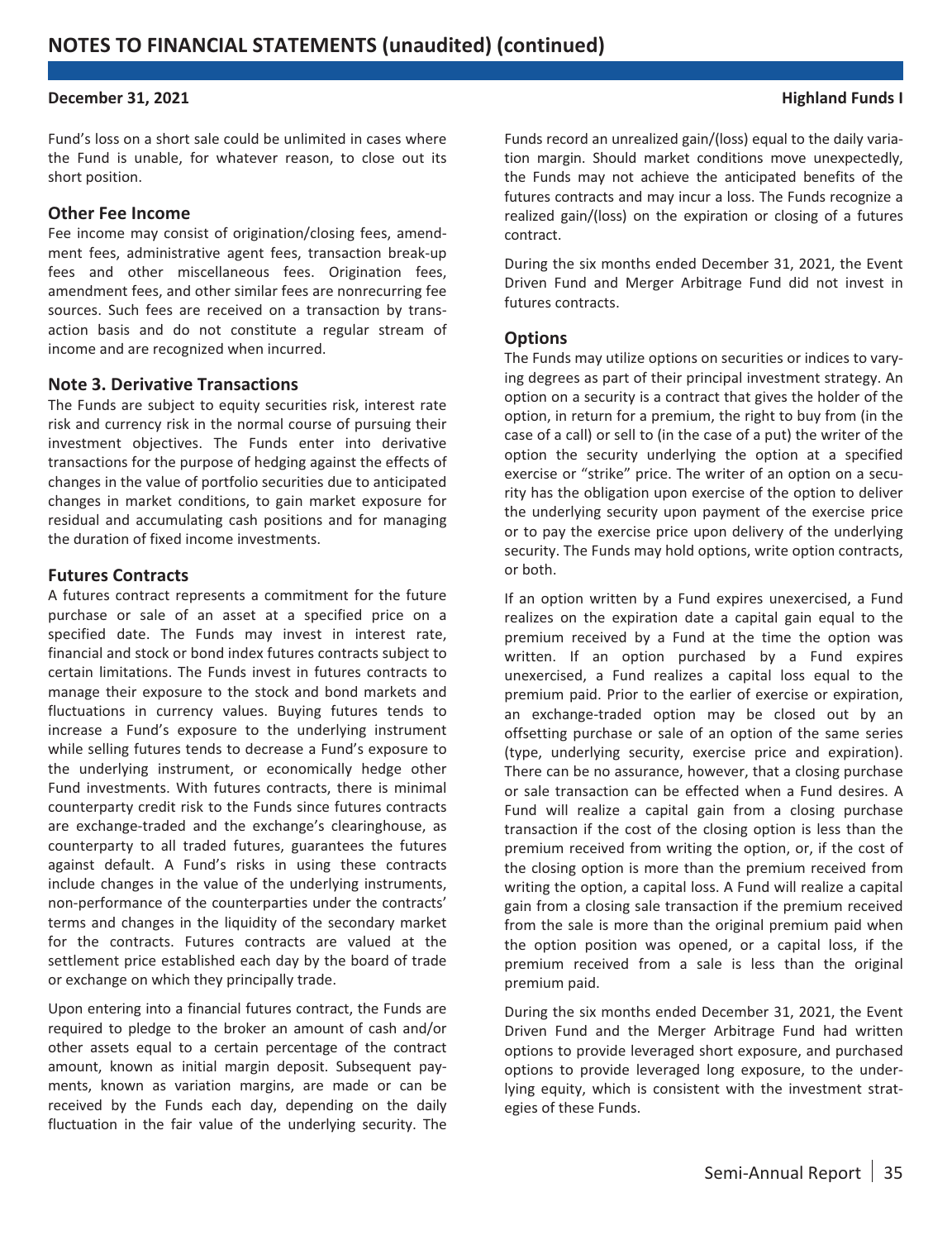#### **Swap Contracts**

The Funds may use swaps as part of its investment strategy or to manage their exposure to interest, commodity, and currency rates as well as adverse movements in the debt and equity markets. Swap agreements are privately negotiated in the over-the-counter ("OTC") market or may be executed in a multilateral or other trade facility platform, such as a registered exchange ("centrally cleared swaps").

Total return swaps are agreements to exchange the return generated by one instrument for the return generated by another instrument; for example, the agreement to pay interest in exchange for a market or commodity-linked return based on a notional amount. To the extent the total return of the market or commodity-linked index exceeds the offsetting interest obligation, the Fund will receive a payment from the counterparty. To the extent it is less, the Fund will make a payment to the counterparty. Periodic payments received or made by the Fund are recorded in "Net realized gain (loss) on swap contracts" on the accompanying Statements of Operations and Changes in Net Assets as realized gains or losses, respectively. As of December 31, 2021, the Event Driven Fund and Merger Arbitrage Fund were parties to open swap contracts having a net fair value of \$88,398 and \$161,411, respectively.

#### **Additional Derivative Information**

The Funds are required to disclose; a) how and why an entity uses derivative instruments; b) how derivative instruments and related hedged items are accounted for; c) how derivative instruments and related hedged items affect an entity's financial position, financial performance and cash flows; and d) how the netting of derivatives subject to master netting arrangements (if applicable) affects the net exposure of the Funds related to the derivatives.

The fair value of derivative instruments on the Statements of Assets and Liabilities have the following risk exposure at December 31, 2021:

|                              | <b>Fair Value</b>          |                                |  |  |
|------------------------------|----------------------------|--------------------------------|--|--|
| Fund                         | Asset<br><b>Derivative</b> | Liability<br><b>Derivative</b> |  |  |
| <b>Event Driven Fund</b>     |                            |                                |  |  |
| <b>Equity Price Risk</b>     | \$119.313(1)(2)            | $$10.055^{(3)}$$               |  |  |
| <b>Merger Arbitrage Fund</b> |                            |                                |  |  |
| <b>Equity Price Risk</b>     | \$342,127(1)(2)            | \$539,224(3)                   |  |  |

(1) Statement of Assets and Liabilities location: Investments, at value. Purchased options only.

(2) Statement of Assets and Liabilities location: Unrealized gains on swap contracts.

(3) Statement of Assets and Liabilities location: Written options contracts, at value.

To reduce counterparty credit risk with respect to over-the-counter ("OTC") transactions, the Funds have entered into master netting arrangements, established within the Funds' International Swap and Derivatives Association, Inc. ("ISDA") master agreements, which allows the Funds to make (or to have an entitlement to receive) a single net payment in the event of default (close-out netting) for outstanding payables and receivables with respect to certain OTC derivative positions for each individual counterparty. In addition, the Funds may require that certain counterparties post cash and/or securities in collateral accounts to cover their net payment obligations for those derivative contracts subject to ISDA master agreements. If the counterparty fails to perform under these contracts and agreements, the cash and/or securities will be made available to the Funds.

Certain ISDA master agreements include credit related contingent features which allow counterparties to OTC derivatives to terminate derivative contracts prior to maturity in the event the Funds' net assets decline by a stated percentage or the Funds fail to meet the terms of its ISDA master agreements, which would cause the Funds to accelerate payment of any net liability owed to the counterparty.

For financial reporting purposes, the Funds do not offset derivative assets and derivative liabilities that are subject to netting arrangements in the Statements of Assets and Liabilities. Bankruptcy or insolvency laws of a particular jurisdiction may impose restrictions on or prohibitions against the right of offset in bankruptcy, insolvency or other events.

Collateral terms are contract specific for OTC derivatives. For derivatives traded under an ISDA master agreement, the collateral requirements are typically calculated by netting the mark to market amount for each transaction under such agreement and comparing that to the value of any collateral currently pledged by the Fund or the Counterparty.

For financial reporting purposes, cash collateral that has been pledged to cover obligations of the Funds, if any, is reported in restricted cash on the Statements of Assets and Liabilities. Generally, the amount of collateral due from or to a party must exceed a minimum transfer amount threshold before a transfer has to be made. To the extent amounts due to the Funds from their counterparties are not fully collateralized, contractually or otherwise, the Funds bear the risk of loss from counterparty non-performance.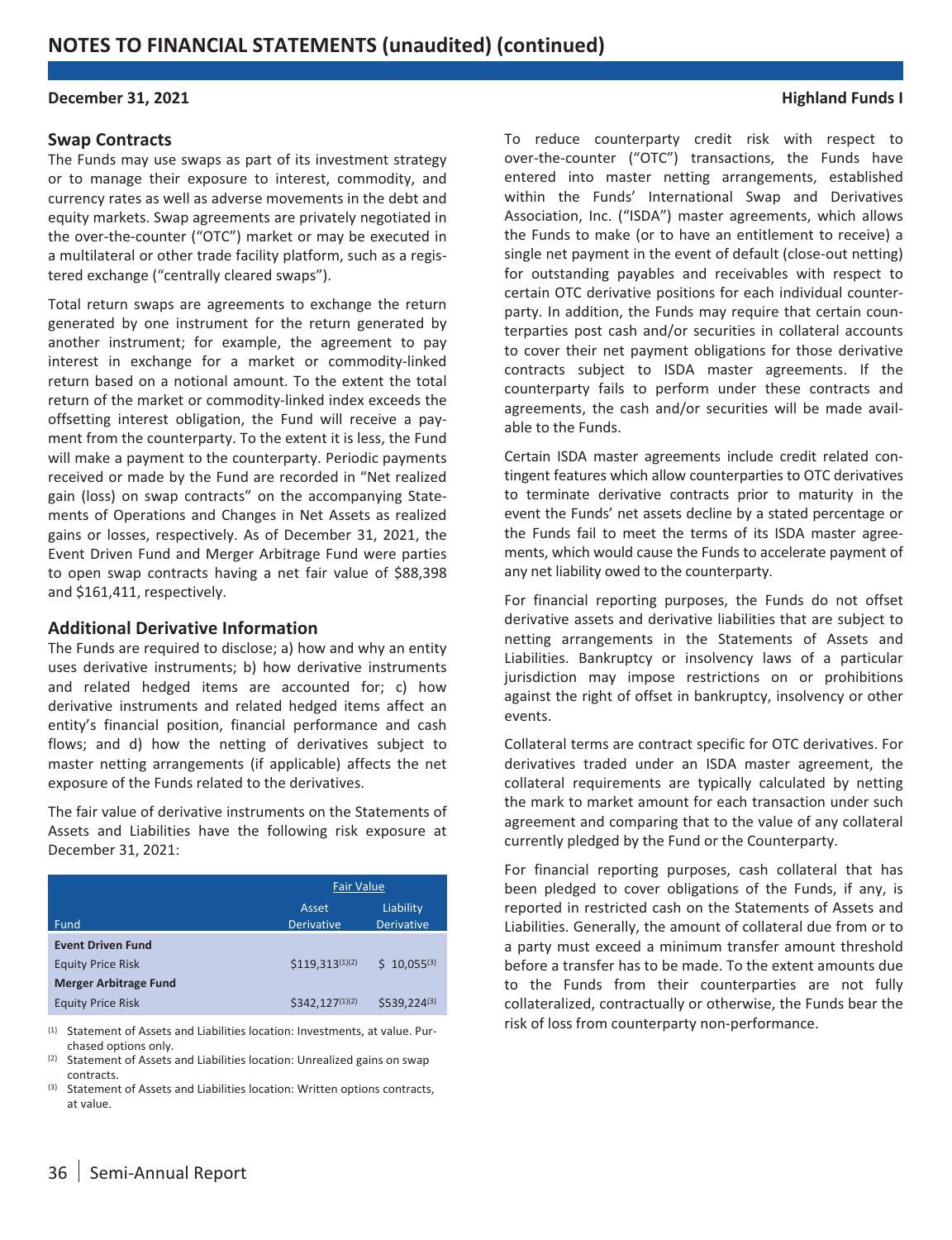# **NOTES TO FINANCIAL STATEMENTS (unaudited) (continued)**

#### **December 31, 2021 Highland Funds I**

The following tables present derivative instruments that are subject to enforceable netting arrangements as of December 31, 2021:

|                              | Gross Amounts Not Offset in the Statement of Assets and Liabilities     |                                                                                     |                                                                                                    |                                   |                                               |                      |
|------------------------------|-------------------------------------------------------------------------|-------------------------------------------------------------------------------------|----------------------------------------------------------------------------------------------------|-----------------------------------|-----------------------------------------------|----------------------|
| Fund                         | <b>Gross Amounts</b><br>of Recognized<br>Assets &<br><b>Liabilities</b> | <b>Gross Amounts</b><br>of Offset in the<br>Statement of<br>Assets &<br>Liabilities | Net Amounts of<br><b>Assets Presented</b><br>in the Statement<br>of Assets &<br><b>Liabilities</b> | Financial<br>Instrument           | Cash<br>Collateral<br>Received <sup>(1)</sup> | <b>Net</b><br>Amount |
| <b>Event Driven Fund</b>     |                                                                         |                                                                                     |                                                                                                    |                                   |                                               |                      |
| Swaps - Assets               | \$88,398                                                                | Ś.                                                                                  | \$88,398                                                                                           | $\mathsf{S}$<br>$\qquad \qquad -$ | $\qquad \qquad -$                             | \$88,398             |
|                              | Gross Amounts Not Offset in the Statement of Assets and Liabilities     |                                                                                     |                                                                                                    |                                   |                                               |                      |
|                              |                                                                         | <b>Gross Amounts</b>                                                                | Net Amounts of                                                                                     |                                   |                                               |                      |
|                              | <b>Gross Amounts</b><br>of Recognized                                   | of Offset in the<br>Statement of                                                    | <b>Assets Presented</b><br>in the Statement                                                        |                                   | Cash                                          |                      |
|                              | Assets &                                                                | Assets &                                                                            | of Assets &                                                                                        | Financial                         | Collateral                                    | <b>Net</b>           |
| Fund                         | <b>Liabilities</b>                                                      | <b>Liabilities</b>                                                                  | <b>Liabilities</b>                                                                                 | Instrument                        | Received <sup>(1)</sup>                       | Amount               |
| <b>Merger Arbitrage Fund</b> |                                                                         |                                                                                     |                                                                                                    |                                   |                                               |                      |
| Swaps - Assets               | \$161,411                                                               | $\qquad \qquad -$                                                                   | \$161,411                                                                                          | \$<br>$\qquad \qquad -$           | $\overline{\phantom{m}}$                      | \$161,411            |

(1) For some counterparties, collateral exceeds the amounts presented in the Statement of Assets and Liabilities adjusted for counterparty netting. Where this is the case, collateral reported is limited to the amounts presented in the Statement of Assets and Liabilities adjusted for counterparty netting. As a result, the net amount presented above may not represent counterparty exposure.

The effect of derivative instruments on the Statements of Operations for the six months ended December 31, 2021, is as follows:

|                              | <b>Net</b><br>Realized<br>Gain/(Loss)<br>on | Net Change in<br>Unrealized<br>Appreciation/<br>(Depreciation) |
|------------------------------|---------------------------------------------|----------------------------------------------------------------|
| Fund                         | <b>Derivatives</b>                          | on Derivatives                                                 |
| <b>Event Driven Fund</b>     |                                             |                                                                |
| <b>Equity Price Risk</b>     | 14.390(1)(2)(3)<br>Ś                        | $$86.640^{(4)(5)(6)}$                                          |
| <b>Merger Arbitrage Fund</b> |                                             |                                                                |
| <b>Equity Price Risk</b>     | \$1,972,963(1)(2)(3)                        | $S(17, 169)^{(4)(5)(6)}$                                       |

(1) Statement of Operations location: Realized gain (loss) on investments. Purchased options only.

- (2) Statement of Operations location: Realized gain (loss) on written options contracts.
- (3) Statement of Operations location: Realized gain (loss) on swap contracts.
- (4) Statement of Operations location: Net increase (decrease) in unrealized appreciation (depreciation) on investments. Purchased options only.
- (5) Statement of Operations location: Net increase (decrease) in unrealized appreciation (depreciation) on written options contracts.
- (6) Statement of Operations location: Net increase (decrease) in unrealized appreciation (depreciation) on swap contracts.

The average monthly volume of derivative activity for the six months ended December 31, 2021 is as follows:

|                                    | Units/    | Appreciation/  |
|------------------------------------|-----------|----------------|
| Fund                               | Contracts | (Depreciation) |
| <b>Event Driven Fund</b>           |           |                |
| <b>Purchased Options Contracts</b> | 171       | \$<br>(907)    |
| Swap Contracts <sup>(1)</sup>      |           | 12,540)        |
| <b>Written Options Contracts</b>   | (279)     | (7, 119)       |
| <b>Merger Arbitrage Fund</b>       |           |                |
| <b>Purchased Options Contracts</b> | 674       | \$152.170      |
| Swap Contracts <sup>(1)</sup>      |           | 79,814         |
| <b>Written Options Contracts</b>   | (19, 641) | (369, 420)     |

(1) Swap Contracts average monthly volume is calculated using Appreciation/(Depreciation).

Amounts designated as "—" are \$0.

#### **Note 4. Securities Lending**

Effective January, 7, 2020, the Investment Adviser entered into a securities lending agreement with The Bank of New York Mellon ("BNY" or the "Lending Agent").

Securities lending transactions are entered into by the Funds under the Securities Lending Agreement ("SLA"), which permits a Fund, under certain circumstances such as an event of default, to offset amounts payable by the Fund to the same counterparty against amounts receivable from the counterparty to create a net payment due to or from the Fund.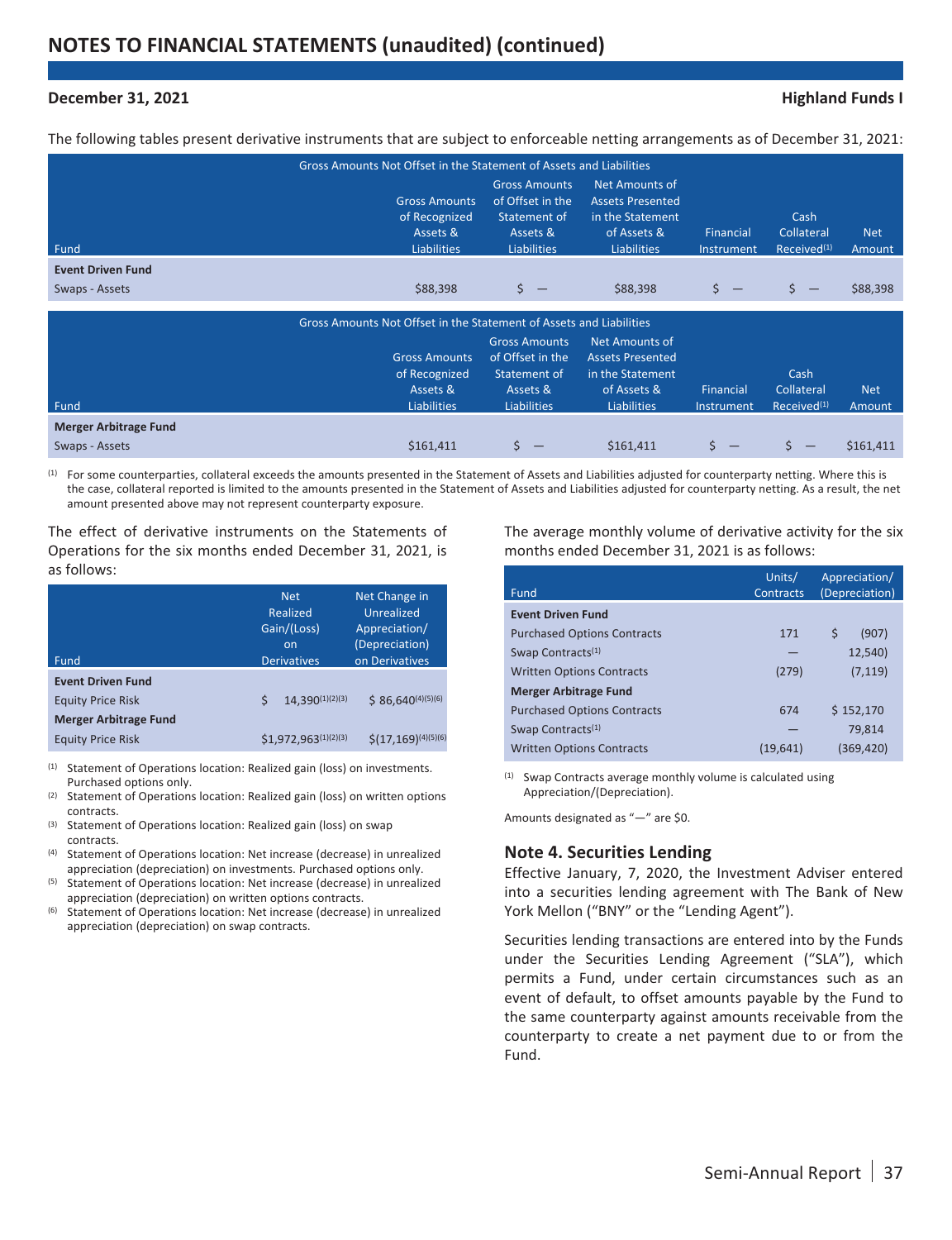The following is a summary of securities lending agreements held by the Funds, with cash collateral of overnight maturities and non-cash collateral, which would be subject to offset as of December 31, 2021:

|                                 | <b>Gross Amount</b><br>of Recognized<br><b>Assets</b><br>(Value of<br>Securities on<br>Loan) | Value of<br>Cash<br>Collateral<br>Received <sup>(1)</sup> | Value of<br>Non-Cash<br>Collateral<br>Received <sup>(1)</sup> | <b>Net</b><br>Amount |
|---------------------------------|----------------------------------------------------------------------------------------------|-----------------------------------------------------------|---------------------------------------------------------------|----------------------|
| <b>Event Driven Fund</b>        | \$1.004.391                                                                                  | 246.468<br>Ś.                                             | \$757.923                                                     |                      |
| <b>Merger Arbitrage</b><br>Fund | 1,354,873                                                                                    | 1,398,183                                                 |                                                               |                      |

(1) Collateral received in excess of fair value of securities on loan in not presented in this table. The total collateral received by the Funds is disclosed in the Statements of Assets and Liabilities.

The value of loaned securities and related collateral outstanding at December 31, 2021 are shown in the Investment Portfolio. The value of the collateral held may be temporarily less than that required under the lending contract. As of December 31, 2021, the cash collateral was invested in repurchase agreements and the non-cash collateral consisted of U.S. Treasury Bills, Notes, Bonds and U.S. Treasury Inflation Indexed Bonds with the following maturities:

#### **Remaining Contractual Maturity of the Agreements, as of December 31, 2021**

|                                   | Overnight and<br><b>Continuous</b> | $30$ Davs                           | Between 30 &<br>90 Days         | >90 Days                       | <b>Total</b> |
|-----------------------------------|------------------------------------|-------------------------------------|---------------------------------|--------------------------------|--------------|
| <b>Event Driven Fund</b>          |                                    |                                     |                                 |                                |              |
| Repurchase Agreements             | \$246,468                          | Ś.<br>$\overline{\phantom{0}}$      | $\qquad \qquad - \qquad \qquad$ | Ś.<br>—                        | 246,468      |
| <b>U.S. Government Securities</b> |                                    |                                     | 40,855                          | 738,153                        | 779,008      |
| <b>Total</b>                      | \$246,468                          | $\zeta =$                           | \$40,855                        | \$738,153                      | \$1,025,476  |
| <b>Merger Arbitrage Fund</b>      |                                    |                                     |                                 |                                |              |
| <b>Repurchase Agreements</b>      | \$1,398,183                        | Ś.                                  | $\qquad \qquad -$               | Ś.<br>$\overline{\phantom{0}}$ | \$1,398,183  |
| <b>U.S. Government Securities</b> |                                    |                                     |                                 |                                |              |
| <b>Total</b>                      | \$1,398,183                        | $\zeta$<br>$\overline{\phantom{m}}$ | $\qquad \qquad - \qquad \qquad$ | -                              | \$1,398,183  |

Amounts designated as "—" are \$0.

Each Fund could seek additional income by making secured loans of its portfolio securities through its custodian. Such loans would be in an amount not greater than one-third of the value of the Fund's total assets. BNY would charge a fund fees based on a percentage of the securities lending income. The market value of the loaned securities is determined at the close of each business day of the Fund and any additional required collateral is delivered to the Fund, or excess collateral is returned by the Fund, on the next business day. The Funds would receive collateral consisting of cash (U.S. and foreign currency), securities issued or guaranteed by the U.S. government or its agencies or instrumentalities, sovereign debt, convertible bonds, irrevocable bank letters of credit or such other collateral as may be agreed on by the parties to a securities lending arrangement, initially with a value of 102% or 105% of the market value of the loaned securities and thereafter maintained at a value of 100% of the market value of the loaned securities. If the collateral consists of non-cash collateral, the borrower would pay the Fund a loan premium fee. If the collateral consists of cash, BNY would reinvest the cash in repurchase agreements and money market accounts. Although voting rights, or rights to consent, with respect to the loaned securities pass to the borrower, the Fund would recall the loaned securities upon reasonable notice in order that the securities could be voted by the Fund if the holders of such securities are asked to vote upon or consent to matters materially affecting the investment. The Fund also could call such loans in order to sell the securities involved.

Securities lending transactions were entered into pursuant to SLA, which would provide the right, in the event of default (including bankruptcy or insolvency) for the non-defaulting party to liquidate the collateral and calculate a net exposure to the defaulting party or request additional collateral. In the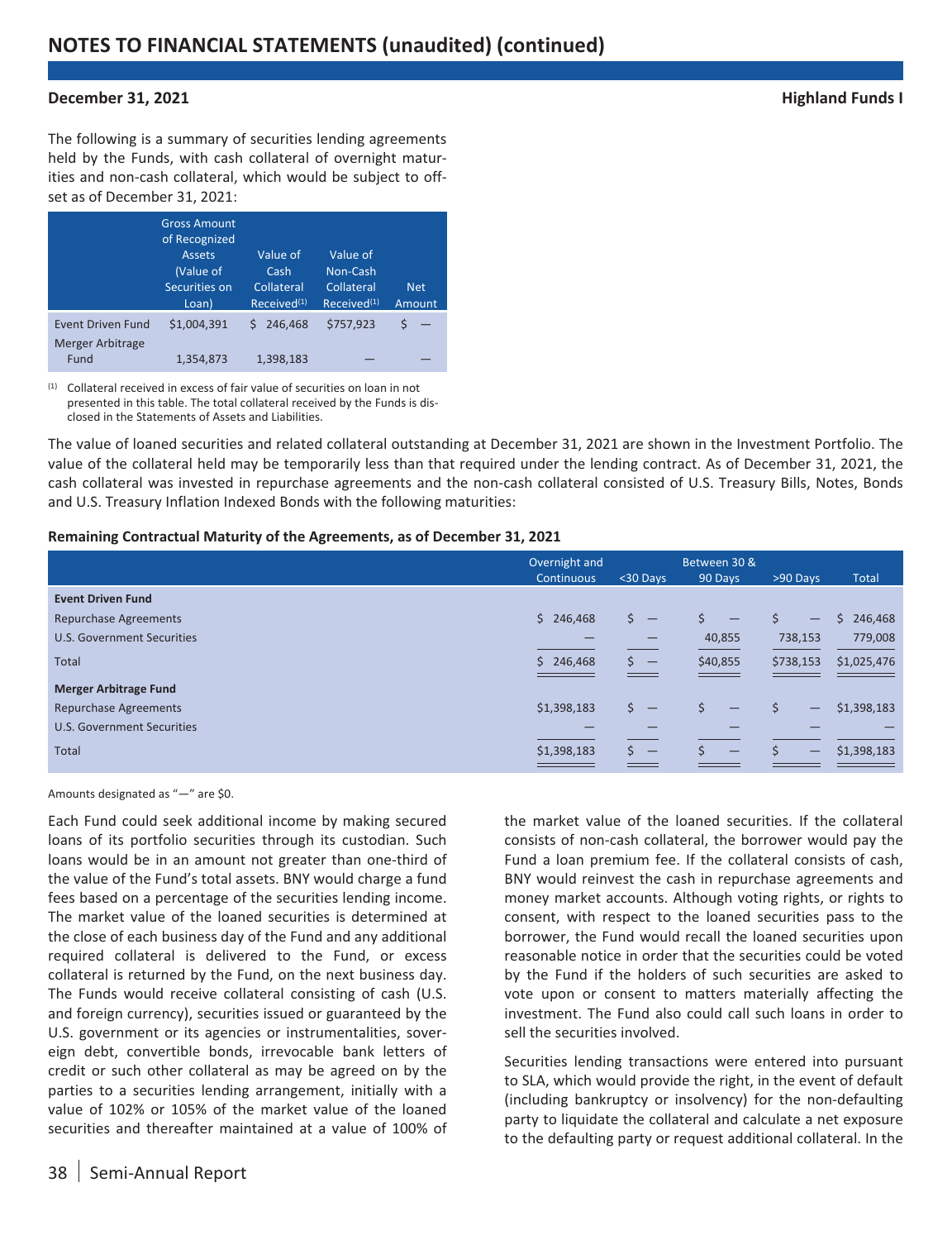event that a borrower defaulted, the Funds, as lenders, would offset the market value of the collateral received against the market value of the securities loaned. The value of the collateral is typically greater than that of the market value of the securities loaned, leaving the lender with a net amount payable to the defaulting party. However, bankruptcy or insolvency laws of a particular jurisdiction may impose restrictions on or prohibitions against such a right of offset in the event of an SLA counterparty's bankruptcy or insolvency. Under the SLA, the Funds can reinvest cash collateral, or, upon an event of default, resell or repledge the collateral, and the borrower can resell or repledge the loaned securities. The risks of securities lending also include the risk that the borrower may not provide additional collateral when required or may not return the securities when due. To mitigate this risk, each Fund benefits from a borrower default indemnity provided by BNY. BNY's indemnity generally provides for replacement of securities lent or the approximate value thereof.

#### **Note 5. U.S. Federal Income Tax Information**

The timing and character of income and capital gain distributions are determined in accordance with income tax regulations, which may differ from GAAP. These differences include (but are not limited to) investments organized as partnerships for tax purposes, losses deferred to off-setting positions, tax treatment of organizational start-up costs, losses deferred due to wash sale transactions, deferred losses from unsettled short transactions, capitalized dividend, passive foreign investment company, swap income, constructive sale gain, defaulted bonds, tax treatment of net operating loss and different treatment for gains and losses on paydowns for tax purposes. Reclassifications are made to the Funds' capital accounts to reflect income and gains available for distribution (or available capital loss carryovers) under income tax regulations. These reclassifications have no impact on NAV of the Funds. The calculation of net investment income per share in the Financial Highlights table excludes these adjustments.

At June 30, 2021, the Funds' most recent tax year end, components of distributable earnings (accumulated losses) on a tax basis is as follows:

|                       | <b>Undistributed</b><br>Income | <b>Undistributed</b><br>Long-Term<br><b>Capital Gain</b> | Other<br>Temporarv<br>Differences <sup>(1)</sup> | Accumulated<br>Capital and<br><b>Other Losses</b> | Net Tax<br>Appreciation/<br>(Depreciation) |
|-----------------------|--------------------------------|----------------------------------------------------------|--------------------------------------------------|---------------------------------------------------|--------------------------------------------|
| Event Driven Fund     | $\overline{\phantom{m}}$       | $S =$                                                    | (14, 117)                                        | \$(172, 883, 298)                                 | \$(6, 197, 551)                            |
| Merger Arbitrage Fund | 4,524,219                      | $\overline{\phantom{m}}$                                 | 7,466,100                                        | (7.462.456)                                       | (2,830,882)                                |

(1) Other temporary differences are comprised of organizational expenses and remaining capital loss carryover subject to annual limitation.

At June 30, 2021, the respective Funds had capital loss carryovers as indicated below. The capital loss carryovers are available to offset future realized capital gains. For Merger Arbitrage Fund the capital loss carryover may be subject to annual limitations.

|                          | <b>No</b>     | <b>No</b>                |               |
|--------------------------|---------------|--------------------------|---------------|
|                          | Expiration    | Expiration               |               |
| Fund                     | Short-Term    | Long-Term                | <b>Total</b>  |
| <b>Event Driven Fund</b> | \$163,495,814 | \$9,162,477              | \$172,658,291 |
| Merger Arbitrage Fund    | 7,462,456     | $\overline{\phantom{a}}$ | 7,462,456     |

For the fiscal year ended June 30, 2021, Event Driven Fund and Merger Arbitrage Fund utilized capital losses carryover from prior years in the amounts of \$9,130,020 and \$474,307, respectively.

The tax character of distributions paid during the years ended June 30 is as follows:

|                          | <b>Distributions Paid From:</b>   |                                          |                      |  |
|--------------------------|-----------------------------------|------------------------------------------|----------------------|--|
|                          | Ordinary<br>Income <sup>(1)</sup> | Long-<br><b>Term</b><br>Capital<br>Gains | Return of<br>Capital |  |
| <b>Event Driven Fund</b> |                                   |                                          |                      |  |
| 2021                     | \$<br>$\sim$                      | $\qquad \qquad -$                        |                      |  |
| 2020                     |                                   |                                          |                      |  |
| Merger Arbitrage Fund    |                                   |                                          |                      |  |
| 2021                     | 3,471,777                         | 93,462                                   | _                    |  |
| 2020                     | 100,001                           | _                                        |                      |  |

 $(1)$  For tax purposes, short-term capital gains distributions, if any, are considered ordinary income distributions.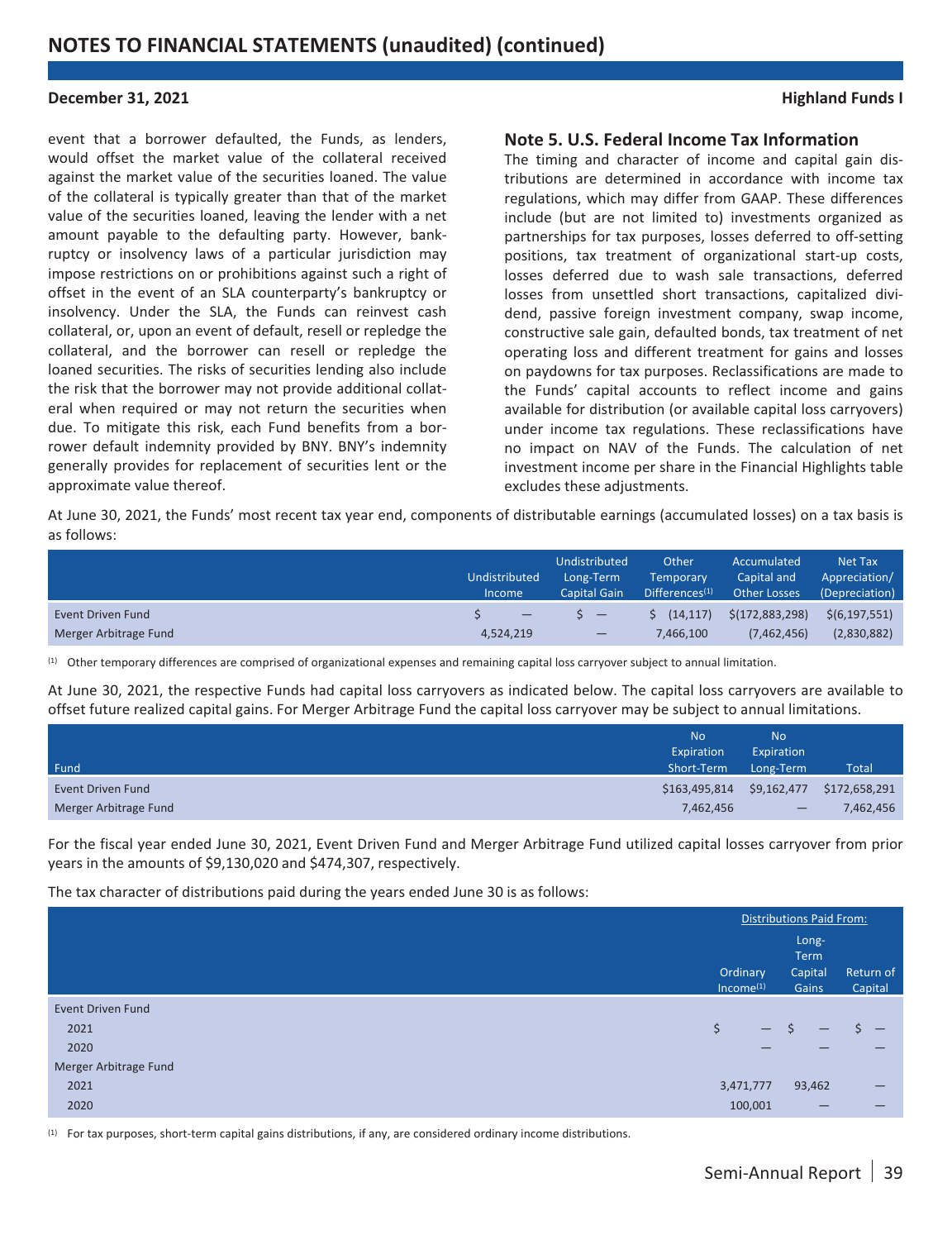The Federal tax cost and gross unrealized appreciation and depreciation on investments (including foreign currency and derivatives, if applicable) held by the Fund at December 31, 2021 were as follows:

|                       |              |               | <b>Net</b>     |                    |
|-----------------------|--------------|---------------|----------------|--------------------|
|                       | <b>Gross</b> | <b>Gross</b>  | Appreciation/  | <b>Federal Tax</b> |
|                       | Appreciation | Depreciation  | (Depreciation) | Cost               |
| Event Driven Fund     | \$1.360.577  | \$(4,122,444) | \$(2,761,867)  | \$36.742.341       |
| Merger Arbitrage Fund | 5,238,373    | (4.190.848)   | 1.047.525      | 507,239,897        |

### **Qualified Late Year Ordinary and Post October Losses**

Under current laws, certain capital losses and specified losses realized after October 31 may be deferred and treated as occurring on the first day of the following fiscal year. Late year ordinary losses realized on investment transactions from January 1, 2021 through June 30, 2021 and late year specified losses from November 1, 2020 to June 30, 2021. For the fiscal year ended June 30, 2021, the Funds elected to defer the following losses:

|                       | Realized<br>Capital<br><b>Losses</b> | Ordinary<br>Losses |
|-----------------------|--------------------------------------|--------------------|
| Event Driven Fund     | $S =$                                | \$(225,007)        |
| Merger Arbitrage Fund |                                      |                    |

### **Note 6. Advisory, Administration, Service and Distribution, Trustee, and Other Fees**

#### **Investment Advisory Fees**

For its investment advisory services, each Fund pays the Investment Adviser a monthly fee, computed and accrued daily, based on an annual rate of the Funds' Average Daily Managed Assets. Average Daily Managed Assets of a Fund means the average daily value of the total assets of a Fund less all accrued liabilities of a Fund (other than the aggregate amount of any outstanding borrowings constituting financial leverage).

The table below shows each Fund's contractual advisory fee with the Investment Adviser for the six months ended December 31, 2021:

|                       | <b>Annual Fee</b> |
|-----------------------|-------------------|
|                       | Rate to the       |
|                       | Investment        |
| Fund                  | Adviser           |
| Event Driven Fund     | 1.00%             |
| Merger Arbitrage Fund | 1.20%             |

### **Administration Fees**

HCMFA provides administration services to the Event Driven Fund for a monthly administration fee. For its services, the Investment Adviser receives a monthly administration fee, computed and accrued daily, at the annual rate of 0.20% of the Fund's Average Daily Managed Assets. Under a separate sub-administration agreement, HCMFA delegates certain administrative functions and pays the sub-administrator a portion of the fees it receives from each Fund. Effective October 1, 2018, HCMFA entered into an administrative services agreement with SEI Investments Global Funds Services ("SEI"), a wholly owned subsidiary of SEI Investments Company. Effective October 1, 2018, SEI also provides administration services to the Merger Arbitrage Fund for a monthly administration fee.

#### **Service and Distribution Fees**

NexPoint Securities, Inc. (the "Underwriter"), serves as the principal underwriter and distributor of each Fund's shares. The Underwriter receives the front-end sales charge imposed on the sale of Class A Shares and the contingent deferred sales charge ("CDSC") imposed on certain redemptions of Class A and Class C Shares. For the six months ended December 31, 2021, the Underwriter received \$243 and \$22,056 of front end sales charges for Class A Shares of the Event Driven Fund and the Merger Arbitrage Fund, respectively. The Underwriter did not receive CDSC fees for Class C Shares of the Event Driven Fund and the Merger Arbitrage Fund.

The Funds have adopted a plan pursuant to Rule 12b-1 under the 1940 Act (the "12b-1 Plan") for Class A Shares and Class C Shares of the Funds, which requires the payment of a monthly fee to the Underwriter at an annual rate of the average daily net assets of each class as follows:

| Fund                  | Class A Class C<br><b>Shares</b> | <b>Shares</b> |
|-----------------------|----------------------------------|---------------|
| Event Driven Fund     | $0.35\%$                         | 1.00%         |
| Merger Arbitrage Fund | $0.35\%$                         | 1.00%         |

For the six months ended December 31, 2021, the Distribution and Service fees, which are included on the Statements of Operations for each class, were as follows:

| Fund                  | Class A<br>Fees     | Class C<br>Fees |
|-----------------------|---------------------|-----------------|
| Event Driven Fund     | $$15.795$ $$21.134$ |                 |
| Merger Arbitrage Fund | 118,480             | 66.651          |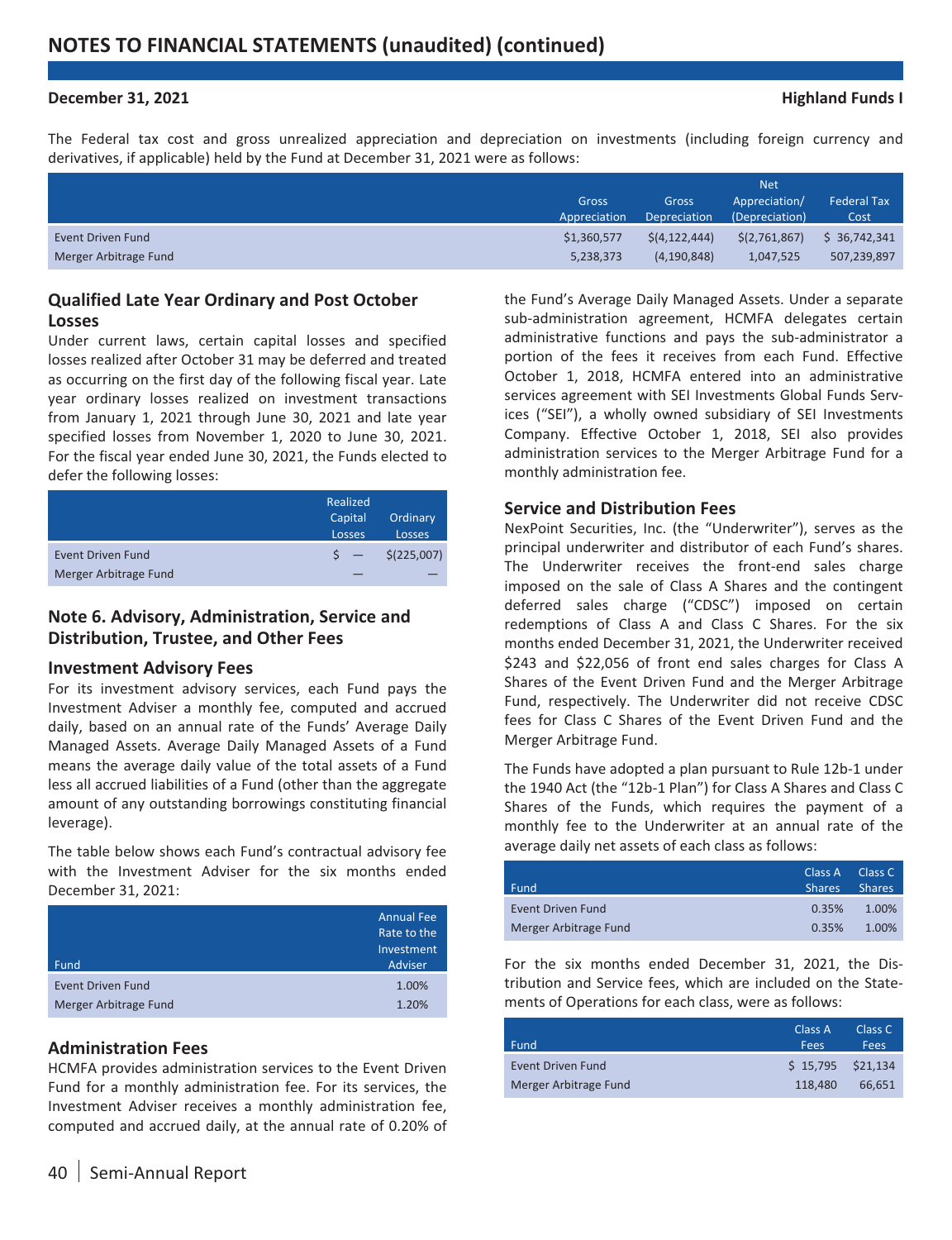#### **Expense Limits and Fee Reimbursements**

Effective November 1, 2021 for the Event Driven Fund, the Investment Adviser contractually agreed to limit the total annual operating expenses (exclusive of fees paid by the Fund pursuant to its distribution plan under Rule 12b-1 under the 1940 Act, taxes, dividend expenses on short sales, interest payments, brokerage commissions and other transaction costs, acquired fund fees and expenses, and extraordinary expenses (collectively, the "Excluded Expenses")) to 1.50% of average daily net assets of the Fund (the "Expense Cap"). The Expense Cap will continue through at least January 31, 2023, and may not be terminated prior to this date without the action or consent of the Board of Trustees. For Merger Arbitrage Fund, the Investment Adviser contractually agreed to limit the total annual operating expenses (exclusive of fees paid by the Fund pursuant to its distribution plan under Rule 12b-1 under the 1940 Act, taxes, dividend expenses on short sales, interest payments, brokerage commissions and other transaction costs, acquired fund fees and expenses, and extraordinary expenses (collectively, the "Excluded Expenses")) to 1.50% of average daily net assets of the Fund (the "Expense Cap"). The Expense Cap will continue through at least October 31, 2022, and may not be terminated prior to this date without the action or consent of the Board of **Trustees** 

Under the expense limitation agreement, the Investment Adviser may recoup waived and/or reimbursed amounts with respect to the Fund within thirty-six months of the date such amounts were waived or reimbursed, provided the Fund's total annual operating expenses, including such recoupment, do not exceed the Expense Cap in effect at the time of such waiver/ reimbursement.

There can be no assurance that these fee reductions will be sufficient to avoid any loss. On December 31, 2021, the amounts subject to possible future recoupment under the Fund's expense limitations were as follows:

|                          | Six Months Ended December 31, 2021 |             |           |  |  |
|--------------------------|------------------------------------|-------------|-----------|--|--|
|                          | 2022                               | 2023        | 2024      |  |  |
| <b>Event Driven Fund</b> |                                    | $\varsigma$ |           |  |  |
| Merger Arbitrage Fund    | \$241.642                          | \$276,874   | \$365,859 |  |  |

During the six months ended December 31, 2021, the Investment Adviser did not recoup any amounts previously waived or reimbursed. During the six months ended December 31, 2021, Merger Arbitrage Fund had \$282,878 of fees previously waived and or reimbursed by the Investment Adviser that were eligible for recoupment expire.

#### **Fees Paid to Officers and Trustees**

Each Trustee receives an annual retainer of \$150,000 payable in quarterly installments and allocated among each portfolio in the Highland Fund Complex overseen by such Trustee based on relative net assets. The Chairman of the Audit Committee and the Chairman of the Board each receive an additional \$10,000. Trustees are reimbursed for actual out-of-pocket expenses relating to attendance at meetings. The "Highland Fund Complex" consists of all of the registered investment companies advised by the Investment Adviser or its affiliated advisers and NexPoint Capital, Inc., a closed-end management investment company that has elected to be treated as a business development company under the 1940 Act as of the date of this report.

The Funds pay no compensation to their officers, all of whom are employees of the Investment Adviser or one of its affiliates.

The Trustees do not receive any separate compensation in connection with service on Committees or for attending Board or Committee Meetings. The Trustees do not have any pension or retirement plan.

#### **Indemnification**

Under the Funds' organizational documents, the officers and Trustees have been granted certain indemnification rights against certain liabilities that may arise out of performance of their duties to the Fund. Additionally, in the normal course of business, the Fund may enter into contracts with service providers that contain a variety of indemnification clauses. The Funds' maximum exposure under these arrangements is dependent on future claims that may be made against the Fund and, therefore, cannot be estimated.

### **Note 7. Disclosure of Significant Risks and Contingencies**

The Funds' investments expose the Funds to various risks, certain of which are discussed below. Please refer to each Fund's prospectus and statement of additional information for a full listing of risks associated with each Fund's investments.

#### **Asset-Backed Securities Risk**

The risk of investing in asset-backed securities, and includes interest rate risk, prepayment risk and the risk that the Funds could lose money if there are defaults on the loans underlying these securities.

#### **Biotechnology Industry Risk**

The risk that the Fund's investments in biotechnology companies is highly dependent on the development, procurement and/or marketing of drugs and may be valued based on the potential or actual performance of a limited number of products. A biotechnology company's valuation could be affected if one of its products proves unsafe, ineffective or unprofitable. Such companies may also be characterized by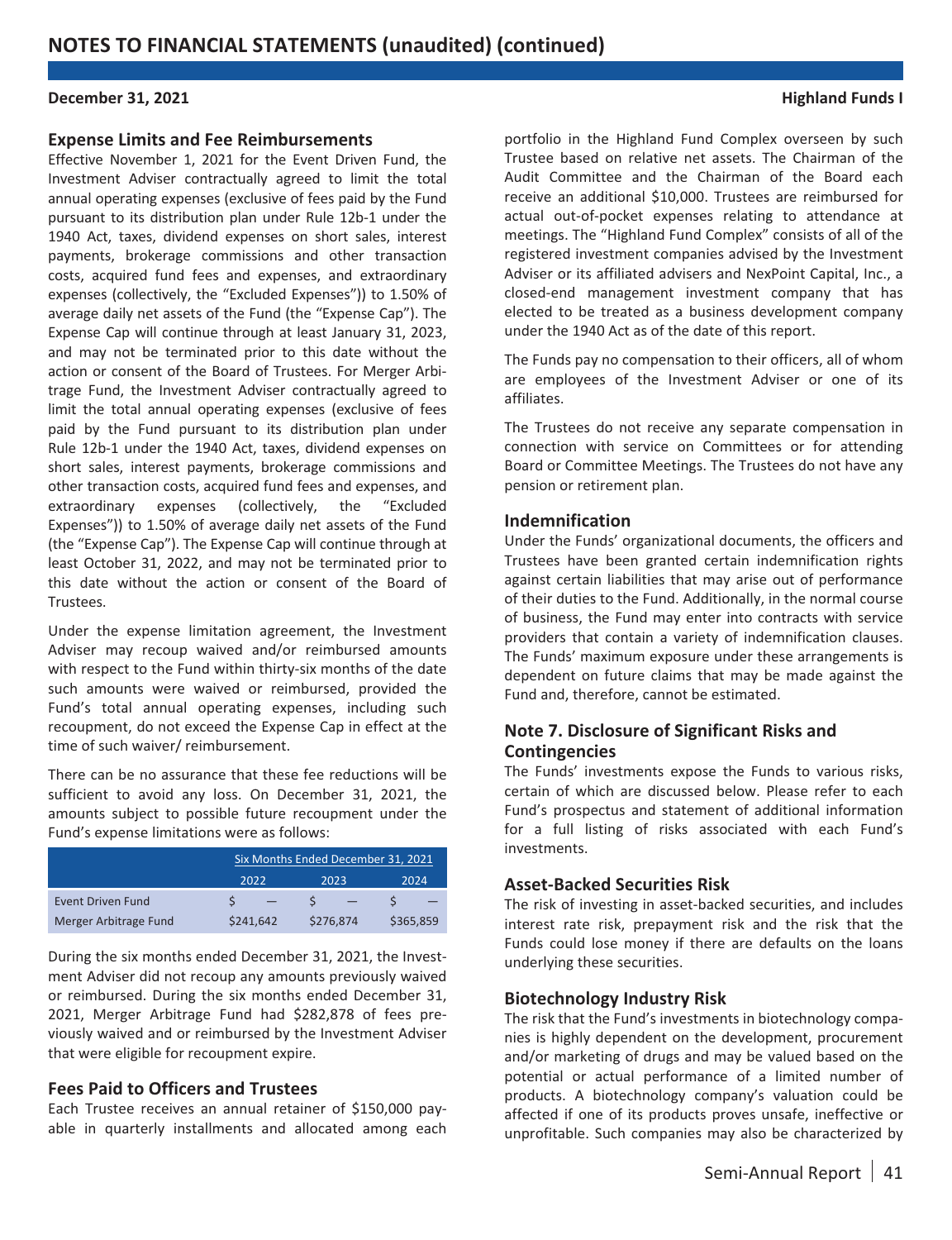thin capitalization and limited markets, financial resources or personnel. The stock prices of companies involved in the biotechnology sector have been and will likely continue to be extremely volatile.

#### **Convertible Securities Risk**

The risk that the market value of convertible securities may fluctuate due to changes in, among other things, interest rates; other economic conditions; industry fundamentals; market sentiment; the issuer's operating results, financial statements, and credit ratings; and the market value of the underlying common or preferred stock.

#### **Counterparty Risk**

A counterparty (the other party to a transaction or an agreement or the party with whom a Fund executes transactions) to a transaction with a Fund may be unable or unwilling to make timely principal, interest or settlement payments, or otherwise honor its obligations.

#### **Covenant-Lite Loans Risk**

Loans in which the Fund invests include covenant-lite loans, which carry more risk to the lender than traditional loans as they may contain fewer or less restrictive covenants on the borrower than traditionally included in loan documentation or may contain other borrower-friendly characteristics. The Fund may experience relatively greater difficulty or delays in enforcing its rights on its holdings of certain covenant-lite loans and debt securities than its holdings of loans or securities with the usual covenants.

### **Credit Risk**

The issuers of certain securities or the counterparties of a derivatives contract or repurchase contract might be unable or unwilling (or perceived as being unable or unwilling) to make interest and/or principal payments when due, or to otherwise honor its obligations. Debt securities are subject to the risk of non-payment of scheduled interest and/or principal. Non-payment would result in a reduction of income to the Fund, a reduction in the value of the obligation experiencing non-payment and a potential decrease in the Funds' net asset value and the market price of the Funds' shares.

### **Currency Risk**

A portion of the Funds' assets may be quoted or denominated in non-U.S. currencies. These securities may be adversely affected by fluctuations in relative currency exchange rates and by exchange control regulations. The Funds' investment performance may be negatively affected by a devaluation of a currency in which the Funds' investments are quoted or denominated. Further, the Funds' investment performance may be significantly affected, either positively or negatively, by currency exchange rates because

the U.S. dollar value of securities quoted or denominated in another currency will increase or decrease in response to changes in the value of such currency in relation to the U.S. dollar.

#### **Derivatives Risk**

Derivatives Risk is a combination of several risks, including the risks that: (1) an investment in a derivative instrument may not correlate well with the performance of the securities or asset class to which the Funds seek exposure, (2) derivative contracts, including options, may expire worthless and the use of derivatives may result in losses to the Fund, (3) a derivative instrument entailing leverage may result in a loss greater than the principal amount invested, (4) derivatives not traded on an exchange may be subject to credit risk, for example, if the counterparty does not meet its obligations (see also "Counterparty Risk"), and (5) derivatives not traded on an exchange may be subject to liquidity risk and the related risk that the instrument is difficult or impossible to value accurately. As a general matter, when a fund establishes certain derivative instrument positions, such as certain futures and options contract positions, it will segregate liquid assets (such as cash, U.S. Treasury bonds or commercial paper) equivalent to the Fund's outstanding obligations under the contract or in connection with the position. In addition, recent legislation has called for a new regulatory framework for the derivatives market. The impact of the new regulations are still unknown, but has the potential to increase the costs of using derivatives, may limit the availability of some forms of derivatives or the Funds' ability to use derivatives, and may adversely affect the performance of some derivative instruments used by the Fund as well as the Funds' ability to pursue its investment objective through the use of such instruments.

### **Emerging Markets Risk**

The risk of investing in securities of issuers tied economically to emerging markets, which entails all of the risks of investing in securities of non-U.S. issuers detailed below under "Non-U.S. Securities Risk" to a heightened degree. These heightened risks include: (i) greater risks of expropriation, confiscatory taxation, nationalization, and less social, political and economic stability; (ii) the smaller size of the markets for such securities and a lower volume of trading, resulting in lack of liquidity and in price volatility; (iii) greater fluctuations in currency exchange rates; and (iv) certain national policies that may restrict the Fund's investment opportunities, including restrictions on investing in issuers or industries deemed sensitive to relevant national interests.

### **Equity Securities Risk**

The risk that stock prices will fall over short or long periods of time. In addition, common stocks represent a share of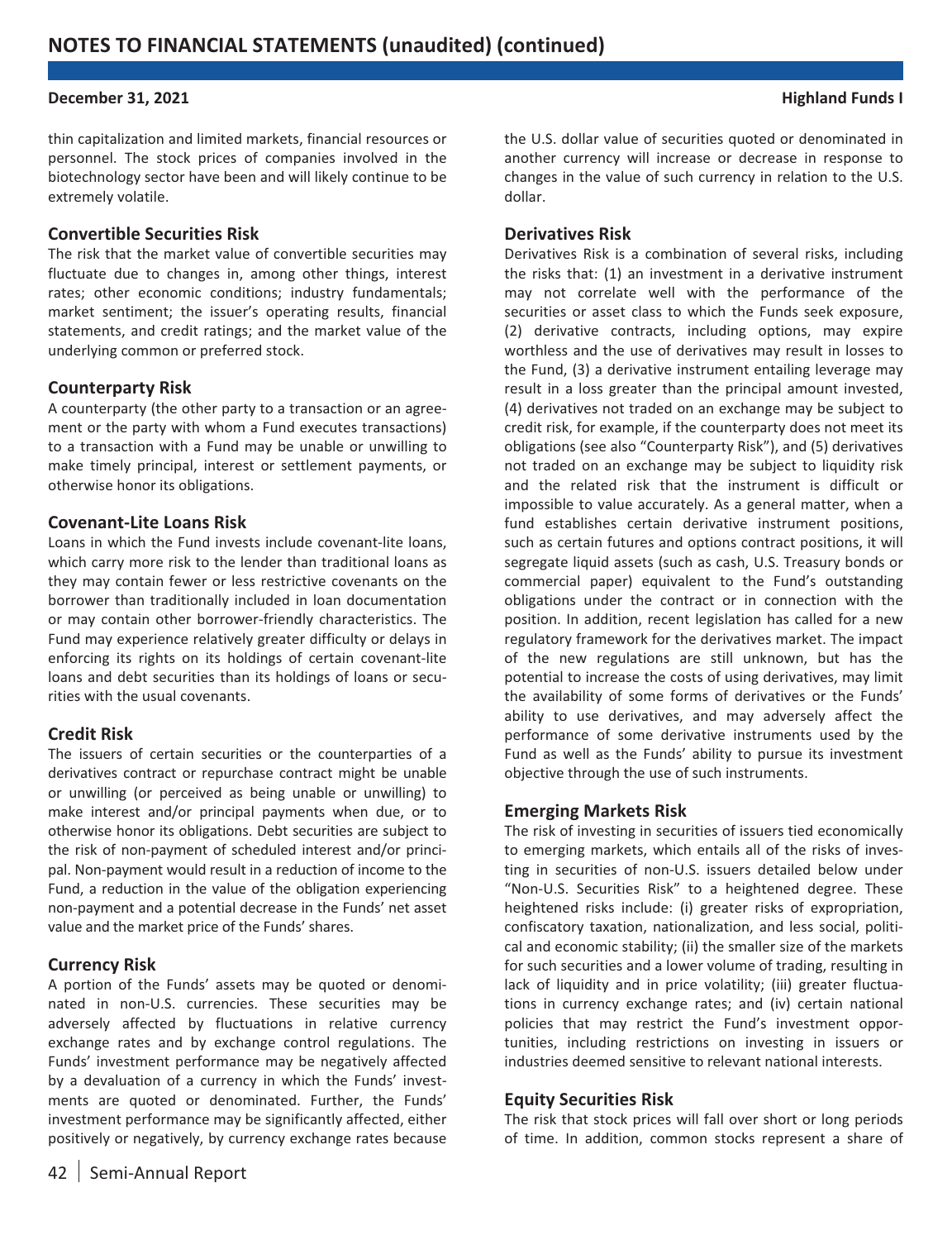ownership in a company, and rank after bonds and preferred stock in their claim on the company's assets in the event of bankruptcy.

#### **Exchange-Traded Funds ("ETF") Risk**

The risk that the price movement of an ETF may not exactly track the underlying index and may result in a loss. In addition, shareholders bear both their proportionate share of the Fund's expenses and similar expenses of the underlying investment company when the Funds invest in shares of another investment company.

#### **Extension Risk**

The risk that when interest rates rise, certain obligations will be paid off by the obligor more slowly than anticipated, causing the value of these obligations to fall.

#### **Financial Services Industry Risk**

The risk associated with the fact that the Funds' investments in senior loans ("Senior Loans") are arranged through private negotiations between a borrower ("Borrower") and several financial institutions. The financial services industry is subject to extensive government regulation, which can limit both the amounts and types of loans and other financial commitments financial services companies can make and the interest rates and fees they can charge. Profitability is largely dependent on the availability and cost of capital funds, and can fluctuate significantly when interest rates change. Because financial services companies are highly dependent on short-term interest rates, they can be adversely affected by downturns in the U.S. and foreign economies or changes in banking regulations. Losses resulting from financial difficulties of Borrowers can negatively affect financial services companies. The financial services industry is currently undergoing relatively rapid change as existing distinctions between financial service segments become less clear. This change may make it more difficult for the Investment Adviser to analyze investments in this industry. Additionally, the recently increased volatility in the financial markets and implementation of the recent financial reform legislation may affect the financial services industry as a whole in ways that may be difficult to predict.

### **Financial Services Sector Risk**

The risk associated with investments in the financial services sector. Such investments may be subject to credit risk, interest rate risk, and regulatory risk, among others. Banks and other financial institutions can be affected by such factors as downturns in the U.S. and foreign economies and general economic cycles, fiscal and monetary policy, adverse developments in the real estate market, the deterioration or failure of other financial institutions, and changes in banking or securities regulations.

#### **Fixed Income Market Risk**

The risk that fixed income markets may, in response to governmental intervention, economic or market developments (including potentially a reduction in the number of brokerdealers willing to engage in market-making activity), or other factors, experience periods of increased volatility and reduced liquidity. During those periods, the Funds may experience increased levels of shareholder redemptions, and may have to sell securities at times when it would otherwise not do so, and at unfavorable prices. Fixed income securities may be difficult to value during such periods.

#### **Hedging Risk**

Each Fund may engage in "hedging," the practice of attempting to offset a potential loss in one position by establishing an opposite position in another investment. Hedging strategies in general are usually intended to limit or reduce investment risk, but can also be expected to limit or reduce the potential for profit. For example, if a fund has taken a defensive posture by hedging its portfolio, and stock prices advance, the return to investors will be lower than if the portfolio had not been hedged. No assurance can be given that any particular hedging strategy will be successful, or that the Investment Adviser will elect to use a hedging strategy at a time when it is advisable.

#### **Illiquid and Restricted Securities Risk**

The investments made by the Funds may be illiquid, and consequently the Funds may not be able to sell such investments at prices that reflect the Investment Adviser's assessment of their value or the amount originally paid for such investments by the Funds. Illiquidity may result from the absence of an established market for the investments as well as legal, contractual or other restrictions on their resale and other factors. Furthermore, the nature of the Funds' investments, especially those in financially distressed companies, may require a long holding period prior to profitability.

Restricted securities (i.e., securities acquired in private placement transactions) and illiquid securities may offer higher yields than comparable publicly traded securities. The Funds, however, may not be able to sell these securities when the Investment Adviser considers it desirable to do so or, to the extent they are sold privately, may have to sell them at less than the price of otherwise comparable securities. Restricted securities are subject to limitations on resale which can have an adverse effect on the price obtainable for such securities. Also, if in order to permit resale the securities are registered under the Securities Act at a Funds' expense, the Funds' expenses would be increased.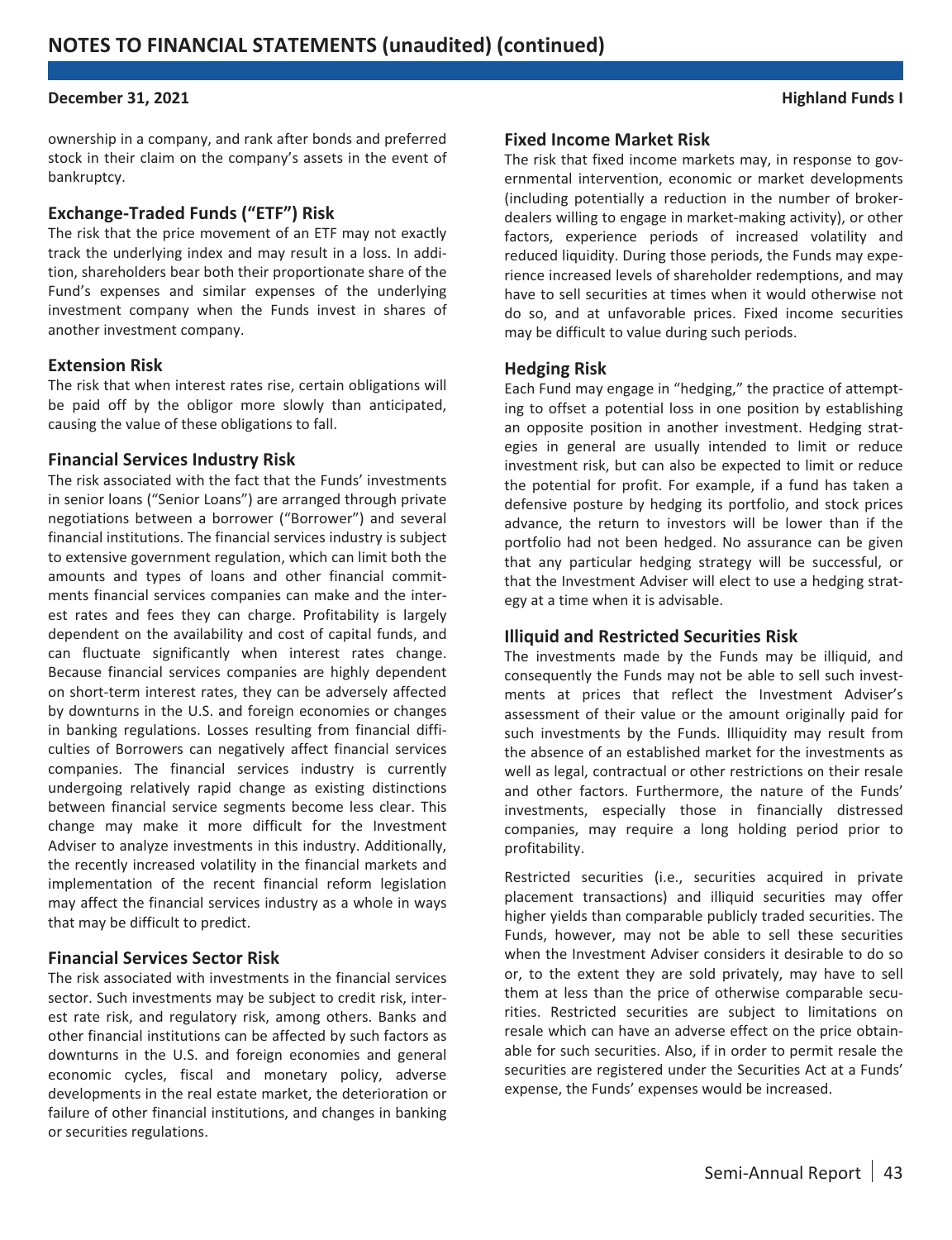#### **Industry and Sector Focus Risk**

The risk that issuers in an industry or sector can react similarly to market, economic, political, regulatory, geopolitical, and other conditions. If the Investment Adviser invests a significant percentage of the Funds' assets in issuers within an industry or sector, the Funds' performance may be affected by conditions in that industry or sector.

### **Information Technology Sector Risk**

The risk that the Fund may be impacted by risks faced by companies in the information technology sector. Information technology companies face intense competition and potentially rapid product obsolescence. They are also heavily dependent on intellectual property rights and may be adversely affected by the loss or impairment of those rights. Companies in the software industry may be adversely affected by, among other things, the decline or fluctuation of subscription renewal rates for their products and services and actual or perceived vulnerabilities in their products or services

#### **Interest Rate Risk**

The risk that fixed income securities will decline in value because of changes in interest rates. When interest rates decline, the value of fixed rate securities already held by the Funds can be expected to rise. Conversely, when interest rates rise, the value of existing fixed rate portfolio securities can be expected to decline. A fund with a longer average portfolio duration will be more sensitive to changes in interest rates than a fund with a shorter average portfolio duration.

On July 27, 2017, the head of the United Kingdom's Financial Conduct Authority announced that it will stop encouraging banks to provide the quotations needed to sustain LIBOR. The ICE Benchmark Administration Limited, the administrator of LIBOR, ceased publishing most LIBOR maturities, including some US LIBOR maturities, on December 31, 2021, and is expected to cease publishing the remaining and most liquid US LIBOR maturities on June 30, 2023. It is expected that market participants have or will transition to the use of alternative reference or benchmark rates prior to the applicable LIBOR publication date. Additionally, although regulators have encouraged the development and adoption of alternative rates, such as the Secured Overnight Financing Rate ("SOFR"), the future utilization of LIBOR or of any particular replacement rate remains uncertain.

Although the transition process away from LIBOR has become increasingly well-defined in advance of the anticipated discontinuation dates, the impact on certain debt securities, derivatives and other financial instruments remains uncertain. It is expected that market participants will adopt alternative rates such as SOFR or otherwise

amend financial instruments referencing LIBOR to include fallback provisions and other measures that contemplate the discontinuation of LIBOR or other similar market disruption events, but neither the effect of the transition process nor the viability of such measures is known. Further, uncertainty and risk remain regarding the willingness and ability of issuers and lenders to include alternative rates and revised provisions in new and existing contracts or instruments. To facilitate the transition of legacy derivatives contracts referencing LIBOR, the International Swaps and Derivatives Association, Inc. launched a protocol to incorporate fallback provisions. While the transition process away from LIBOR has become increasingly well-defined in advance of the expected LIBOR cessation dates, there are obstacles to converting certain longer term securities and transactions to a new benchmark or benchmarks and the effectiveness of one alternative reference rate versus multiple alternative reference rates in new or existing financial instruments and products has not been determined. Furthermore, the risks associated with the cessation of LIBOR and transition to replacement rates may be exacerbated if an orderly transition to alternative reference rates is not completed in a timely manner. Certain proposed replacement rates to LIBOR, such as SOFR, which is a broad measure of secured overnight US Treasury repo rates, are materially different from LIBOR, and changes in the applicable spread for financial instruments transitioning away from LIBOR will need to be made to accommodate the differences. Furthermore, the risks associated with the expected discontinuation of LIBOR and transition to replacement rates may be exacerbated if an orderly transition to an alternative reference rate is not completed in a timely manner. As market participants transition away from LIBOR, LIBOR's usefulness may deteriorate and these effects could be experienced until the permanent cessation of the majority of U.S. LIBOR rates in 2023. The transition process may lead to increased volatility and illiquidity in markets that currently rely on LIBOR to determine interest rates. LIBOR's deterioration may adversely affect the liquidity and/or market value of securities that use LIBOR as a benchmark interest rate.

### **Leverage Risk**

Each Fund may use leverage in its investment program, including the use of borrowed funds and investments in certain types of options, such as puts, calls and warrants, which may be purchased for a fraction of the price of the underlying securities. While such strategies and techniques increase the opportunity to achieve higher returns on the amounts invested, they also increase the risk of loss. To the extent the Funds purchase securities with borrowed funds, their net assets will tend to increase or decrease at a greater rate than if borrowed funds are not used. If the interest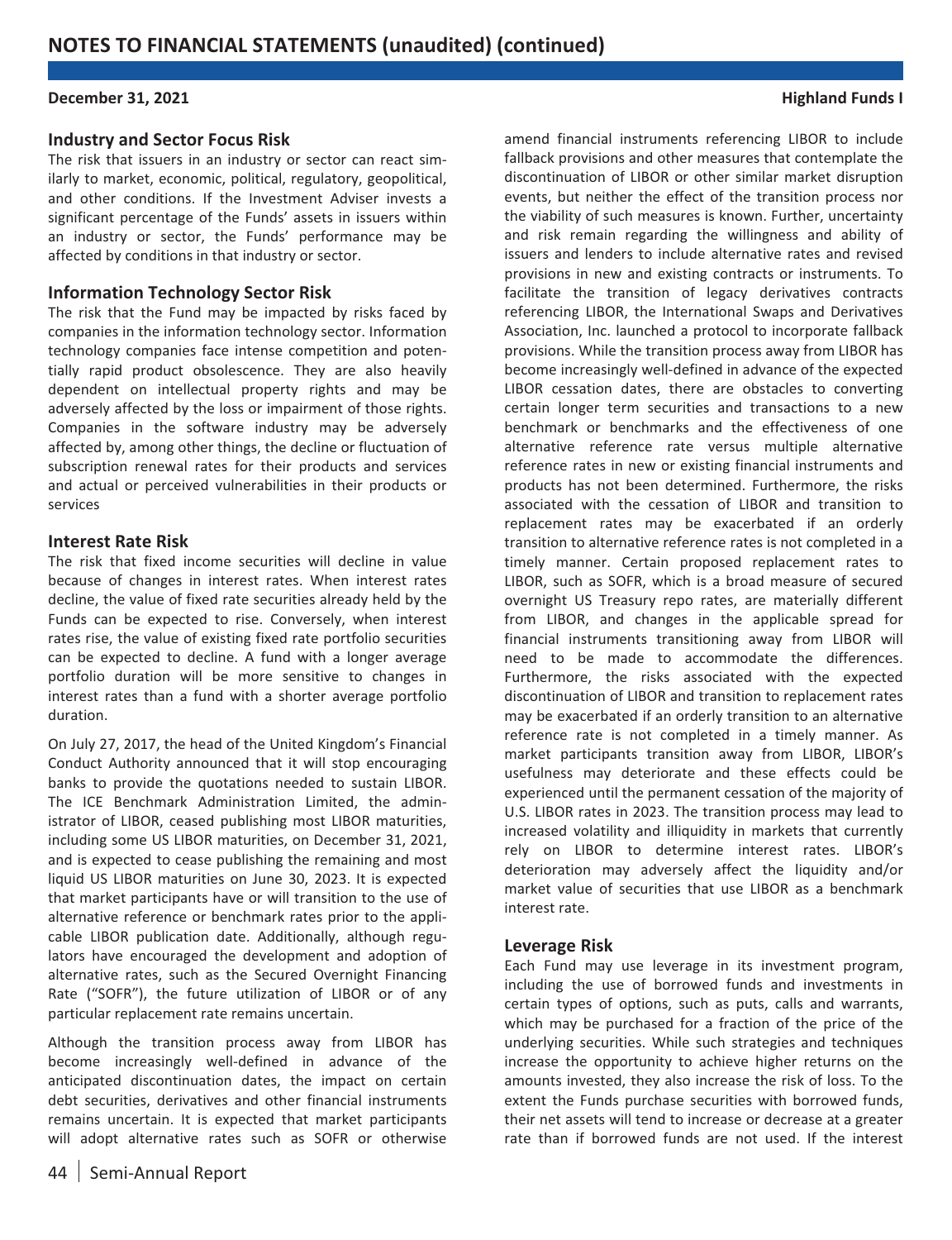expense on borrowings were to exceed the net return on the portfolio securities purchased with borrowed funds, the Funds' use of leverage would result in a lower rate of return than if the Funds were not leveraged.

#### **Lender Liability Risk**

A number of judicial decisions have upheld the right of Borrowers to sue lending institutions on the basis of various evolving legal theories founded upon the premise that an institutional Lender has violated a duty of good faith and fair dealing owed to the Borrower or has assumed a degree of control over the Borrower resulting in a creation of a fiduciary duty owed to the Borrower or its other creditors or shareholders. Because of the nature of certain of the Fund's investments, the Fund or the Investment Adviser could be subject to such liability.

#### **Limited Information Risk**

The risk associated with the fact that the types of Senior Loans in which the Funds will invest historically may not have been rated by a NRSRO, have not been registered with the SEC or any state securities commission, and have not been listed on any national securities exchange. Although the Funds will generally have access to financial and other information made available to the Lenders in connection with Senior Loans, the amount of public information available with respect to Senior Loans will generally be less extensive than that available for rated, registered or exchange-listed securities. As a result, the performance of the Funds and its ability to meet its investment objective is more dependent on the analytical ability of the Investment Adviser than would be the case for an investment company that invests primarily in rated, registered or exchange-listed securities.

#### **Liquidity Risk**

The risk that low trading volume, lack of a market maker, large position size, or legal restrictions (including daily price fluctuation limits or "circuit breakers") limits or prevents the Funds from selling particular securities or unwinding derivative positions at desirable prices. At times, a major portion of any portfolio security may be held by relatively few institutional purchasers. Even if the Funds consider such securities liquid because of the availability of an institutional market, such securities may become difficult to value or sell in adverse market or economic conditions.

#### **Management Risk**

The risk associated with the fact that the Funds rely on the Investment Adviser's ability to achieve its investment objective. The Investment Adviser may be incorrect in its assessment of the intrinsic value of the companies whose securities the Funds hold, which may result in a decline in

the value of fund shares and failure to achieve its investment objective. The Funds' portfolio managers use qualitative analyses and/or models. Any imperfections or limitations in such analyses and models could affect the ability of the portfolio managers to implement strategies.

#### **Merger Arbitrage and Event-Driven Risk**

The risk that the Adviser's evaluation of the outcome of a proposed event, whether it be a merger, reorganization, regulatory issue or other event, will prove incorrect and that the Fund's return on the investment will be negative. Even if the Investment Adviser's judgment regarding the likelihood of a specific outcome proves correct, the expected event may be delayed or completed on terms other than those originally proposed, which may cause the Fund to lose money. The Fund's expected gain on an individual arbitrage investment is normally considerably smaller than the possible loss should the transaction be unexpectedly terminated. The Fund's principal investment strategies are not specifically designed to benefit from general appreciation in the equity markets or general improvement in the economic conditions in the global economy. Accordingly, the Fund may underperform the broad equity markets under certain market conditions, such as during periods when there has been rapid appreciation in the equity markets. The Fund may also underperform the broad equity markets if it holds a significant portion of its assets in cash and money market instruments for an extended period of time due to a lack of merger arbitrage opportunities.

### **Mid-Cap Company Risk**

The risk that investing in securities of mid-cap companies may entail greater risks than investments in larger, more established companies. Mid-cap companies tend to have more narrow product lines, more limited financial resources and a more limited trading market for their stocks, as compared with larger companies. As a result, their stock prices may decline significantly as market conditions change.

### **Non-Diversification Risk**

The risk that an investment in the Funds could fluctuate in value more than an investment in a diversified fund. As a non-diversified fund for purposes of the 1940 Act, the Funds may invest a larger portion of its assets in the securities of fewer issuers than a diversified fund. The Funds' investments in fewer issuers may result in the Funds' shares being more sensitive to the economic results of those issuers. An investment in the Funds could fluctuate in value more than an investment in a diversified fund.

#### **Non-Payment Risk**

The risk of non-payment of scheduled interest and/or principal with respect to debt instruments. Non-payment would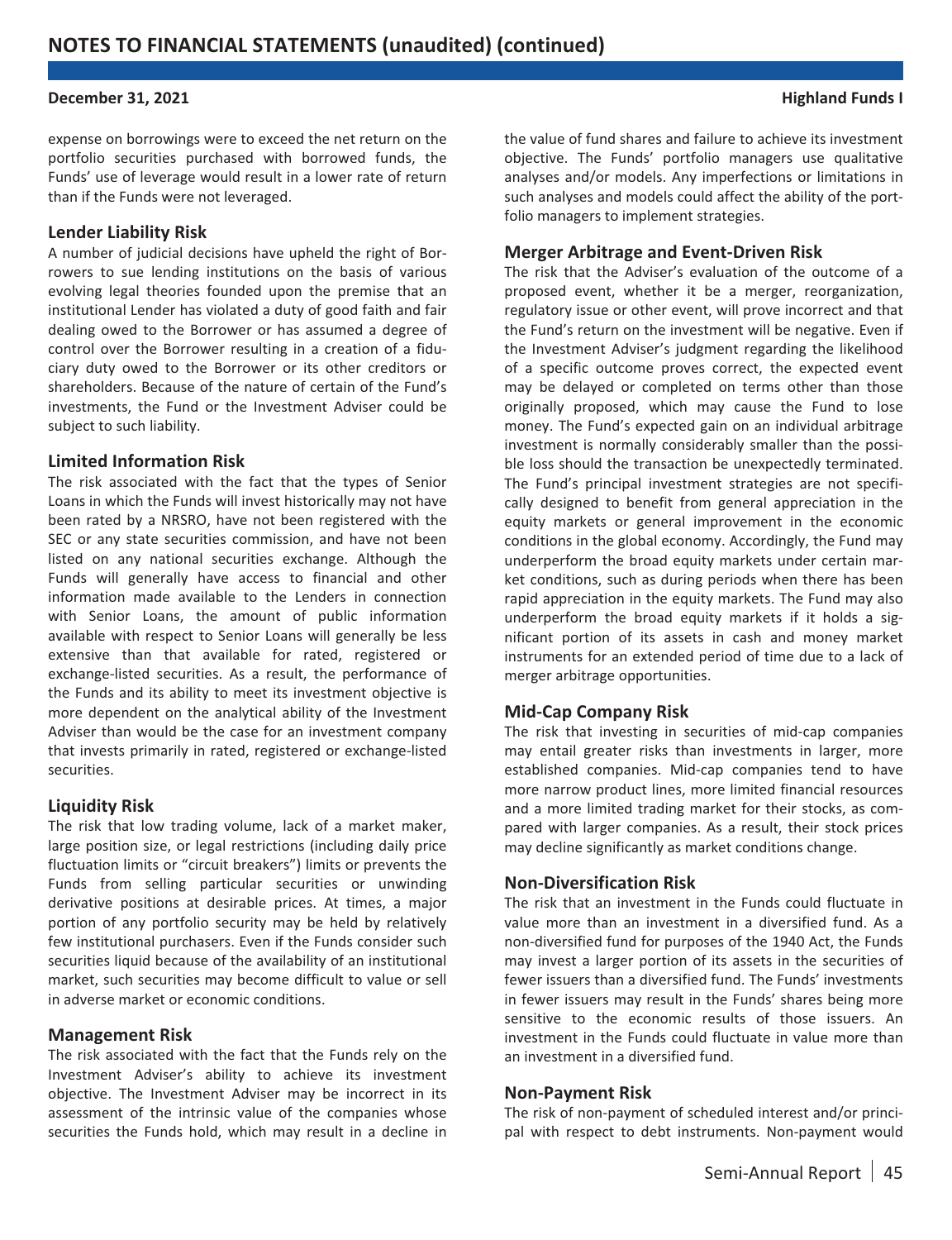result in a reduction of income to the Funds, a reduction in the value of the obligation experiencing non-payment and a potential decrease in the NAV of the Funds.

#### **Non-U.S. Securities Risk**

Non-U.S. securities risk is the risk associated with investing in non-U.S. issuers. Investments in securities of non-U.S. issuers involve certain risks not involved in domestic investments (for example, fluctuations in foreign exchange rates (for non-U.S. securities not denominated in U.S. dollars); future foreign economic, financial, political and social developments; nationalization; exploration or confiscatory taxation; smaller markets; different trading and settlement practices; less governmental supervision; and different accounting, auditing and financial recordkeeping standards and requirements) that may result in each Fund experiencing more rapid and extreme changes in value than a fund that invests exclusively in securities of U.S. companies. These risks are magnified for investments in issuers tied economically to emerging markets, the economies of which tend to be more volatile than the economies of developed markets. In addition, certain investments in non-U.S. securities may be subject to foreign withholding and other taxes on interest, dividends, capital gains or other income or proceeds. Those taxes will reduce each Funds' yield on any such securities.

### **Ongoing Monitoring Risk**

The risk associated with ongoing monitoring of the Agent. On behalf of the several Lenders, the Agent generally will be required to administer and manage the Senior Loans and, with respect to collateralized Senior Loans, to service or monitor the collateral. Financial difficulties of Agents can pose a risk to the Funds. Unless, under the terms of the loan, the Funds have direct recourse against the Borrower, the Funds may have to rely on the Agent or other financial intermediary to apply appropriate credit remedies against a Borrower.

### **Operational and Technology Risk**

The risk that cyberattacks, disruptions, or failures that affect the Funds' service providers, counterparties, market participants, or issuers of securities held by the Funds may adversely affect the Funds and its shareholders, including by causing losses for the Funds or impairing Fund operations.

#### **Options Risk**

There are several risks associated with transactions in options on securities. For example, there are significant differences between the securities and options markets that could result in an imperfect correlation between these markets, causing a given transaction not to achieve its objectives. A transaction in options or securities may be unsuccessful to some degree because of market behavior or unexpected events.

When a fund writes a covered call option, the fund forgoes, during the option's life, the opportunity to profit from increases in the market value of the security covering the call option above the sum of the premium and the strike price of the call, but retains the risk of loss should the price of the underlying security decline. The writer of an option has no control over the time when it may be required to fulfill its obligation and once an option writer has received an exercise notice, it must deliver the underlying security in exchange for the strike price.

When a fund writes a covered put option, the fund bears the risk of loss if the value of the underlying stock declines below the exercise price minus the put premium. If the option is exercised, the fund could incur a loss if it is required to purchase the stock underlying the put option at a price greater than the market price of the stock at the time of exercise plus the put premium the Fund received when it wrote the option. While the Funds' potential gain in writing a covered put option is limited to distributions earned on the liquid assets securing the put option plus the premium received from the purchaser of the put option, the Funds risk a loss equal to the entire exercise price of the option minus the put premium.

#### **Pandemics and Associated Economic Disruption**

An outbreak of respiratory disease caused by a novel coronavirus was first detected in China in late 2019 and subsequently spread globally ("COVID-19"). This coronavirus has resulted in and may continue to result in the closing of borders, enhanced health screenings, healthcare service preparation and delivery, quarantines, cancellations, disruptions to supply chains and customer activity, as well as general anxiety and economic uncertainty. The impact of this coronavirus may be short-term or may last for an extended period of time and has resulted in a substantial economic downturn. Health crises caused by outbreaks of disease, such as the coronavirus, may exacerbate other preexisting political, social and economic risks. The impact of this outbreak, and other epidemics and pandemics that may arise in the future, could continue to negatively affect the global economy, as well as the economies of individual countries, individual companies and the market in general in significant and unforeseen ways. For example, a widespread health crisis such as a global pandemic could cause substantial market volatility, exchange trading suspensions and closures, impact the Fund's ability to complete repurchase requests, and affect Fund performance. Any such impact could adversely affect the Fund's performance, the performance of the securities in which the Fund invests, lines of credit available to the Fund and may lead to losses on your investment in the Fund. In addition, the increasing interconnectedness of markets around the world may result in many markets being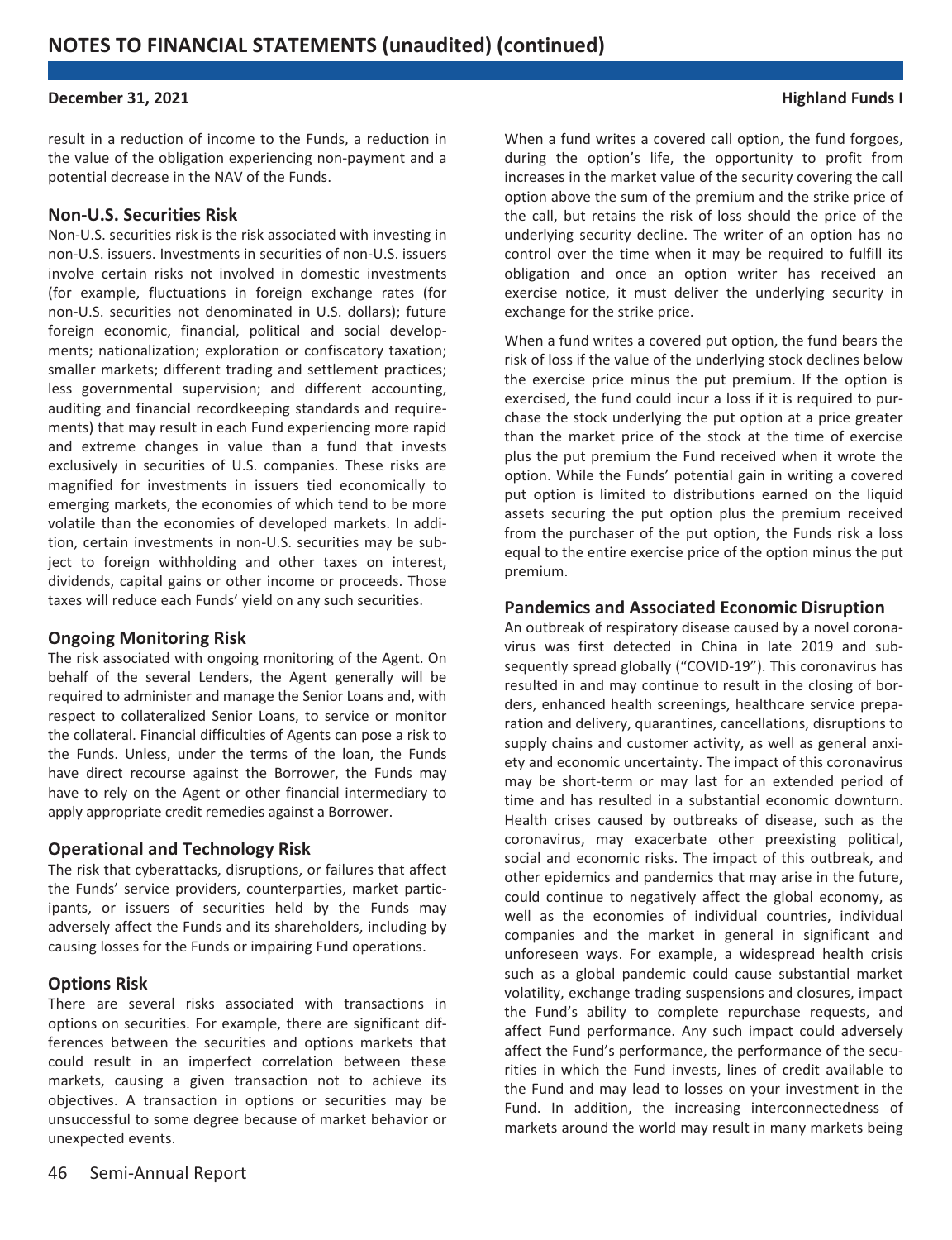affected by events or conditions in a single country or region or events affecting a single or small number of issuers.

The United States responded to the coronavirus pandemic and resulting economic distress with fiscal and monetary stimulus packages, including the Coronavirus Aid, Relief, and Economic Security Act (the "CARES Act") passed in late March 2020. The CARES Act provides for over \$2.2 trillion in resources to small businesses, state and local governments, and individuals adversely impacted by the COVID-19 pandemic. In mid-March 2020, the U.S. Federal Reserve (the "Fed") cut interest rates to historically low levels and announced a new round of quantitative easing, including purchases of corporate and municipal government bonds. The Fed also enacted various programs to support liquidity operations and funding in the financial markets, including expanding its reverse repurchase agreement operations, which added \$1.5 trillion of liquidity to the banking system; establishing swap lines with other major central banks to provide dollar funding; establishing a program to support money market funds; easing various bank capital buffers; providing funding backstops for businesses to provide bridging loans for up to four years; and providing funding to help credit flow in asset-backed securities markets. In addition, the Fed extended credit to small- and mediumsized businesses. As the Fed "tapers" or reduces the amount of securities it purchases pursuant to quantitative easing, and/or if the Fed raises the federal funds rate, there is a risk that interest rates will rise, which could expose fixed-income and related markets to heightened volatility and could cause the value of a fund's investments, and the fund's NAV, to decline, potentially suddenly and significantly. As a result, the fund may experience high redemptions and, as a result, increased portfolio turnover, which could increase the costs that the Fund incurs and may negatively impact the fund's performance. There is no assurance that the U.S. government's support in response to COVID-19 economic distress will offset the adverse impact to securities in which the Fund may invest and future governmental support is not guaranteed.

### **Payment-in-Kind ("PIK") Securities Risk**

The risk that the value of PIK securities held by the Fund may be more sensitive to fluctuations in interest rates than other securities. PIKs pay all or a portion of their interest or dividends in the form of additional securities. Federal tax law requires that the interest on PIK bonds be accrued as income to the Fund regardless of the fact that the Fund will not receive cash until such securities mature. Since the income must be distributed to shareholders, the Fund may be forced to liquidate other securities in order to make the required distribution.

#### **Portfolio Turnover Risk**

The risk that the Funds' high portfolio turnover will increase the Funds' transaction costs and may result in increased realization of net short-term capital gains (which are taxable to shareholders as ordinary income when distributed to them), higher taxable distributions and lower after-tax performance.

#### **Prepayment Risk**

The risk that during periods of falling interest rates, issuers of debt securities may repay higher rate securities before their maturity dates. This may cause the Funds to lose potential price appreciation and to be forced to reinvest the unanticipated proceeds at lower interest rates. This may adversely affect the NAV of the Funds' shares.

#### **Regulatory Risk**

The risk that to the extent that legislation or state or federal regulators impose additional requirements or restrictions with respect to the ability of financial institutions to make loans in connection with highly leveraged transactions, the availability of loan interests for investment by the Funds may be adversely affected.

### **Risk of Substantial Redemptions**

The risk that if substantial numbers of shares in the Funds were to be redeemed at the same time or at approximately the same time, the Funds might be required to liquidate a significant portion of its investment portfolio quickly to meet the redemptions. The Funds might be forced to sell portfolio securities at prices or at times when it would otherwise not have sold them.

#### **Securities Lending Risk**

The Funds may make secured loans of its portfolio securities. Any decline in the value of a portfolio security that occurs while the security is out on loan is borne by the Funds, and will adversely affect performance. Also, there may be delays in recovery of securities loaned, losses in the investment of collateral, and loss of rights in the collateral should the borrower of the securities fail financially while holding the security.

### **Securities Market Risk**

The risk that the value of securities owned by the Funds may go up or down, sometimes rapidly or unpredictably, due to factors affecting particular companies or the securities markets generally. A general downturn in the securities market may cause multiple asset classes to decline in value simultaneously. Many factors can affect this value and you may lose money by investing in the Funds.

#### **Shareholder Concentration Risk**

The risk that large redemptions by a small number of large shareholders can harm remaining shareholders. Particularly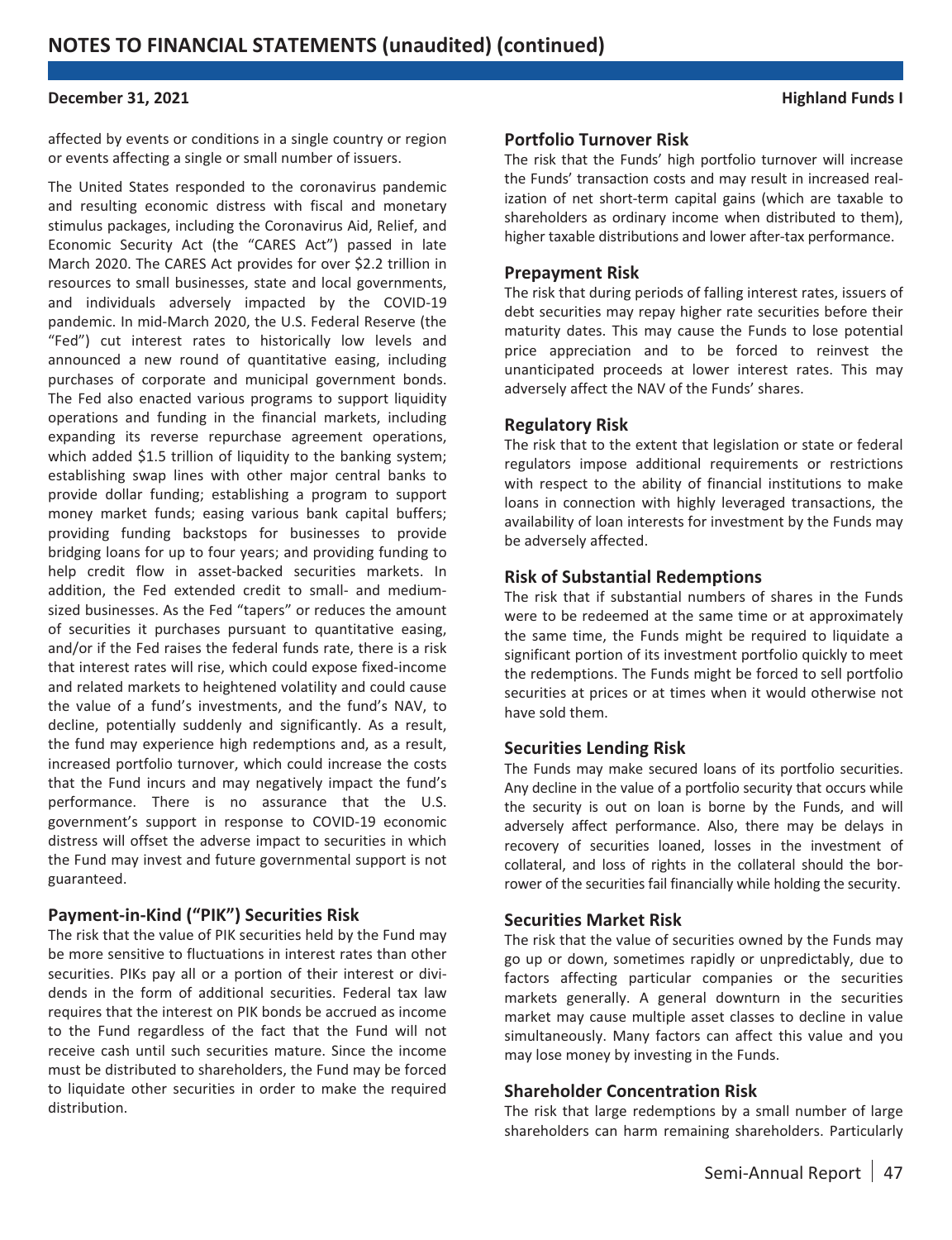large redemptions may affect asset allocation decisions and could adversely impact remaining Fund shareholders. Due to the ongoing liquidation of the Fund, certain material shareholders hold large amounts of shares of the Fund.

#### **Short Sales Risk**

Short sales by the Funds that are not made where there is an offsetting long position in the asset that it is being sold short theoretically involve unlimited loss potential since the market price of securities sold short may continuously increase. Short selling allows the Funds to profit from declines in market prices to the extent such decline exceeds the transaction costs and costs of borrowing the securities. However, since the borrowed securities must be replaced by purchases at market prices in order to close out the short position, any appreciation in the price of the borrowed securities would result in a loss. Purchasing securities to close out the short position can itself cause the price of securities to rise further, thereby exacerbating the loss. The Funds may mitigate such losses by replacing the securities sold short before the market price has increased significantly. Under adverse market conditions, a Fund might have difficulty purchasing securities to meet margin calls on its short sale delivery obligations, and might have to sell portfolio securities to raise the capital necessary to meet its short sale obligations at a time when fundamental investment considerations would not favor such sales.

### **Small-Cap Company Risk**

The risk that investing in the securities of small-cap companies either directly or indirectly through investments in ETFs, closed-end funds or mutual funds ("Underlying Funds") may pose greater market and liquidity risks than larger, more established companies, because of limited product lines and/ or operating history, limited financial resources, limited trading markets, and the potential lack of management depth. In addition, the securities of such companies are typically more volatile than securities of larger capitalization companies.

### **Special Purpose Acquisition Companies Risk**

A Fund may invest in stock of, warrants to purchase stock of, and other interests in special purpose acquisition companies or similar special purpose entities that pool funds to seek potential acquisition opportunities (collectively, "SPACs"). Because SPACs and similar entities have no operating history or ongoing business other than seeking acquisitions, the value of their securities is particularly dependent on the ability of the entity's management to identify and complete a profitable acquisition. Some SPACs may pursue acquisitions only within certain industries or regions, which may increase the volatility of their prices. In addition, these securities, which are typically traded in the over-the-counter market, may be considered illiquid and/or may be subject to

#### restrictions on resale. An investment in an SPAC is subject a variety of risks, including that (i) a significant portion of the monies raised by the SPAC for the purpose of identifying and effecting an acquisition or merger may be expended during the search for a target transaction; (ii) an attractive acquisition or merger target may not be identified at all and the SPAC will be required to return any remaining monies to shareholders; (iii) any proposed merger or acquisition may be unable to obtain the requisite approval, if any, of SPAC shareholders; (iv) an acquisition or merger once effected may prove unsuccessful and an investment in the SPAC may lose value; (v) the warrants or other rights with respect to the SPAC held by the Fund may expire worthless or may be repurchased or retired by the SPAC at an unfavorable price; (vi) the Fund will be delayed in receiving any redemption or liquidation proceeds from a SPAC to which it is entitled; (vii) an investment in an SPAC may be diluted by additional later offerings of interests in the SPAC or by other investors exercising existing rights to purchase shares of the SPAC; (viii) no or only a thinly traded market for shares of or interests in an SPAC may develop, leaving the Fund unable to sell its interest in an SPAC or to sell its interest only at a price below what the Fund believes is the SPAC interest's intrinsic value; and (ix) the values of investments in SPACs may be highly volatile and may depreciate significantly over time.

#### **Swaps Risk**

The use of swaps is a highly specialized activity which involves investment techniques, risk analyses and tax planning different from those associated with ordinary portfolio securities transactions. These transactions can result in sizeable realized and unrealized capital gains and losses relative to the gains and losses from a Funds' direct investments in securities.

Transactions in swaps can involve greater risks than if a Fund had invested in the reference assets directly since, in addition to general market risks, swaps may be leveraged and are also subject to illiquidity risk, counterparty risk, credit risk and pricing risk. However, certain risks may be reduced (but not eliminated) if a Fund invests in cleared swaps. Regulators also may impose limits on an entity's or group of entities' positions in certain swaps. Because bilateral swap agreements are two party contracts and because they may have terms of greater than seven days, these swaps may be considered to be illiquid. Moreover, a Fund bears the risk of loss of the amount expected to be received under a swap in the event of the default or bankruptcy of a swap counterparty. Many swaps are complex and valued subjectively. Swaps and other derivatives may also be subject to pricing or "basis" risk, which exists when the price of a particular derivative diverges from the price of corresponding cash market instruments. Under certain market conditions it may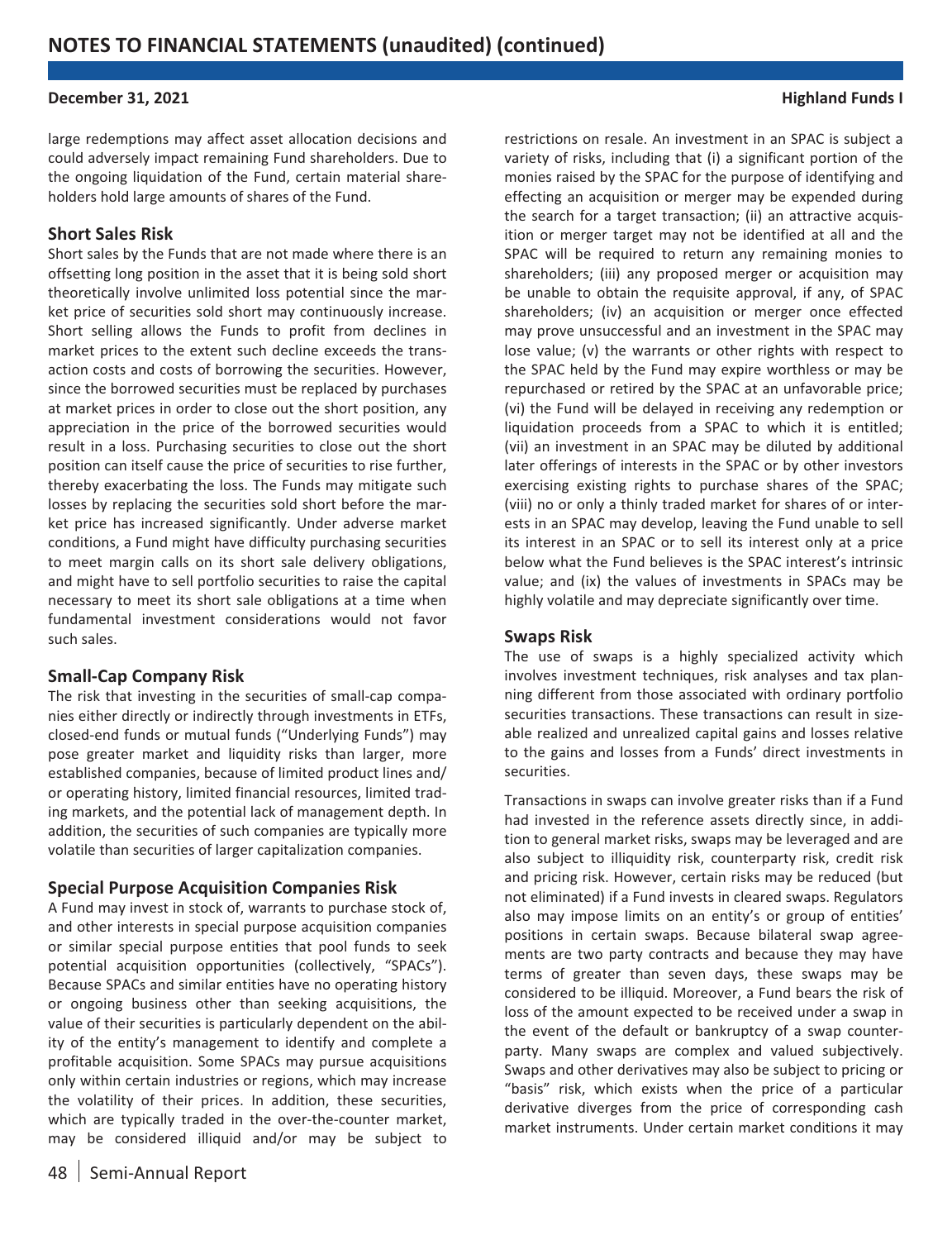not be economically feasible to initiate a transaction or liquidate a position in time to avoid a loss or take advantage of an opportunity. If a swap transaction is particularly large or if the relevant market is illiquid, it may not be possible to initiate a transaction or liquidate a position at an advantageous time or price, which may result in significant losses.

The value of swaps can be very volatile, and a variance in the degree of volatility or in the direction of securities prices from the Investment Adviser's expectations may produce significant losses in a Fund's investments in swaps. In addition, a perfect correlation between a swap and a reference asset may be impossible to achieve. As a result, the Investment Adviser's use of swaps may not be effective in fulfilling the Investment Adviser's investment strategies and may contribute to losses that would not have been incurred otherwise.

#### **Tax Risk**

The risk that the U.S. income tax rules may be uncertain when applied to specific arbitrage transactions, including identifying deferred losses from wash sales or realized gains from constructive sales, among other issues. Such uncertainty may cause the Fund to be exposed to unexpected tax liability.

#### **Technology Sector Risk**

The risk associated with investments in the technology sector. Technology related companies are subject to significant competitive pressures, such as aggressive pricing of their products or services, new market entrants, competition for market share, short product cycles due to an accelerated rate of technological developments, evolving industry standards, changing customer demands and the potential for limited earnings and/or falling profit margins. The failure of a company to adapt to such changes could have a material adverse effect on the company's business, results of operations, and financial condition. These companies also face the risks that new services, equipment or technologies will not be accepted by consumers and businesses or will become rapidly obsolete. These factors can affect the profitability of these companies and, as a result, the values of their securities. Many technology companies have limited operating histories.

#### **Telecommunications Sector Risk**

The risk that the Fund may be impacted by risks faced by companies in the telecommunications services industry, including: a telecommunications market characterized by increasing competition and regulation by the Federal Communications Commission and various state regulatory authorities; the need to commit substantial capital to meet increasing competition, particularly in formulating new products and new services using new technology; and technological innovations that may make various products and services obsolete.

### **Undervalued Stocks Risk**

The risk that an undervalued stock may decrease in price or may not increase in price as anticipated by the Investment Adviser if other investors fail to recognize the company's value or the factors that the Investment Adviser believes will cause the stock price to increase do not occur.

### **Note 8. Investment Transactions**

#### **Purchases & Sales of Securities**

The cost of purchases and the proceeds from sales of investments, other than short-term securities and shortterm options, for the six months ended December 31, 2021, were as follows:

|                          |                  | <b>U.S Government</b><br>Securities <sup>(1)</sup><br><b>Other Securities</b> |                                                           |               |
|--------------------------|------------------|-------------------------------------------------------------------------------|-----------------------------------------------------------|---------------|
| Fund                     | <b>Purchases</b> | <b>Sales</b>                                                                  | <b>Purchases</b>                                          | <b>Sales</b>  |
| Event Driven Fund        |                  |                                                                               | $\zeta$ - $\zeta$ - $\zeta$ 80,400,134 $\zeta$ 70,320,872 |               |
| Merger Arbitrage<br>Fund |                  |                                                                               | 1,407,921,366                                             | 1,184,726,425 |

 $(1)$  The Funds did not have any purchases or sales of U.S. Government Securities for the six months ended December 31, 2021.

#### **Note 9. Other Matters**

HCMFA has entered into a Services Agreement (the "Services Agreement") with Skyview Group ("Skyview"), effective February 25, 2021, pursuant to which HCMFA will receive administrative and operational support services to enable it to provide the required advisory services to the Fund. The Investment Adviser, and not the Funds, will compensate all Investment Adviser and Skyview personnel who provide services to the Fund.

#### **Note 10. Indemnification**

Under the Trust's organizational documents, the officers and Trustees have been granted certain indemnification rights against certain liabilities that may rise out of performance of their duties to the Funds. Additionally, in the normal course of business, the Funds may enter into contracts with service providers that contain a variety of indemnification clauses. The Funds' maximum exposure under these arrangements is dependent on future claims that may be made against the Funds and, therefore, cannot be estimated.

#### **Note 11. Subsequent Events**

Management has evaluated the impact of all subsequent events on the Funds through the date the financial statements were issued, and has determined that there were no subsequent events to report which have not already been recorded or disclosed in these financial statements and accompanying notes.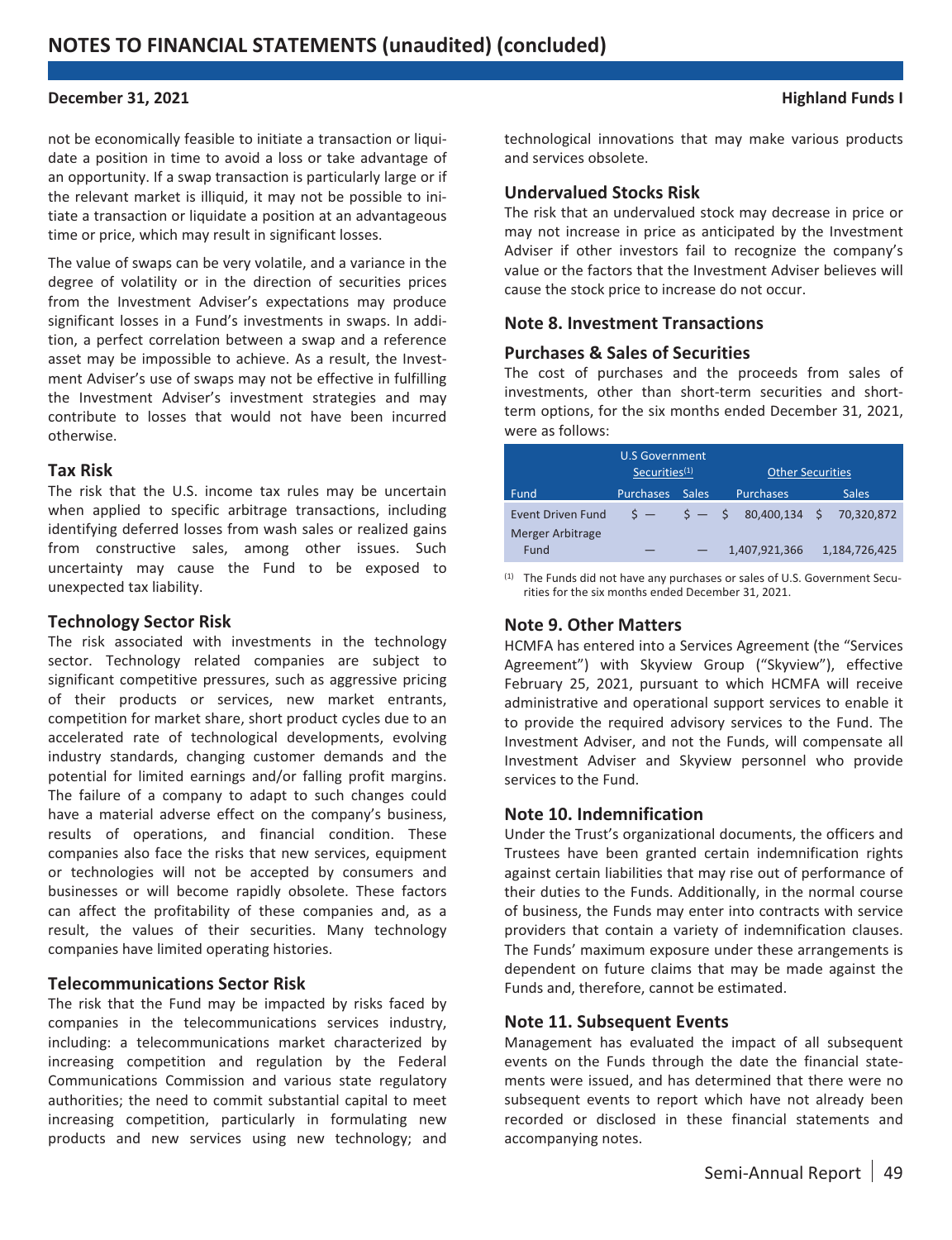#### <span id="page-51-0"></span>**Additional Portfolio Information**

The Investment Adviser and its affiliates manage other accounts, including registered and private funds and individual accounts. Although investment decisions for the Funds are made independently from those of such other accounts, the Investment Adviser may, consistent with applicable law, make investment recommendations to other clients or accounts that may be the same or different from those made to the Funds, including investments in different levels of the capital structure of a company, such as equity versus senior loans, or that involve taking contradictory positions in multiple levels of the capital structure. The Investment Adviser has adopted policies and procedures that address the allocation of investment opportunities, execution of portfolio transactions, personal trading by employees and other potential conflicts of interest that are designed to ensure that all client accounts are treated equitably over time. Nevertheless, this may create situations where a client could be disadvantaged because of the investment activities conducted by the Investment Adviser for other client accounts. When the Funds and one or more of such other accounts are prepared to invest in, or desire to dispose of, the same security, available investments or opportunities for each will be allocated in a manner believed by the Investment Adviser to be equitable to the Funds and such other accounts. The Investment Adviser also may aggregate orders to purchase and sell securities for the Funds and such other accounts. Although the Investment Adviser believes that, over time, the potential benefits of participating in volume transactions and negotiating lower transaction costs should benefit all accounts including the Funds, in some cases these activities may adversely affect the price paid or received by the Funds or the size of the position obtained or disposed of by the Funds.

### <span id="page-51-1"></span>**Disclosure of Fund Expenses**

As a shareholder of a Fund, you incur two types of costs: (1) transaction costs, including sales charges (loads) on purchases and redemption fees; and (2) ongoing costs, including management fees; distribution (12b-1) and service fees; and other Fund expenses. This example is intended to help you understand the ongoing costs (in dollars) of investing in your Fund and to compare these costs with the ongoing costs of investing in other mutual funds. The example is based on an investment of \$1,000 invested at the beginning of the period and held for the six-month period July 1, 2021 through December 31, 2021, unless otherwise indicated. This table illustrates your Fund's costs in two ways:

**Actual Expenses:** The first part of the table provides information about actual account values and actual expenses. You may use the information in this line, together

with the amount you invested, to estimate the expenses that you paid over the period. Simply divide your account value by \$1,000 (for example, an \$8,600 account value divided by  $$1,000 = 8.6$ , then multiply the result by the number in the first line under the heading entitled "Expenses Paid During Period" to estimate the expenses you paid on your account during this period.

**Hypothetical Example for Comparison Purposes:** The second part of the table provides information about hypothetical account values and hypothetical expenses based on your Fund's actual expense ratio and an assumed rate of return of 5% per year before expenses, which is not your Fund's actual return. The actual expense ratio includes voluntary fee waivers or expense reimbursements by the Fund's investment adviser. The expense ratio would be higher had the fee waivers or expense reimbursements not been in effect. The hypothetical account values and expenses may not be used to estimate the actual ending account balance or expenses you paid for the period. You may use this information to compare the ongoing costs of investing in your Fund and other funds. To do so, compare this 5% hypothetical example with the 5% hypothetical examples that appear in the shareholder reports of the other funds. Please note that the expenses shown in the table are meant to highlight your ongoing costs only and do not reflect any transactional costs, such as sales charges (loads) or redemption fees. Therefore, the second part of the table is useful in comparing ongoing costs only, and will not help you determine the relative total costs of owning different funds. In addition, if these transactional costs were included, your costs would have been higher.

|                                   | <b>Beginning</b><br>Account<br>Value<br>7/1/21 | <b>Beginning</b><br><b>Ending</b><br>Account<br>Value<br>12/31/21 | Annualized<br><b>Expense</b><br>Ratios <sup>(1)</sup> | <b>Expenses</b><br>Paid<br><b>During</b><br>Period <sup>(2)</sup> |  |
|-----------------------------------|------------------------------------------------|-------------------------------------------------------------------|-------------------------------------------------------|-------------------------------------------------------------------|--|
| <b>NexPoint Event Driven Fund</b> |                                                |                                                                   |                                                       |                                                                   |  |
| <b>Actual Fund Return</b>         |                                                |                                                                   |                                                       |                                                                   |  |
| Class A                           | \$1,000.00                                     | Ś<br>828.10                                                       | 2.25%                                                 | \$10.37                                                           |  |
| Class C                           | 1.000.00                                       | 825.60                                                            | 2.90                                                  | 13.34                                                             |  |
| Class <sub>7</sub>                | 1,000.00                                       | 829.90                                                            | 1.90                                                  | 8.76                                                              |  |
| <b>Hypothetical</b>               |                                                |                                                                   |                                                       |                                                                   |  |
| Class A                           | \$1,000.00                                     | \$1,013.86                                                        | 2.25%                                                 | \$11.42                                                           |  |
| Class C                           | 1.000.00                                       | 1.010.59                                                          | 2.90                                                  | 14.70                                                             |  |
| Class Z                           | 1.000.00                                       | 1.015.63                                                          | 1.90                                                  | 9.65                                                              |  |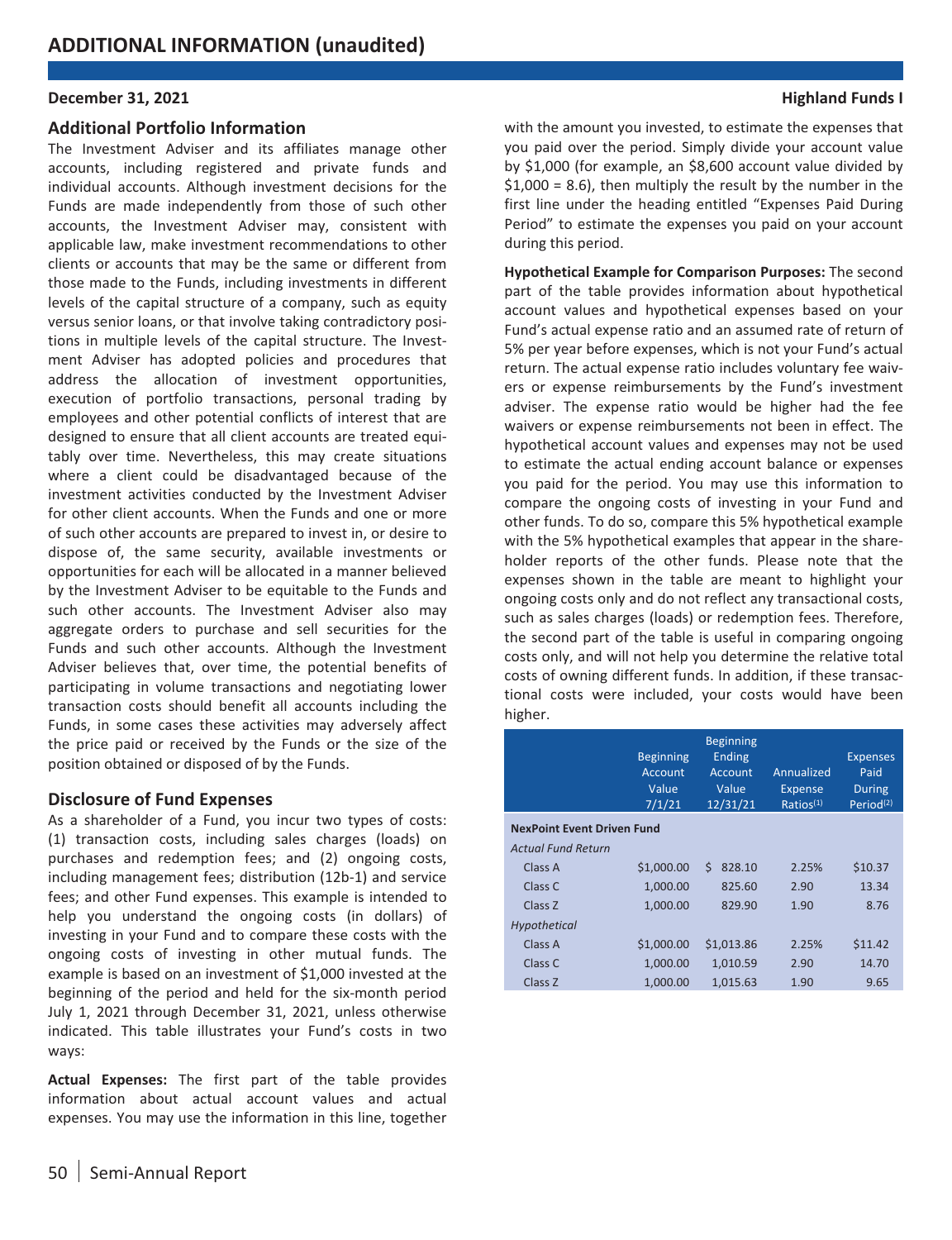|                                       | <b>Beginning</b><br>Account<br>Value<br>7/1/21 | <b>Beginning</b><br><b>Ending</b><br>Account<br>Value<br>12/31/21 | Annualized<br><b>Expense</b><br>Ratios <sup>(1)</sup> | <b>Expenses</b><br>Paid<br><b>During</b><br>Period <sup>(2)</sup> |  |
|---------------------------------------|------------------------------------------------|-------------------------------------------------------------------|-------------------------------------------------------|-------------------------------------------------------------------|--|
| <b>NexPoint Merger Arbitrage Fund</b> |                                                |                                                                   |                                                       |                                                                   |  |
| <b>Actual Fund Return</b>             |                                                |                                                                   |                                                       |                                                                   |  |
| Class A                               | \$1,000.00                                     | \$1,020.00                                                        | 2.36%                                                 | \$12.02                                                           |  |
| Class C                               | 1.000.00                                       | 1.016.20                                                          | 3.01                                                  | 15.30                                                             |  |
| Class <sub>7</sub>                    | 1,000.00                                       | 1,021.40                                                          | 2.01                                                  | 10.24                                                             |  |
| <b>Hypothetical</b>                   |                                                |                                                                   |                                                       |                                                                   |  |
| Class A                               | \$1,000.00                                     | \$1,013.31                                                        | 2.36%                                                 | \$11.98                                                           |  |
| Class C                               | 1,000.00                                       | 1.010.03                                                          | 3.01                                                  | 15.25                                                             |  |
| Class <sub>7</sub>                    | 1,000.00                                       | 1,015.07                                                          | 2.01                                                  | 10.21                                                             |  |

(1) Annualized, based on the Fund's most recent fiscal half-year expenses, including dividends on short positions and interest expenses, if any.

(2) Expenses are equal to the Fund's annualized expense ratio including interest expense and dividends on short positions, if any, multiplied by the average account value over the period, multiplied by the number of days in the most recent fiscal half-year, divided by the number of days in the full fiscal year (184/365).

### **Approval of Highland Funds I Investment Advisory Agreements**

The Trust has retained Highland Capital Management Fund Advisors, L.P. (the "Investment Adviser") to manage the assets of each Fund pursuant to investment advisory agreements between the Investment Adviser and each such Fund (the "Agreements"). The Agreements have been approved by the Funds' Board of Trustees, including a majority of the Independent Trustees. Each Agreement continues in effect from year-to-year, provided that such continuance is specifically approved at least annually by the vote of holders of at least a majority of the outstanding shares of each Fund or by the Board of Trustees and, in either event, by a majority of the Independent Trustees of each Fund casting votes in person at a meeting called for such purpose.

During a telephonic meeting with the Investment Adviser held on August 12, 2021, and separately with independent counsel on September 1, 2021, the Board of Trustees considered information bearing on the continuation of the Agreements for an additional one-year period with respect to the Funds. The Board of Trustees further discussed and considered information with respect to the continuation of the Agreements at a Board meeting held on September 16-17, 2021.

At meetings held on October 25, 2021, the Board of Trustees, including the Independent Trustees, approved the continuance of the Agreements for a one-year period commencing on November 1, 2021. As part of its review process, the Board of Trustees requested, through Fund counsel and independent legal counsel, and received from the Investment Adviser, various information and written materials, including: (1) information regarding the financial soundness of the Investment Adviser and the profitability of

each Agreement to the Investment Adviser; (2) information on the advisory, legal and compliance personnel of the Investment Adviser, including ongoing updates regarding the Highland Capital Management L.P. ("HCMLP") bankruptcy, and compensation arrangements; (3) information regarding Skyview's role as a service provider to the Investment Adviser pursuant to the services agreement between Skyview and the Investment Adviser (the "Skyview Services Agreement") to assist the Investment Adviser in providing certain services to the Funds pursuant to the Agreements and Administration Services Agreement between the Investment Adviser and the Funds, as well as information regarding the Investment Adviser's oversight role over Skyview; (4) information on the internal compliance procedures of the Investment Adviser, including policies and procedures for personal securities transactions, conflicts of interest and with respect to cybersecurity, business continuity and disaster recovery; (5) comparative information showing how the Funds' fees and operating expenses compare to those of other accounts of the Investment Adviser, if any, with investment strategies similar to those of the Funds; (6) information on the investment performance of the Funds, including a comparison of each Fund's performance against that of other registered investment companies and comparable funds managed by the Investment Adviser that follow investment strategies similar to those of such Fund; (7) information regarding brokerage and portfolio transactions; and (8) information on any legal proceedings or regulatory audits or investigations affecting the Investment Adviser, including relating to the HCMLP bankruptcy. After the August 2021 meeting and throughout the annual contract renewal process, including at the September 16-17, 2021 Board meeting, the Board of Trustees requested that the Investment Adviser provide additional information and written responses regarding various matters in connection with the Board of Trustees' review and consideration of the Agreements. It was further noted that throughout the process, the Board of Trustees, including separately the Independent Trustees, had also met in executive sessions to further discuss the materials.

In addition, the Board of Trustees received an independent report from FUSE Research Network ("FUSE"), an independent third-party provider of investment company data, relating to each Fund's performance and expenses compared to the performance and expenses of a group of funds deemed by FUSE to be comparable to each Fund (the "peer group"), and to a larger group of comparable funds (the "peer universe"). The Board of Trustees also received data relating to each Fund's leverage and distribution rates as compared to its peer group.

The Board of Trustees discussed the materials provided by the Investment Adviser in detail over the course of multiple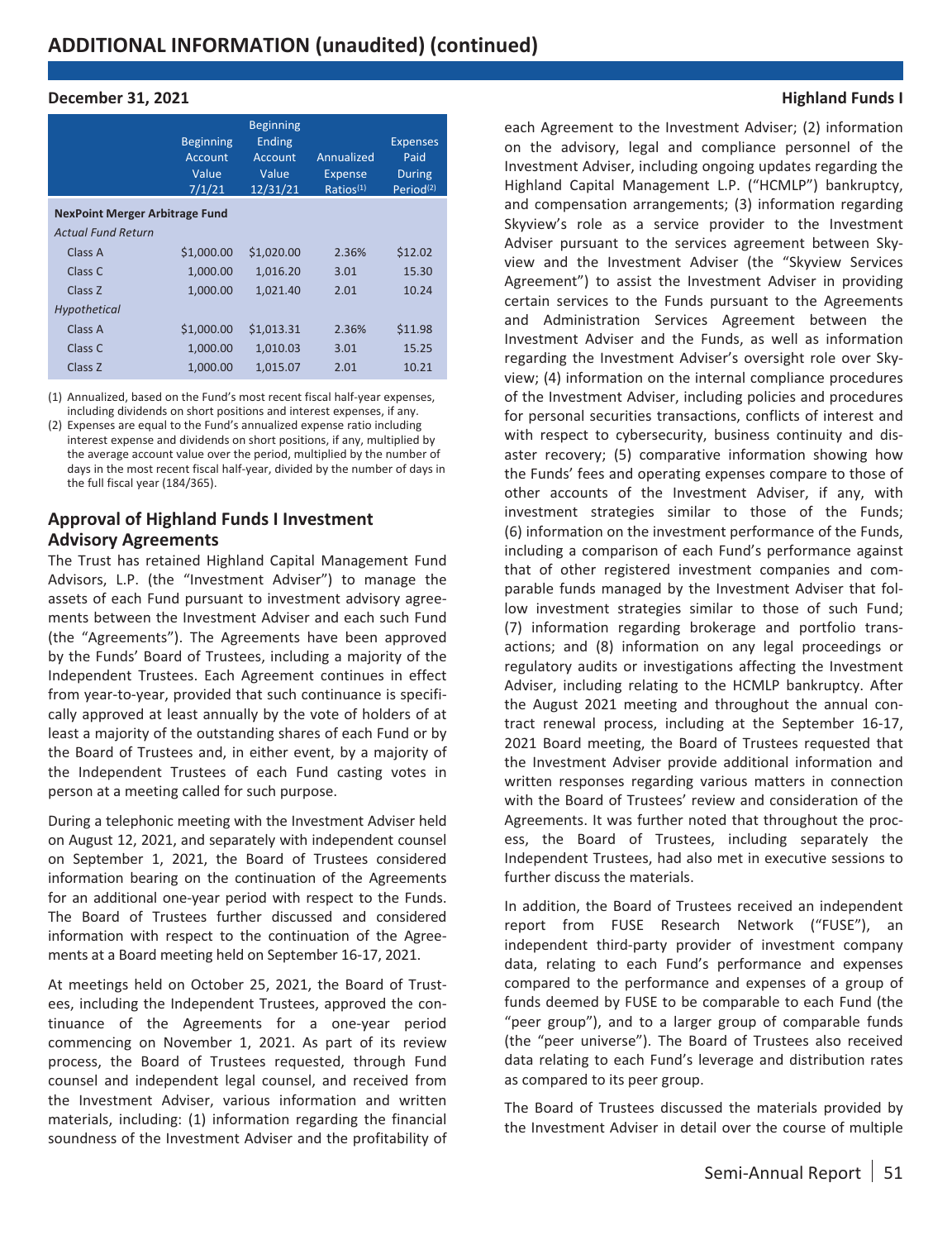meetings, including the Investment Adviser's responses to the Board of Trustees' specific written questions, comparative fee and performance information and information concerning the Investment Adviser's business and financial condition. The factors considered and the determinations made by the Board of Trustees in connection with the approval of the renewal of the Agreement with the Investment Adviser are set forth below but are not exhaustive of all matters that were discussed by the Board of Trustees.

The Board of Trustees' evaluation process with respect to the Investment Adviser is an ongoing one. In this regard, the Board of Trustees also took into account discussions with management and information provided to the Board of Trustees at meetings of the Board of Trustees over the course of the year with respect to the services provided by the Investment Adviser to each Fund, including quarterly performance reports prepared by management containing reviews of investment results and prior presentations from the Investment Adviser with respect to each Fund. The information received and considered by the Board of Trustees in connection with the October 25, 2021 meeting and throughout the year was both written and oral.

The Board of Trustees reviewed various factors that were discussed in a legal memorandum provided by independent counsel regarding trustee responsibilities in considering the Agreements, the detailed information provided by the Investment Adviser and other relevant information. The Board of Trustees also considered other factors (including conditions and trends prevailing generally in the economy, the securities markets, and the effect of the COVID-19 pandemic on each Funds and the industry). Some of the factors that figured particularly in the Board of Trustees' deliberations are described below, although individual Trustees may have evaluated the information presented differently from one another, giving different weights to various factors. In addition, the Board of Trustees' conclusions may be based in part on its consideration of the advisory arrangements in prior years and on the Board of Trustee' ongoing regular review of fund performance and operations throughout the year. The Board of Trustees' conclusions as to the approval of the Agreements were based on a comprehensive consideration of all information provided to the Board of Trustees without any single factor being dispositive in and of itself.

Throughout the process, the Board of Trustees had the opportunity to ask questions of and request additional information from the Investment Adviser. The Board of Trustees was assisted by legal counsel for the Trust and the Independent Trustees were also separately assisted by independent legal counsel throughout the process. The Board of Trustees also met separately without representatives of the Investment Adviser present. The Independent Trustees were advised by and met in executive sessions with their independent legal counsel at which no representatives of management were present to discuss the proposed continuation of the Agreements.

### **The nature, extent, and quality of the services to be provided by the Investment Adviser.**

The Board of Trustees considered the Investment Adviser's services as investment manager to the Fund.

The Board of Trustees considered the portfolio management services to be provided by the Investment Adviser under the Agreements and the activities related to portfolio management, including use of technology, research capabilities and investment management staff. The Board of Trustees also considered the relevant experience and qualifications of the personnel providing advisory services, including the background and experience of the members of each Fund's portfolio management team. The Board of Trustees reviewed the management structure, assets under management and investment philosophies and processes of the Investment Adviser, including with respect to liquidity management. The Board of Trustees also reviewed and discussed information regarding the Investment Adviser's compliance policies, procedures and personnel, including compensation arrangements and with respect to valuation, cybersecurity, business continuity and disaster recovery. The Board of Trustees also considered the Investment Adviser's risk management and monitoring processes. The Board of Trustees took into account the terms of the Agreements and considered that, the Investment Adviser, subject to the direction of the Board of Trustees, is responsible for providing advice and guidance with respect to each Fund and for managing the investment of the assets of each Fund. The Board of Trustees also took into account that the scope of services provided to the Funds and the undertakings required of the Investment Adviser in connection with those services, including with respect to its own and the Funds' compliance programs, had expanded over time as a result of regulatory, market and other developments. The Board of Trustees also considered operational, staffing and organizational changes with respect to the Investment Adviser over the prior year, including in connection with the transitions of certain shared services arrangements and the steps taken by the Investment Adviser to address such transitions, and the fact that there were no material operational or compliance issues with respect to the Funds or decrease in the level and quality of services provided to the Funds as a result. The Board of Trustees also considered the Investment Adviser's regulatory history. The Board of Trustees also considered the Investment Adviser's current litigation matters related to the HCMLP bankruptcy and took into account the Investment Adviser's representation that such matters would not impact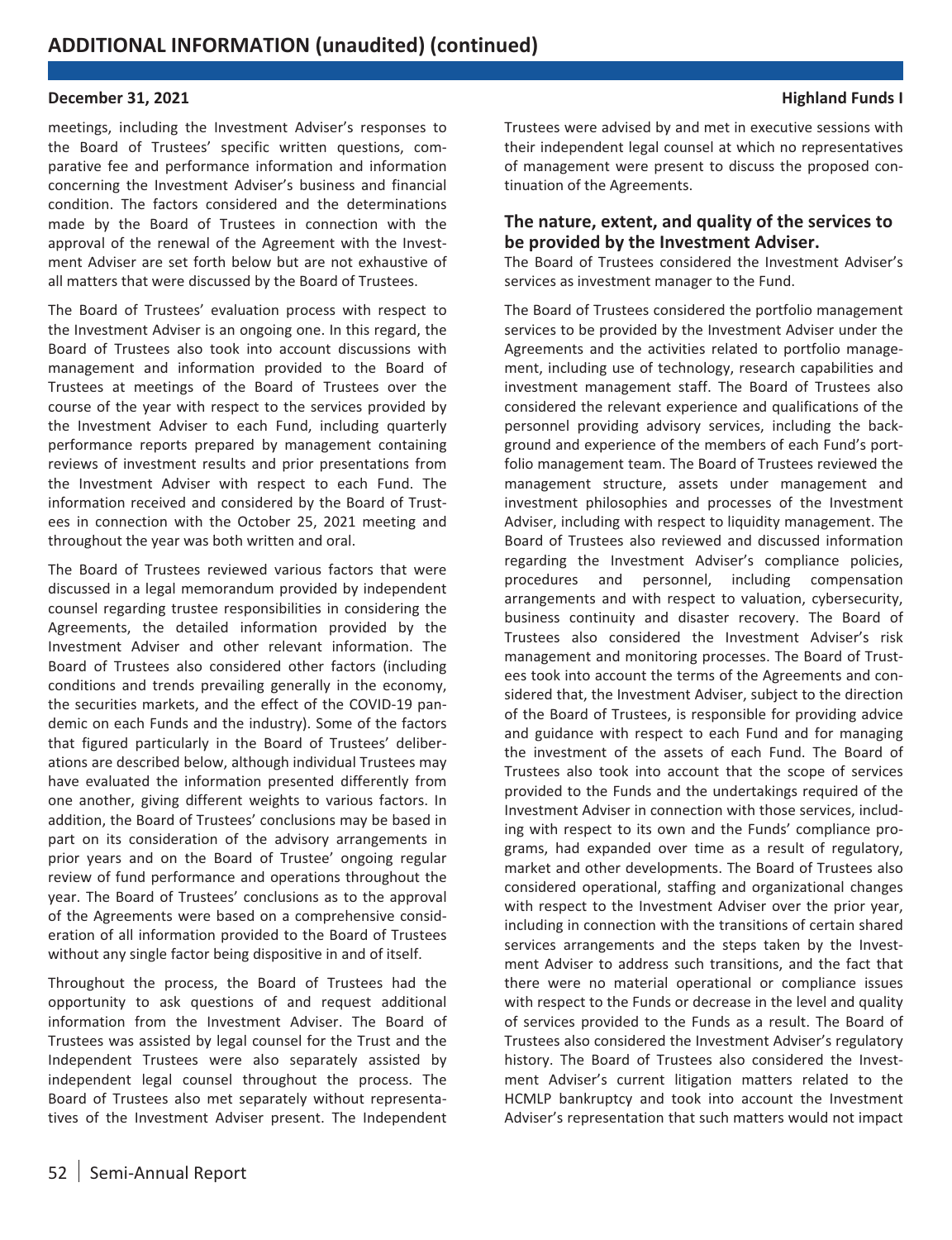the quality and level of services the Investment Adviser will provide to the Funds under the Agreements.

The Investment Adviser's services in coordinating and overseeing the activities of each Fund's other service providers, as well of the services provided by Skyview to the Investment Adviser under the Skyview Services Agreements, were also considered. The Board of Trustees also evaluated the expertise and performance of the personnel of the Investment Adviser who performed services for each Fund throughout the year. They also considered the quality of the Investment Adviser's compliance oversight program with respect to each Fund's service providers. The Board of Trustees also considered both the investment advisory services and the nature, quality and extent of any administrative and other non-advisory services, including shareholder servicing and distribution support services that are provided to each Fund and its shareholders by the Investment Adviser and its affiliates, as well as considered the services provided by Skyview to the Investment Adviser under the Skyview Services Agreement. The Board of Trustees noted that the level and quality of services to the Funds by the Investment Adviser and its affiliates had not been materially impacted by the HCMLP bankruptcy and took into account the Investment Adviser's representations that the level and quality of the services provided by the Investment Adviser and their affiliates, as well as of those services provided by Skyview to the Investment Adviser under the Skyview Services Agreements, would continue to be provided to the Funds at the same or higher level and quality.

The Board of Trustees also considered the significant risks assumed by the Investment Adviser in connection with the services provided to each Fund, including entrepreneurial risk and ongoing risks including investment, operational, enterprise, litigation, regulatory and compliance risks with respect to the Funds. The Board of Trustees also noted various cost-savings initiatives that had been implemented by the Investment Adviser with respect to each Fund and the other funds in the Highland complex over the years. The Board of Trustees considered the Investment Adviser's financial condition and financial wherewithal. The Board of Trustees also considered the financial condition and operations of the Investment Adviser during the COVID-19 pandemic and noted that there had been no material disruption of the Investment Adviser's services to the Funds and that the Investment Adviser had continued to provide the same level, quality and extent of services to the Funds.

The Board of Trustees also noted that on a regular basis it receives and reviews information from the Funds' Chief Compliance Officer (CCO) regarding the Funds' compliance policies and procedures established pursuant to Rule 38a-1 under the Investment Company Act of 1940. The Board of Trustees also took into account the CCO's ongoing reports concerning the CCO's oversight of the risk assessment processes.

In considering the nature, extent, and quality of the services provided by the Investment Adviser, the Board of Trustees also took into account its knowledge of the Investment Adviser's management and the quality of the performance of its duties, through discussions and reports during the preceding year and in past years.

The Board of Trustees concluded that the Investment Adviser had the quality and depth of personnel and investment methods essential to performing its duties under the Agreements, and that the nature and the quality of such advisory services supported the approval of the Agreements.

#### **The Investment Adviser's historical performance.**

In considering each Fund's performance, the Board of Trustees noted that it reviews at its regularly scheduled meetings information about each Fund's performance results. The Board of Trustees considered the performance of the Funds as described in the quarterly and other reports prepared by management over the course of the year. The Board of Trustees noted that the Investment Adviser reviewed with the Board of Trustees on a quarterly basis detailed information about the Funds' performance results, portfolio composition and investment strategies. The Board of Trustees reviewed the historical performance of each Fund over various time periods and reflected on previous discussions regarding matters bearing on the Investment Adviser's performance at its meetings throughout the year. The Board of Trustees discussed the historical performance of each Fund and considered the relative performance of each Fund and its portfolio management team as compared to that of each Fund's peer group as selected by FUSE, as well as comparable indices.

The Board of Trustees also reviewed and considered the FUSE report, which provided a statistical analysis comparing each Fund's investment performance, expenses and fees to those of comparable funds for various periods ended June 30, 2021 and management's discussion of the same, including the effect of current market conditions on each Fund's more-recent performance. The Board of Trustees also received a review of the data contained in the FUSE report from representatives of FUSE. The Board of Trustees noted that while it found the data provided by FUSE, the independent third-party data provider, generally useful, it recognized its limitations, including in particular that the data may vary depending on the end date selected and the results of the performance comparisons may vary depending on the selection of the peer group. The Board of Trustees also took into account management's discussion of the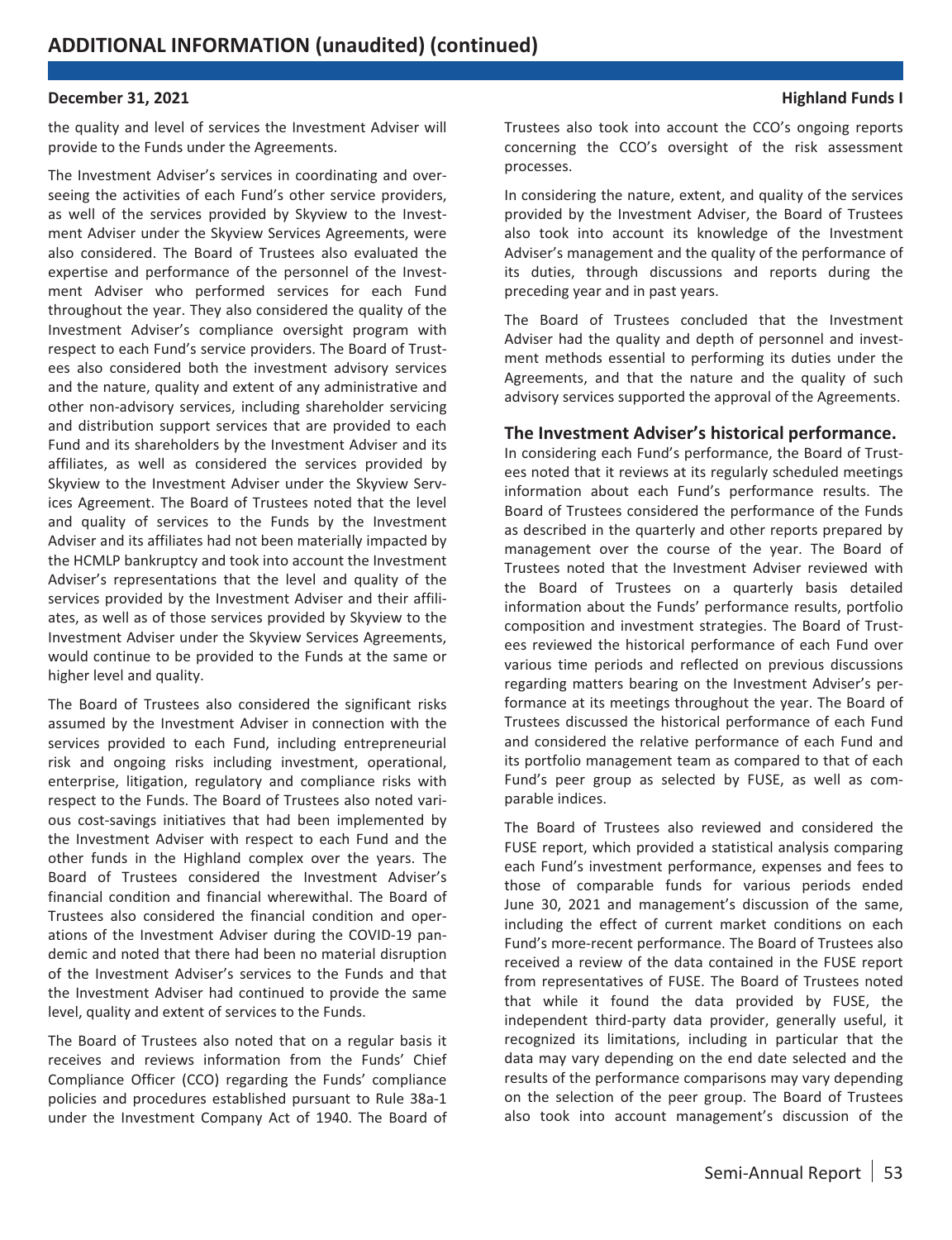category in which each Fund was placed for comparative purposes, including any differences between a Fund's investment strategy and the strategy of the funds in each Fund's respective category, as well as compared to the peer group selected by FUSE. The Board of Trustees also took into account its discussions with management over the course of the year regarding factors that contributed to the performance of the Fund, including presentations with the Fund's portfolio managers.

Among other data relating specifically to the Merger Arbitrage Fund's performance, the Board of Trustees took note of FUSE's explanatory note that the peer group consists of merger arbitrage funds with similar pricing characteristics and that the universe includes the Merger Arbitrage Fund, its peer group, and other merger arbitrage funds with similar pricing characteristics, excluding outliers. The Board of Trustees considered that the Fund outperformed its benchmark index, the Bloomberg Barclays U.S. Aggregate Bond Index for the one-, three-, and five-year periods ended June 30, 2021. The Board of Trustees also considered that the Fund outperformed its peer group median for the one-, three-, and five-year periods ended June 30, 2021. The Board of Trustees also took into account management's discussion of the Fund's strong performance.

It was noted that, effective November 2019, the Long Short Healthcare Fund was renamed the Highland Healthcare Opportunities Fund, and the Fund no longer pursues a long/ short strategy. It was also noted that, effective October 15, 2021, the Highland Healthcare Opportunities Fund was renamed NexPoint Event Driven Fund. Among other data relating specifically to the NexPoint Event Driven Fund's performance, the Board of Trustees took note of FUSE's explanatory note that the peer group and universe consist of other health funds with similar pricing characteristics, and that the universe excludes outliers. The Board of Trustees then considered that the NexPoint Event Driven Fund had underperformed its benchmark, the S&P 500 Index, and the median of its peer group for the one-, three-, five-, and ten-year periods ended June 30, 2021. The Board of Trustees also took into account management's discussion of the Fund's performance, including the differences between the Fund and the category in which it was placed for comparative purposes. The Board of Trustees also noted the proposed changes to the Fund's investment strategy.

The Board of Trustees concluded that each Fund's overall performance and other relevant factors, including the Investment Adviser's actions to address any underperformance, supported the continuation of the Agreements with respect to each Fund for an additional one-year period.

### **The costs of the services to be provided by the Investment Adviser and the profits to be realized by the Investment Adviser and its affiliates from the relationship with each Fund.**

The Board of Trustees also gave consideration to the fees payable under the Agreements, the expenses the Investment Adviser incur in providing advisory services and the profitability to the Investment Adviser from managing the Funds, including: (1) information regarding the financial condition of the Investment Adviser; (2) information regarding the total fees and payments received by the Investment Adviser for its services and, with respect to the Investment Adviser, whether such fees are appropriate given economies of scale and other considerations; (3) comparative information showing (a) the fees payable under the Agreements versus the investment advisory fees of certain registered investment companies and comparable funds that follow investment strategies similar to those of the Funds and (b) the expense ratios of each Fund versus the expense ratios of certain registered investment companies and comparable funds that follow investment strategies similar to those of each Fund; and (4) information regarding the total fees and payments received and the related amounts waived and/or reimbursed by the Investment Adviser for providing administrative services with respect to each Fund under separate agreements and whether such fees are appropriate.

The Board of Trustees considered that the Merger Arbitrage Fund's total net expenses were in line with its peer group median but its advisory fees were lower than that of its peer group median. The Board of Trustees also took into account management's discussion of the Merger Arbitrage Fund's expenses and the amounts waived and/or reimbursed by the Investment Adviser.

The Board considered that the NexPoint Event Driven Fund's total net expenses and advisory fees were higher than those of its peer group median. The Board of Trustees took into account management's discussion of the Fund's expenses, including the Fund's strategy as compared to the other Funds in the peer group. The Board of Trustees also noted the proposed change in its strategy and fees, which would be more aligned with a different category.

The Board of Trustees also considered the so-called "fall-out benefits" to the Investment Adviser with respect to each Fund, such as the reputational value of serving as Investment Adviser to the Fund, potential fees paid to the Investment Adviser's affiliates by the Fund or portfolio companies for services provided, including administrative services provided to the Fund by the Investment Adviser pursuant to separate agreements, the benefits of scale from investment by the Fund in affiliated funds, and the benefits of research made available to the Investment Adviser by reason of brokerage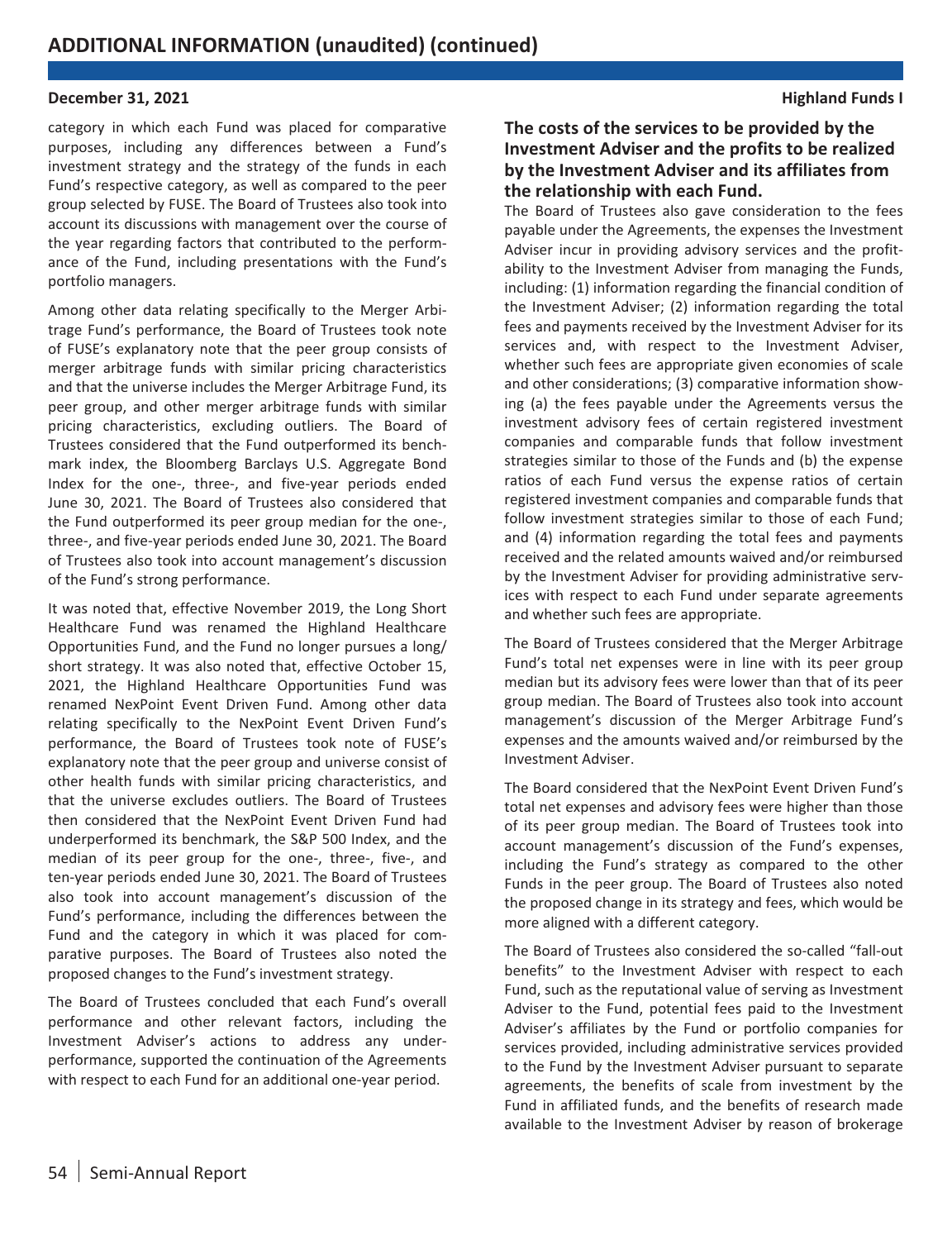commissions (if any) generated by the Fund's securities transactions. The Board of Trustees concluded that the benefits received by the Investment Adviser and its affiliates were reasonable in the context of the relationship between the Investment Adviser and each Fund.

After such review, the Board of Trustees determined that the profitability to the Investment Adviser and its affiliates from their relationship with each Fund was not excessive.

### **The extent to which economies of scale would be realized as each Fund grows and whether fee levels reflect these economies of scale for the benefit of shareholders.**

The Board of Trustees also considered the effect of the Funds' growth in assets under management on their fees. The Board of Trustees noted that while the Funds do not currently contain breakpoints in their advisory fee schedules, the Merger Arbitrage Fund does benefit from a waiver of a portion of its advisory and administration fees, which the Investment Adviser believes can be more effective than breakpoints at controlling overall costs borne by shareholders and the Board of Trustees took into account management's discussion of the same. Among other data, the Board of Trustees examined the effect of each Fund's growth in assets under management on various fee schedules and reviewed the FUSE report, which compared fees among peers. The Board of Trustees also generally noted that, if a Fund's assets increase over time, the Fund may realize other economies of scale if assets increase proportionally more than certain other fixed expenses. The Board of Trustees concluded that the fee structures are reasonable, and with respect to the Investment Adviser, should result in a sharing of economies of scale in view of the information provided. The Board of Trustees determined to continue to review the ways and extent to which economies of scale might be shared between the Investment Adviser, on the one hand, and shareholders of the Funds, on the other.

### **Conclusion.**

Following a further discussion of the factors above, it was noted that in considering the approval of the Agreements, no single factor was determinative to the decision of the Board of Trustees. Rather, after weighing all factors and considerations, including those discussed above, the Board of Trustees, including separately, the Independent Trustees, unanimously agreed that the Agreements, including the advisory fee to be paid to the Investment Adviser, is fair and reasonable to each Fund in light of the services that the Investment Adviser provides, the expenses that it incurs and the reasonably foreseeable asset levels of the Fund.

#### **Liquidity Risk Management Program**

The Funds adopted and implemented a written liquidity risk management program (the "Program") as required by Rule 22e-4 under the 1940 Act, as amended (the "Liquidity Rule"). As required by the Liquidity Rule, the Program is designed to reasonably assess and manage the Funds' liquidity risk, taking into consideration the Funds' investment strategy and the liquidity of its portfolio investments during normal and reasonably foreseeable stressed conditions; its short and long-term cash flow projections; and its cash holdings and access to other funding sources.

The Board has appointed the Investment Adviser as the Program's administrator, and the Investment Adviser has delegated oversight of the Program to the cross-functional Liquidity Risk Management Committee (the "Committee"). The Committee includes representatives from compliance, accounting, operations, valuations, trading, and portfolio management departments, as well as employees of the Funds' service provider Skyview, and is responsible for the Program's administration and reporting to the Board on at least an annual basis regarding the Program's operation and effectiveness. The Committee executes the day-to-day investment management and security-level activities of the Funds in accordance with the requirements of the Program, subject to the supervision of the Investment Adviser and the Board.

The Committee: (1) reviews the day-to-day operations of the Program; (2) reviews and approve month-end liquidity classifications; (3) reviews quarterly testing and determinations, as applicable; and (4) review other Program related material. The Committee also conducts daily, monthly, quarterly, and annual quantitative and qualitative assessments of the Funds that is subject to the requirements of the Liquidity Rule and is a part of the Program to monitor investment performance issues, risks and trends. In addition, the Committee may conduct ad-hoc reviews and meetings as issues and trends are identified, including potential liquidity and valuation issues. The Committee also monitors global events, such as the COVID-19 coronavirus, that could impact the markets and liquidity of portfolio investments and their classifications.

In accordance with the Liquidity Rule, the Funds' portfolio investments is classified into one of four liquidity categories described below based on a determination of a reasonable expectation for how long it would take to convert the investment to cash (or sell or dispose of the investment) without significantly changing its market value.

- Highly liquid investments cash or convertible to cash within three business days or less
- Moderately liquid investments convertible to cash in three to seven calendar days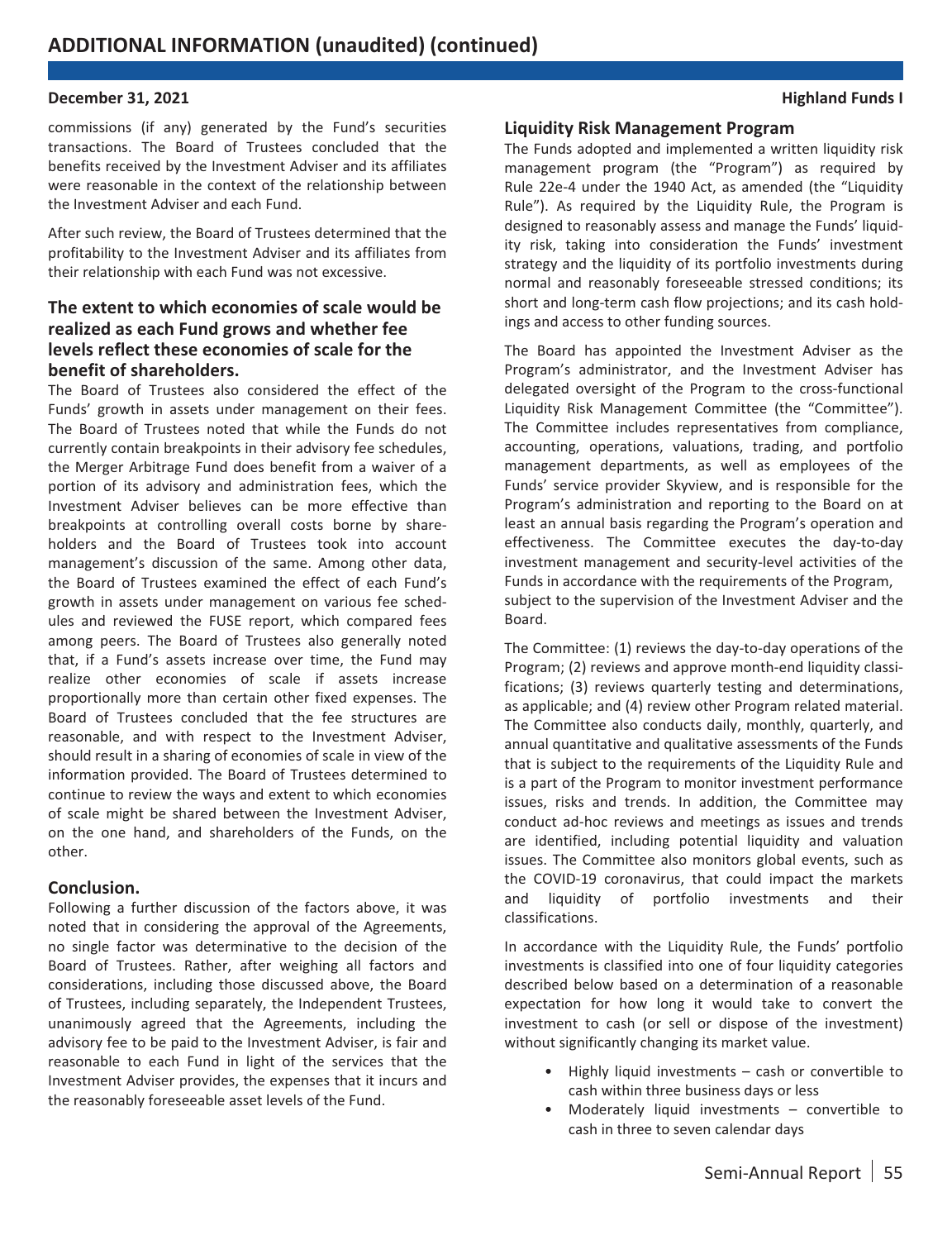- Less liquid investments can be sold or disposed of, but not settled, within seven calendar days
- Illiquid investments cannot be sold or disposed of within seven calendar days

Liquidity classification determinations consider a variety of factors including various market, trading and investment specific considerations, as well as market depth, and generally utilize analysis from a third-party liquidity metrics service.

The Liquidity Rule places a 15% limit on a Funds' illiquid investments and requires Funds that do not primarily hold assets that are highly liquid investments to determine and maintain a minimum percentage of the Funds' net assets to be invested in highly liquid investments (highly liquid investment minimum or "HLIM"). The Program includes provisions reasonably designed to comply with the 15% limit on illiquid investments and for determining, periodically reviewing and complying with the HLIM requirement as applicable. The Liquidity Rule and the Program also require reporting to the Board and the U.S. Securities and Exchange Commission (on a non-public basis) if the Funds' holdings of illiquid investments exceed 15% of the Funds' assets.

At a meeting held on June 8, 2021, the Committee presented a report to the Board summarizing the results of its annual assessment of the adequacy and effectiveness of the Program's implementation (the "Report"). The Report covered the period from May 31, 2020 through May 31, 2021 (the "Period").

For the Trust, the Report stated, in relevant part, that during the Period:

- There were no material changes to the Program;
- Each Fund's investment strategy remained appropriate for an open-end fund;
- The Funds were able to meet requests for redemption without significant dilution of remaining investors' interests in the Funds;
- The Funds did not breach the 15% limit on illiquid investments;
- The Funds routinely used the expedited settlement facilities to raise cash during periods of unusual market volatility with no issues;
- The Funds have been designated as a primarily Highly Liquid Funds and
- There were no material liquidity events which occurred or were reported during this period applicable to the Funds, if any, and the Committee's actions to address such matter.

Overall, the Report concluded that the Program, as adopted and implemented, remained reasonably designed to assess and manage the Funds' liquidity risk, and is operating in a manner that is adequate and effective to manage the liquidity risk of The Funds.

### **CONTROL PERSONS AND PRINCIPAL SHAREHOLDERS**

As of December 31, 2021, the Trustees and officers of each Fund as a group owned less than 1% of the then outstanding shares of each class of shares of each Fund.

Control persons are presumed to control a Fund for purposes of voting on matters submitted to a vote of shareholders due to their beneficial ownership of 25% or more of a Fund's outstanding voting securities. As of December 31, 2021, no person known to owned of record or beneficially 25% or more of the outstanding shares of a Fund.

A person who beneficially owns, either directly or indirectly, more than 25% of the voting securities of a Fund or acknowledges the existence of such control may be presumed to control the Fund. A control person could potentially control the outcome of any proposal submitted to the shareholders for approval, including changes to a Fund's fundamental policies or terms of the investment advisory agreement with the Adviser.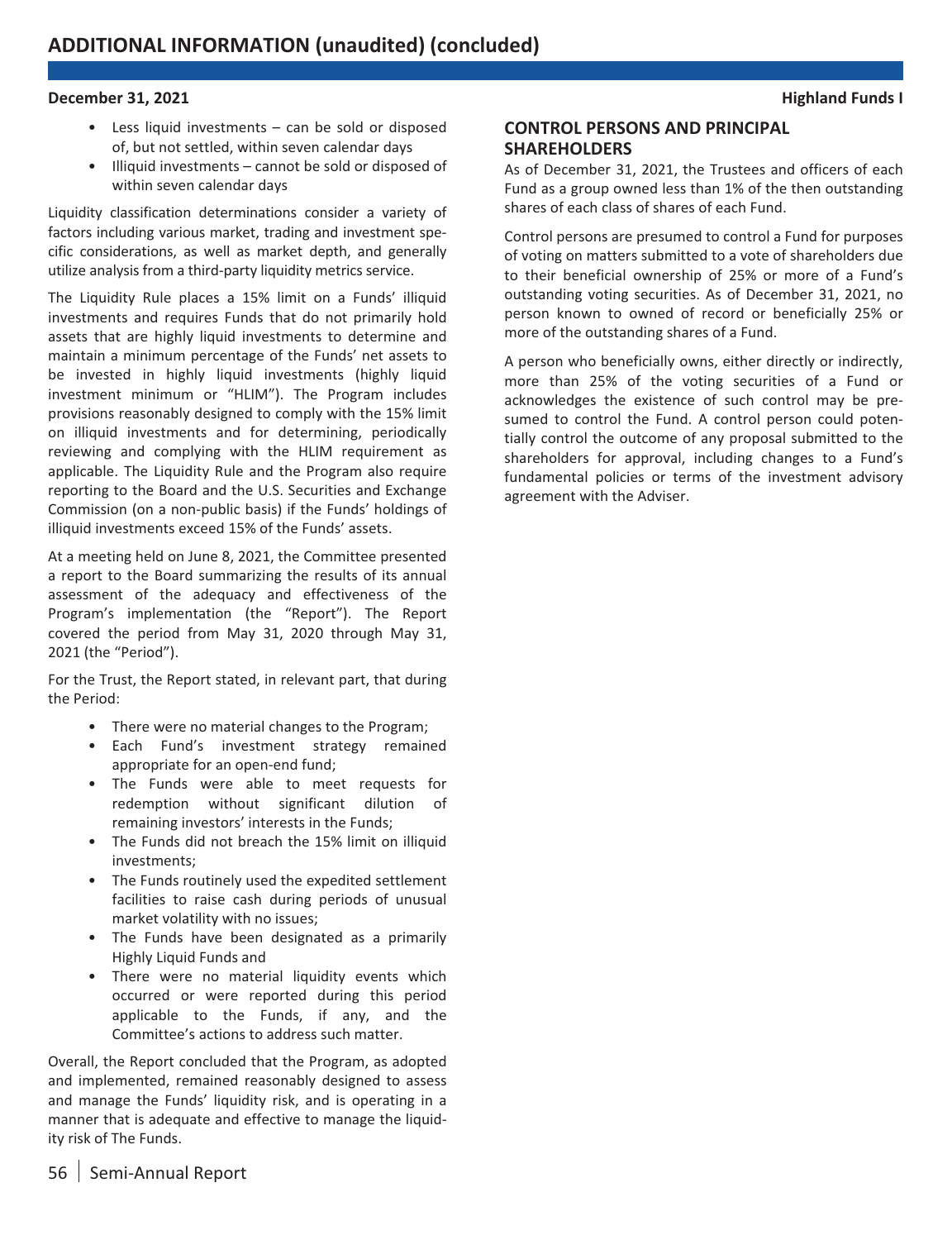#### <span id="page-58-0"></span>**Investment Adviser**

Highland Capital Management Fund Advisors, L.P. 300 Crescent Court, Suite 700 Dallas, TX 75201

#### **Transfer Agent**

DST Asset Manager Solutions, Inc. 430 W. 7th Street, Suite 219424 Kansas City, Missouri 64105-1407

#### **Underwriter**

NexPoint Securities, Inc. 300 Crescent Court, Suite 700 Dallas, TX 75201

#### **Custodian**

Bank of New York Mellon 240 Greenwich Street New York, NY 10286

### **Independent Registered Public Accounting Firm**

Cohen & Company, Ltd. 1350 Euclid Ave., Suite 800 Cleveland, OH 44115

### **Fund Counsel**

K&L Gates LLP 1 Lincoln Street Boston, MA 02111 This report has been prepared for shareholders of NexPoint Event Driven Fund and NexPoint Merger Arbitrage Fund (collectively, the "Funds"). As of January 1, 2021, paper copies of the Funds' shareholder reports will no longer be sent by mail. Instead, the reports will be made available on https://www.highlandfunds.com/literature/, and you will be notified and provided with a link each time a report is posted to the website. You may request to receive paper reports from the Funds or from your financial intermediary free of charge at any time. For additional information regarding how to access the Funds' shareholder reports, or to request paper copies by mail, please call shareholder services at 1-877-665-1287.

A description of the policies and procedures that the Funds use to determine how to vote proxies relating to their portfolio securities, and the Funds' proxy voting records for the most recent 12-month period ended June 30, are available (i) without charge, upon request, by calling 1-877-665-1287 and (ii) on the Securities and Exchange Commission's website at http://www.sec.gov.

The Funds file their complete schedules of portfolio holdings with the Securities and Exchange Commission for the first and third quarters of each fiscal year on Form N-PORT within sixty days after the end of the period. The Funds' Forms N-PORT are available on the Commission's website at http://www.sec.gov and also may be reviewed and copied at the Commission's Public Reference Room in Washington, DC. Information on the Public Reference Room may be obtained by calling 1-800-SEC-0330. Shareholders may also obtain the Form N-PORT by visiting the Funds' website at www.highlandfunds.com.

The Statements of Additional Information include additional information about the Funds' Trustees and are available upon request without charge by calling 1- 877-665-1287.